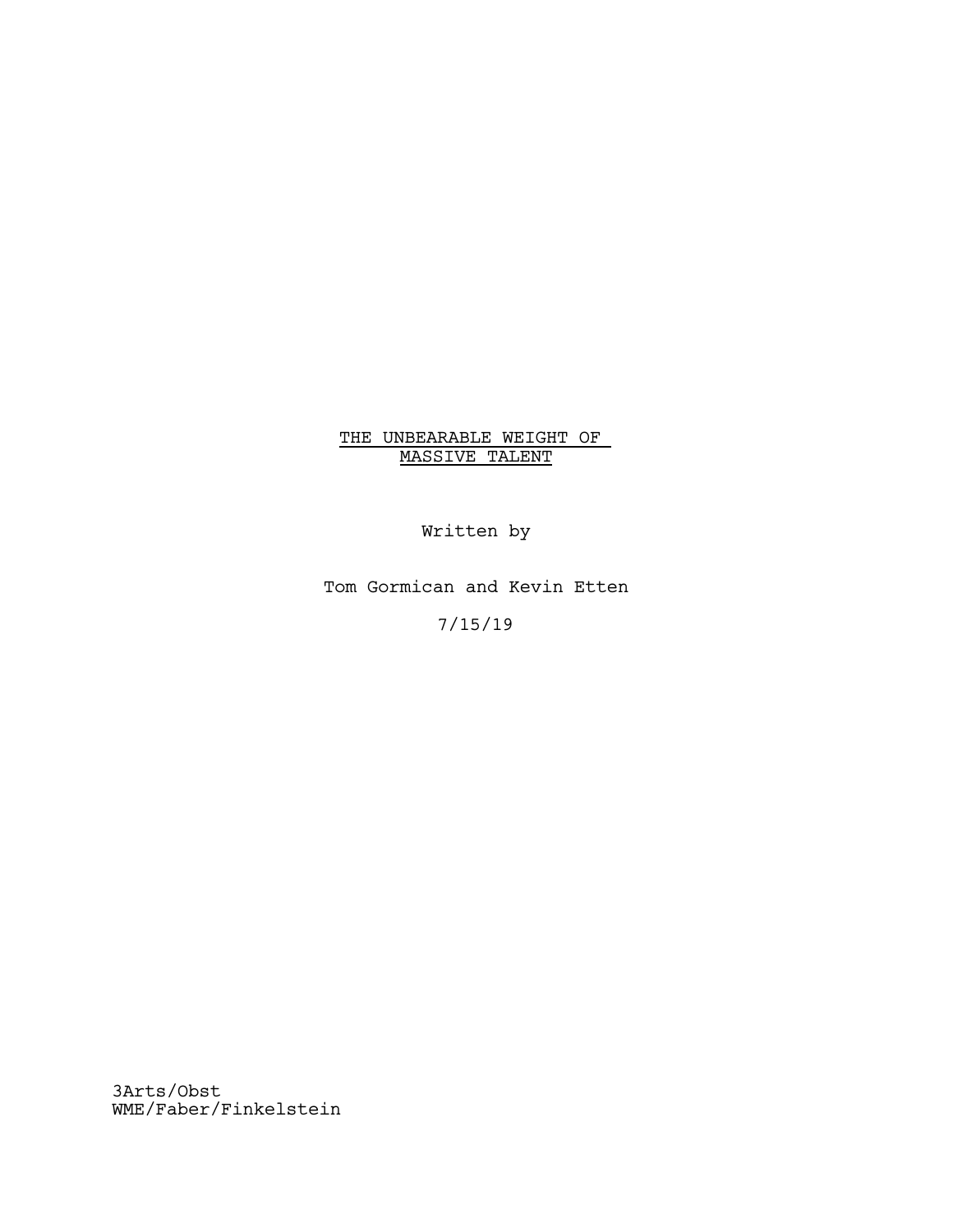## **EXT. SUNSET TOWER HOTEL - MORNING**

NICOLAS CAGE is drinking a cappuccino high up on the balcony overlooking the city. The movie star sparkle lurks in there somewhere, but he looks like he needs this coffee. He needs... something.

Brings the cup to his lips. Tastes it. Little milk mustache as he looks out at the city. Then, curiously...

> NIC (in a heavy Boston accent) It's a foregone conclusion, Jimmy.

He starts to smile. A big, charismatic grin.

## **INT. THE FOUR SEASONS RESTAURANT - DAY**

Nic's having lunch with QUENTIN TARANTINO. He's barely touched his salad. Excited.

> N<sub>TC</sub> ...that's exactly what I love about it. It manages to be simultaneously cerebral and thought-provoking, but also, like, I want to know what happens. Have you ever seen Manckeiwicz's House of Strangers...

QUENTIN I restored the print.

NIC Of course you did. (then) And that's what this script reminded me of. The power struggle. The fight for relevance. It's... QUENTIN NIC (CONT'D)

King Lear.

King Lear.

They take a second. This is good.

NIC (CONT'D) And, look, if you're worried about the accent, I can do the accent. I've been working on it all week. It's not a problem.

QUENTIN I'm not worried, Nic. I've always admired your acting.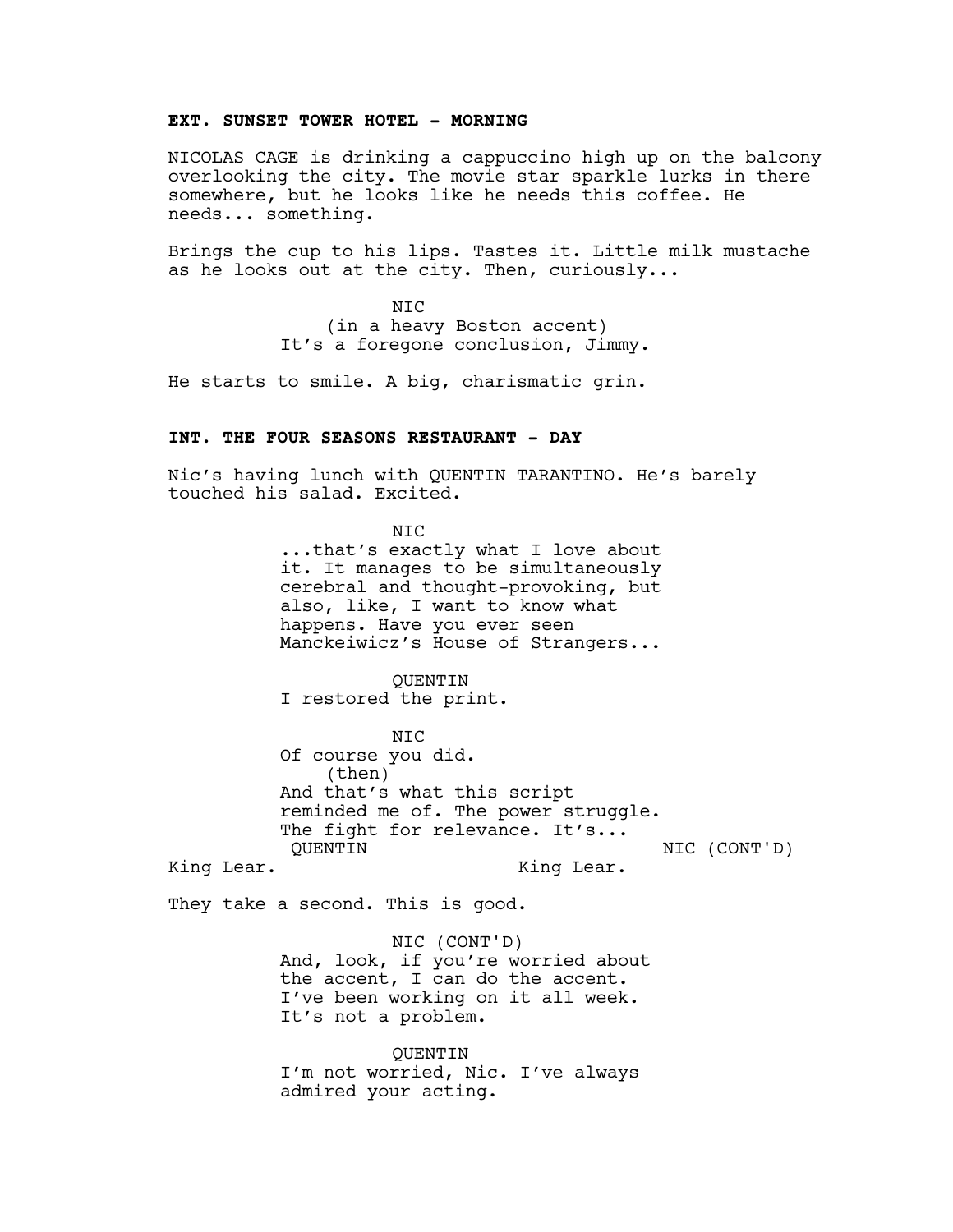Nic can't help himself. Doesn't want to say it, but-

NIC Like in what?

## QUENTIN

What?

NIC No, nothing. Sorry. (then) Just like in what movies specifically?

QUENTIN (slightly confused) Vampire's Kiss. Wild at Heart.

NIC Quentin. I'm kidding.

He wasn't.

QUENTIN Oh. Shit. That was good. Okay. You got me.

NIC Anyway, this is... this is the role of a lifetime. You know that. That's why you're making it. And I just...I'd love to be a part of it.

## **EXT. FOUR SEASONS HOTEL - VALET STAND - DAY**

At the valet stand. Quentin's car pulls up.

QUENTIN Well, we're still figuring things

out on our end, but I'll be in touch in a couple days.

## NIC

Well, if you have any other questions for me, or want to talk or, y'know, if you want me to read...

QUENTIN Nic, come on, I would never ask you to read.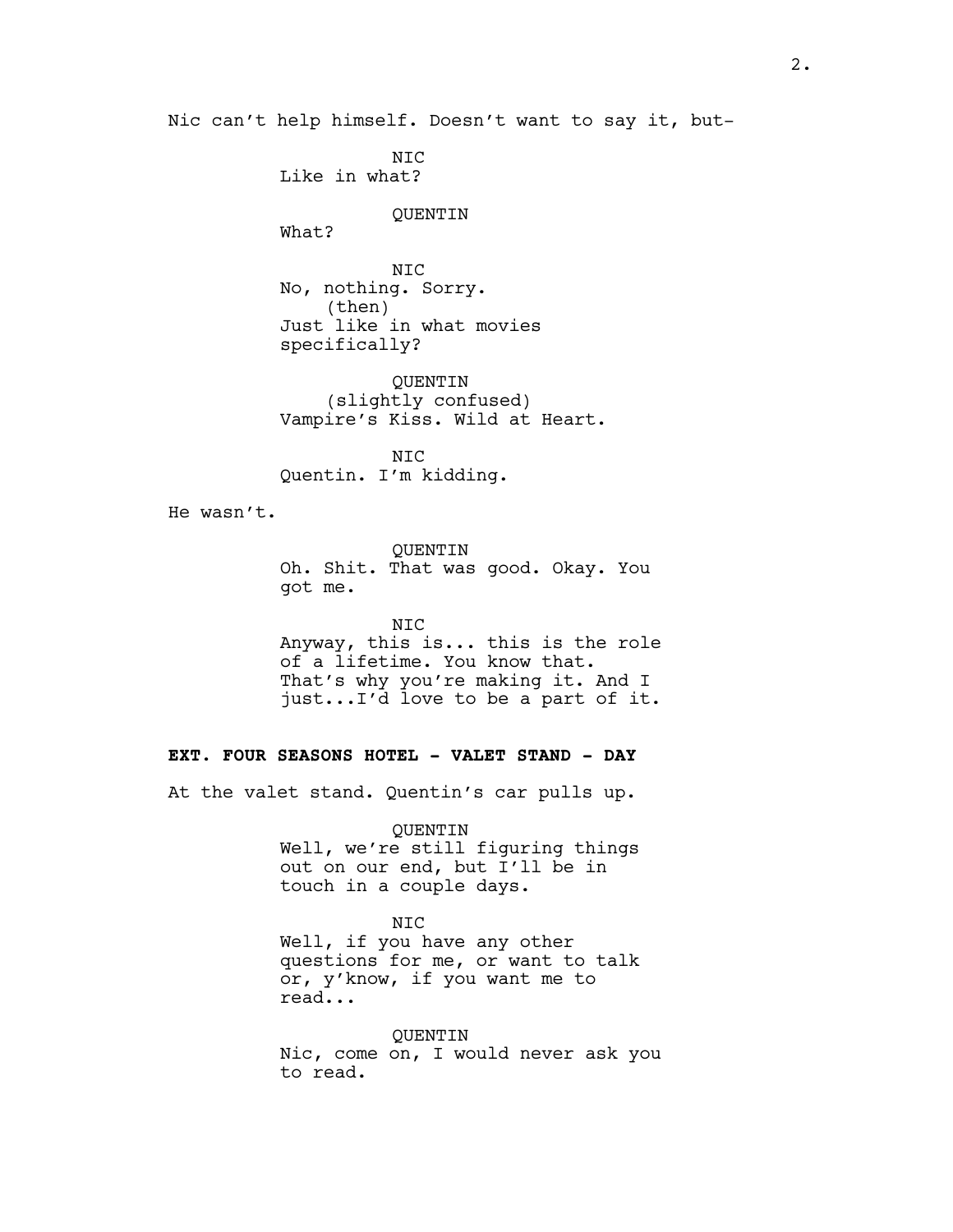N<sub>TC</sub> (laughs) Yeah, no, I'm not gonna read. Quentin's car pulls up. QUENTIN This is me. N<sub>TC</sub> You want me to read. QUENTIN I don't. N<sub>TC</sub> Yeah. Course not. Ha. Look forward to hearing from you. (a beat, then...) You know what? I'm gonna read. As Quentin goes to get in the back, he freezes. NIC (CONT'D) (thick Boston accent)

It's a foregone conclusion, Jimmy. It takes thirteen milliseconds for the human brain to send a message to the body. So by the time your bullets hit me, my cerebral cortex will have transmitted a signal to the seventeen healthy muscles that operate my trigger finger.

Quentin is bewildered, looks around. People gathering. Nic is gathering steam.

> QUENTIN (quietly) Nic, you don't have to---

NIC And before your asshole has had a chance to pucker up, your medulla oblongata will be splattered on the fucking wall behind you. And if that's the last thing I accomplish on this beautiful green earth, well, then... (moving closer to Quentin) WHAT A WAY TO FUCKING GO.

A long BEAT.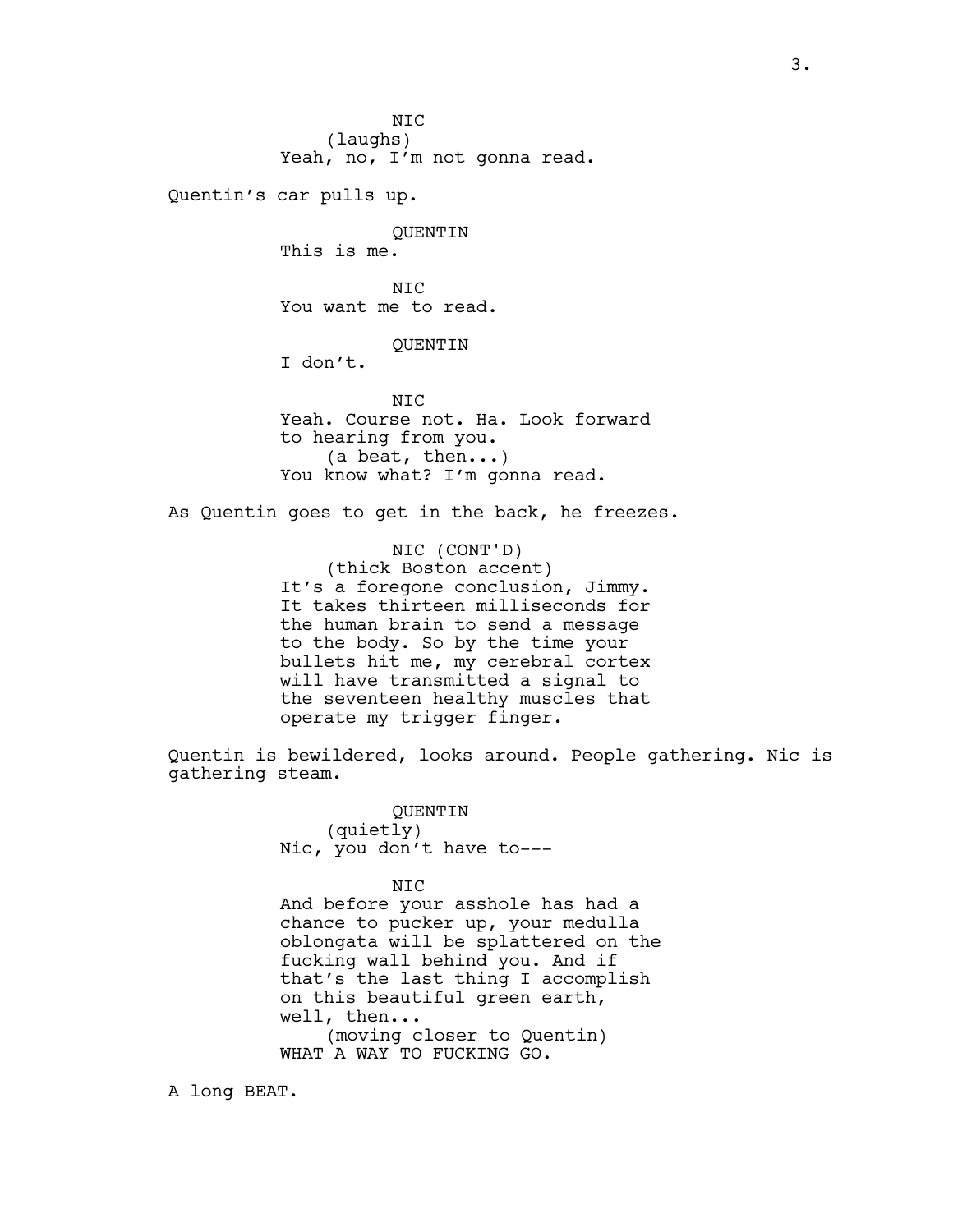NIC (CONT'D) I can do another scene if you want.

#### **INT. NIC'S CAR - DAY**

Nick is driving along. No radio, just the sounds of Los Angeles. Distant music from car stereos. A weather report. Old billboards and their sun-drenched sadness.

In the reflection of his sunglasses, curiously, a man is sitting in the passenger seat. Flowing, shoulder length hair. Leather jacket over a white t-shirt. Brash and cocky as he lights up a cigarette. He's...

YOUNG NIC CAGE. Con Air-era Cage.

YOUNG NIC

Damn, man.

Nic takes off his sunglasses. Looks over at YOUNG NIC, who is smoking.

> NIC That was good, right? It felt good.

YOUNG NIC You just went for it.

NIC I went for it.

YOUNG NIC And Manciewicz? Incredible pull.

N<sub>TC</sub> I know, that just popped into my head. Just like...thank you "head."

YOUNG NIC (inhaling) I'm happy for you, man. Because, honestly... (exhaling) ...you really need this.

A beat.

NIC Sorry, what's that supposed to mean?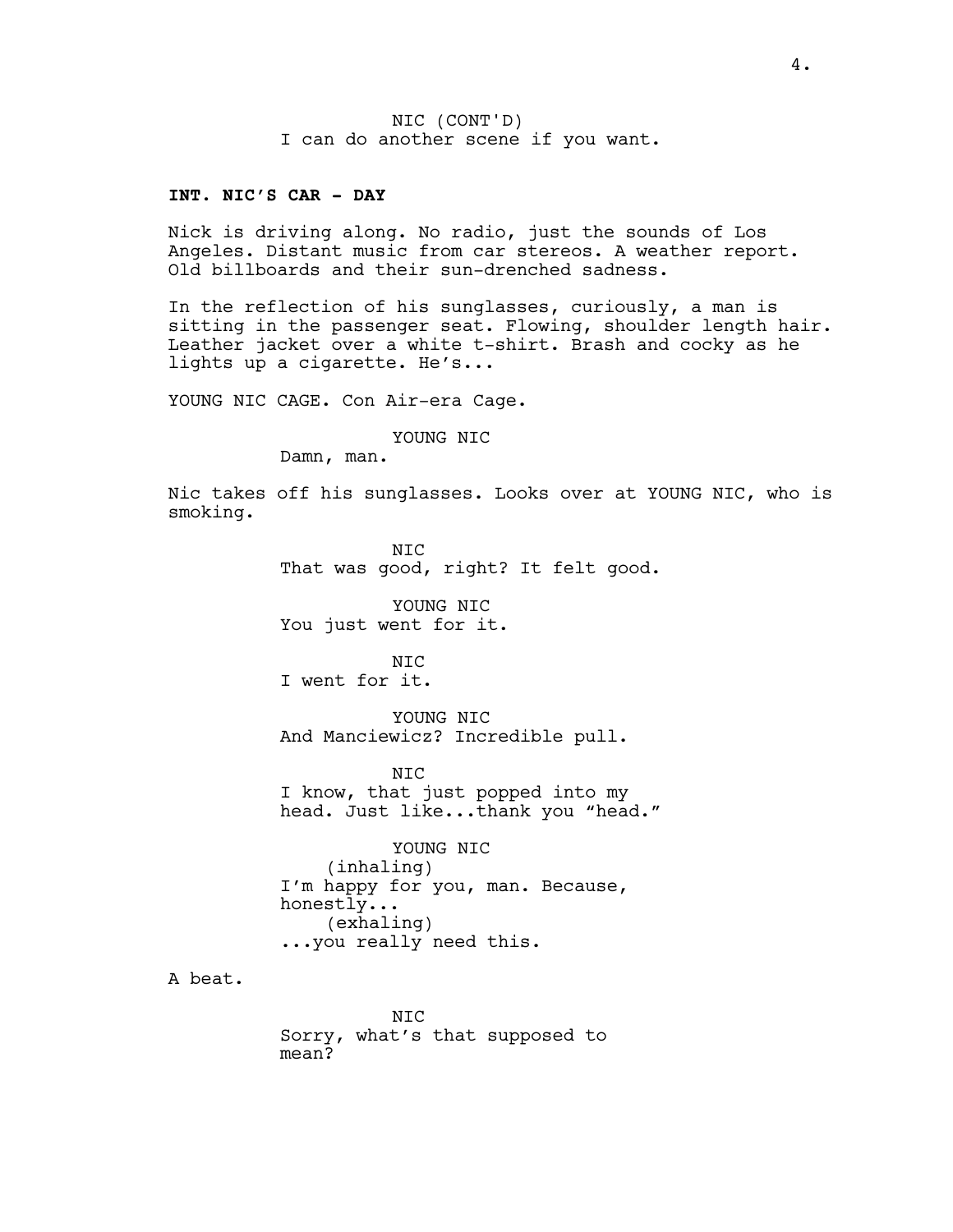YOUNG NIC What? You get it. This could be a game changer.

NIC Uhhh, I don't need a game changer.

YOUNG NIC Oh yeah? Okay, sure.

#### NIC

Okay. Yeah, I hear your tone. But I'm not gonna be baited into this. By you. I mean, if it happens, it happens. If not... I'll just keep working. It's what I do.

YOUNG NIC Uhh, yeah, I've noticed.

NIC Humphrey Bogart made like a hundred movies.

YOUNG NIC Great, here we go with Bogart. I'm just saying you could be a little more strategic. Make movie star choices...

Young Nic exhales.

NIC Can you open a window or something?

YOUNG NIC It's like Miles Davis said, man... "sometimes it's the notes you don't play."

NIC Miles Davis was a heroin addict. And you know what? I'm happy when I'm working. I'm an actor!

YOUNG NIC No! You're a fucking movie star! (then, pointing at Nic with his cigarette) And you should never forget it.

This lands with Nic. He looks away...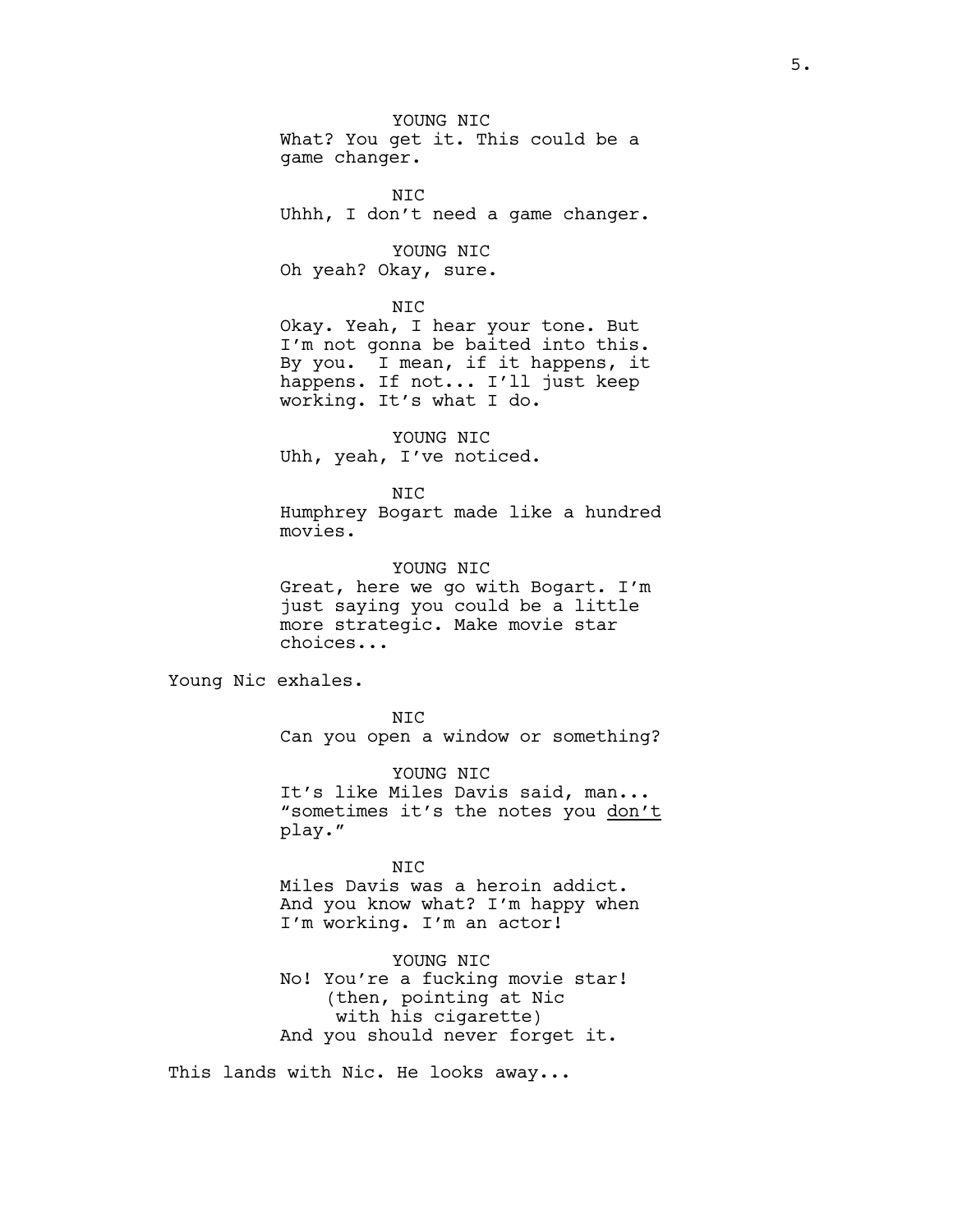N<sub>TC</sub>

I'm not interested in being a movie star. In being a "celebrity." And, you know what man? I don't need this.

When he looks back... Young Nic is gone.

## **INT. THERAPIST'S OFFICE - DAY**

Nic is on a couch in a THERAPIST'S modern office.

N<sub>TC</sub> I need this. This could be, I don't know, like a game changer for me.

#### THERAPIST

So, you're not happy with how your career is going? You seem to be working all the time.

NIC

I mean, why is everyone-- Bogart made like a hundred films.

## THERAPIST

Okay, then what's this actually about? You're worried that you've lost some of your ability... your talent as an actor?

#### NIC

Or people have lost their ability to recognize it, which is arguably more terrifying.

#### THERAPIST

(not buying it) Mmmm hmmmm. Well, it certainly sounds like you have a lot of anxiety around the issue.

#### NIC

And if I'm being honest, the tools are sharper than ever. I feel like I'm doing great work.

## THERAPIST

Okay, so how do you think your relationship with your work affects your relationship with your daughter? Let's bring Addy into this, shall we...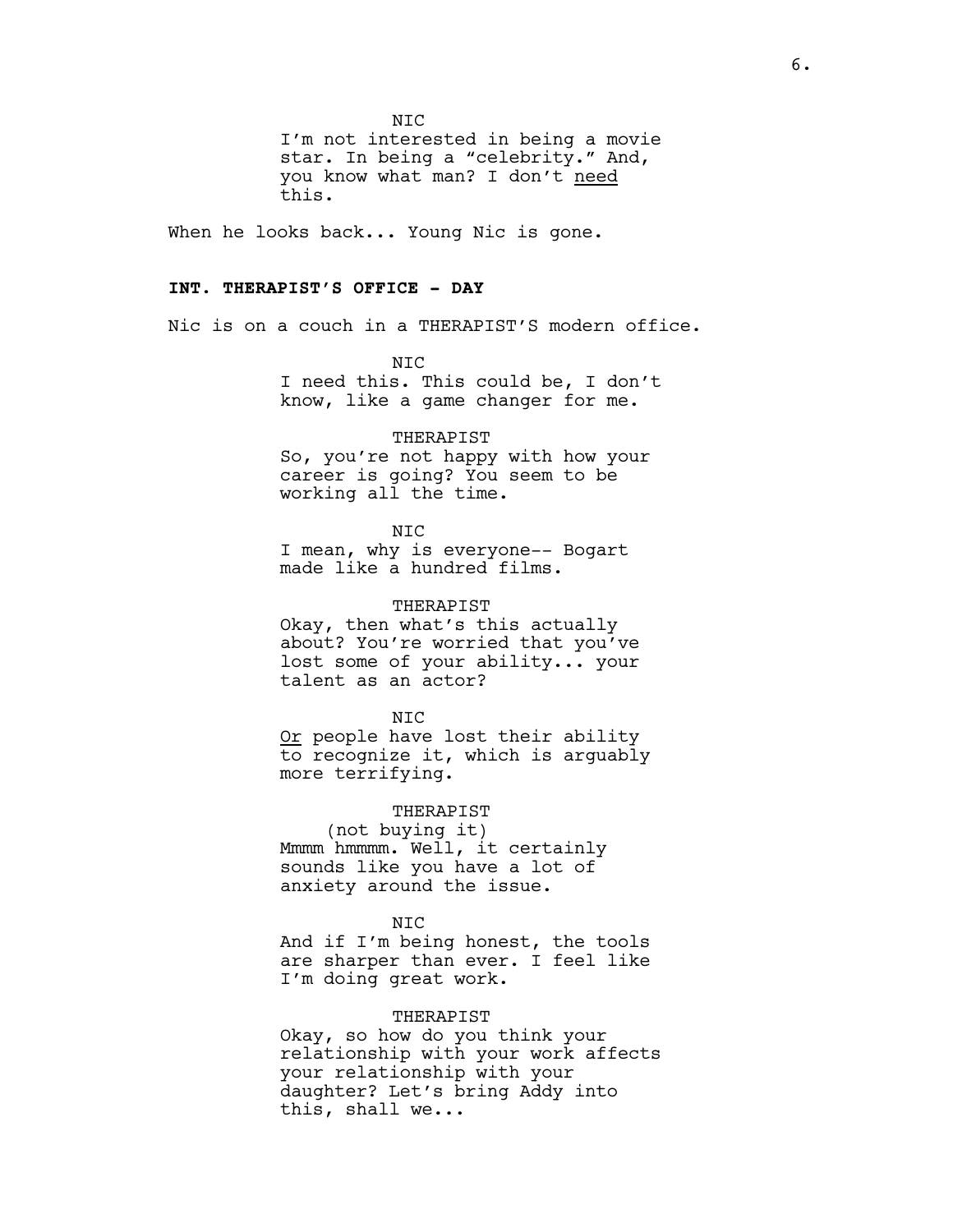We REVEAL young ADDY CAGE, 15, in FAMILY THERAPY with her father. She's in jeans and a t-shirt. Old Chuck Taylors and an LA attitude. She's sitting there reading her phone at the other end of the couch.

> NIC Yeah, definitely, but can I just keep going on this for a minute.

ADDY (staring at phone) Please, by all means...

N<sub>TC</sub> I just feel like we're making real progress.

THERAPIST Addy, how has your Dad's anxiety over his career affected you?

ADDY

I mean, his work is pretty much the only thing we talk about.

NIC So are we officially moving off of me? Off the Tarantino thing?

ADDY

That or he makes me watch old movies and then "discuss" them, which is actually just him lecturing me for, like, two hours.

NIC God forbid you see a great film.

ADDY

(thinking) I mean, the other day my friend Lizzie was over and he forced us to watch "Viva Los Angeles"--

NIC

Viva Las Vegas. (to therapist) See what I'm dealing with?

ADDY

And then he started pretending I was Ann Margaret and he was dancing and moving his hips all weird and like, serenading me.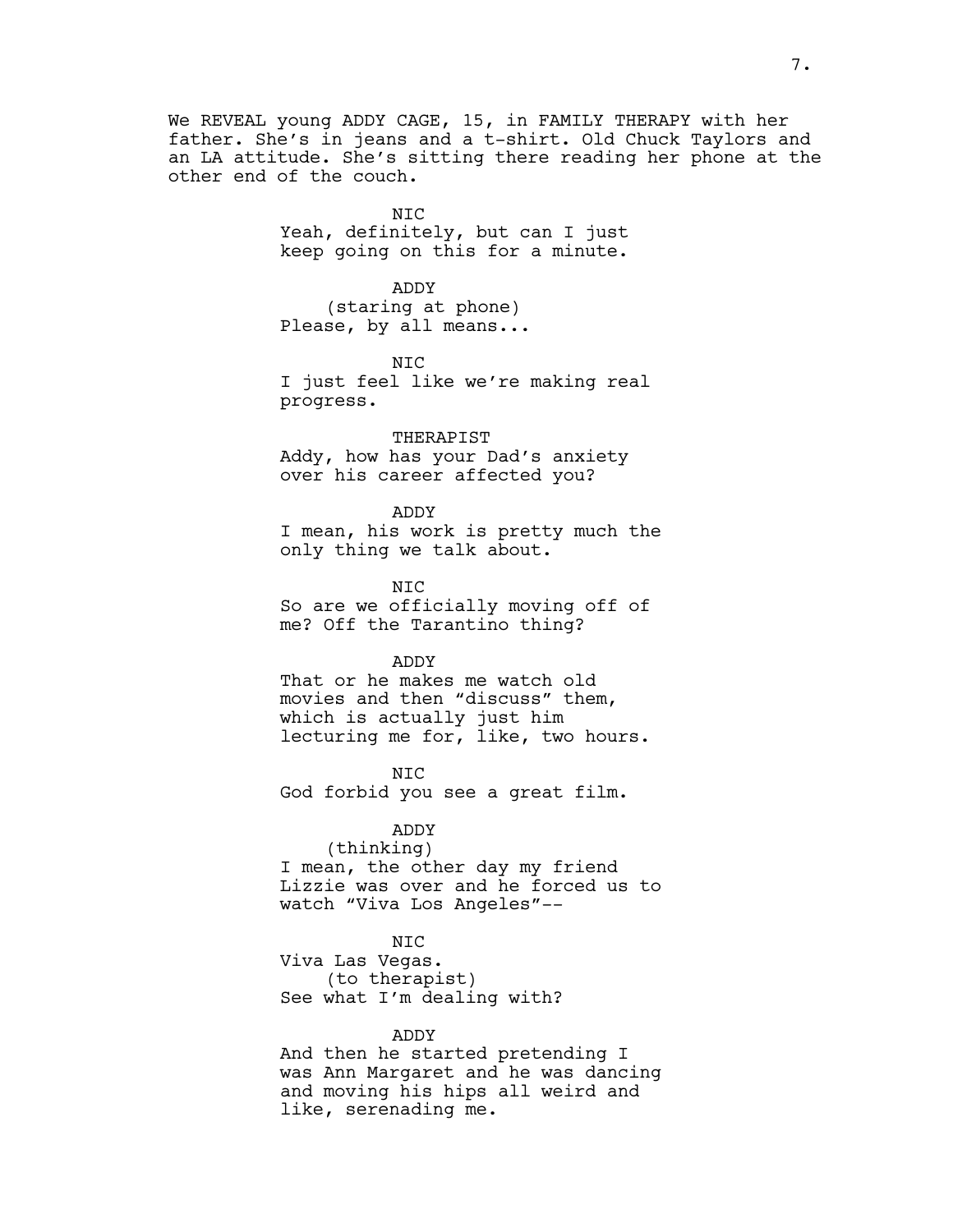Nic is dumbfounded.

NIC

I was just being funny. You didn't think it was funny?

ADDY

It was so embarrassing. You never think about how other people feel.

#### THERAPIST

Nic, do you think about how other people feel?

ADDY Is that a real question? What do

you think he's gonna say?

NIC

Addy. She's just trying to help.

ADDY

Help who? Help you? Because it's not helping. She doesn't tell you the truth. You live in this weird bubble where no one ever tells you the truth. And you don't notice or care...

She stands up and grabs her bag...

ADDY (CONT'D) ...because all you think about is you.

## **INT. NIC'S CAR - DAY**

Nic is driving with Addy in shotgun. Her weekend duffle bag jostles around on the back seat.

> NIC Look, hon. I'm sorry, okay? I know I'm been working a lot and we haven't gotten to spend a lot of time together and...

Addy's texting and not really looking at him.

ADDY (texting) It's fine. We don't need to talk about it.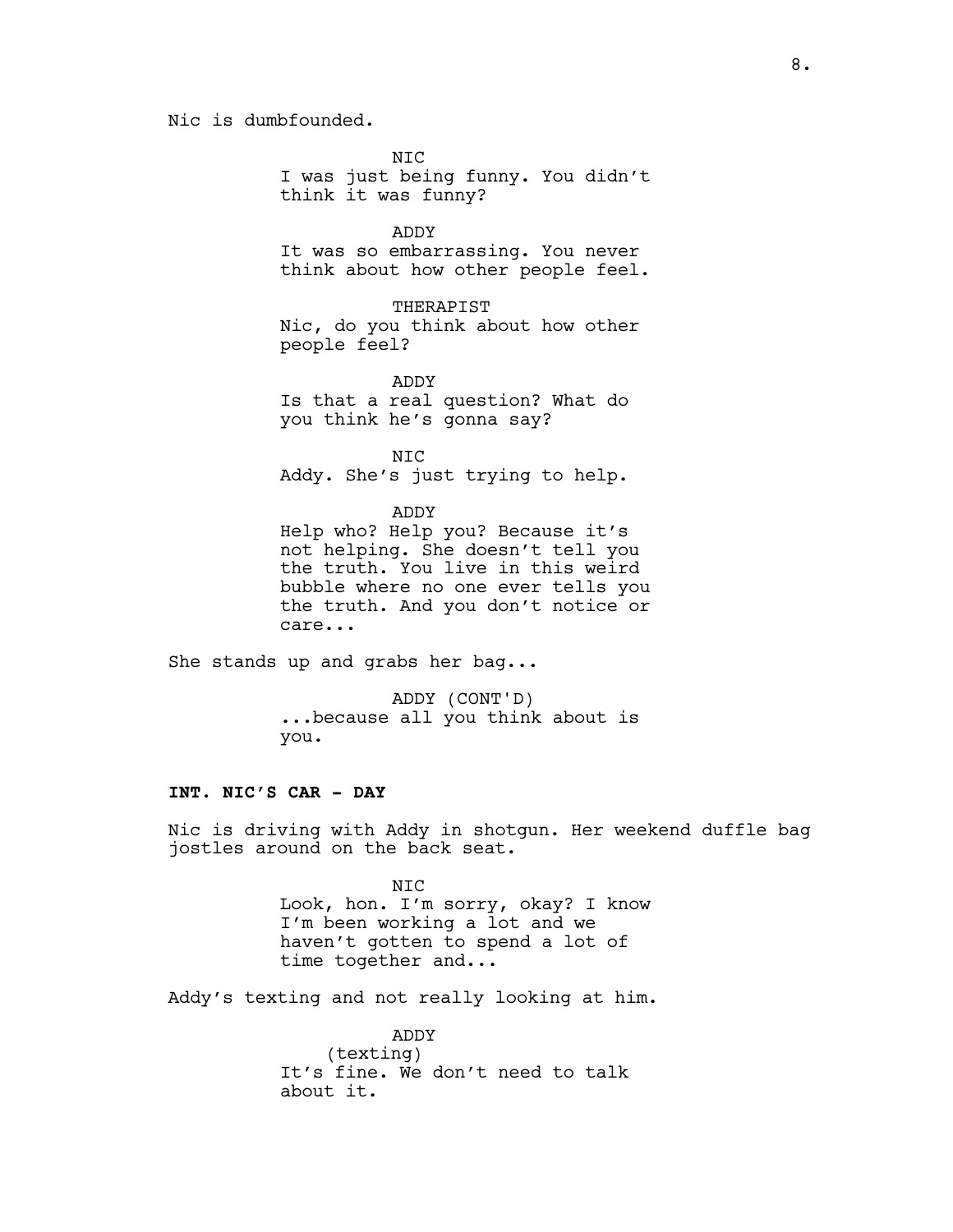N<sub>TC</sub>

But I heard what you said in there. And you're right, okay? I have been selfish. So this weekend's gonna be all about you.

Addy looks up at him.

#### NIC (CONT'D)

So here's what I'm thinking. I'm thinking Chinese to start. Genghis Cohen. You love that place. Wait, are you still a vegetarian?

ADDY

No, I'm not. But--

NIC

(getting excited) Okay, good. Then we start with the pork dumplings. Maybe a lo mein. Then the Peking duck. You used to love that. Remember? You make the little tacos? Anyway, then we can head to the New Beverly. They're playing The Island of Dr. Caligari. I know you're, like, super visual and this German Expressionist stuff - I just think it's really gonna shape your palate-

ADDY Katie is coming to get me from the hotel at six.

A long beat.

NIC

Oh.

ADDY Sorry. It's just... we had plans.

NIC No, hon. It's okay. Don't... Don't be sorry.

They drive in silence for a second.

NIC (CONT'D) But if you girls need a ride-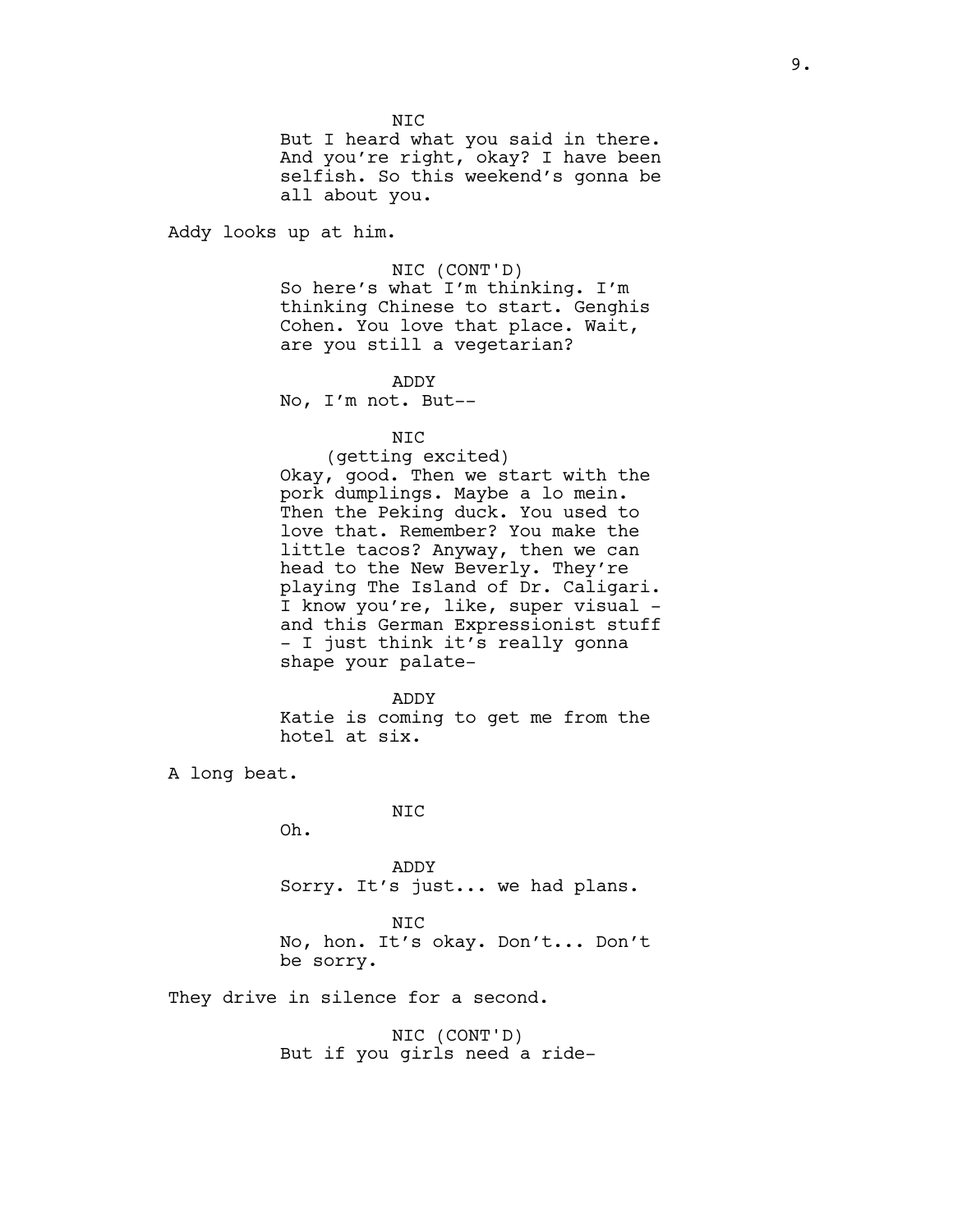10.

ADDY She'll be in an uber, so I'll just get in with her.

NIC Cool cool, yeah. Whatever's easiest. And I have a bunch of stuff that I should get done anyway, so...

# **INT. SUNSET TOWER HOTEL - NIGHT**

Nic is lying on the hotel bed, eating Chinese takeout, alone. He takes out his phone, starts looking through his contacts.

We do a SERIES OF QUICK CUTS as Nic calls some old friends and tries to make plans.

> NIC Hey buddy, how are ya? Been a while yeah. What're you, uh...what're you up to tonight? You're in New York? Cool.

> > CUT TO:

\* Nic's in the bathroom.

NIC (CONT'D) No, no, no everything's fine, I was just seeing what you were up to tonight. Want to hit Dr. Caligari at the New Bev. Maybe grab a bite after? (beat) You had twins? When?

CUT TO:

\* Nic is sitting on the balcony wall. Los Angeles behind him.

NIC (CONT'D) Remember that bar we used to go to on Sunset? Let's go hit it. See what's happening. I don't know. Have some fun. (then) It's a what? What the hell is a "We Work?"

CUT TO:

\* Nic is pacing.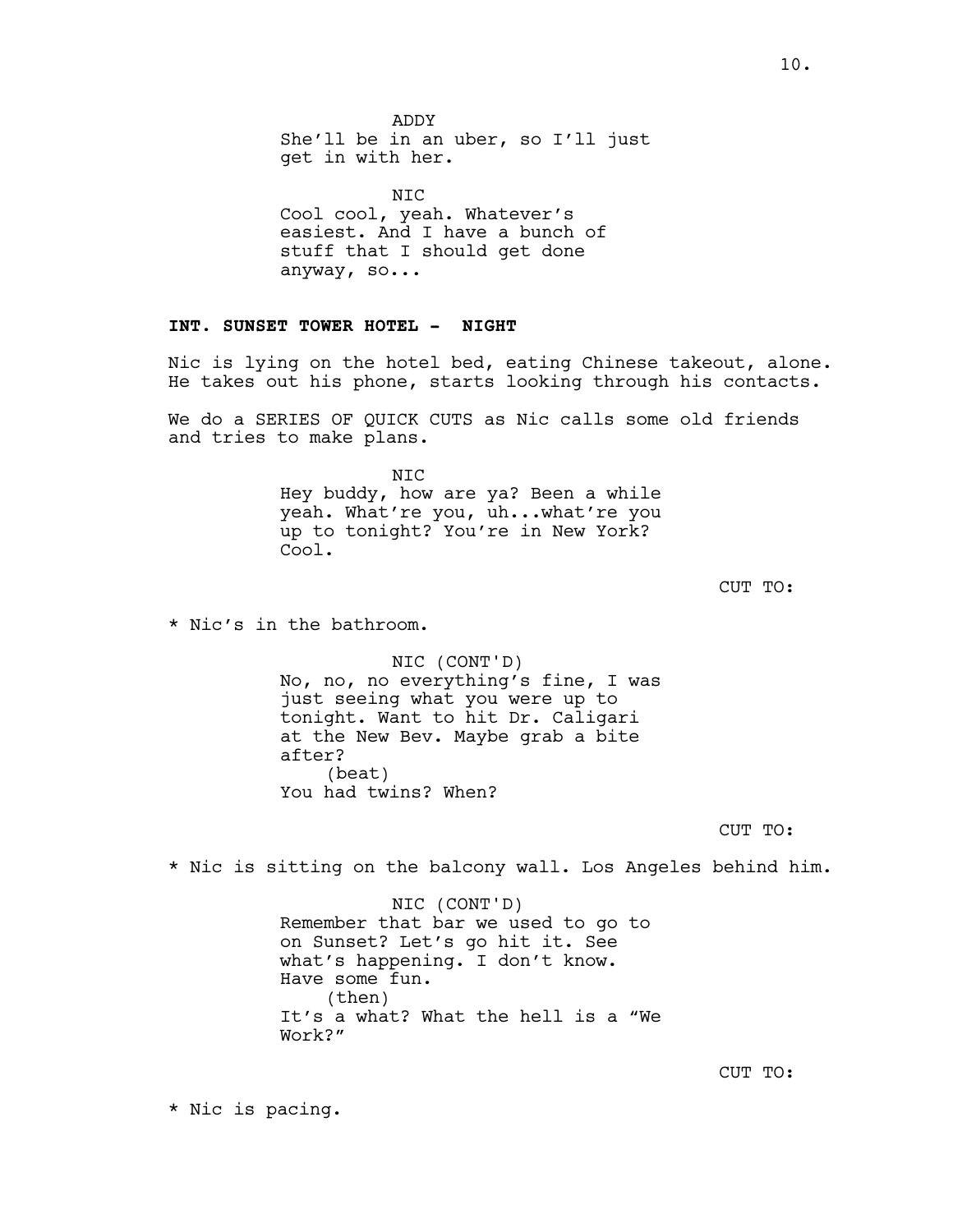Nic stops. Catches a glimpse of himself in the mirror.

NIC (CONT'D) Want to see a flick? Dr. Caligari's playing at the New Bev. 10PM. (beat) Oh, you're shooting? (beat) Cool. Yeah, I'm...shooting tonight too. I forgot. So tonight's bad for me as well.

He takes a deep breath. Stares at himself. Closely. Music swells as we...

SLAM CUT TO:

\* Nic laying on the bed, eating Chinese takeout. He's watching The Island of Dr. Caligari on his laptop, which is perched on his chest. He drops some chicken.

NIC (CONT'D)

Shit.

He wipes it off his computer right onto the bedspread.

NIC (CONT'D)

Shit.

He looks over at Addy's made up bed in the corner of the room. Checks his watch. Sighs.

## **INT. NIC'S CAR - DAY**

Nic's dropping Addy off at her mother's. Addy's getting out of the car.

> ADDY Bye, Dad.

NIC Okay, hun. Love you.

But she's already on the way up to the house as OLIVIA, his ex-wife, leans in the door.

> OLIVIA How'd it go?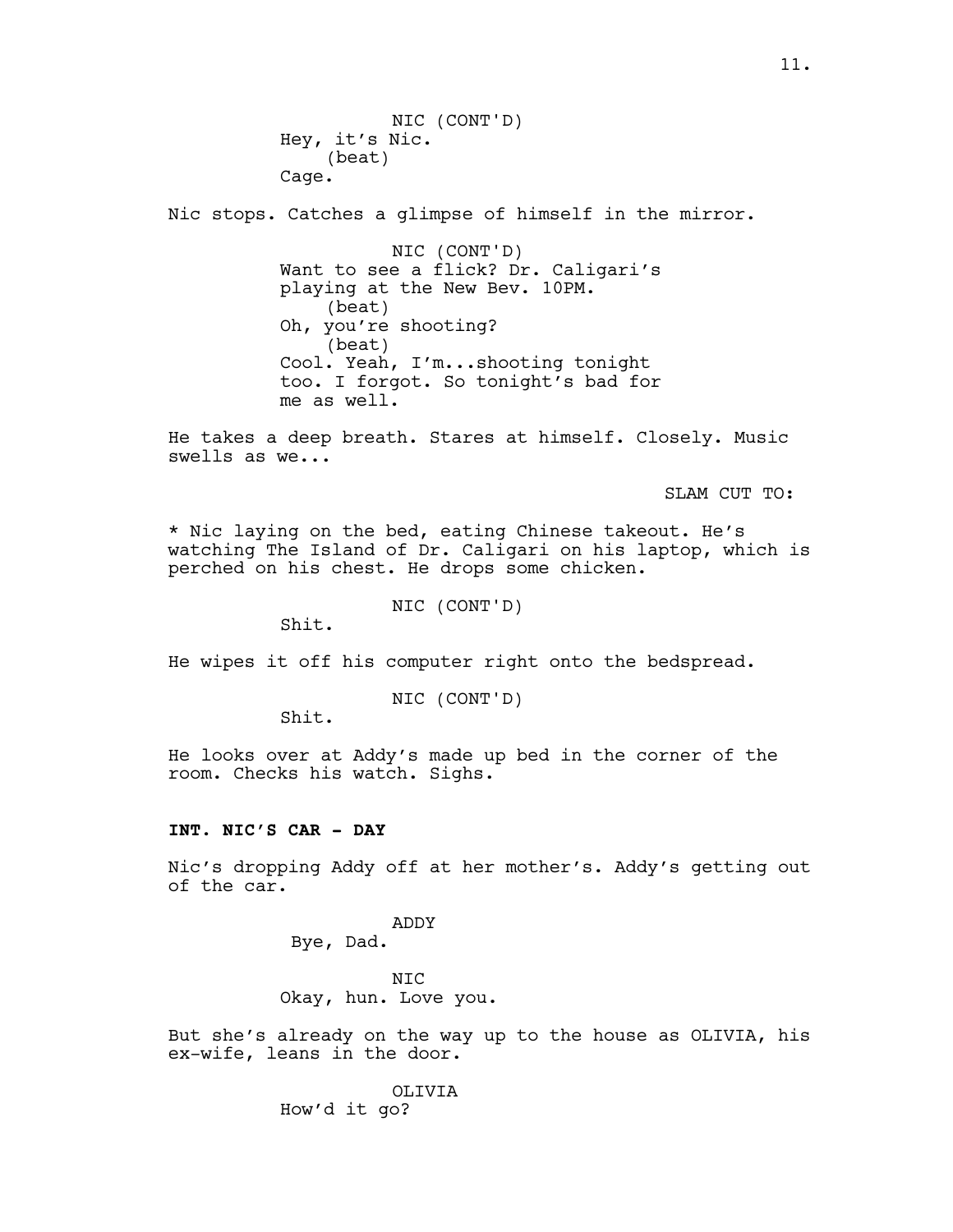NIC I don't know, Liv. When I originally suggested the therapy it seemed like a good idea. But now it just seems like..I don't know. Like a license to kill.

## OLIVIA

Well, how was the weekend?

#### NIC

I mean, I tried to take her to eat Chinese and to see Dr. Caligari at the New Beverly.

OLIVIA You tried to take her to a sixty year old film?

N<sub>TC</sub> I tried to take her to a *classic*.

OLIVIA

But it's something YOU like. Nic, you can't keep trying to mold our daughter into someone you want to hang out with.

A beat.

#### NIC

But she's never read Jane Austen. She's never even seen Casablanca -- She thought Humphrey Bogart was a porn star.

Olivia's about to go off--

OLIVIA That's the --Wait, really?

NIC

Uh huh.

OLIVIA That's disappointing.

NIC

A *porn star*.

Raises his eyebrows at her.

NIC (CONT'D)

*Bogart*.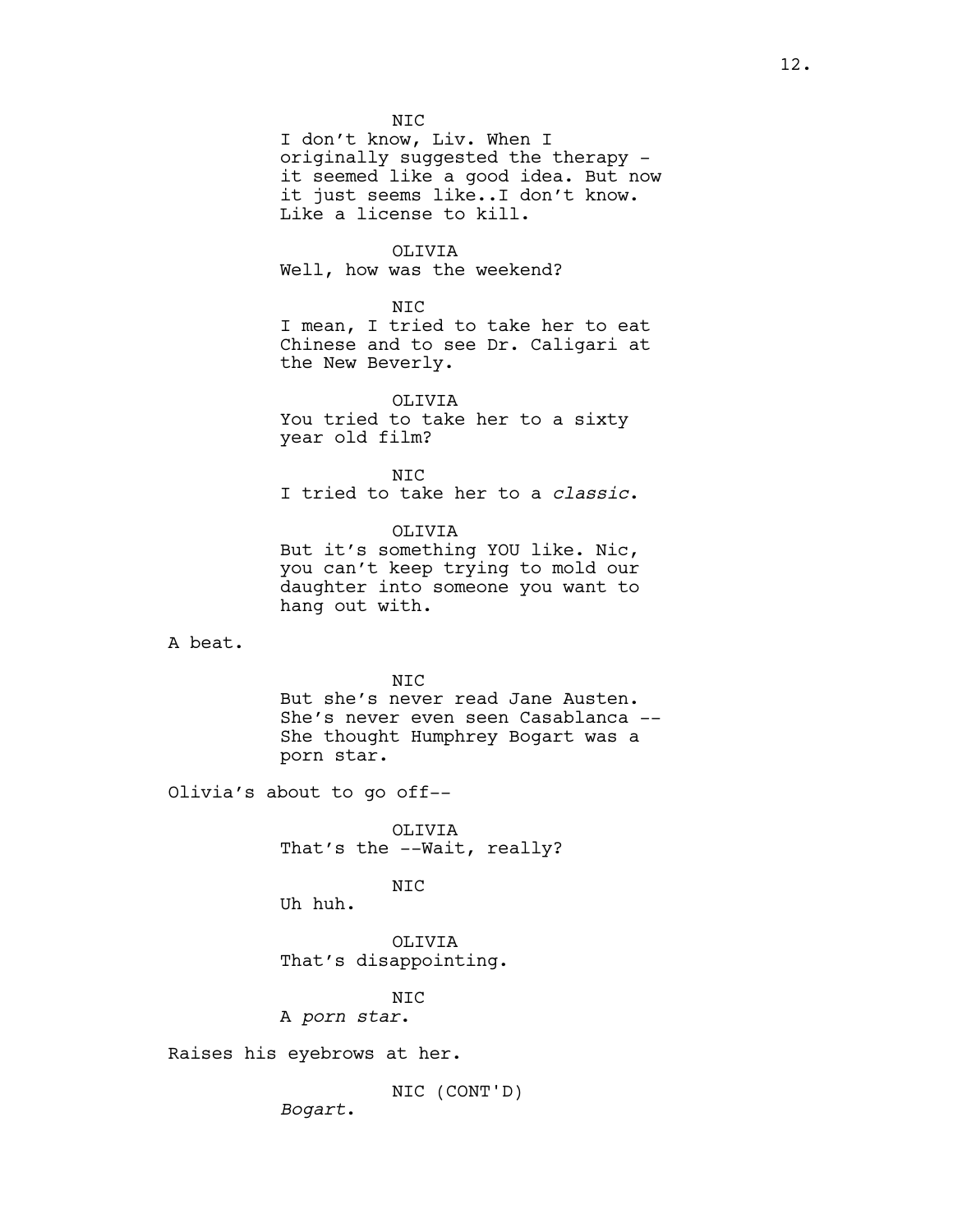OLIVIA Look, she's at a really critical stage. And she needs to know that you're going to be there for her no matter what she's into. Because honestly... Nic subtly looks at his phone. It's his AGENT. ON SCREEN: Spoke to Tarantino. Loved you. Got a good feeling. OLIVIA (CONT'D) ...if you don't fix this soon, it's going to stay broken for a very, very long time and why the FUCK are you smiling? NIC I'm not. OLIVIA You are. Nic tries not to smile. NIC Nuh uh. He's smiling. NIC (CONT'D) Okay. Okay. I'm up for a role. Definitely can't say for who... it's Taranti-- OLIVIA Just do me a favor, okay? Just make it to her birthday this year. NIC CAGE Definitely. Definitely. She turns and walks back up to the house.

> OLIVIA (calling out) It's Thursday.

> > NIC

I know!

Nic picks up his phone as he starts driving away.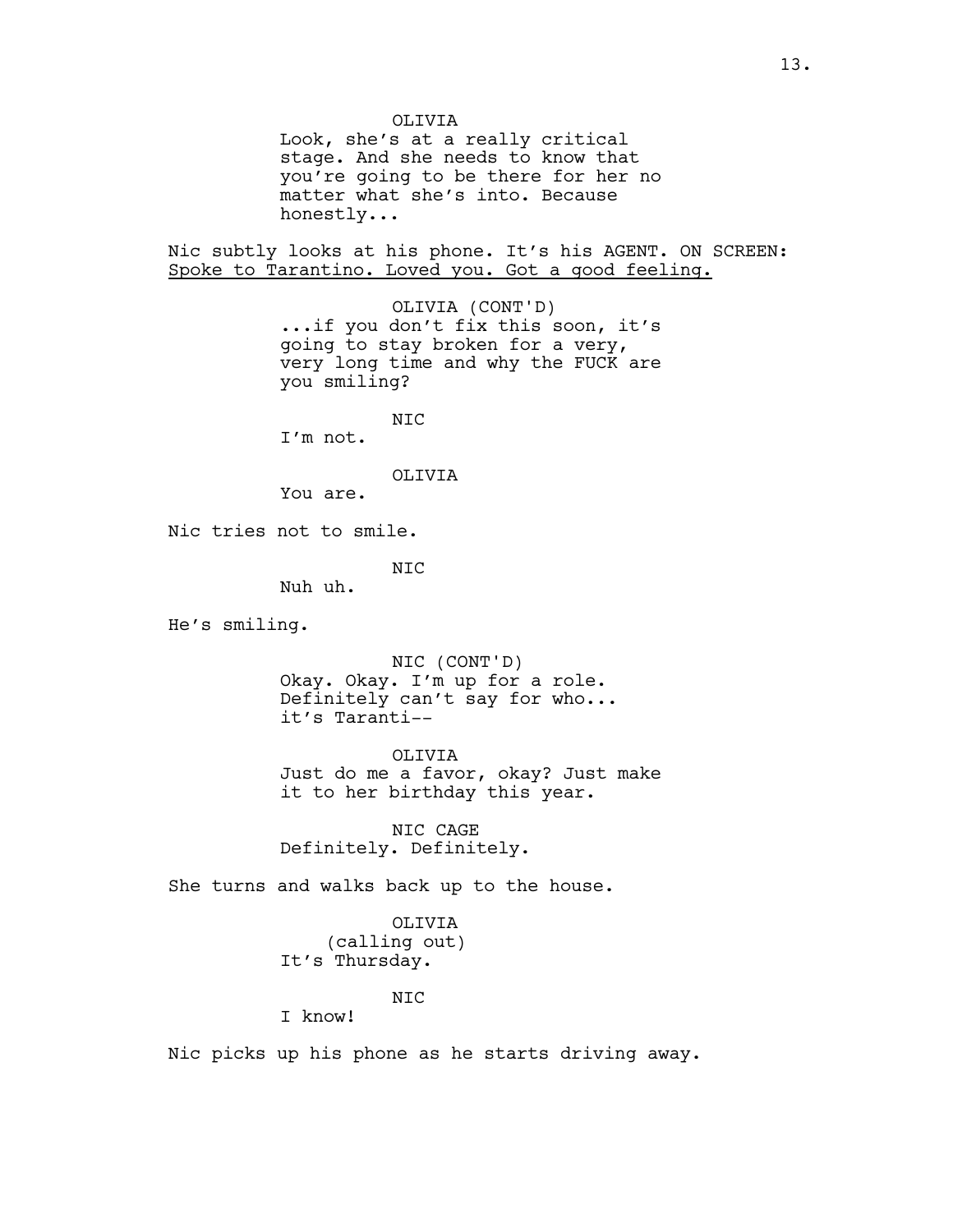## **INT. SUNSET TOWER - DAY**

Nic is having lunch with his agent, PATRICK FINK. An Old school agent in suit.

#### NIC

...and Quentin knows I've been working on the accent, right? I mean, the character's from the South Shore, so the accent really resonates in the throat. Less nasal. Much more glottal.

#### PATRICK

(no idea) That sounds right.

NIC But maybe we email him that?

PATRICK Email him what?

NIC I don't know. Fuck. I just really want this.

PATRICK Nic. Just sit tight and let it play out.

NIC I know. I know. It's just... this is the role of a lifetime.

#### PATRICK

I hear you. And I don't want to get ahead of myself here, but I got a good feeling about this one. (then) In the meantime, I got another offer. Came down the pike this morning.

NIC

Yeah?

PATRICK Million bucks.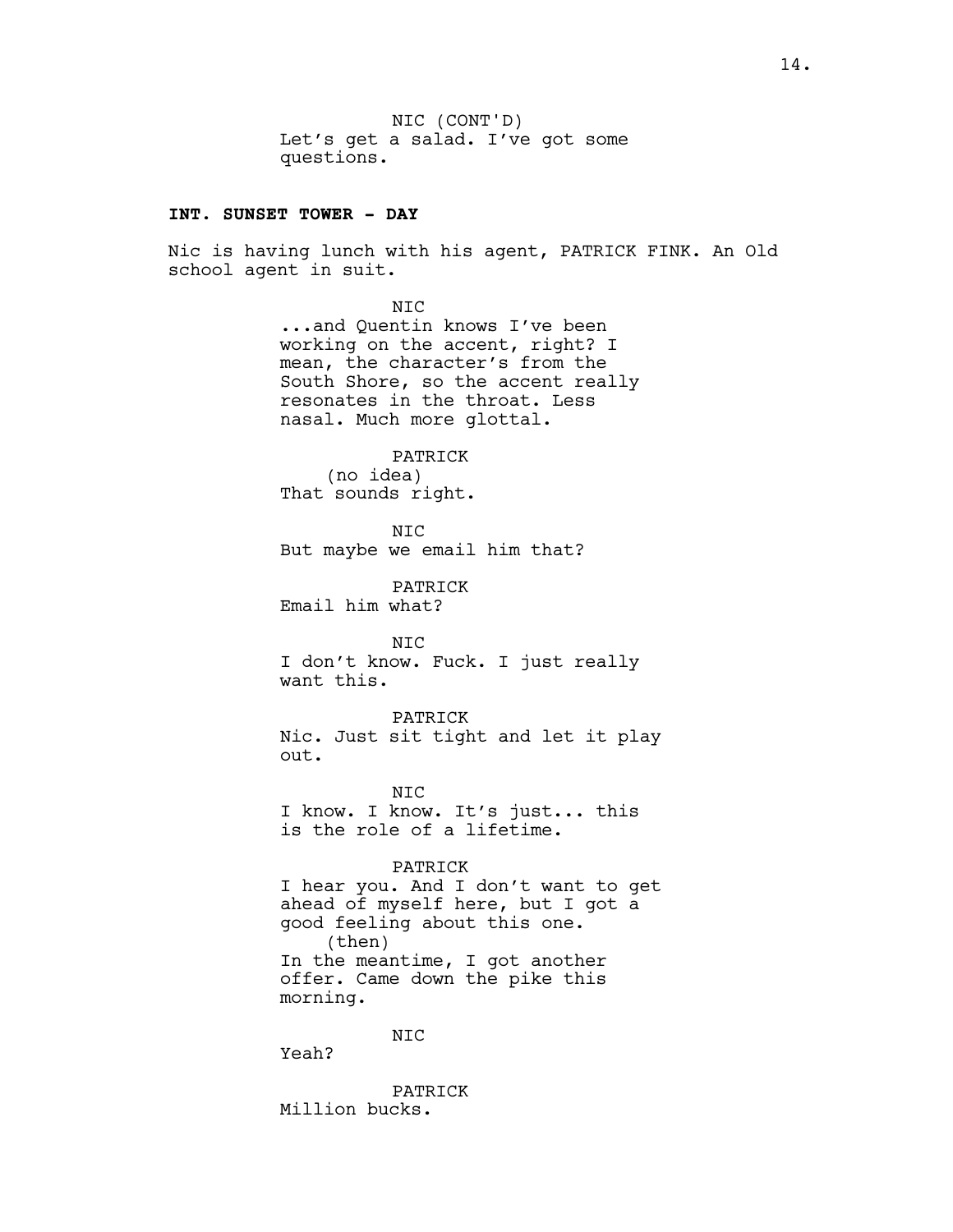NIC When it rains it pours. Oscar bait?

PATRICK You head down to Mexico.

NIC Love it there. Killer role?

Patrick leans in.

PATRICK It's to attend a wealthy Mexican gentleman's 45th birthday party.

A long beat.

NIC Patrick, what in the FUCK are you talking about?

#### PATRICK

Million bucks, Nic. Five days. It's the easiest role ever. You go to this guy's birthday. You be Nic Cage. You just play yourself.

NIC I would never do that.

#### PATRICK

It's an interim gig. Go tell some stories, make 'em laugh, and-

NIC What, like, like I'm some sort of fucking circus performer? Like a trained seal-

Patrick takes a breath.

#### PATRICK

Nic, I got a call from your business manager, Kenny. You've been living in this hotel for over a year.

NIC Year and a half. Like a king.

Nic smiles. Patrick doesn't.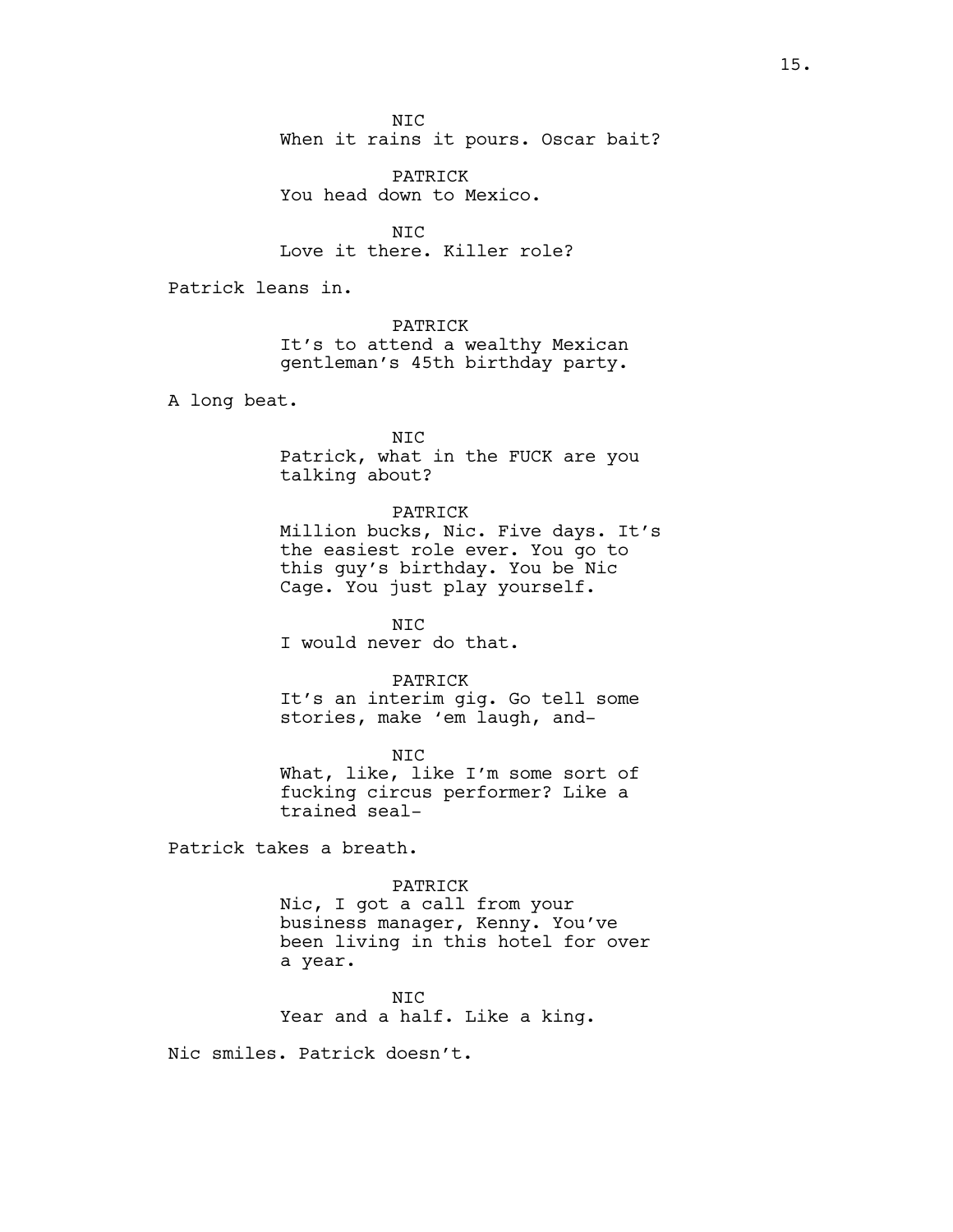NIC (CONT'D) Patrick, relax. It's good for them to have a celebrity living here. They don't even charge me.

PATRICK You owe them six hundred thousand dollars. They sent the bills to Kenny.

A long beat.

NIC That's disappointing.

PATRICK And then he told me... (looking around, quietly) He told me you've also got some substantial tax debts, and with the divorce and some of your spending habits-

NIC Stop. Just stop. You know I'm going to deal with all that, Patrick. I will. But I get this role and everything changes, okay? Then I'm back. (beat) Not that I went anywhere.

Nic stands up, chucks his napkin on the table.

NIC (CONT'D) Gonna head to Santa Barbara for a few days. Put this accent on its feet.

Off Nic's look, we CUT TO:

## **EXT. PCH - MORNING**

Nic rides his motorcycle up the PCH. He listens to a Boston accent tape inside his helmet as he passes a sign for Santa Barbara.

ACCENT COACH (V.O.)

Foregone.

NIC Foregone.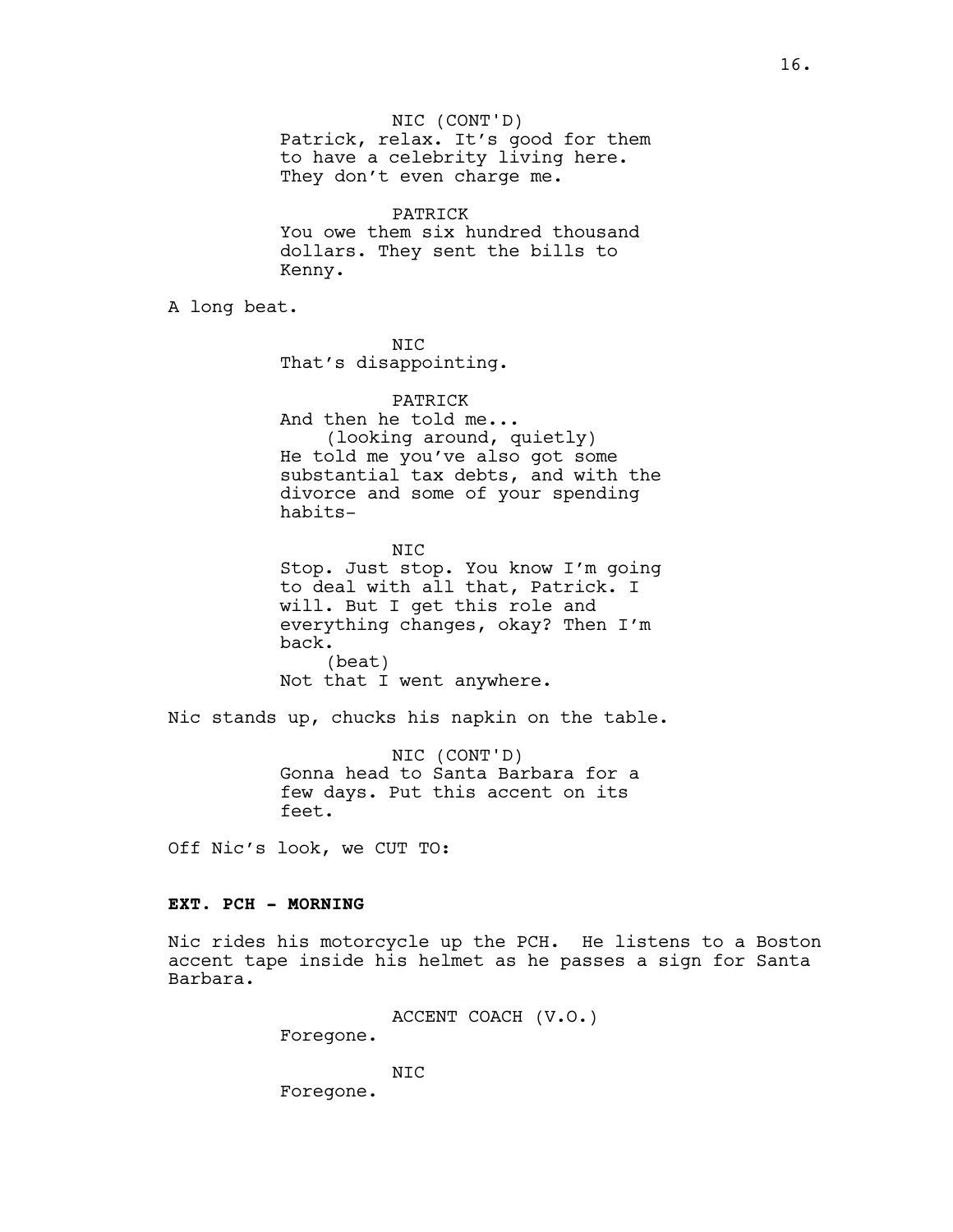ACCENT COACH (V.O.) Conclusion.

NIC

Conclusion.

ACCENT COACH (V.O.) Foregone conclusion.

NIC Foregone conclusion.

# **INT. PUBLIC BATHROOM - DAY**

Nic enters and locks the door. He takes a few items out of a bag. A pair of thick rimmed glasses. A dad hat and pea coat. He looks at himself in the mirror. He doesn't look like Nic.

## **EXT. OCEAN/BOAT - DAY**

Nic slowly walks to the railing as the boat cruises out of the harbor. An WOMAN and her young child are there. Nic talks in a thick, Boston accent.

> N<sub>TC</sub> How ahh yas?

She smiles.

NIC (CONT'D) Said we might see some whales, but it's not a foregone conclusion. (then) I'm not from around here but where I'm from they got whale watching too. In my hometown.

He smiles back at the woman.

NIC (CONT'D) Any idea where that is?

WOMAN No...I, uh...sorry.

NIC Shot in the dark. Any idea? (a beat, then) Please just say a city.

WOMAN

Boston?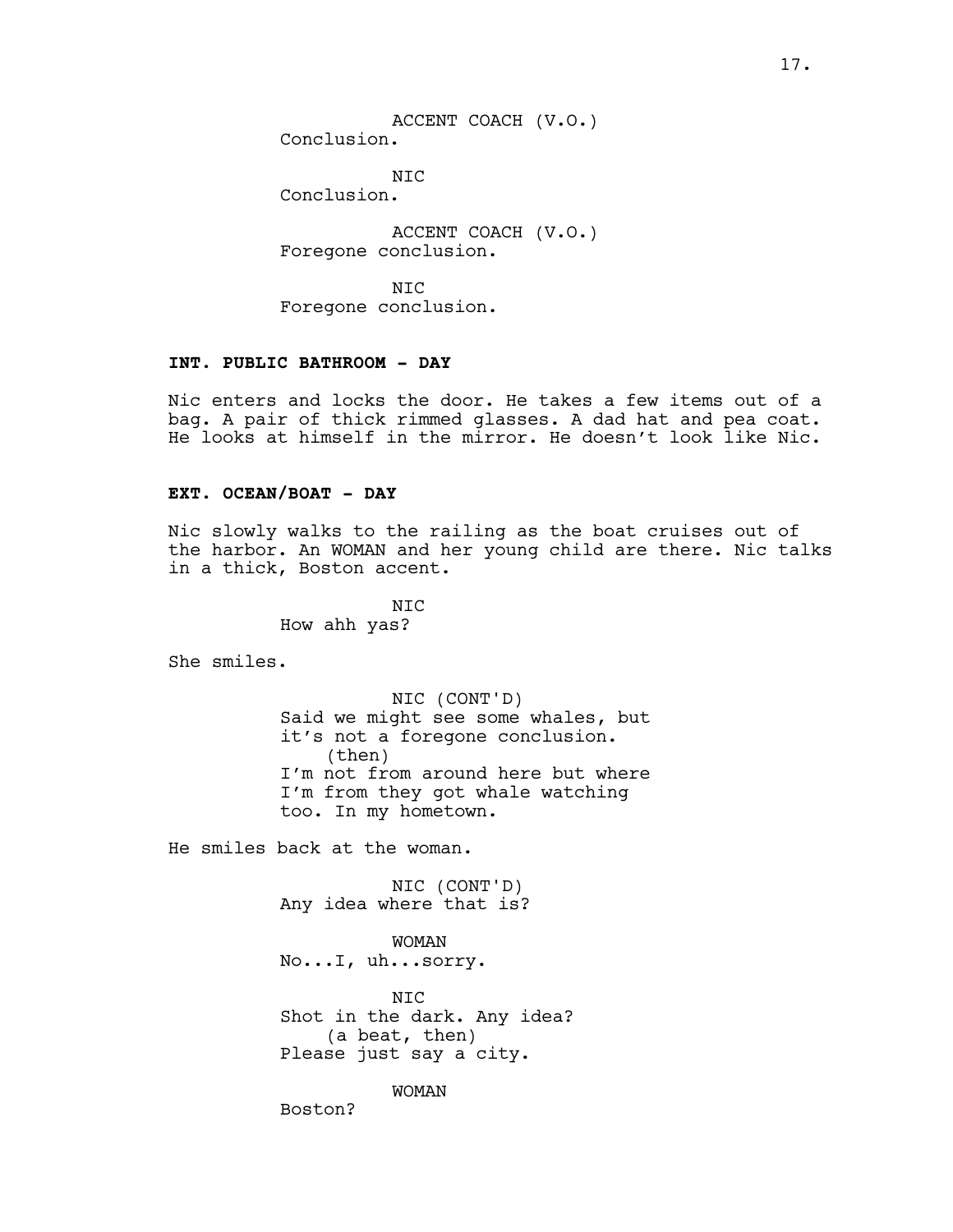Nic smiles...

N<sub>TC</sub> Close. Framingham.

His phone rings.

NIC (CONT'D) (turning away) Hello.

OLIVIA (O.S.) You're late.

NIC

To what?

OLIVIA (O.S.) To our daughter's birthday party and-

# **EXT. PCH - DAY**

Nic is speeding, twisting the throttle on the Ducati as he weaves through traffic. He's clearly late.

# **INT. OLIVIA'S HOUSE - NIGHT**

Nic pulls up on the bike. Olivia clocks his arrival from a front window of the house. As he approaches the house, he gets a call. It's Patrick.

> NIC (answering) Patrick. Tell me there's news...

Olivia comes out of the house.

OLIVIA Nic, are you kidding me?!

NIC One second, Liv. Please. (then, into phone) You talked to Tarantino?

PATRICK (O.S.) Can you hear me?

NIC (getting excited) I can, yeah.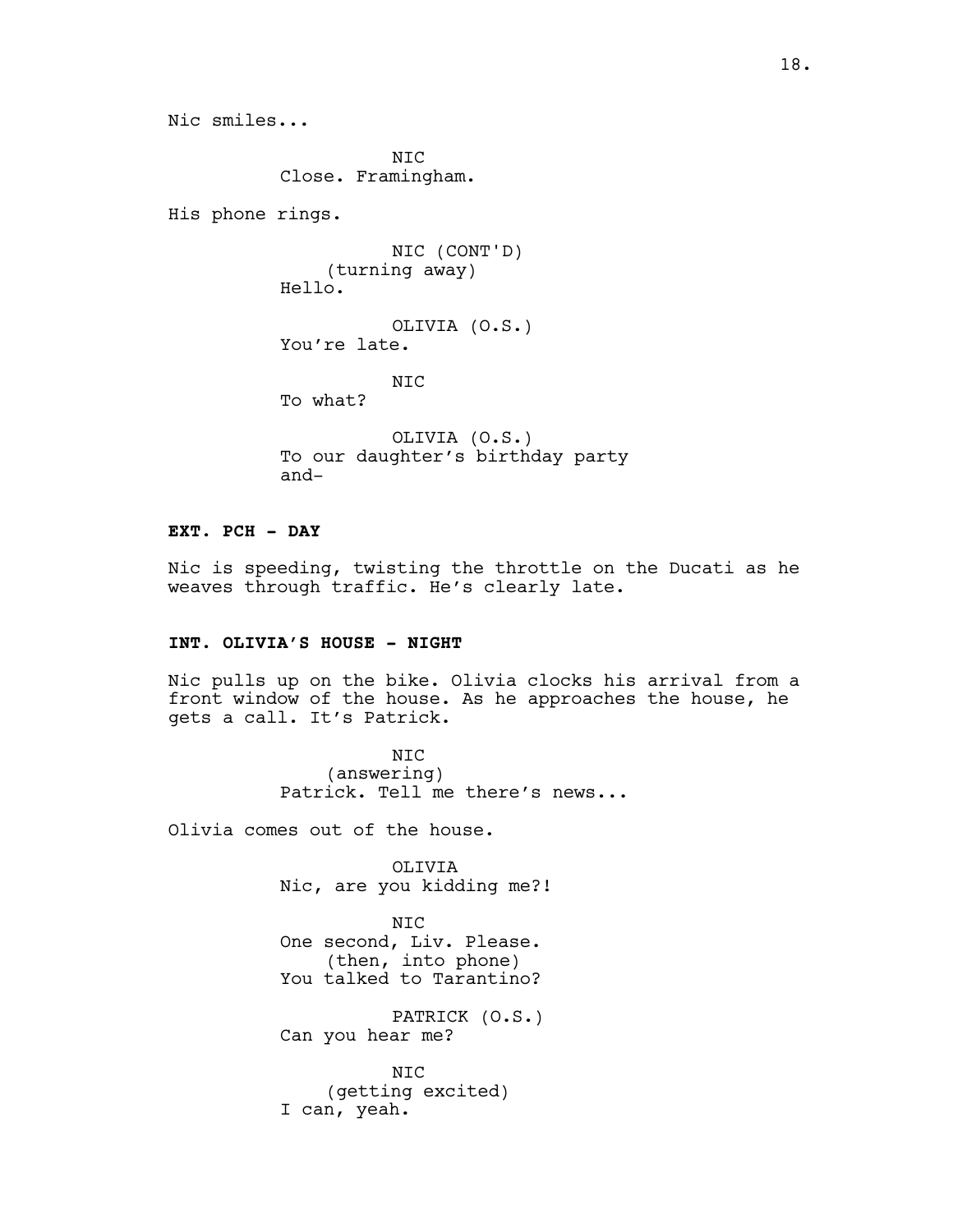PATRICK

Spoke to Tarantino, and he loves you, but he ultimately went in a different direction for the role...

On Nic, devastated... Closes his eyes. Slowly exhales as he hangs up. Olivia is right in front of him.

> OLIVIA (O.C.) You're two hours late. I mean, it's the one thing--you know what? Just go...

She goes to walk back inside.

NIC I got in an accident on the bike. I'm a little shaken up, okay?

Olivia turns.

OLIVIA (softens) You...got in an accident? Are you okay? What happened?

 $NTC$ Yeah. This idiot blindsided me. I was turning left, and-

She rushes over.

OLIVIA Are you hurt? Do you need to go to a hospital?

A beat.

NIC I wasn't in an accident. I don't know why I said that. I'm sorry.

Olivia just stares at him in disbelief.

# **INT. OLIVIA'S KITCHEN**

No one's in here. Nic opens a cupboard, grabs a bottle of Vodka and pours himself a drink.

> MUFFLED CROWD (O.S.) Happy Birthday to you...

Nic slams the drink. Pours another.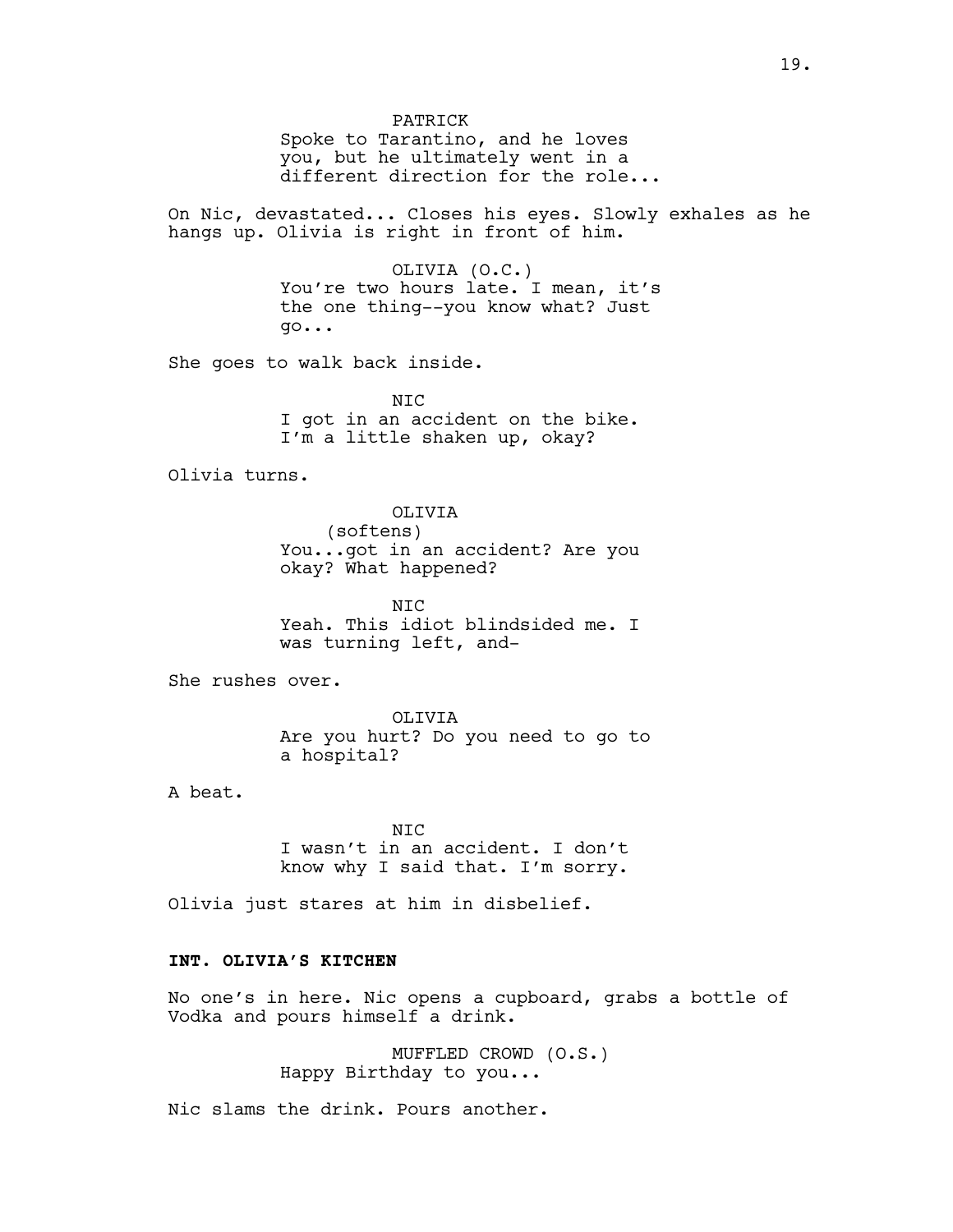Large room, filled with people. A baby grand piano in the corner. Olivia walks in with a cake. Everyone is singing.

> EVERYONE Happy birthday to you...Happy birthday dear Addy...

In the background, we see Nic walk in. He's got a good buzz going. A man on the outside looking in.

> EVERYONE (CONT'D) Happy birthday to you....

N<sub>TC</sub> Alright, everybody! Come on. Gather round the piano. Here we go.

Olivia swoops in.

OLIVIA Nic what are you doing?

N<sub>TC</sub> Giving my daughter her birthday present.

ADDY Mom, please--

#### OLIVIA

Nic--

NIC Five minutes. Just five minutes.

## **MOMENTS LATER**

Nic is at the piano. Cocktail perched on the lid. He's in performance mode. Playing the piano softly. Setting a mood.

> NIC (CONT'D) When she was nine years old, my daughter and I took our first trip together. Drove overnight, straight across the desert to the grand canyon - and when the sun came up, we pulled over to the side of the road, she leaned her head on my shoulder... and we just watched.

Olivia allow herself a smile.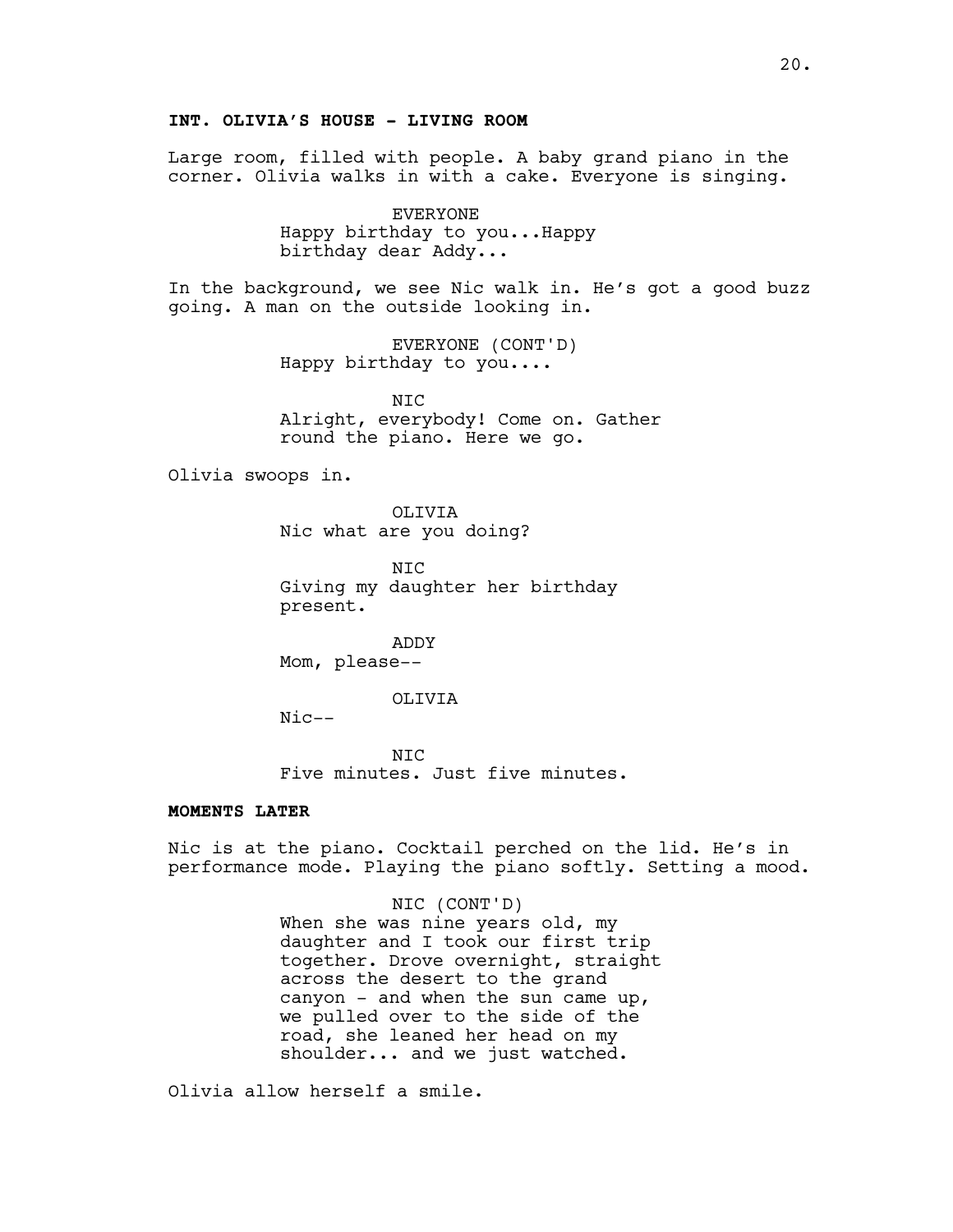That was one of the happiest moments of my life. (then) There was a song playing faintly in the background from the radio. And it always makes me think of you...the most incredible human being I've ever met. So, happy birthday, baby. Here goes... Nic begins playing more loudly. Clears his throat. It's "November Rain" by Gun's N' Roses. NIC (CONT'D) *When I look into your eyes/I can see a love restrained/But darlin' when I hold you/Don't you know I feel the same*... Nic stops down...He's starting to get emotional: NIC (CONT'D) I'm just so excited to see what you're going to do with your life. Be a scientist, the governor, a rich divorce attorney...I just wouldn't recommend a life in the arts. Especially given all the talent you have, and how often real talent is unappreciated and overlooked in this shithole town. OLIVIA Okay, thank you, Nic-- Nic starts back up, sings louder. NIC

NIC (CONT'D)

*If we could take the time/To lay it on the line/I could rest my head/Just knowin' that you were mine/All mine...*

He screws up on the piano.

NIC (CONT'D) Goddamnit. Sorry. One sec. (starting up, again) *If we could take the time/To lay it on the line/I could rest my head...*

Screws up again.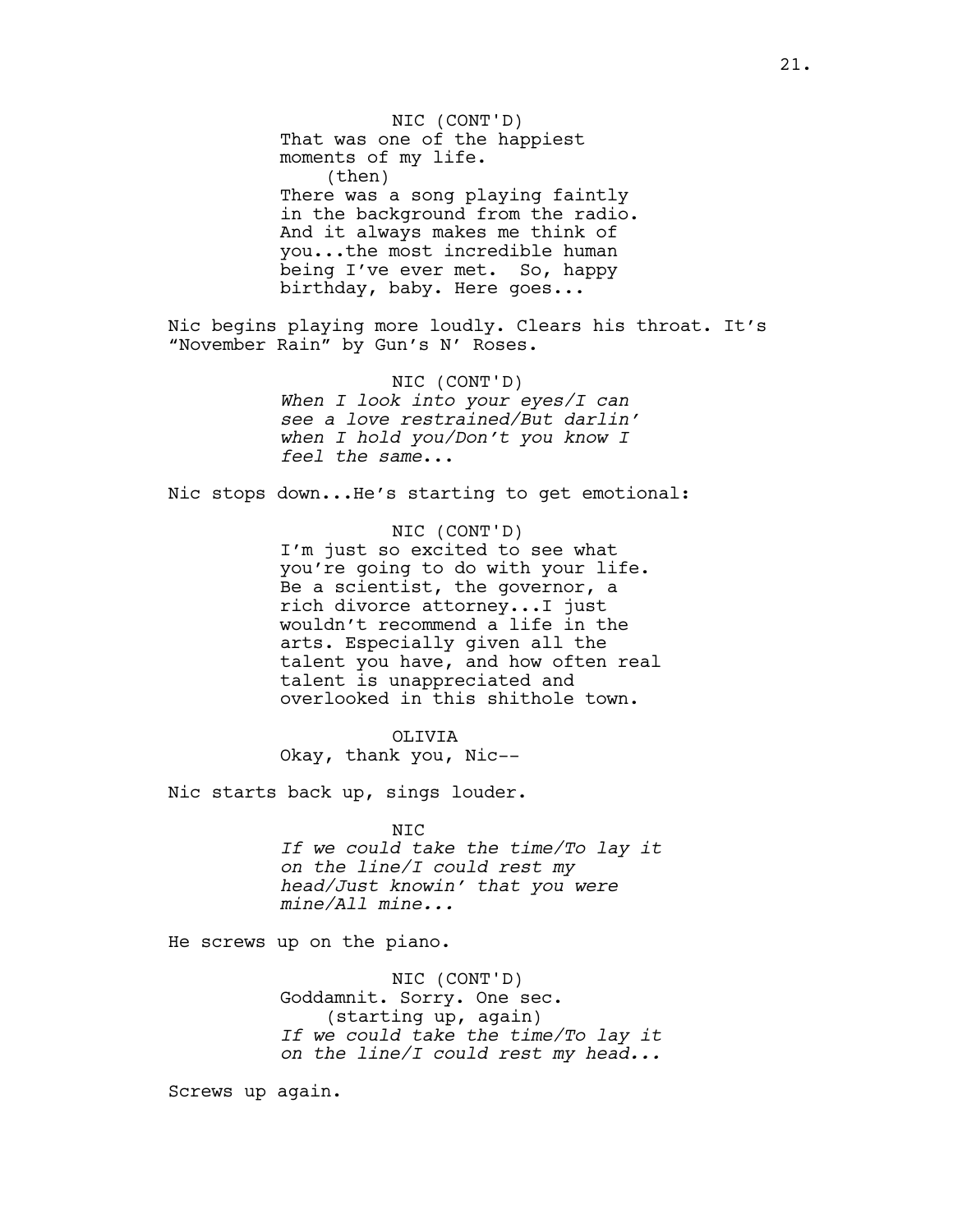NIC (CONT'D) Fuck! I'm sorry. Nobody move. I'm just, I'm not having the best day, so sorry...

ADDY Dad, it's fine. Really. *Stop*.

OLIVIA Okay Nic, thank you--

NIC *(through tears) So if...you want to love me...then darlin' don't refrain. Or I'll end just end up walking... in that c-cc-cold No-no-november ra-*

He hits the wrong chord.

CUT TO:

# **EXT. OLIVIA'S HOUSE - NIGHT**

Nic sits next to Addy. He's drinking a coffee.

NIC I'm so sorry, Adds.

# ADDY

It's fine.

NIC Oh, I almost forgot. I got you this...

He takes a necklace out of his pocket.

NIC (CONT'D) I remember you said you liked it in a magazine. I don't know. If you don't like it-

ADDY No. I like it. Thank you.

A long silence...

ADDY (CONT'D)

Hey dad?

NIC

Yeah.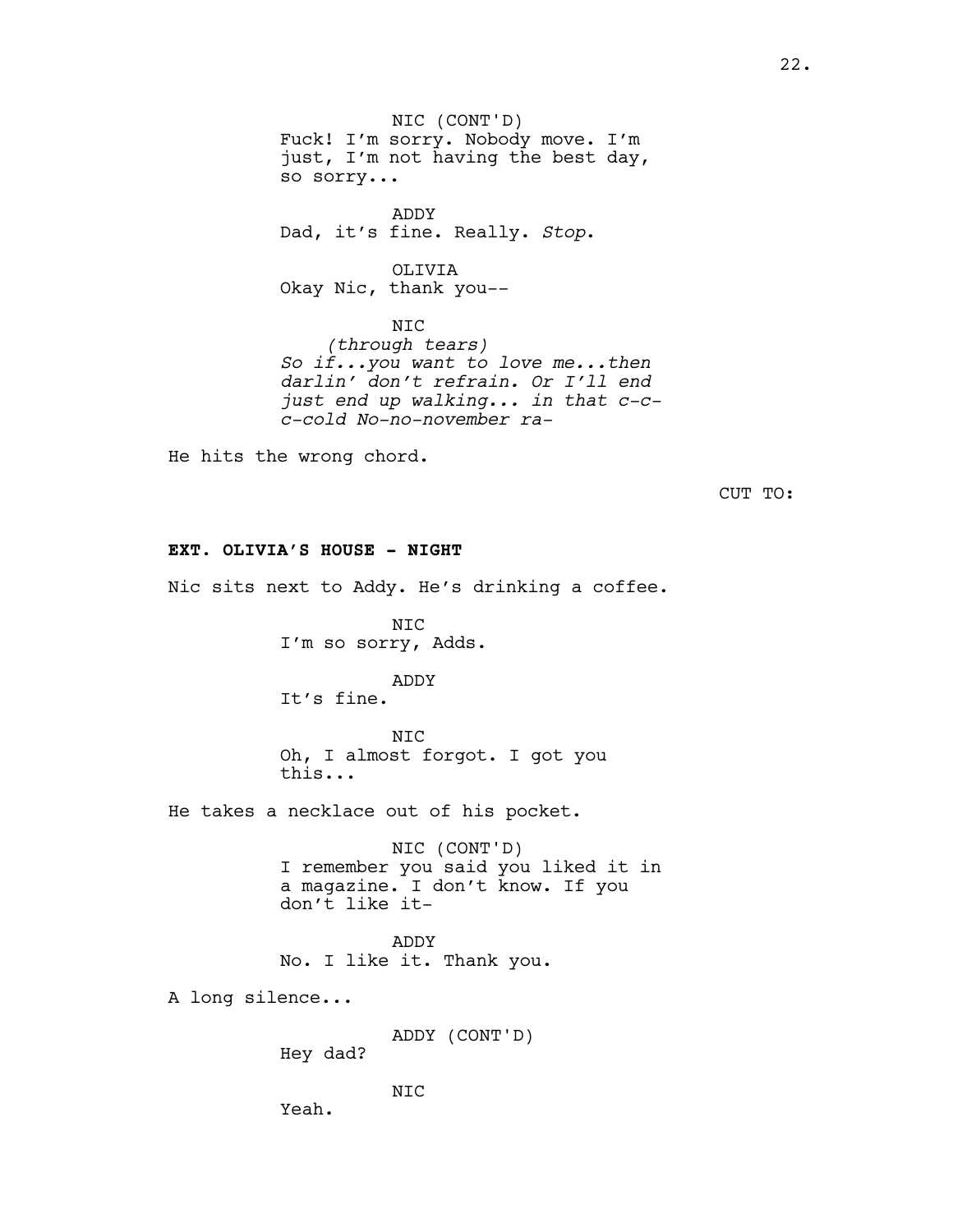ADDY Are you okay?

Nic takes a long sip.

NIC (covering) Of course I'm okay. You don't have to worry about me, Adds. Ever.

Olivia appears at the door.

OLIVIA Nic, I'll give you a ride home.

# **INT. OLIVIA'S CAR - NIGHT**

They cruise down Sunset Blvd. The bright lights flicker off Nic's face. Nic, trying to sober up, sips coffee...

> NIC It's just hard, Liv.

Olivia nods.

NIC (CONT'D) When she was little she, like, loved everything I did. And now... I don't know.

OLIVIA You guys will find a rhythm. You'll just have to work at it.

She pulls up in front of Sunset Tower.

NIC You remember when we used to just lie on the living room floor in the New York place? And just talk for hours? Was so easy...

Olivia takes a second.

OLIVIA I'm gonna say something I'm not sure I should...

NIC (hopeful) Say it.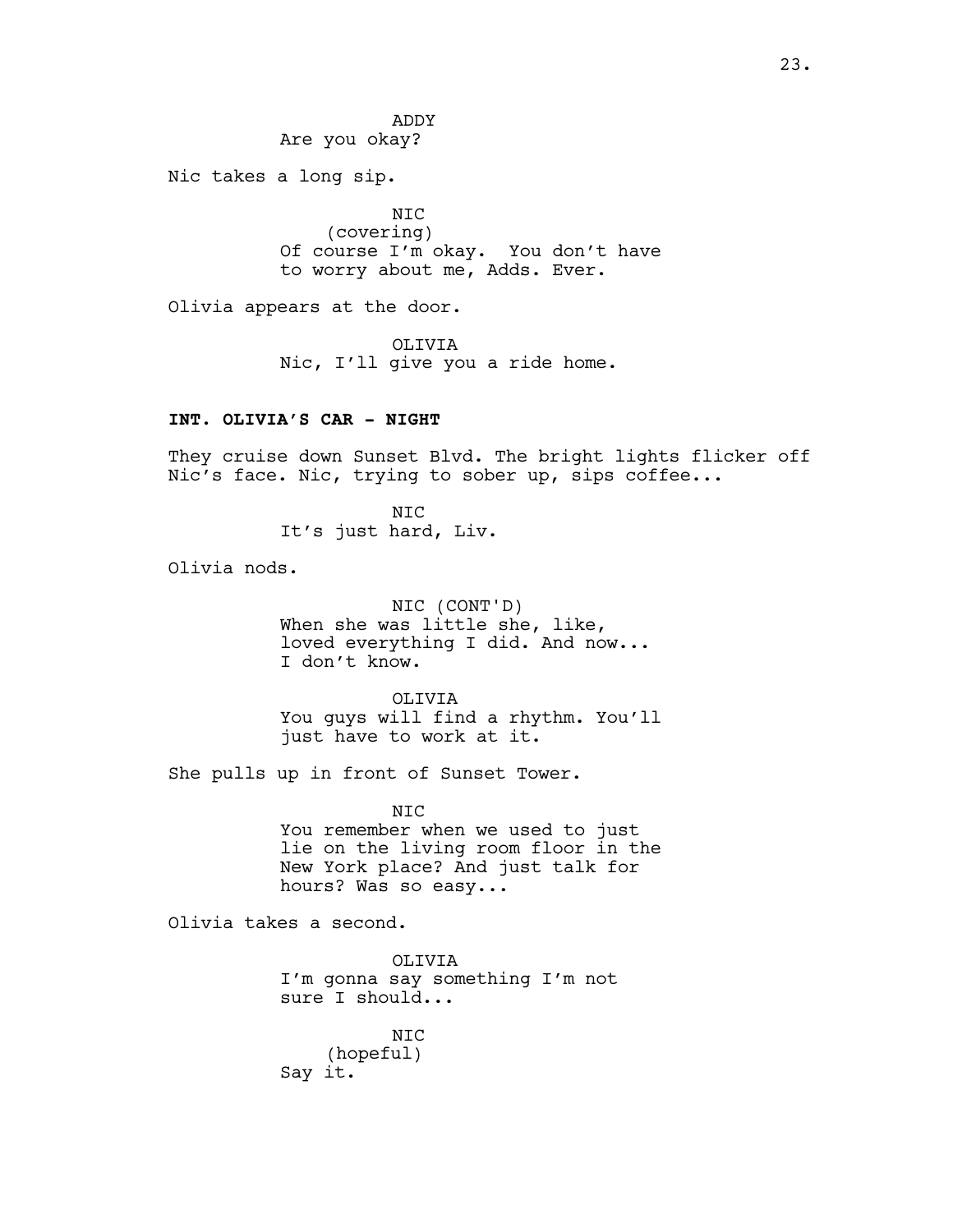OLIVIA

I need you...

NIC

Yeah?

OLIVIA I need you to get your shit together, because Addy needs her Dad. She doesn't need... this guy.

Nic is crestfallen. Off his look we CUT TO:

## **EXT. SUNSET BLVD - NIGHT**

Nic watches Olivia drive away. He takes a deep breath.

YOUNG NIC (O.S.) (laughing) Damn.

Nic turns to see Young Nic standing next to him.

YOUNG NIC (CONT'D) That was hard to watch. Because a little part of you thought you were about to get laid. Am I right?

N<sub>TC</sub> Okay, you know what? I'm not in the mood for this right now, so...

Nic starts to walk away. Young Nic follows.

**INT. SUNSET TOWER / ELEVATOR - CONTINUOUS**

Nic walks in followed by Young Nic.

YOUNG NIC Oh what? You're upset because she said you're a shitty dad?

NIC She didn't say that.

YOUNG NIC Come on. You bought them a beautiful home in Brentwood. Private schools. Tennis lessons. You sent the fucking dog to the Mayo clinic.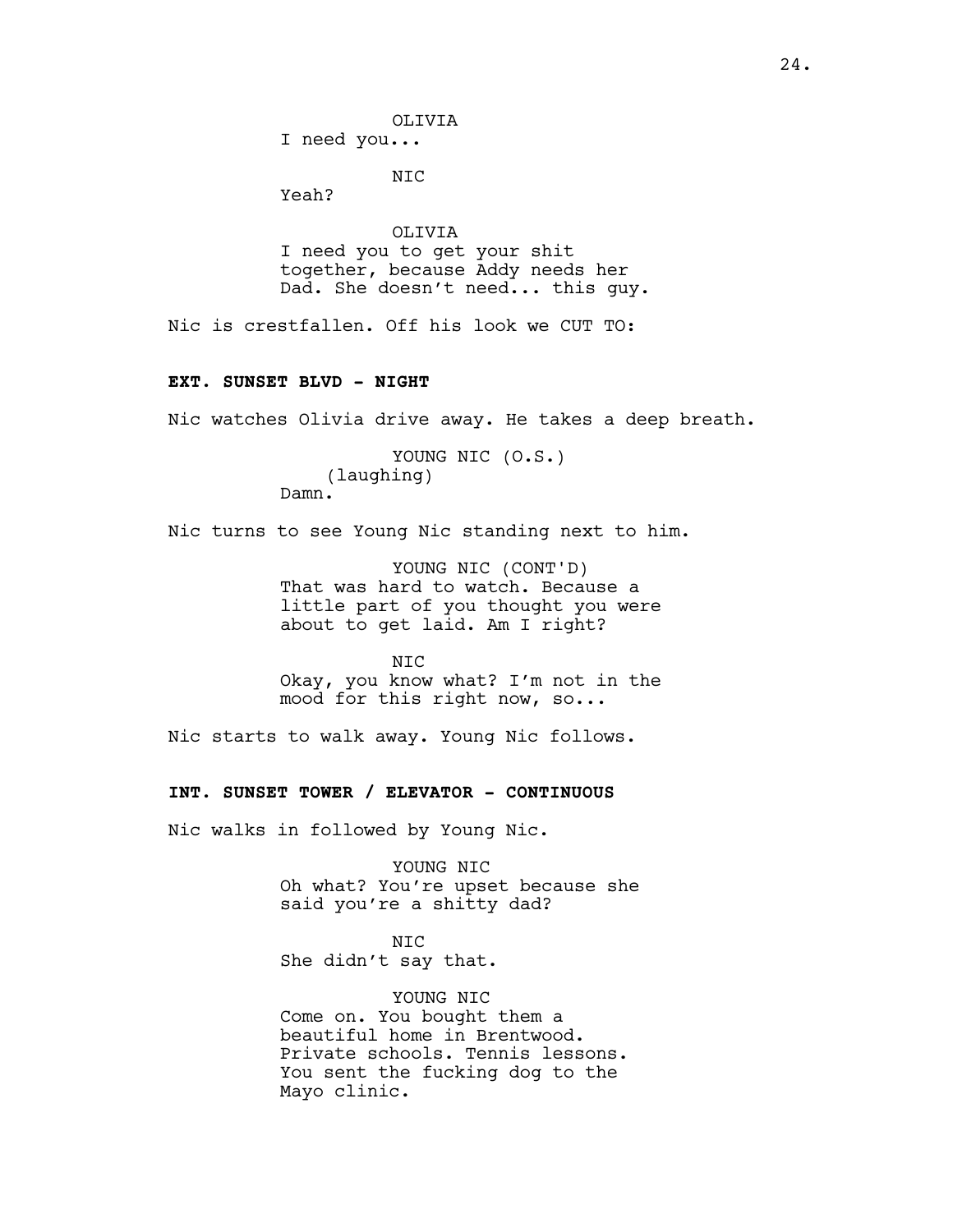NIC

But maybe I could have been, like, more present or whatever.

YOUNG NIC

Bullshit!

The elevator door opens...

# **INT. SUNSET TOWER / HALLWAY**

Nic comes around the corner followed by Young Nic...

NIC Maybe I was being selfish. Traveling so much. Maybe I should have worked less--

YOUNG NIC Hide not your talents. They for use were made. What's a sundial in the shade? Benjamin Franklin.

NIC I don't even know what that means.

YOUNG NIC It means you can't deny the world your talent. That would be selfish. Addy wouldn't want that.

Nic nods. Considering...

NIC I don't know. You think so?

As he tries his key in the door. It blinks RED.

NIC (CONT'D) Goddamnit.

Swipes. It blinks RED again.

NIC (CONT'D) Oh no. Please don't do this to me. (tries it again) Fuck. (then) FUCK!

A guest pops his head out. Young Nic is gone.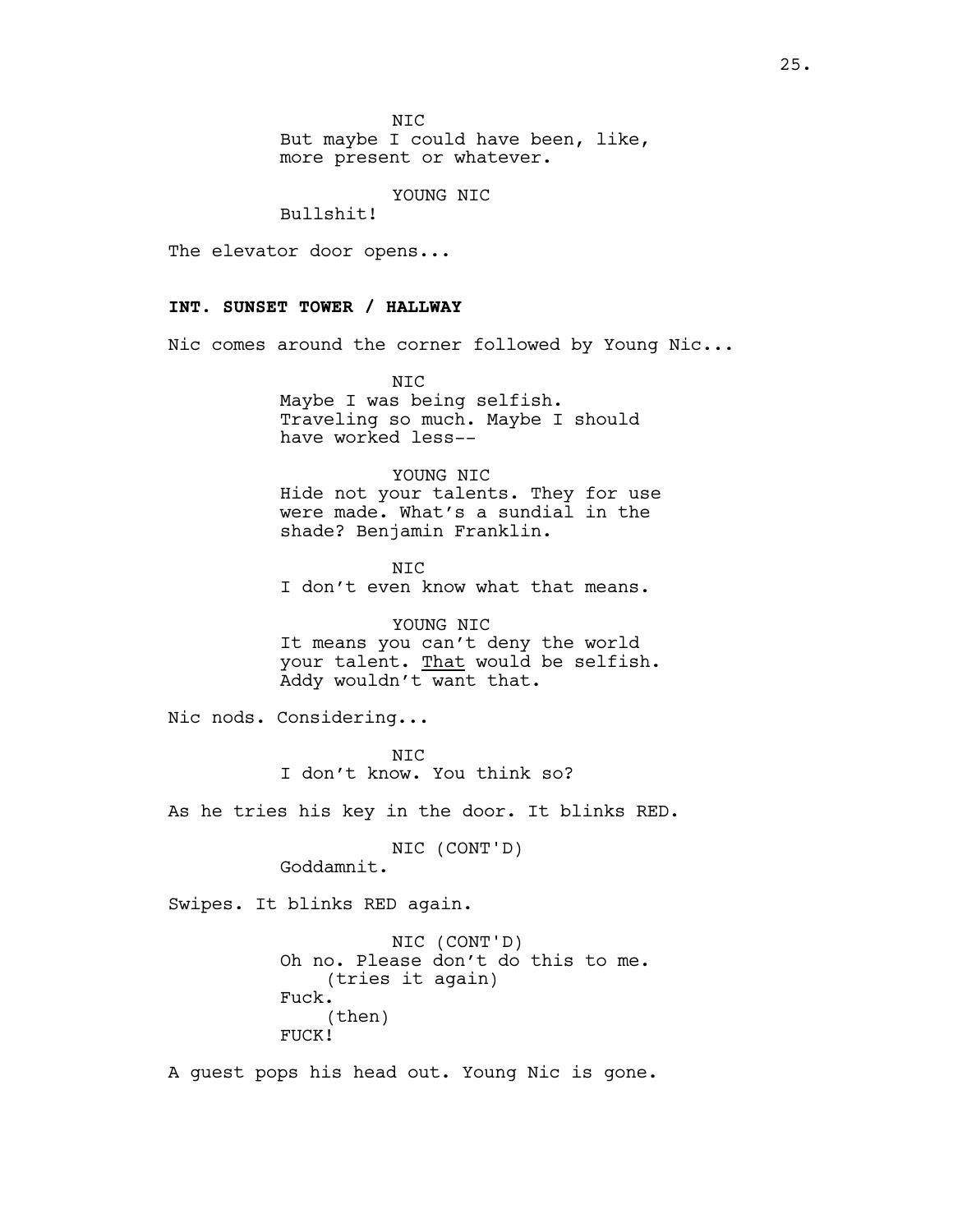NIC Wasn't me, I don't know.

Nic sighs and slumps down on the floor. He takes out his phone and dials.

> NIC (CONT'D) Patrick. That Mexico thing? (beat) I'll take it.

## **INT. PRIVATE PLANE - DAY**

Nic, hungover, is watching a small TV on the jet.

ANCHOR ...as Mexican presidential candidate and media titan Marcos Lopez's daughter was kidnapped late this morning...

A FLIGHT ATTENDANT smiles as she hands Nic another gin and tonic. He hands her an empty.

> NIC Thank you. (then) Hey, do you know the gentleman who owns this plane?

FLIGHT ATTENDANT I'm sorry. Unfortunately we're not at liberty to discuss our clients.

NIC Of course. I'm just headed to his birthday party. Curious what he's like.

FLIGHT ATTENDANT You're going to his birthday party, but you... don't know him?

NIC Well, he's paying me. (off her look) Yeah, the whole thing is pretty sad. (then) For him.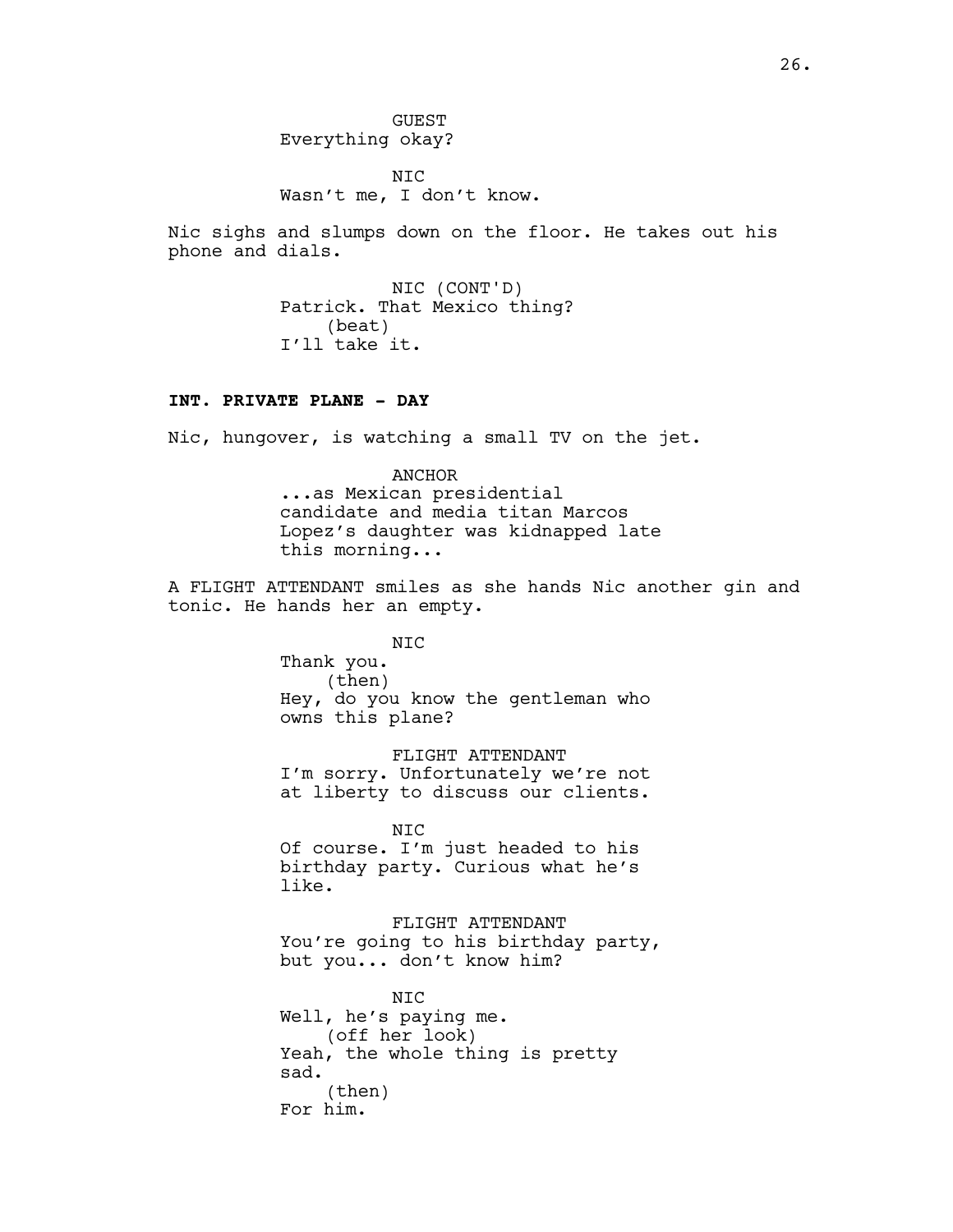NIC (CONT'D)

You okay?

She nods as Nic helps her up.

CAPTAIN (O.S.) We're encountering a little electrical problem. Gonna stay low and look for a place to put her down nearby. Might be a little bumpy til we get on the ground. Sit tight...

The plane bounces a little in the turbulence. The Flight Attendant straps in.

> FLIGHT ATTENDANT Are you okay?

Nic puts on his sunglasses.

NIC Is anyone?

## **EXT. SMALL, RUNDOWN AIRFIELD - DAY**

Nic is standing outside the plane on a dusty small runway talking on his phone. A black SUV pulls up and a casually dressed MEXICAN MAN steps out, approaches Nic.

> NIC (on phone) Yeah, the plane had a little trouble. But I'm meeting the driver now.

Nic hands the man his duffel.

NIC (CONT'D) (pointing to phone) Sorry. It's my agent. Gotta take this.

The Man nods as he throws the bags into the back of a black SUV, then holds the back door open for Nic.

## **INT. VAN/EXT. MEXICAN JUNGLE**

Nic sits in the back, still talking on the phone.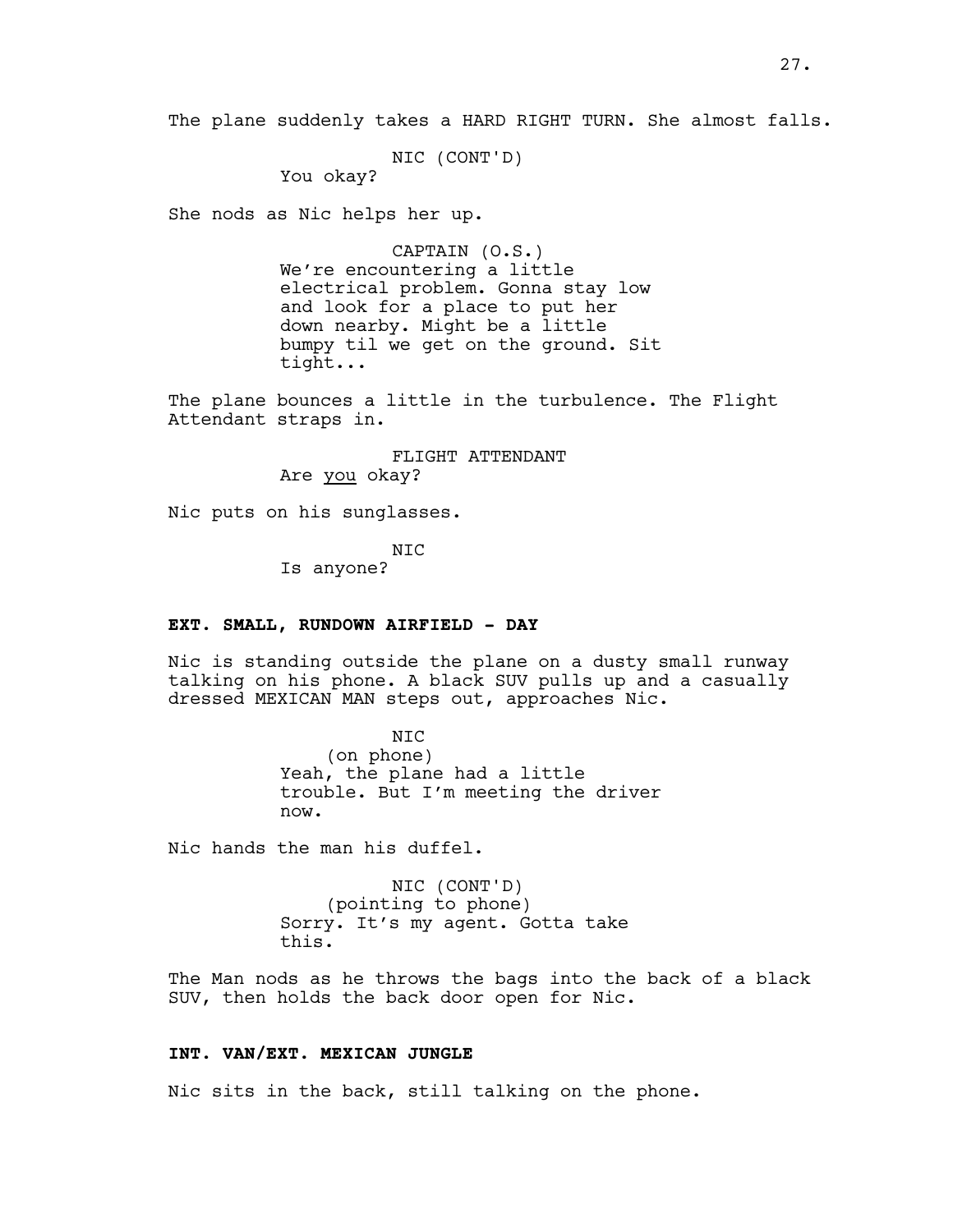N<sub>TC</sub> Hey what do we know about this guy anyway? He just some sad, weird loser?

PATRICK Allan did some research. (yelling to his assistant) Allan, what's this guy do?

The van moves through the gates of a compound. Two armed GUARDS are outside with semi automatic rifles.

> PATRICK (CONT'D) (to Nic) He owns orange groves or something. You're fine. It's not like he's gonna want you to suck his dick or, like, fuck his wife or something-

NIC People ask that more than you think. For me to do that kind of stuff or whatever.

Inside the sprawling walled compound, we see a number of Spanish style houses. The van stops in a carport area.

#### **INT./EXT. MEXICAN COMPOUND - CARPORT**

The Driver gets the duffle out of the back, and brings it around to Nic.

> MAN Senor Nic. Your bag, sir.

Nic cradles the phone on his shoulder as he gets out his wallet to tip the Man. Looks in it, then puts it away.

> NIC Thanks. Thank you. Hey, can I ask you a question? The guy who owns the house...

> > MAN

Javi.

NIC Yeah. Javi. Is Javi gonna want me to, you know...?

MAN I'm not sure that I understand what-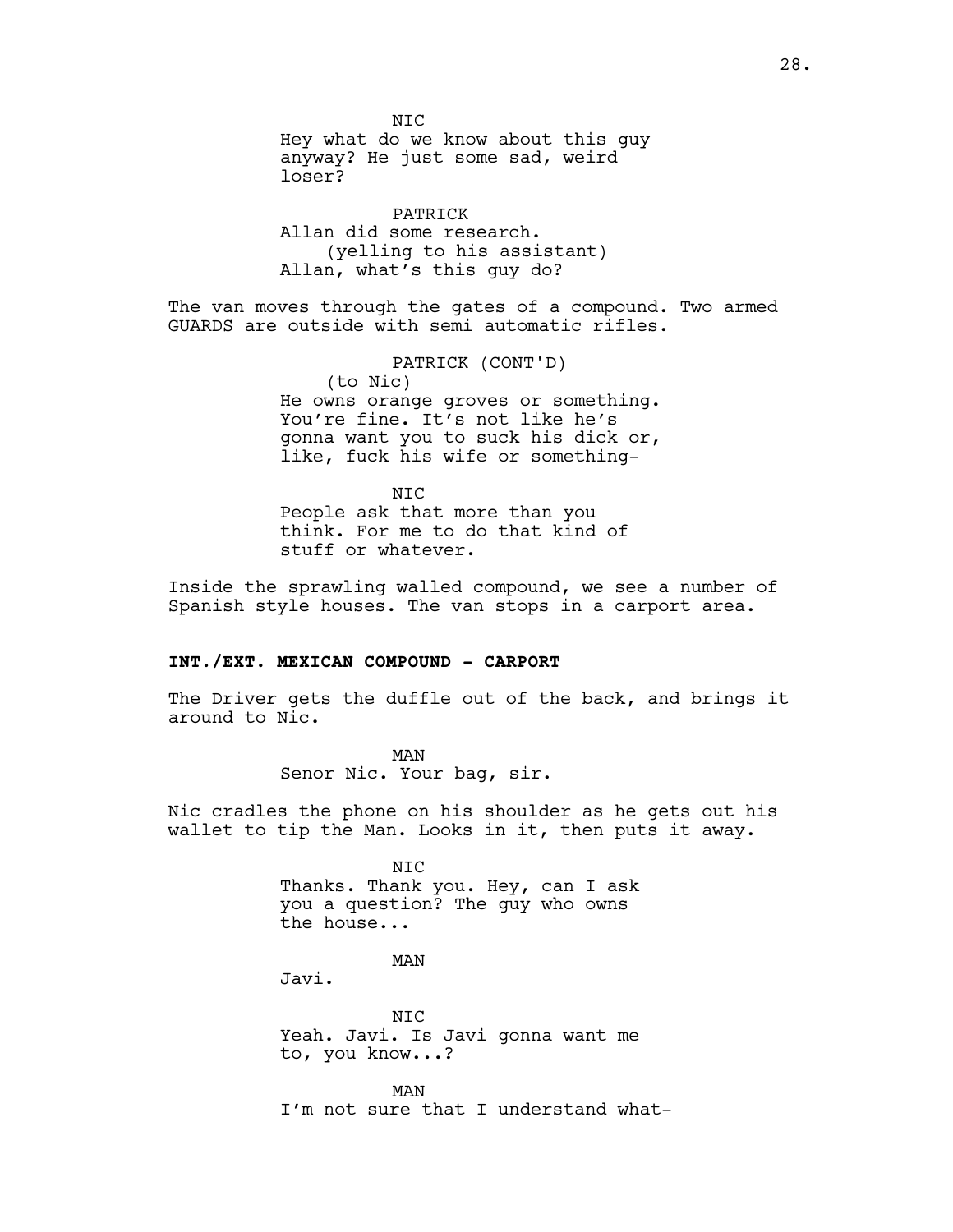NIC (into phone) Hey can I call you back? (then) Look man, if this Javi guy is gonna want me to suck his dick, or fuck his wife, or watch me watch him fuck his wife. That's a no go. That's no bueno. You understand?

#### MAN

That's not why you're--

#### NIC

Sounds crazy, right? But people ask that way more than you'd think. For me to do that stuff. And this Javi guy-

MAN

I am Javi.

A longer beat. Extends his hand.

# NIC

Nic Cage.

Javi smiles.

## JAVI

I would have introduced myself earlier but I didn't want to interrupt you.

#### NIC

Yeah, no, of course. And for the record, not that many people want me to, y'know, suck their-

JAVI I wouldn't think so.

An awkward beat.

# JAVI (CONT'D)

Look, I know this is all pretty strange. For me too. But I just want you to enjoy yourself. Have fun. There's a swimming pool, stables if you like to ride...My house, as they say, is your house.

NIC Terrific.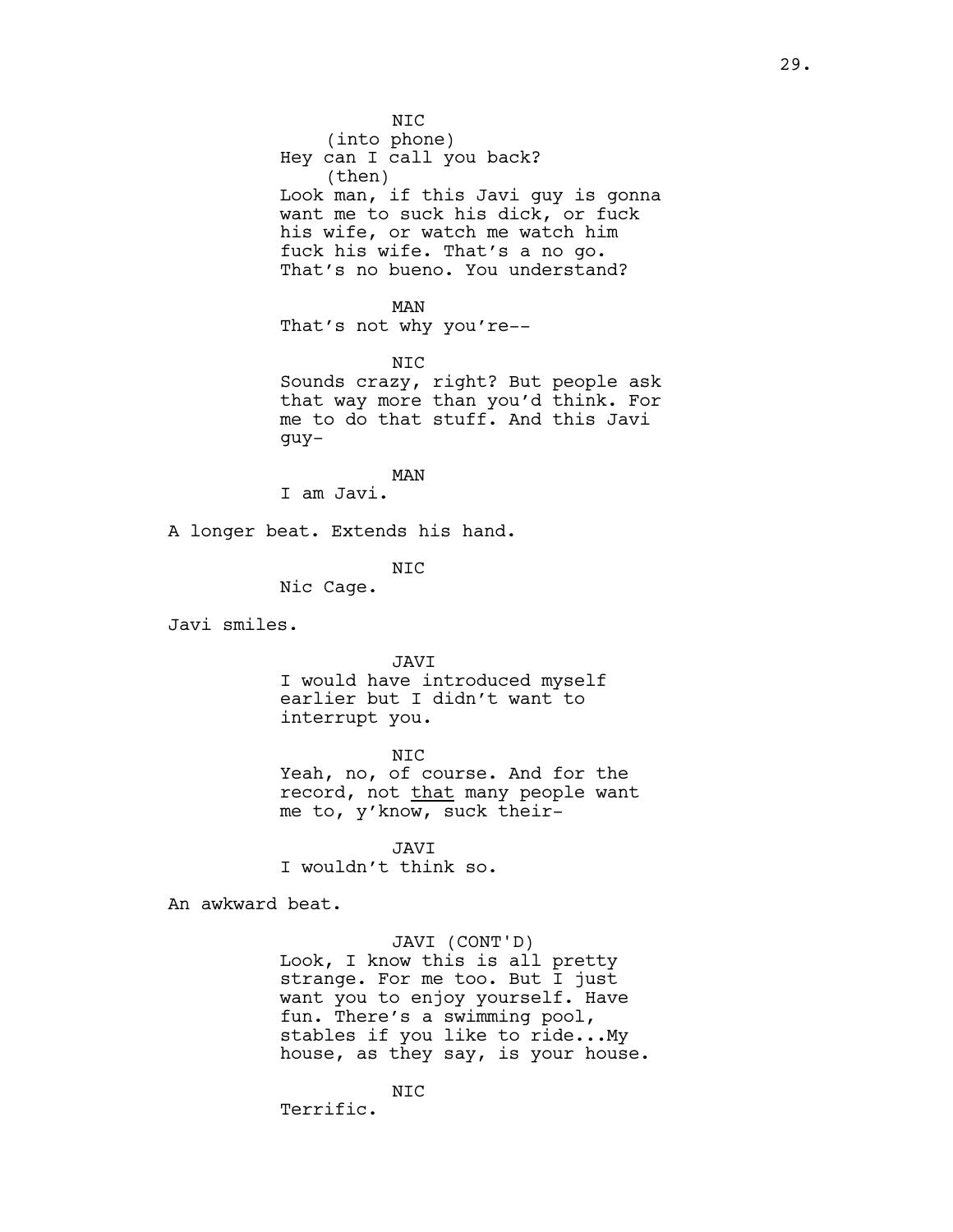JAVI

Carlos will show you to your room. Welcome to Mexico, Mr. Cage...

Javi smiles and walks off as CARLOS DIAZ, a burly security quard in khakis and a linen shirt - a gun on his belt, grabs Nic's bag.

## **EXT. NIC'S ROOM**

Carlos drops Nic's bag in front of his door.

NIC Thank you.

CARLOS Not a problem, sir. But I will need you to sign this. It's an NDA.

Carlos produces a piece of paper...

NIC Oh yeah, I don't sign things. You can send it to my lawyer.

CARLOS Well, I need you to sign it because you're not permitted to talk about anything that happens here.

NIC Trust me, that's not gonna be a problem.

CARLOS Sir, please, just sign the contract.

NIC I'm not doing it.

CARLOS It's my job, man.

NIC Look, I've honestly signed some pretty terrible contracts in Mexico over the years, and-

(MORE) CARLOS Jesus, you don't have to be a... whatever. (then, in Spanish)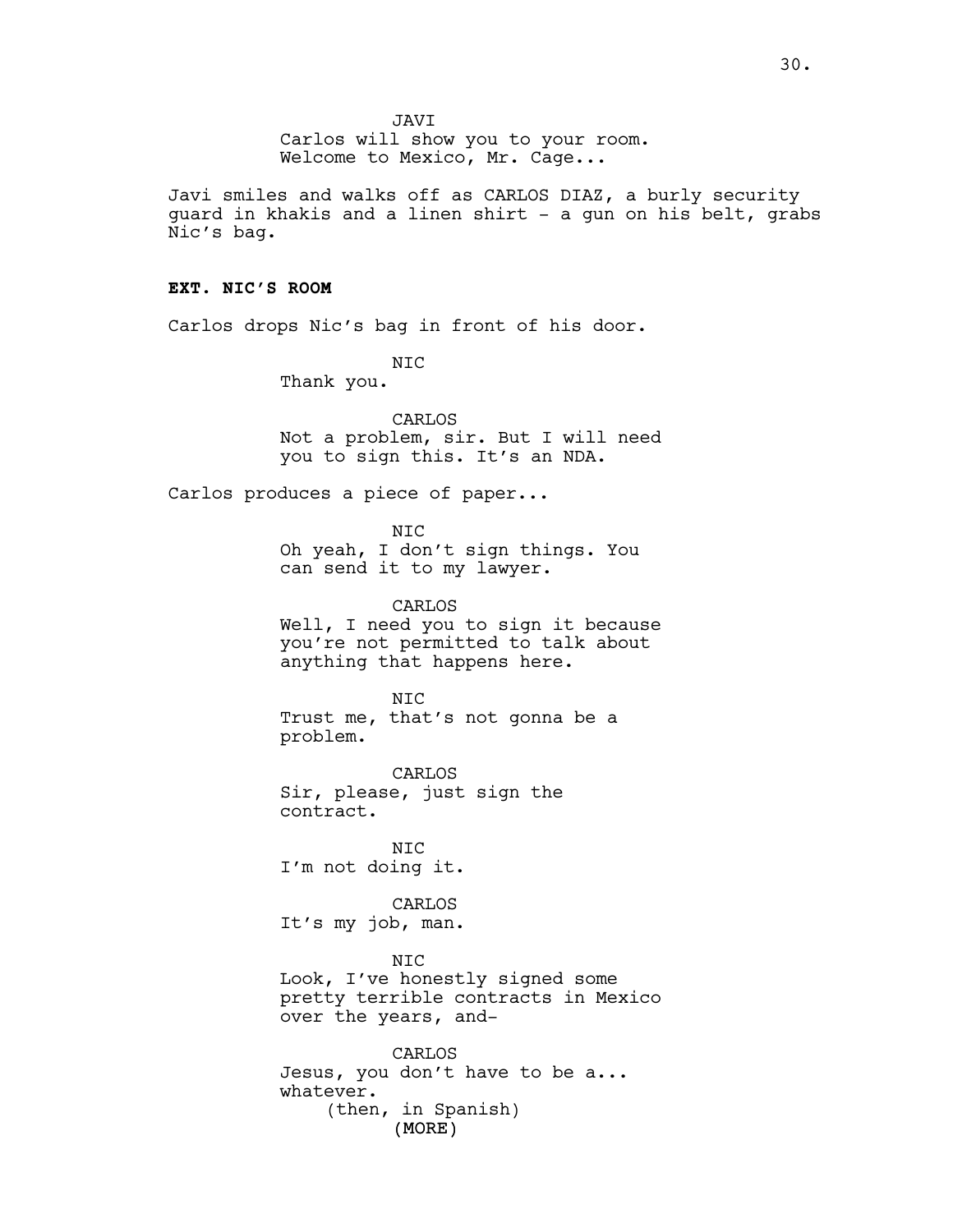CARLOS (CONT'D) Fucking Hollywood asshole. I don't like you. I don't like your face. And I don't like your fucking movies.

Nic just stares at him a beat, then...

NIC (sadly, in Spanish) Well you're not alone on that one.

And Nic shuts the door.

## **INT. NIC'S ROOM**

Nic puts his bag down. Looks like a very nice, Spanish style hotel room. A welcome package sits on a small desk. A bottle of wine. Various snacks. Like a wedding. Nic picks up a greeting card attached to the wine. He reads aloud.

> NIC "Hello Nic Cage."

Nic turns it over. That's it. He goes over and collapses on the bed. He pulls the covers over him. And turns on his side, and finds himself looking up at...

A big Hollywood MOVIE POSTER with Nic's face, dead center.

WOMAN'S VOICE (O.S.) Well, how was he?

Nic stares at the poster, a pained expression on his face...

JAVI (O.S.) He was incredible.

# **INT. JAVI'S MANSION / BEDROOM**

A room resembling a library. A bunch of monitors on a desk. Javi's talking to GABRIELA RODRIGUEZ, the dark haired, very focused, head of his various companies. She sits at the desk as Javi perches on the side, talking excitedly.

> JAVI (CONT'D) Incredible, but also like super cool. A little taller in person than I had imagined because they say actors are pretty short.

GABRIELA But he wasn't short?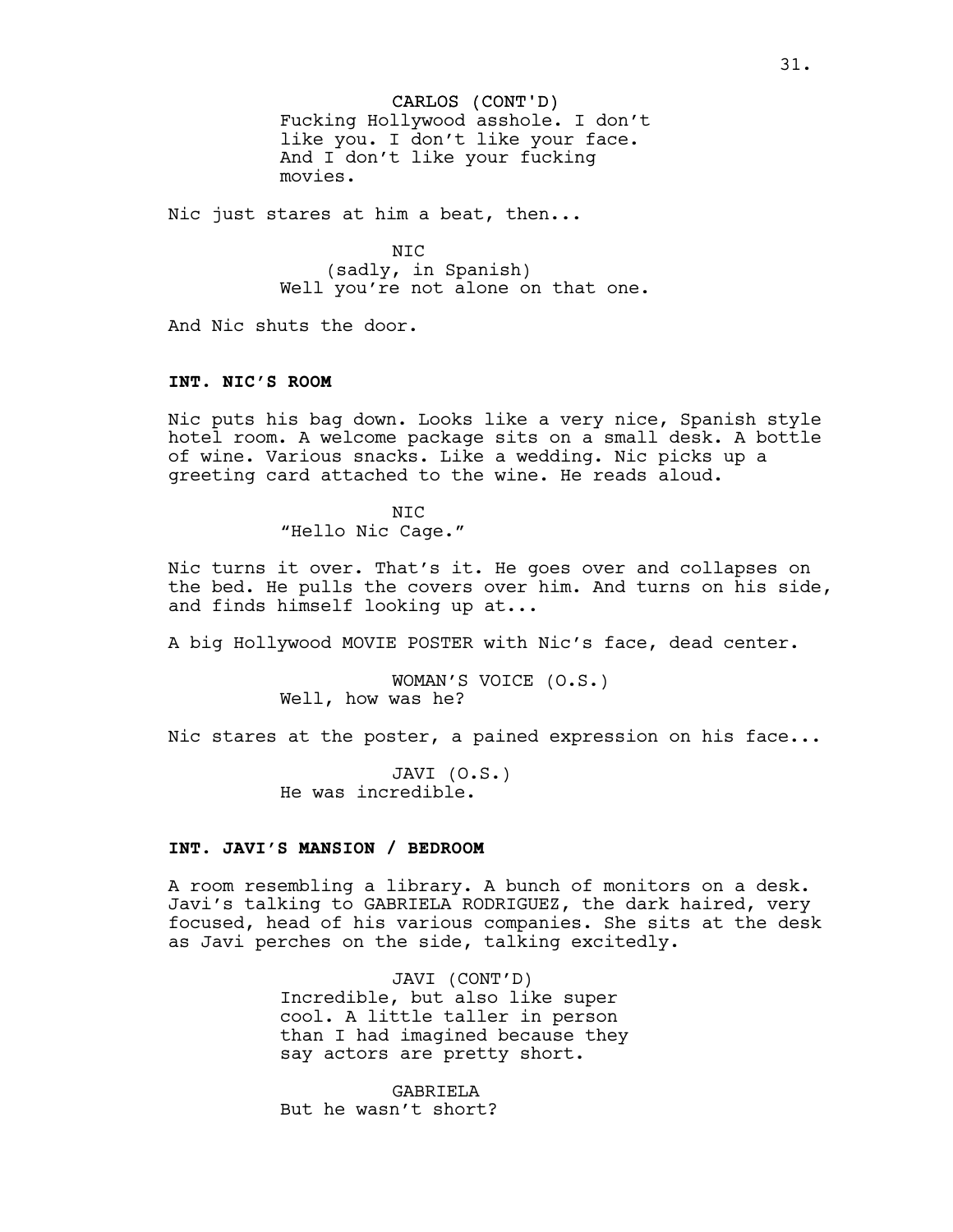JAVI No. He was, like, just right.

GABRIELA So what did you guys talk about?

## JAVI

All kinds of stuff. I mean, not that much. He was on the phone the entire time. So we didn't, like, "talk", but we definitely communicated. Not with words. Or looks. But there was a vibe.

#### GABRIELA

I've never seen you this excited. You're honestly glowing.

JAVI

I'm not THAT excited.

## GABRIELA

You look like you're pregnant. (then, handing him papers) Hey, I need you to sign off on these before I forget... We're selling some farm equipment, and moving money out of corn futures because of the drought-

#### JAVI

Gabi. Stop. You know that I don't understand any of this.

#### GABRIELA

I know you don't.

## JAVI

Then why do you insist on asking me? You're in charge.

#### GABRIELA

I guess I just like hearing you say you don't understand.

## JAVI (smiling) I'm sure you do...

She gets up to leave...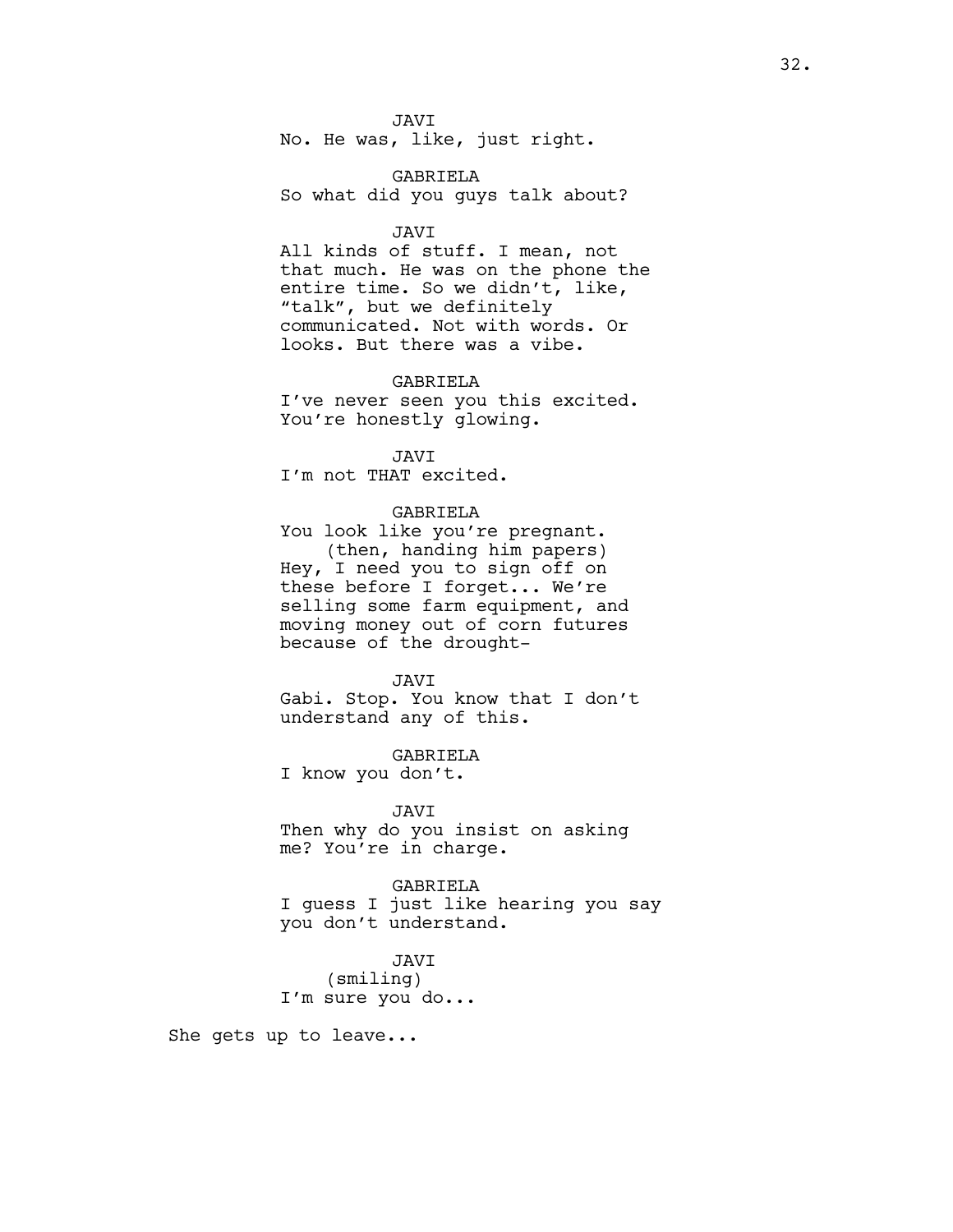GABRIELA So...did you get a chance to tell Mr. Cage you're a writer? That you have some ideas-

JAVI Gaby, come on. Look who we're talking about here. It's not realistic.

She looks at him skeptically.

JAVI (CONT'D) What? That's not why I asked him to come here.

GABRIELA Oh come on. Your whole life you've wanted to make movies. I know how much this means to you.

They share a long moment...

GABRIELA (CONT'D) And there's nothing sadder than a crazy old man babbling incoherently about the time he almost asked Nic Cage to read his script.

Javi laughs, as she grabs her papers back. And walks out...

# **EXT. JAVI'S COMPOUND / POOL - NEXT DAY**

Nic, in sunglasses, is lounging hard on a wooden pool chair. Still in the bathrobe and bathing suit. Javi, Gabriela and LUCAS (DESCRIBE) enter. Javi nervously walks up, and lays down on the chaise next to Nic. They look out over a large untamed jungle.

JAVI

Hi.

NIC

Hey.

Beat.

# JAVI Cool, so...

A longer beat. Javi think he hears something.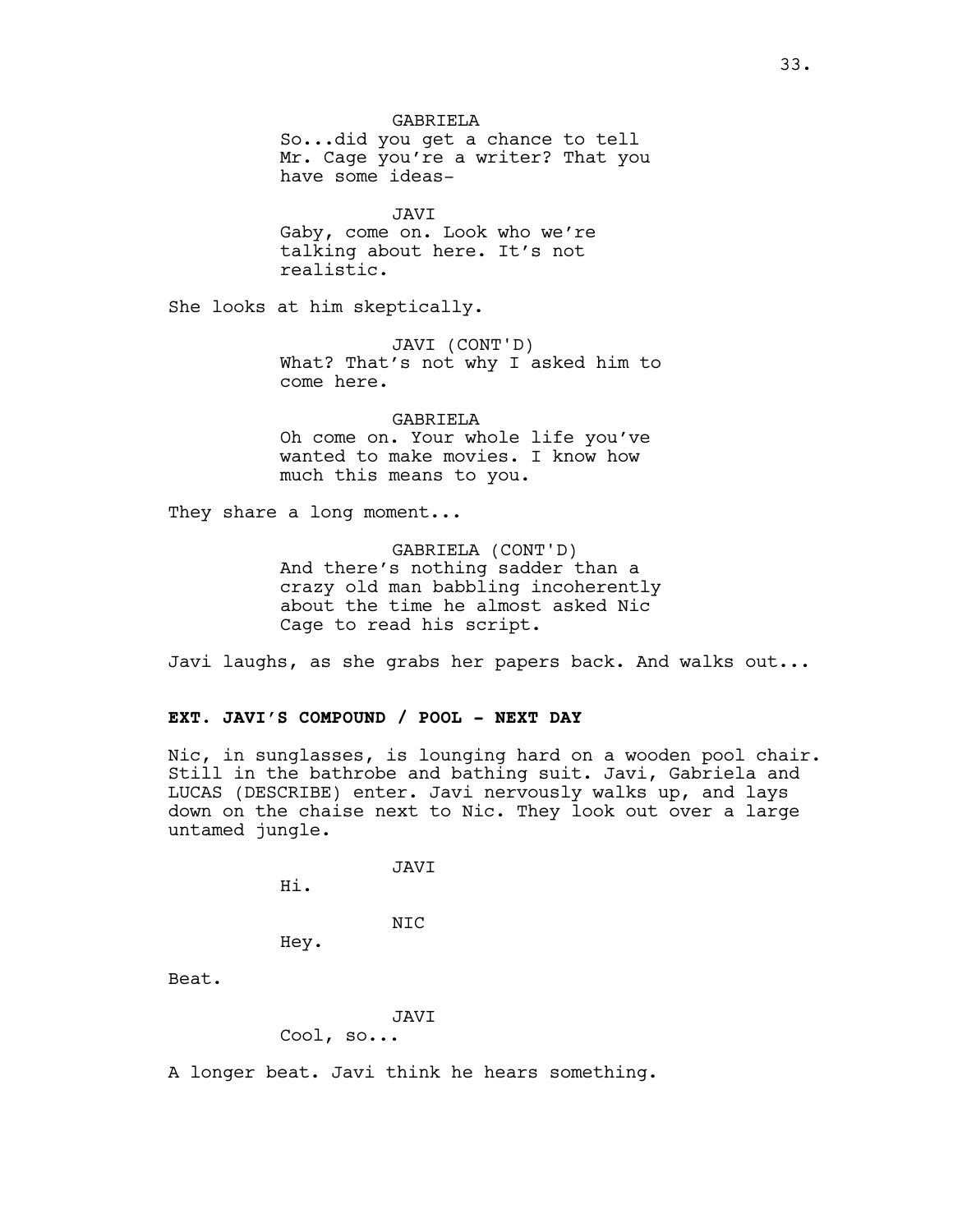JAVI (CONT'D)

Huh?

NIC

What?

JAVI No. Thought you said something. Never mind. (then) I want to introduce you to my business partner Gabriela and my cousin Lucas.

Gabriela and Lucas approach.

GABRIELA Mr. Cage, we're so excited to have you here.

**LUCAS** Damn. A million bucks just to show up and drink by the pool. I want your job.

Nic smiles wryly.

JAVI So... what're you working on next?

NIC That's honestly like the worst thing you could ask an actor.

JAVI Oh, yeah. No. I've very sorry--

NIC But it's fine, since I'm no longer an actor.

JAVI

What?

NIC I've done everything I set out to do acting wise, you know? Time for a new challenge. Time for something that scares me.

JAVI So what are you going to do?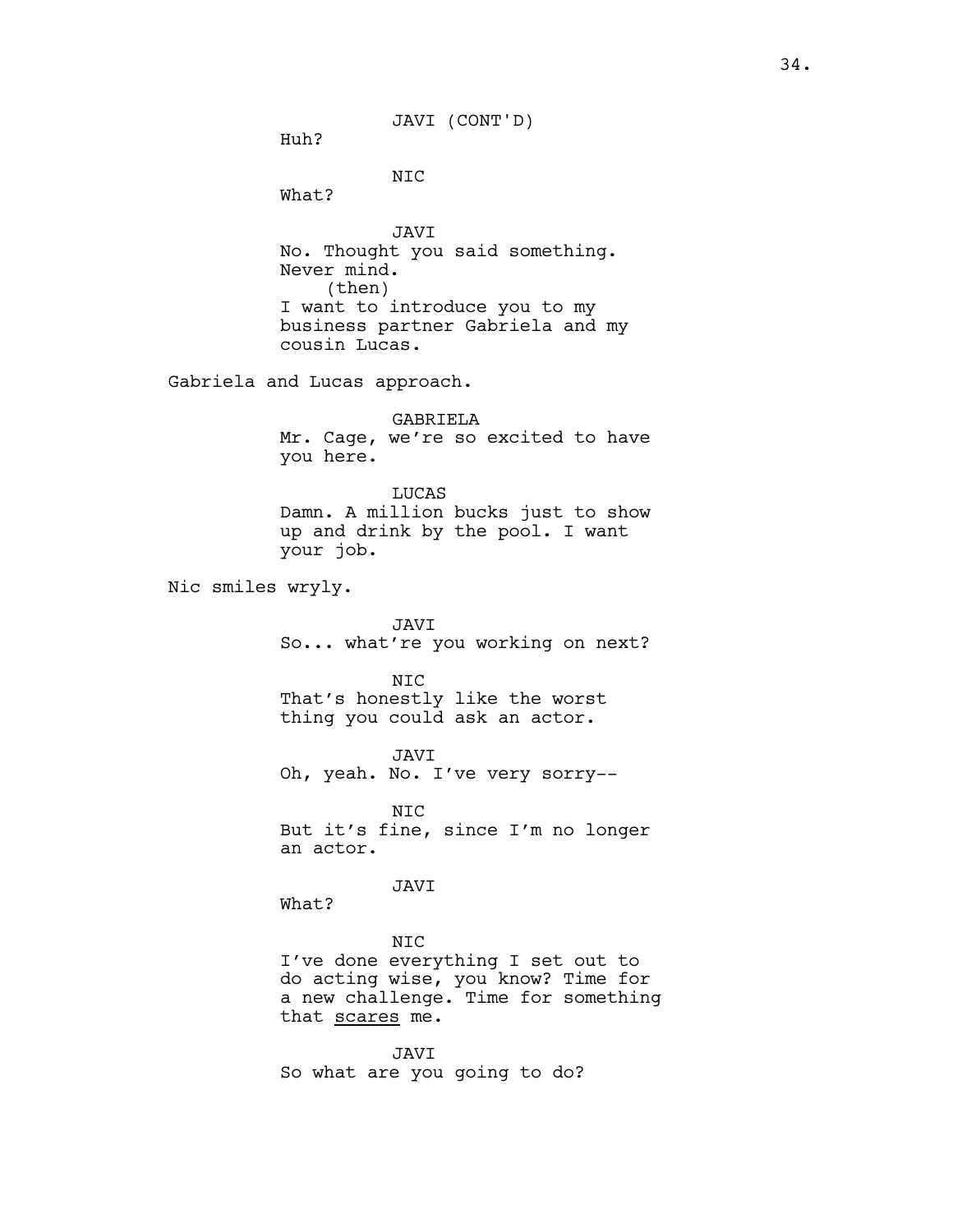NIC I think I want to build furniture. Work with my hands, y'know? Chairs. Bookcases. Maybe a table. No! Wait. Not chairs. I don't love chairs.

#### GABRIELA

My uncle makes furniture in Mexico City. Beautiful stuff. Gorgeous wood and natural rivets.

## NIC

What a life.

## GABRIELA

He apprenticed with my grandfather for twenty five years before feeling comfortable enough to go out on his own. (then, realizing) Not that...

NIC Yeah, no. Some things take... longer for certain people.

Some uncomfortable shifting.

NIC (CONT'D) Not that he's not truly skilled.

LUCAS He's truly skilled.

NIC Well, maybe I could visit his shop, or--

GABRIELA The prolonged exposure to the furniture stain left him permanently brain damaged. Unfortunately.

A long beat.

JAVI So tell us about making the Rock.

GABRIELA You and Sean Connery were so good together.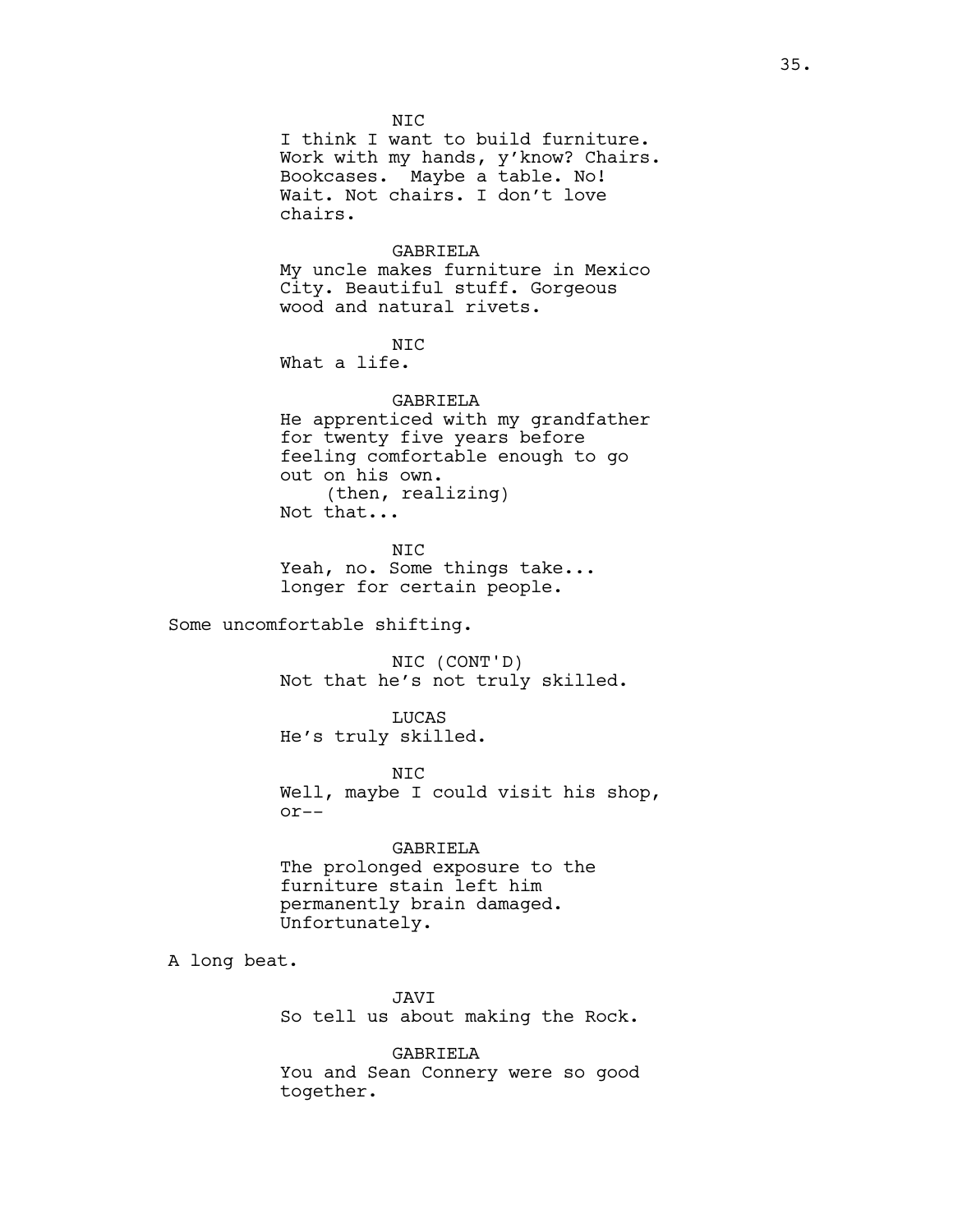N<sub>TC</sub> Sean's the best. Yeah, that was a long time ago. LUCAS It was a very long time ago. Bet you wish you were still making movies like that. What the fuck is this guy's problem? Nic stands up, still holding his drink. NIC Okay, well... (to Gabriela) It was nice meeting you. Nic heads off, carrying a bottle of tequila. JAVI Mr. Cage, wait, I'm sorry, he didn't mean it like that... But Nic walks off. JAVI (CONT'D) Mr. Cage? **EXT. JAVI'S COMPOUND / LONG LAWN - NIGHT**

Nic is passed out on the lawn. An empty tequila bottle next to him. The sprinklers start to come on.

OFF NIC'S FACE, starting to get wet, Javi walking towards him. Javi picks Nic up, holding him draped across his arms, and begins to carry Nic towards the house.

# **INT. JAVI'S COMPOUND / NIC'S ROOM - NIGHT**

Javi lays Nic down on his bed. Starts to take his shoes off. Nic stirs...his eyes flutter open.

> NIC Hey Jav, you ever feel like the best day of your life has already happened? Like, the best day you're ever going to have...

JAVI I think you have a lot of great days ahead of you, Nic Cage.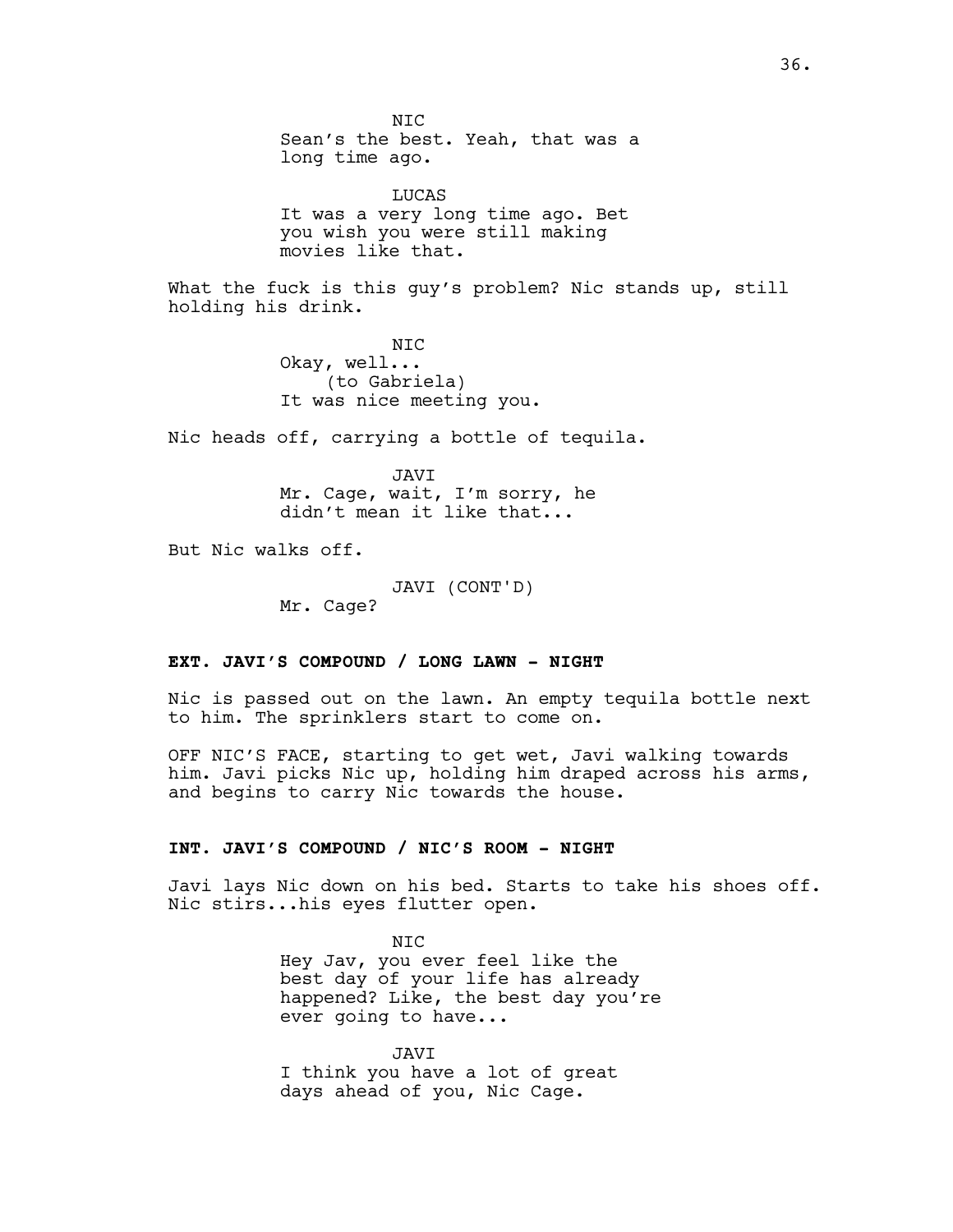N<sub>TC</sub> (covering) What? No, I know. I was talking about you.

JAVI Oh, well...I don't know. I guess-

He realizes Nic's eyes are closed.

JAVI (CONT'D)

Nic?

Nothing, as we CUT TO:

# **INT. JAVI'S MANSION / SCREENING ROOM**

Javi is watching the Nic Cage film, "Captain Corelli's Mandolin" in his private theater. He's silently mouthing along to the words. Gabriela comes and sits next to him.

### GABRIELA

You okay?

JAVI I'm fine. But Nic's in a pretty dark place, emotionally. (then) I mean, he can't quit acting. Look at this...

Javi gestures to a scene where Captain Corelli tenderly strums the mandolin...

> GABRIELA Well, maybe he just needs to reset. Remember what he loves about it.

Javi considers.

GABRIELA (CONT'D) You could take him to the ruins. That always seems to work for you.

JAVI Yeah, maybe he'd like that. I'll go first thing.

# **INT. NIC'S ROOM - THE NEXT DAY**

We're on Nic as he sleeps hard. We hear a knock on his door. Nic keeps sleeping. We hear several more knocks.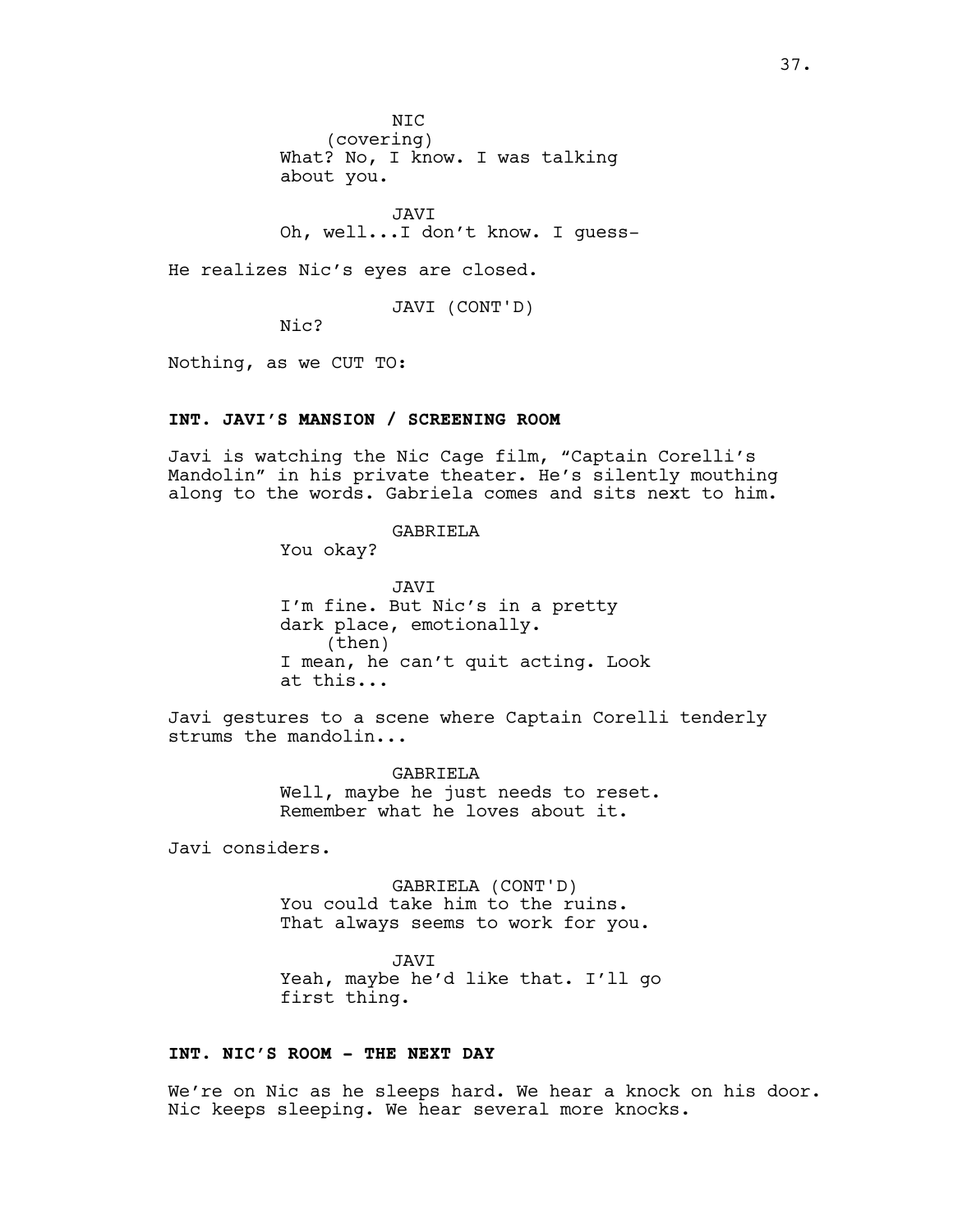Nic doesn't flinch. We hear the door unlock. And open. Footsteps. We stay with Nic, until he slowly comes to, rubbing his head and neck. He suddenly realizes someone's there.

# NIC

# WHOA! Hello?

It's Gabriela. And she doesn't look happy.

GABRIELA I'm sorry to wake you. But it's nearly 4pm, and-

NIC I'm sorry, do you need something?

#### GABRIELA

Yes, Mr. Cage. Mr. Gutierrez has been waiting all day for you to wake up so he can take you on a trip to the Mayan ruins.

NIC Yeah, can you let Javi know I'm not gonna make that?

He goes back underneath the covers.

NIC (CONT'D) (from under the covers) Thank you.

She rips them off.

GABRIELA (gets intense) Mr. Cage. I believe you've been more than fairly compensated for your time here. So if Mr. Gutierrez wants to drive out to the temples, you're going to get out of bed and join him. And you're going to enjoy it. Do I make myself clear?

Off Gabriela...

#### **INT. JAVI'S JEEP - DUSK**

Nic rides in the open top jeep next to Javi. He looks fucking miserable.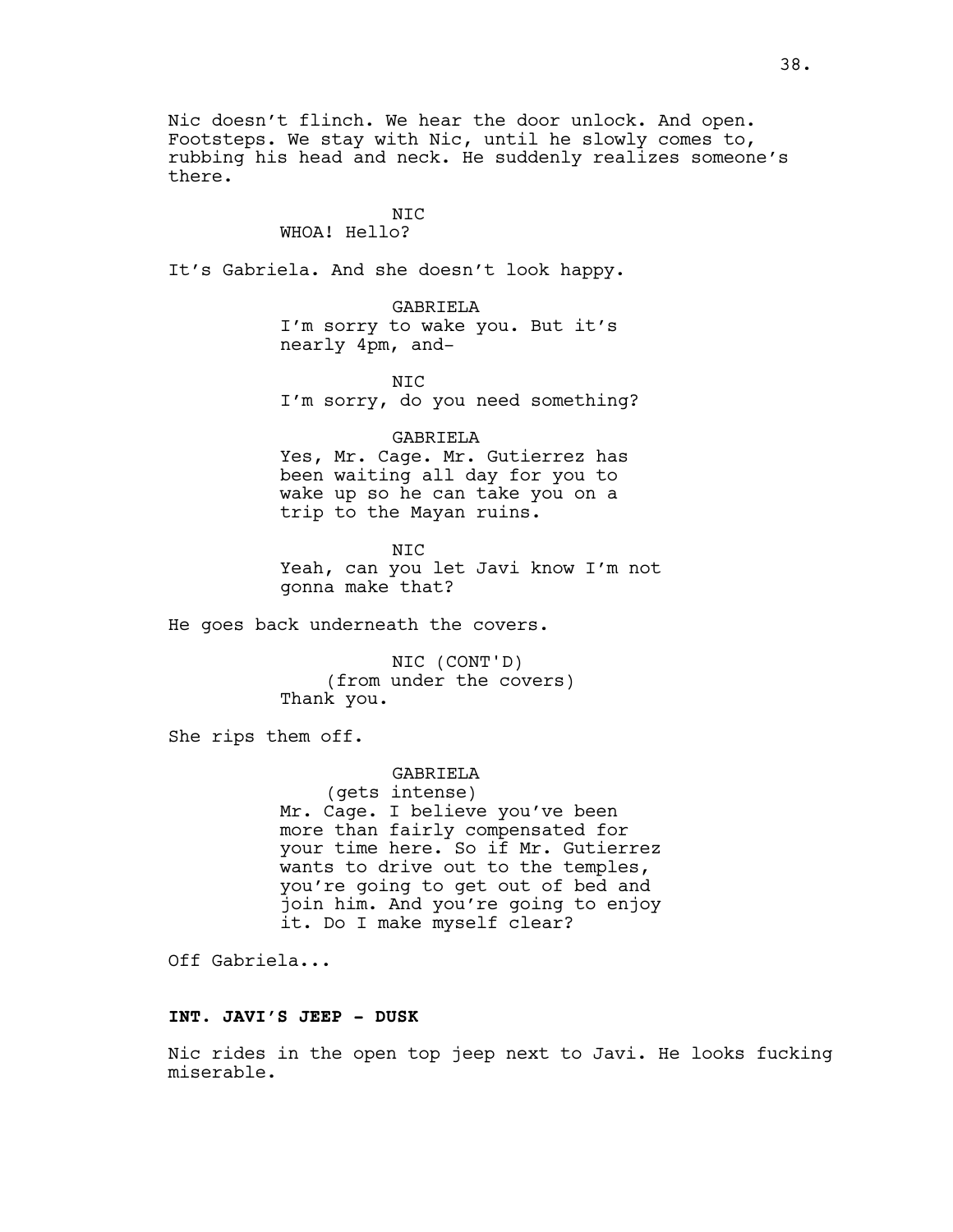Gabriela said you were very excited to see the temple.

Nic forces a wry smile.

NIC

Big time.

A long moment.

JAVI

I don't think you should quit acting.

NIC

Yeah, well, I appreciate your concern, but-- Hey, so how far are these temples? It's starting to rain.

JAVI

If you quit now, you'll regret it forever. Because you have a gift, Nic. A gift from God or the universe or whatever-

NIC Is there a top for this jeep? I mean, it's really coming down--

JAVI For crissakes, Nic Cage! You love acting! You love playing make believe! And as your friend, I won't stand by while you--

NIC

Dude! Stop! You're paying me to be here, okay? You don't know me, we're not friends, and you definitely don't know what the fuck will make me happy!

Nic is breathing hard. Staring at Javi as this lands.

NIC (CONT'D) But I do. Furniture.

Javi, exasperated, SLAMS his foot on the brake. The Jeep skids to a stop in the now pouring rain. Javi jumps out, grabs his backpack, and takes off running.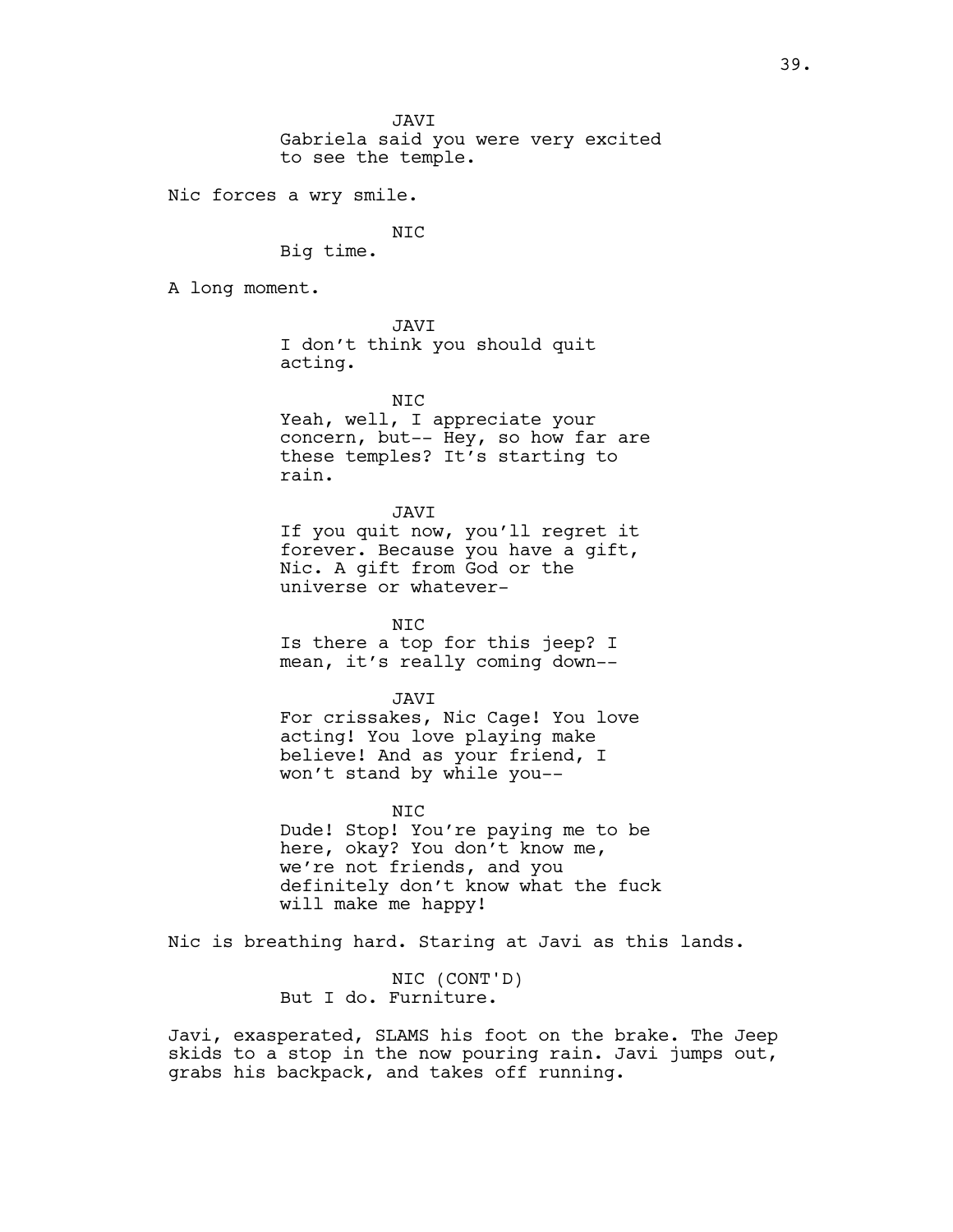NIC (CONT'D) Jesus. What are you doing?

JAVI We're on the run, Nic.

NIC

From what?

Javi takes off running. Nic looks around. No one there.

NIC (CONT'D) Where are you going? Javi! JAVI!

By now it's dark. And actually scary. Nic, not wanting to be left alone, jumps out of the car. In the distance he sees Javi's flashlight. Nic starts running after him.

> NIC (CONT'D) Will you just stop for a second and-

LIGHTNING crackles through the air. DEEP THUNDER FOLLOWS.

NIC (CONT'D) HOLY SHIT.

JAVI

Faster!

Nic has no choice. He keeps running. And running. Chasing after Javi. Finally he moves through some thick bushes and finds Javi at the edge of a CLIFF.

# **EXT. MEXICAN JUNGLE / CLIFF - NIGHT**

Nic, breathing heavily, lays into Javi...

NIC Okay, man. You're need to tell me right now what the hell is going on, or I'm getting my shit and going back to LA. I don't care about your birthday or--

LIGHTNING strikes again. Startles them. Javi is clearly "acting." He's trying to get Nic to play along...

> JAVI (overacting) They're coming! And when they do, that'll be it for us. Adios. Finito. Bye bye.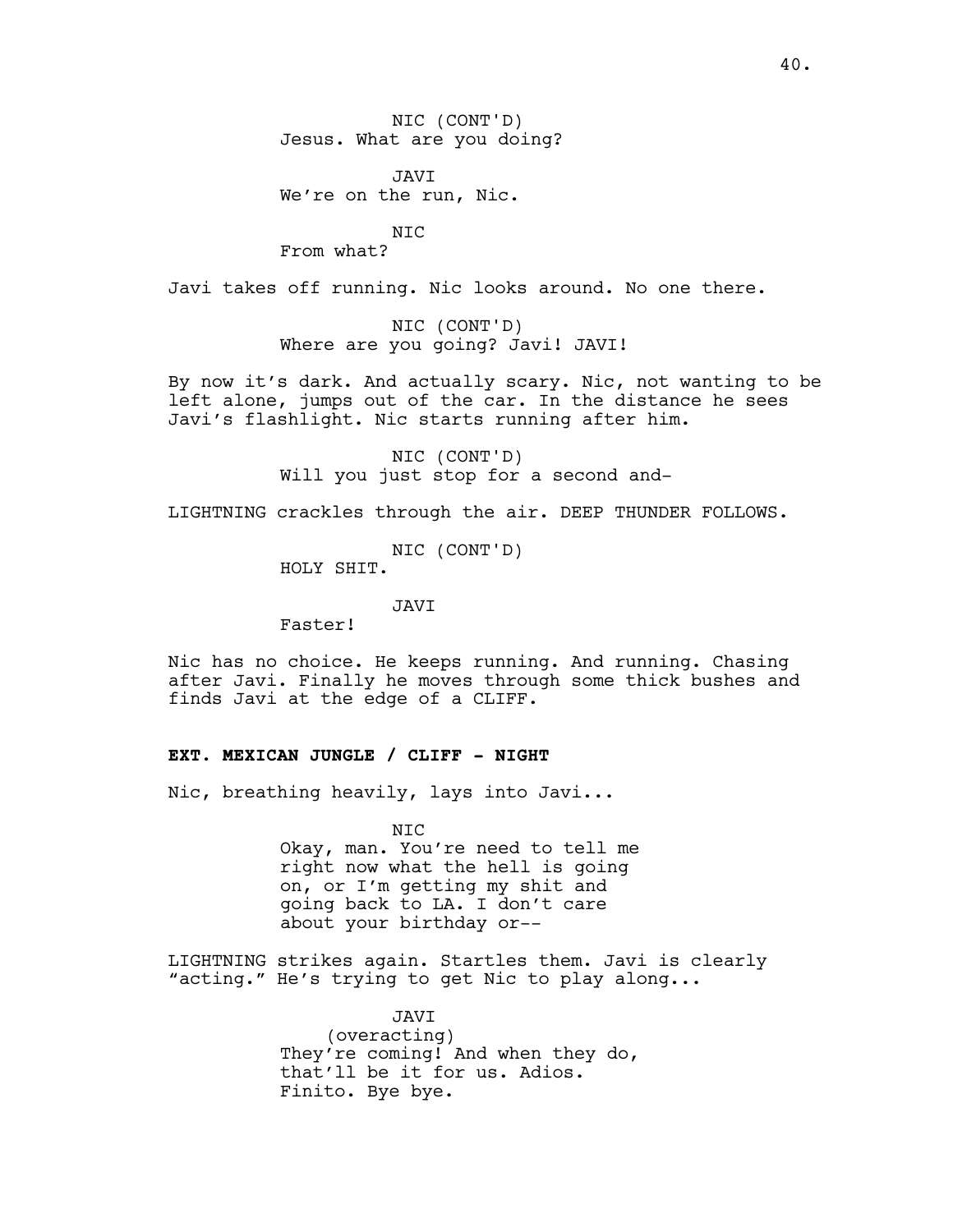N<sub>TC</sub> What? Why are you talking like that??

JAVI The General is coming! He forbade his daughter Matilda - I called her Maddy - he forbade us to see each other. But we defied him. And now he wants to END MY LIFE.

Nic looks around. There's obviously no one there.

NIC

Oh, okay. Great. I get what you're doing. A little Stanislavski acting thing? Well you can stop now.

JAVI

(undeterred) These people, they're not like you and I. They smell blood? They come running. We have to jump.

The rain BARRELS down on Javi. He's backlit at the edge of the cliff. He looks completely unhinged as he starts stripping down.

> NIC Come on, man. Just stop. I want to go back to the house and--

JAVI THEY WILL FUCKING KILL YOU. And I can't let that happen. Come on! They're almost to the edge of the jungle! I can hear them!

Nic looks back at the jungle. Takes a deep breath. Closes his eyes. And when he turns back to Javi, Nic has transformed.

## He is **MOVIE STAR NIC CAGE.**

NIC (intense) Just tell me one thing...do you love her?

JAVI (begins smiling) I've always loved her.

Nic starts stripping down.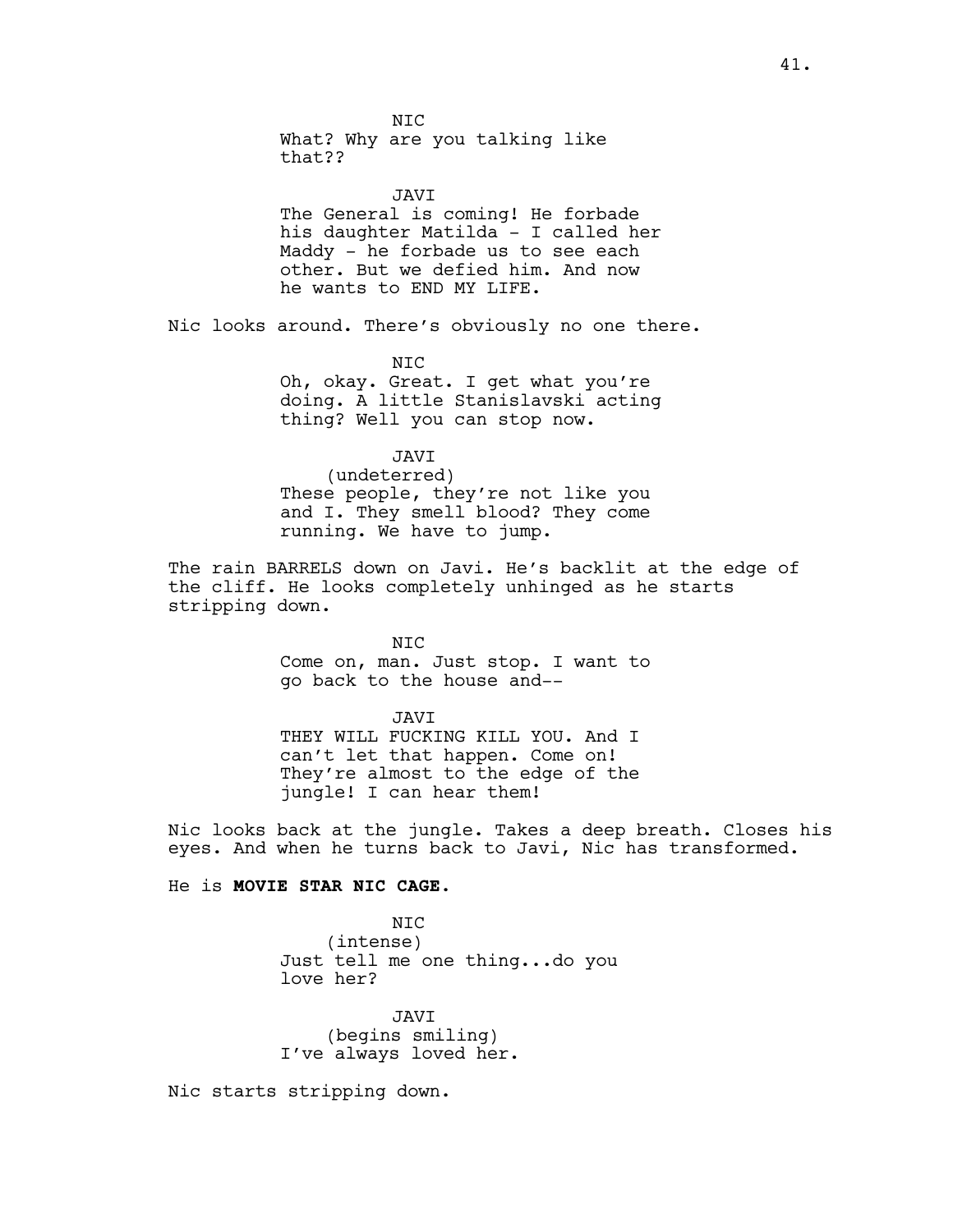NIC Then that means getting you out of here alive. We have to jump.

JAVI You serious?

NIC They're at the edge of the jungle!

JAVI (calmly) Let's do this.

They run and LEAP through the air just as LIGHTNING HITS THE EDGE OF THE CLIFF. They hit the water. When Nic surfaces, looks up the charred rock.

> NIC HOLY SHIT! We almost died. Right there, Javi. We actually almost died right up there!

> JAVI But look at the bright side, Mr. Cage... (whispering) We got away.

A moment, then Nic just starts LAUGHING.

# **EXT. JUNGLE / CLIFF SIDE**

The rain has passed. Nic and Javi lie under the stars on smoking a joint.

> NIC You're crazy man. I like that about you.

Javi smiles as he takes a hit of the joint, passes to Nic.

NIC (CONT'D) You know, my daughter would love it out here. Would be good for us. (then) Fuck this is good weed.

JAVI Are you guys close?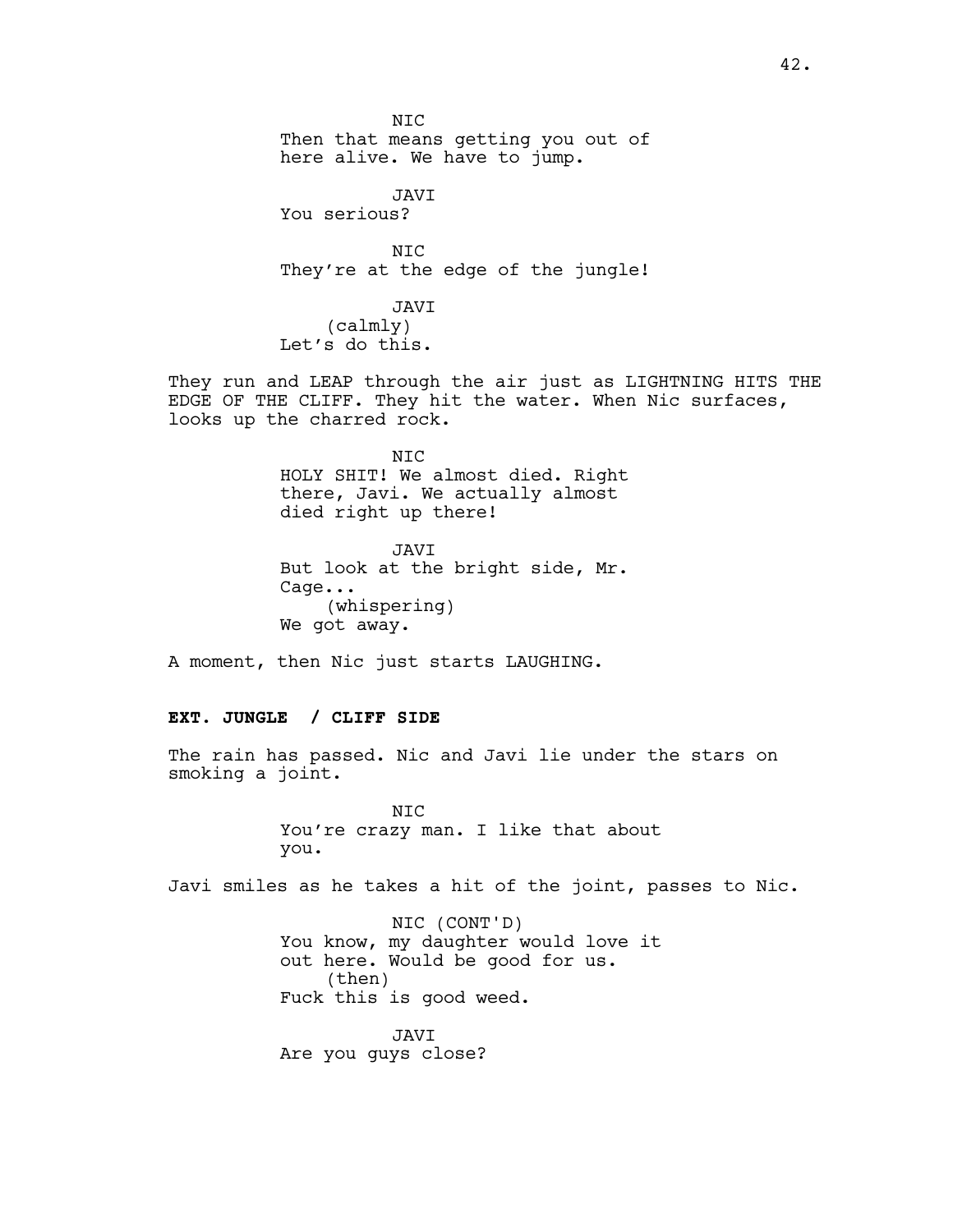NIC She's sixteen. It's impossible to be close with a sixteen year old girl. (then) But if I'm honest, it's not all her fault, you know? JAVI (trying to sympathize) Right, right. NIC I just never thought I'd be a dad. Wasn't part of the plan. But when I met Olivia, my ex, on the set of "Windtalkers." JAVI Beautiful film. NIC Underrated, for sure. She was the makeup artist. She was fun, smart, beautiful. I mean, we were super similar. JAVI Sounds like it. N<sub>TC</sub> Eleven months later Addy was born. And I wouldn't change that for the world, but it's just... (then) What about you? Ever been married? JAVI No. There was...is one girl. But it's not in the cards for us. (changing the subject) So, what's your favorite movie? NIC That's a ridiculous question. **INT. JAVI'S JEEP - NIGHT** Nic and Javi ride in the jeep.

> NIC Hundred plus years of rich cinema history. You can't limit it to one.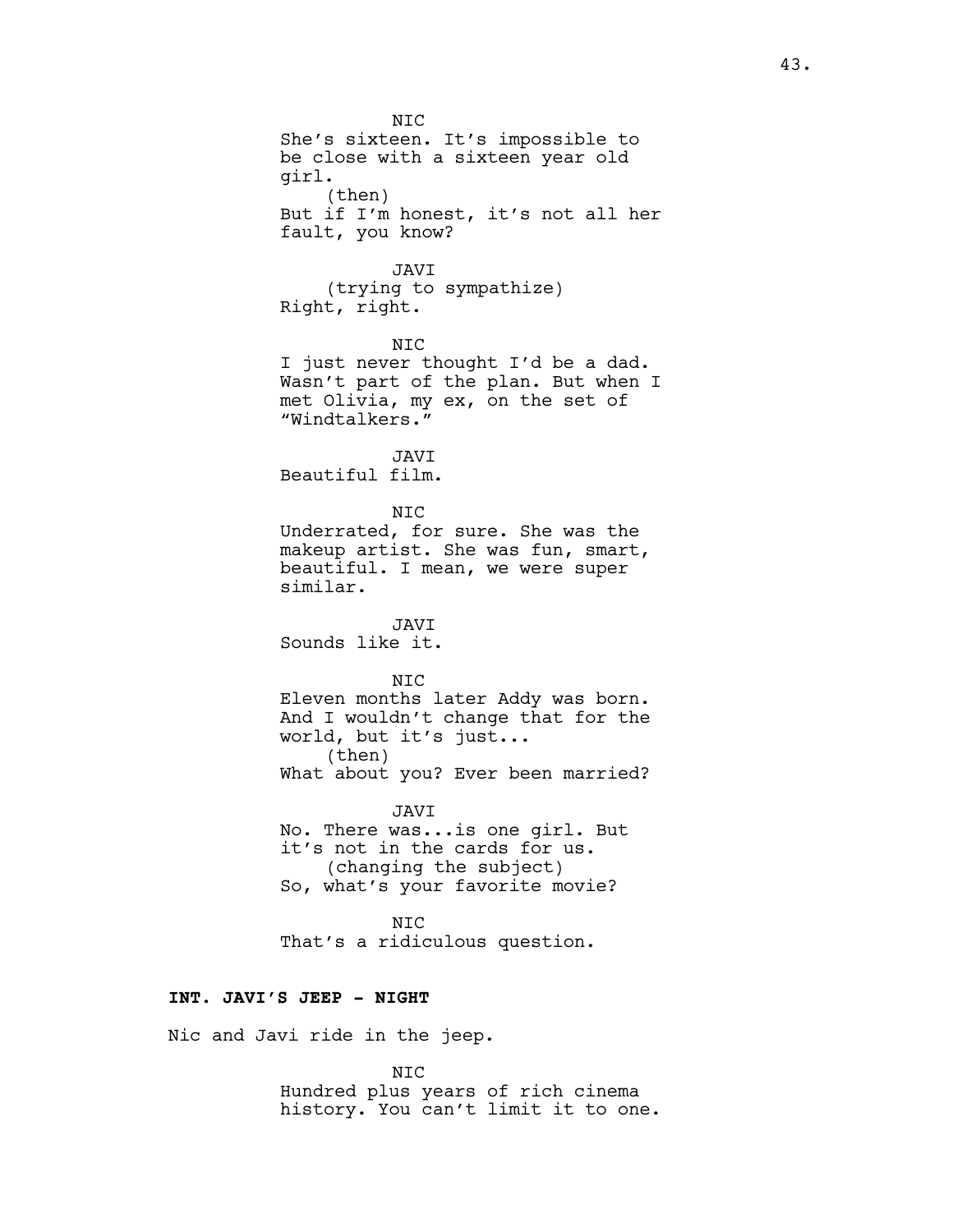Nic takes another hit.

JAVI Top three? NIC (holding in the weed) Fuck off. Top five.

JAVI Do you like horror?

NIC (exhaling) Are you kidding me?

JAVI Wait. I have to show you something back at the house.

Nic exhales as we CUT TO:

# **INT. JAVI'S COMPOUND - THE GREAT ROOM**

They wander through a large movie memorabilia collection. Large glass cases with stars outfits, props, and other awesome memorabilia line the hallway. Nic's in heaven.

> NIC Holy shit. The original poster for Tenebre?! Argento's camera work is astounding. And are those Bogart's shoes from Casablanca?

Javi nods.

JAVI But wait til you see my... (also bad French) Piece d'resistance.

N<sub>TC</sub> (getting excited) Something from Chaplin maybe? No, you seem more like a Keaton guy-

They stop at a glass case.

NIC (CONT'D) What the fuck?

And we see a wax Nic Cage holding the beautiful, golden guns from Face/Off in a shooter's pose.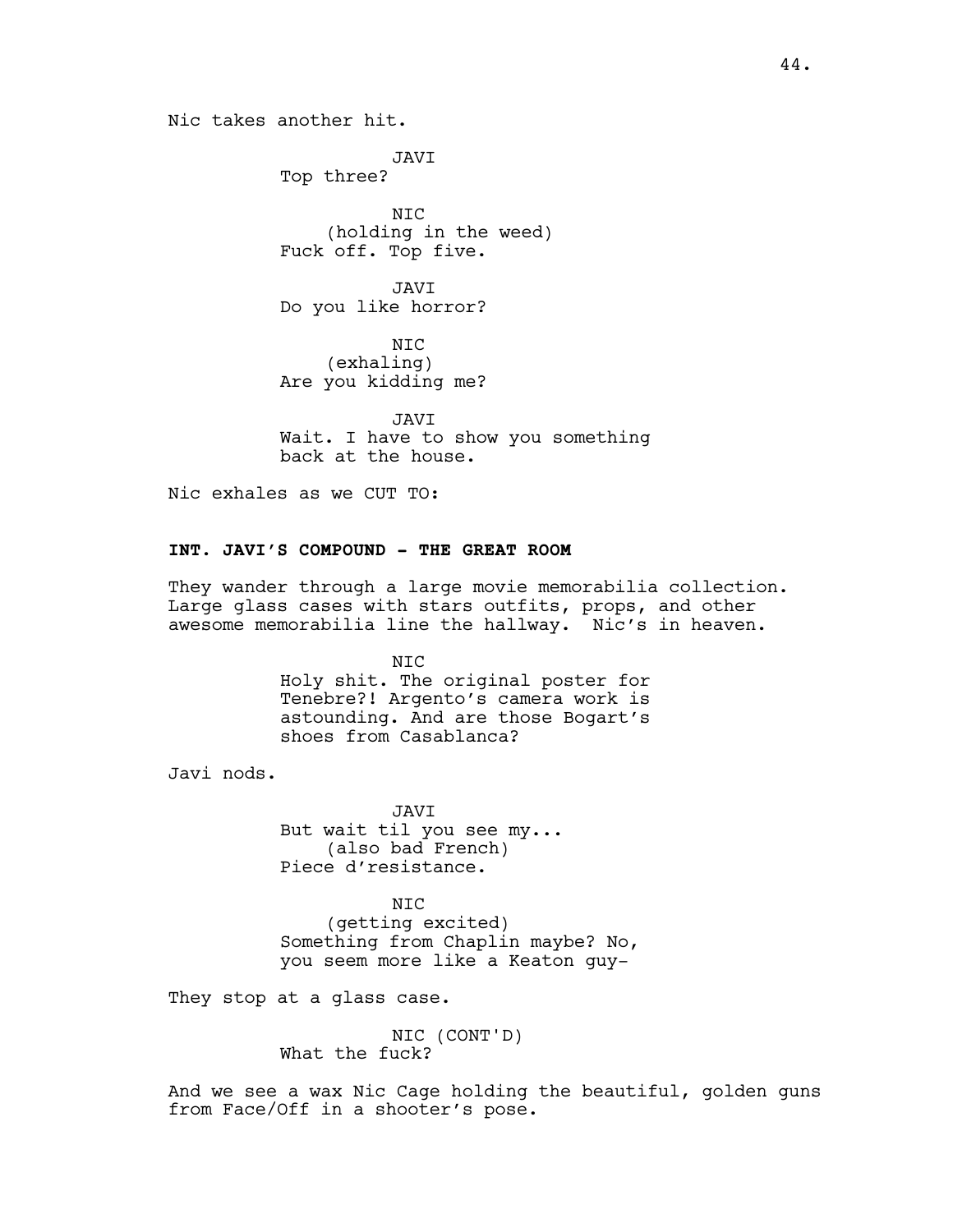The entire thing is treated with reverence inside a museum quality glass case. A case of gold bullets is artfully displayed below...

JAVI Too much? I'm sorry if-- NIC No. I love it. (then) You know those are real guns right? Custom Springfield armory-JAVI 1911-A1s. Made specifically for the film. Nic smiles. Likes this. N<sub>TC</sub> We had extensive weapons training on that one. Shooting. Fighting. You know I can disarm a man trying to rob me in milliseconds?

> JAVI That's so cool. It's one of my favorite films of all time.

NIC Top five?

JAVI Top *three*.

NIC Well that's just stupid. (then) What're the other two?

# **INT. JAVI'S MANSION - VARIOUS LOCATIONS**

A couple bottles of wine on the floor. Nic and Javi are eating chips and guac. The fire roars in the background. Javi looks pained.

> JAVI Umm...The Cabinet of Dr. Caligari.

Nic stops. Almost smiles. Finally.

NIC Wow. Two for two.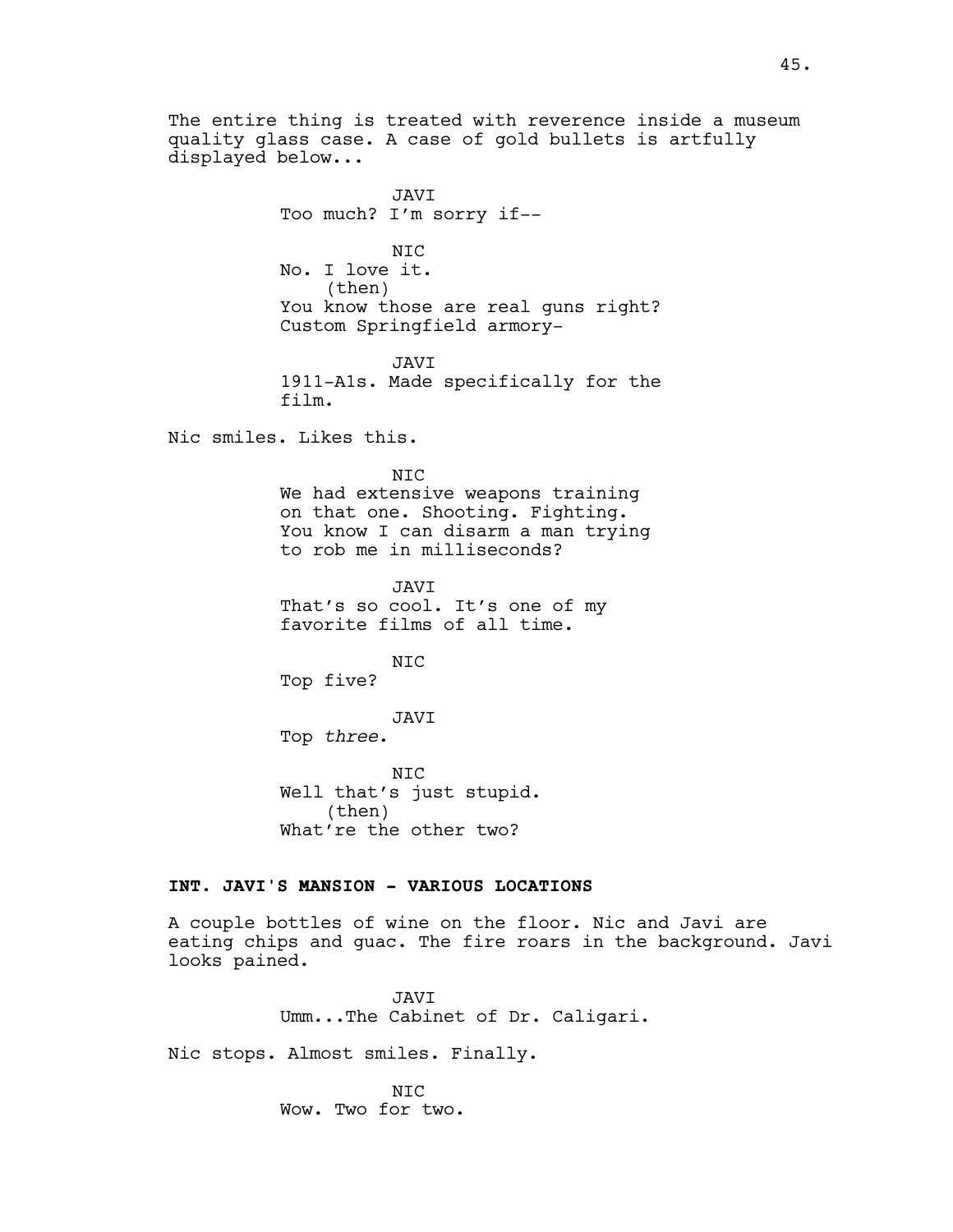JAVI Thank you.

NIC

Okay let's see if you can run the table here. Last one is...

Javi's thinking hard.

JAVI Paddington 2.

NIC WHAT?! Paddington 2 is in your top three of all time?

JAVI I cried though the entire thing. It made me want to be a better man.

NIC

Bullshit!

# **LATER**

They're watching Paddington 2. Nic has tears in his eyes.

NIC (CONT'D) This is incredible.

Javi is crying too.

JAVI I fucking told you.

N<sub>TC</sub> Pass me the wine.

# **LATER**

Nic is showing Javi how to disarm a man.

NIC (CONT'D) Don't be scared. Hold the gun up to my head.

JAVI I'm pretty drunk.

NIC Doesn't matter. Because in a high pressure situation, I can just do... this.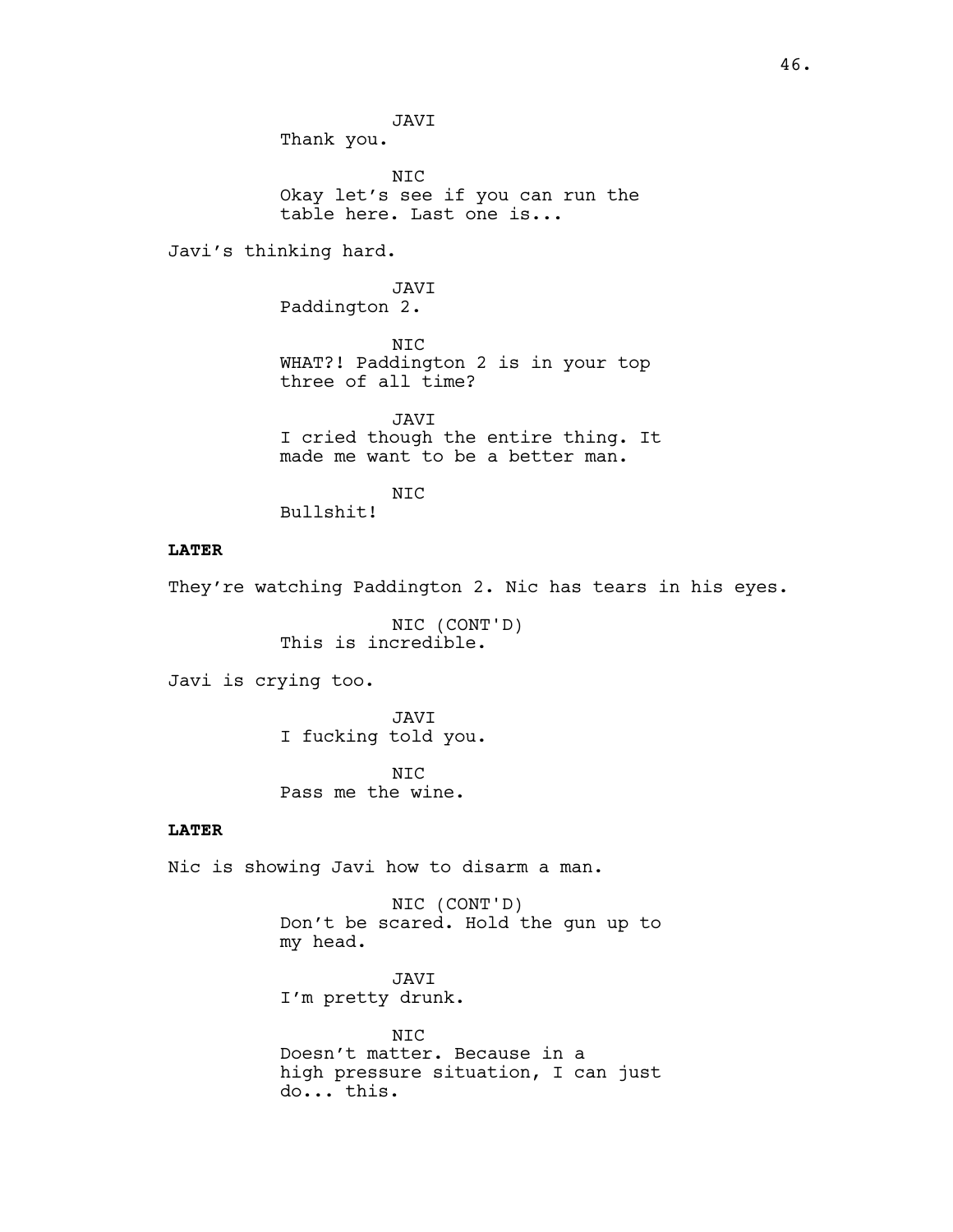Nic very quickly fucks up the disarm. The gun falls to the ground. Tries it one more time. Fucks it up.

> NIC (CONT'D) I think you're holding the gun wrong or something. Whatever.

# **LATER**

They continue to drink.

JAVI So...you ever written anything?

NIC Like a screenplay? No. (then) Actually, yes. But more with my acting than with words. Most times you can say way more with a look than with just like, stupid dialogue written by some depressed fucking slob in Los Angeles.

JAVI That look you did in Wild at Heart at the end of the-

NIC Opening scene? After he's killed the guy...

JAVI And Sailor Ripley looks up at the girl. Points. Crazy look on his face. That honestly said more than any line of dialogue ever could.

NIC I fucking love that you get that!

Javi is beaming.

NIC (CONT'D) Hey, what do you think I should do next? Like as a fan, what would you want to see?

JAVI Honestly, you should do some more character work. Turn in a couple great performances in an ensemble, you know?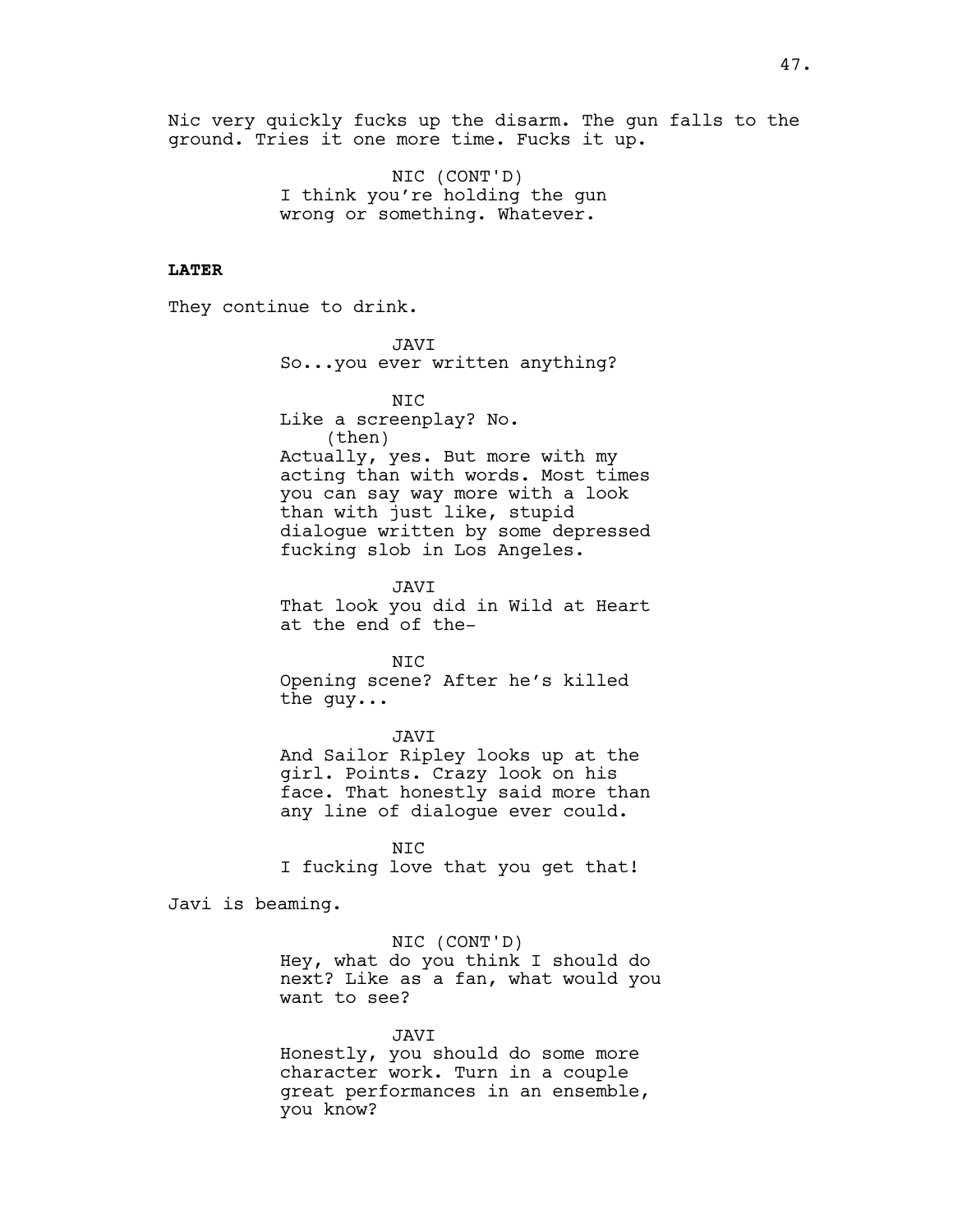NIC

Yeah.

JAVI Remind people of how great you are. But like in a subtle way. (then) Hey, didn't want to tell you this before, but I've actually written a few screenplays myself, and one in particular-- NIC I'd love to read it. JAVI Are you serious? NIC I'll read it right now. Do you have a hard copy? JAVI (getting nervous) I don't. NIC Email it. JAVI There are a few tweaks I need to make. I want you to have the best draft. NIC I'm used to reading works in progress. JAVI Dude stop pressuring me! Nic realizes something. NIC Ohhh. Okay. How long you been working on this thing? JAVI Four, five years. Maybe six all together.

> (off Nic's look) The third act isn't finished.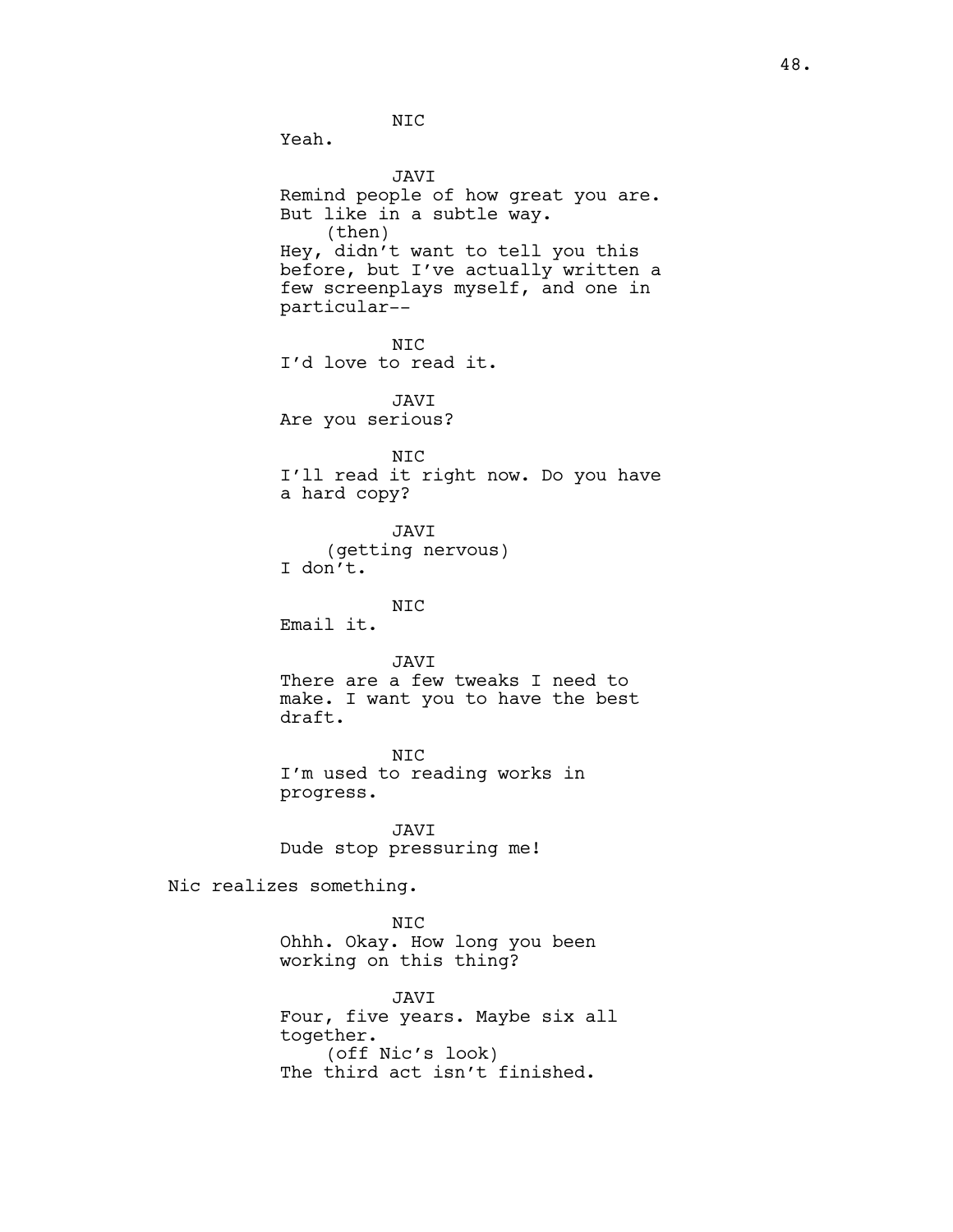N<sub>TC</sub> It's not finished because you know that as soon as it is, you'll have to put it out there. And that terrifies you, because you'll face rejection. And that hurts. Hurts deep down in here.

He points to Javi's chest.

NIC (CONT'D) The question is, do you have the courage to keep going? To keep writing? To walk through the fire? Because that's what being an writer is. But you're not a writer yet, are you? You're just a liar.

Javi looks crushed. He gets up off the floor.

NIC (CONT'D) Whatever, though. Being a writer fucking sucks anyway. (then) Hey, should we go into town and get a mezcal?

JAVI Aaah, y'know I think I'm gonna call it a night.

NIC Yeah, yeah. Okay. Me too.

## **EXT. MEXICAN ROAD - NIGHT**

Nic walks down the side of the road, when he hears something.

YOUNG NIC Wow. You really gave it to that guy.

NIC You think it was too harsh? I was just trying to be honest with him.

YOUNG NIC It was brutal. I mean, just tell him what he wants to hear. The guy's got nothing else going for him.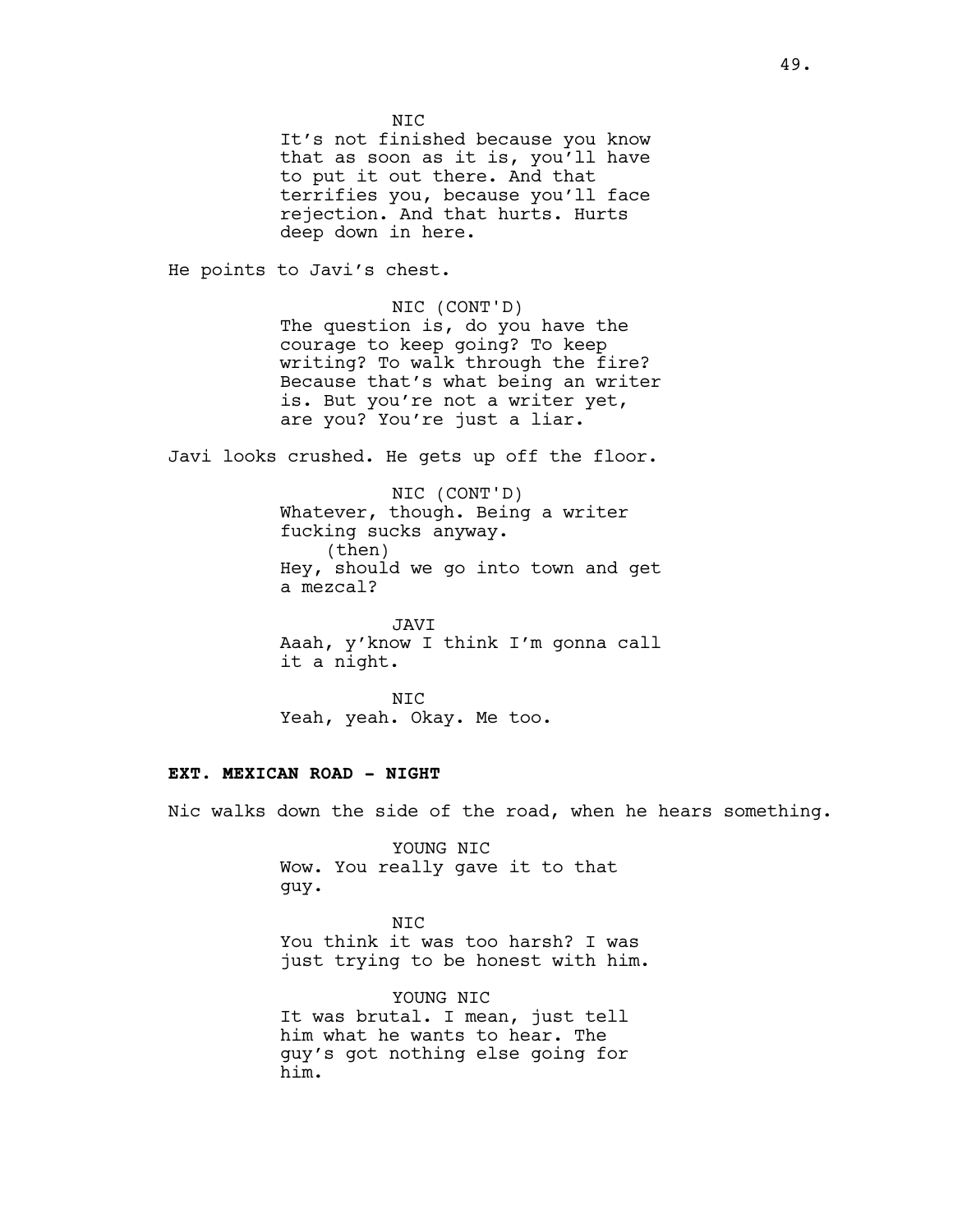NIC I think he's alright. He's got good taste in movies. And he had some good ideas about my career.

YOUNG NIC

Yeah?

NIC Yeah. I think it might be a good idea to take a couple cool, smaller roles. Do some challenging character work.

YOUNG NIC Interesting. So like... the gay uncle in the next Duplass Brothers movie kind of thing?

NIC

Exactly--

SLAP! Young Nic open hand slaps Nic across the face. Nic screams.

> YOUNG NIC What the fuck are you talking about?

NIC (re: his lip) Jesus Christ, I'm bleeding.

YOUNG NIC We haven't worked for thirty years so you can be 7th on the call sheet for some goddamn student film!

NIC I think it's a good idea--

SLAP! He hits him again.

YOUNG NIC (softens a little) Listen to me. You are Nicolas Fucking Cage. You are a once in a generation talent.

Young Nic takes Nic's face in his hands.

(MORE) YOUNG NIC (CONT'D) Addy doesn't need a goddamn struggling artist for a father.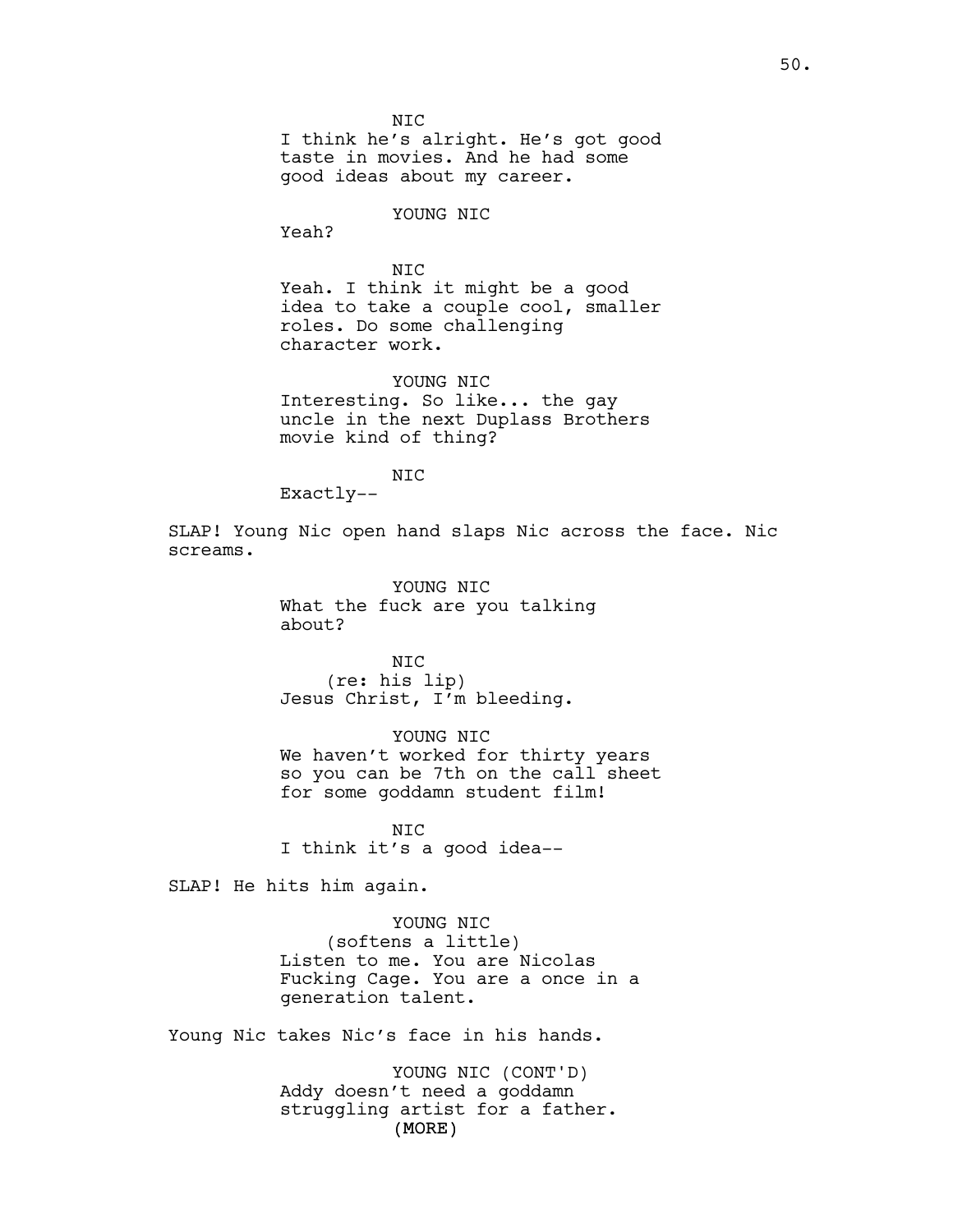#### YOUNG NIC (CONT'D)

She needs you to be a star. You'll get the next role. I promise. And then we'll start climbing our way back up.

NIC Not that we went anywhere. Not that we went anywhere. YOUNG NIC (CONT'D)

> YOUNG NIC (CONT'D) You trust me, right?

NIC Yeah. Yeah.

YOUNG NIC I love you, baby.

Young Nic takes his face, kisses him on the cheek, as a LONE CAR approaches headed into town. Nic waves it down. It's a PICKUP TRUCK.

> NIC (approaching) Amigo. ¿Vas a la ciudad?

The DRIVER turns around. Waves him into the back. Another MAN sits in the back with a blanket around his shoulders.

# **INT. MEXICAN PICKUP TRUCK**

Nic settles back into his seat. He looks over at a weary, overweight man who looks like he's had just about enough. This is IRVING DUQUESNE.

> IRVING How're you liking Mexico?

NIC Honestly, I'm having a great time.

IRVING Where are you staying?

NIC Oh, with a friend. Beautiful spread. Nice little working vacation. You're American?

MAN And what does this friend do for a living?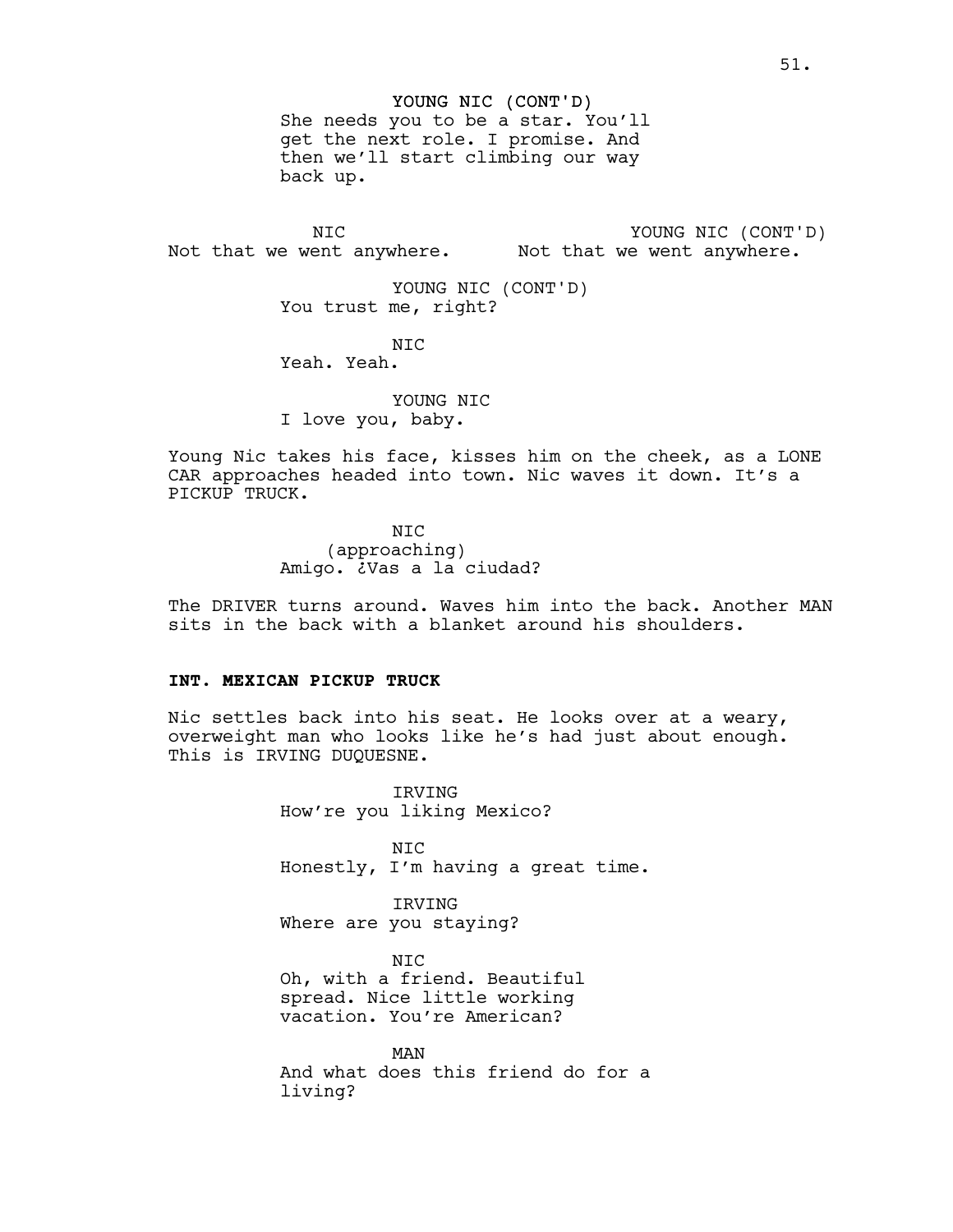The pickup truck takes a HARD right turn and speeds up. Nic is on alert.

> NIC (CONT'D) Hey, hold on. What the fuck is happening here? Can you slow down a little bit?

But the Driver doesn't slow down. Nic looks at the Man.

#### IRVING

Nic. I need you to listen to me very carefully. My name is Irving Duquesne. And for the last 7 years I've been living in a slum outside of Tijuana, mining my contacts, looking for a way to take down an organization that makes an estimated 32 billion dollars a year and is responsible for more than 80 percent of the cocaine that enters the United States. One organization linked to more than sixteen thousand murders in the last ten years alone.

Nic goes to talk. Irving holds up his hand.

#### IRVING (CONT'D)

And I'm getting nowhere, until one day, out of the blue, I see a wire from a Cayman bank account linked to El Dios Rojo - a known psychopath, a mass murderer, and one of the most dangerous men in the entire world. A man believed to pull the strings for the exact organization I've been trying to destroy. A man who sits at the top of the Juarez Cartel. A wire from that man went into the bank account of none other than actor Nicolas fucking Cage. A wire from a man you've come to know only...as Mr. Javier Gutierrez.

A long, LONG beat.

Javi?

NIC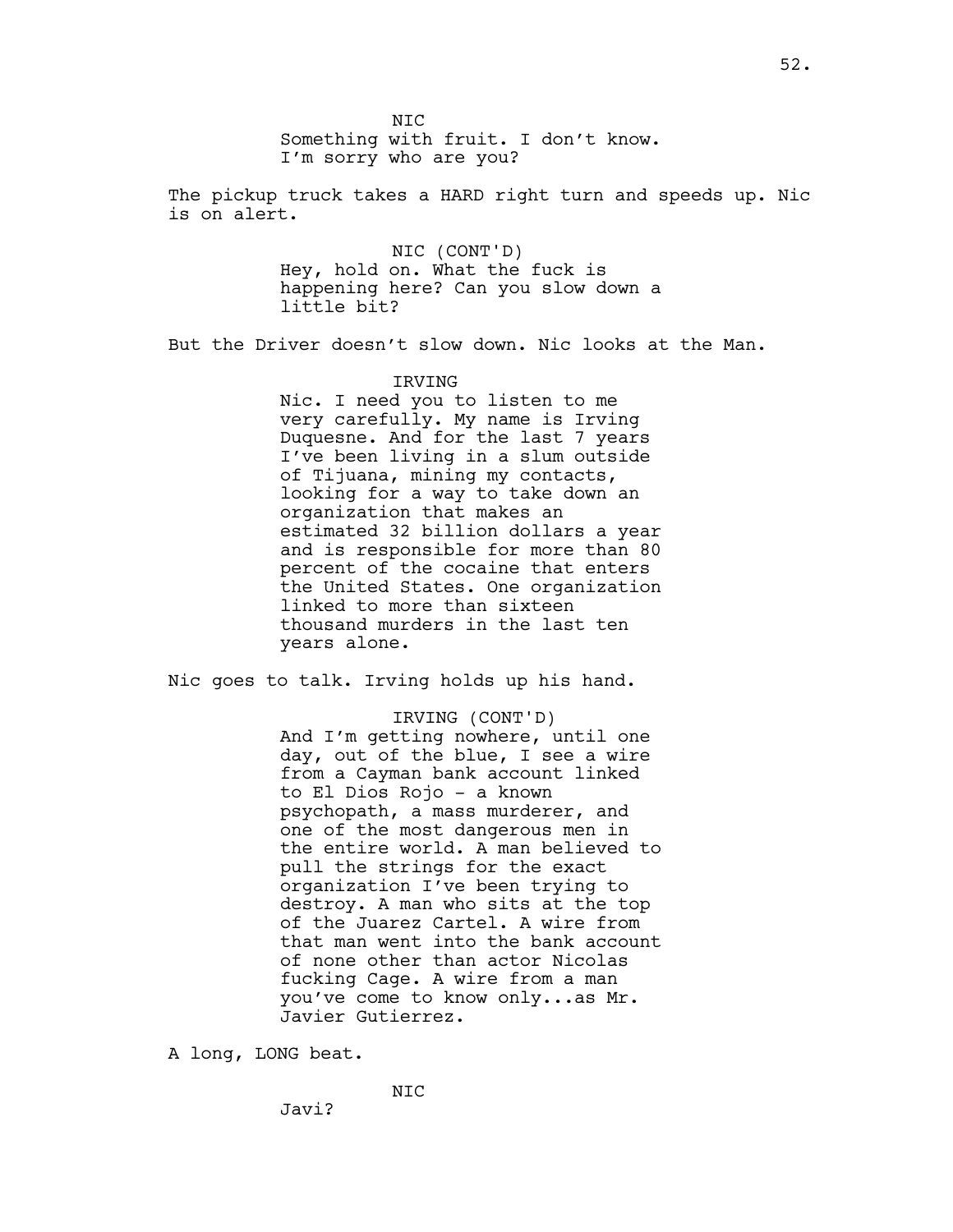IRVING

Yes.

NIC Wait. Like, *Javi* Javi? I honestly don't think we're talking about the same Javi.

Irving grabs an ipad from a knapsack and gives it to Nic.

#### IRVING

Here he is with the head of the Colombian cartel. Next one with the head of security for the Juarez. With a reported liaison from Chicago, the main distribution hub in the US. Nic, why do you think your plane diverted mid flight to a shitty, off the grid airfield?

N<sub>TC</sub> They said electrical problems.

#### IRVING

Or was it because our guys were tracking that plane in conjunction with the Mexican government?

Nic, resigned, hands the ipad back. He's seen enough.

NIC

So what do you want from me?

IRVING

The Mexican presidential election is in two weeks. President Chavez, who is cartel friendly, is running against media baron Marcos Lopez.

NIC So the United States supports Lopez.

#### IRVING

Exactly. Now Lopez's daughter was kidnapped in the middle of the night last week from a Vanderbilt University dorm. It's a blatant effort to force Lopez out of the race. And we believe one man is responsible - Mr. Javier Gutierrez.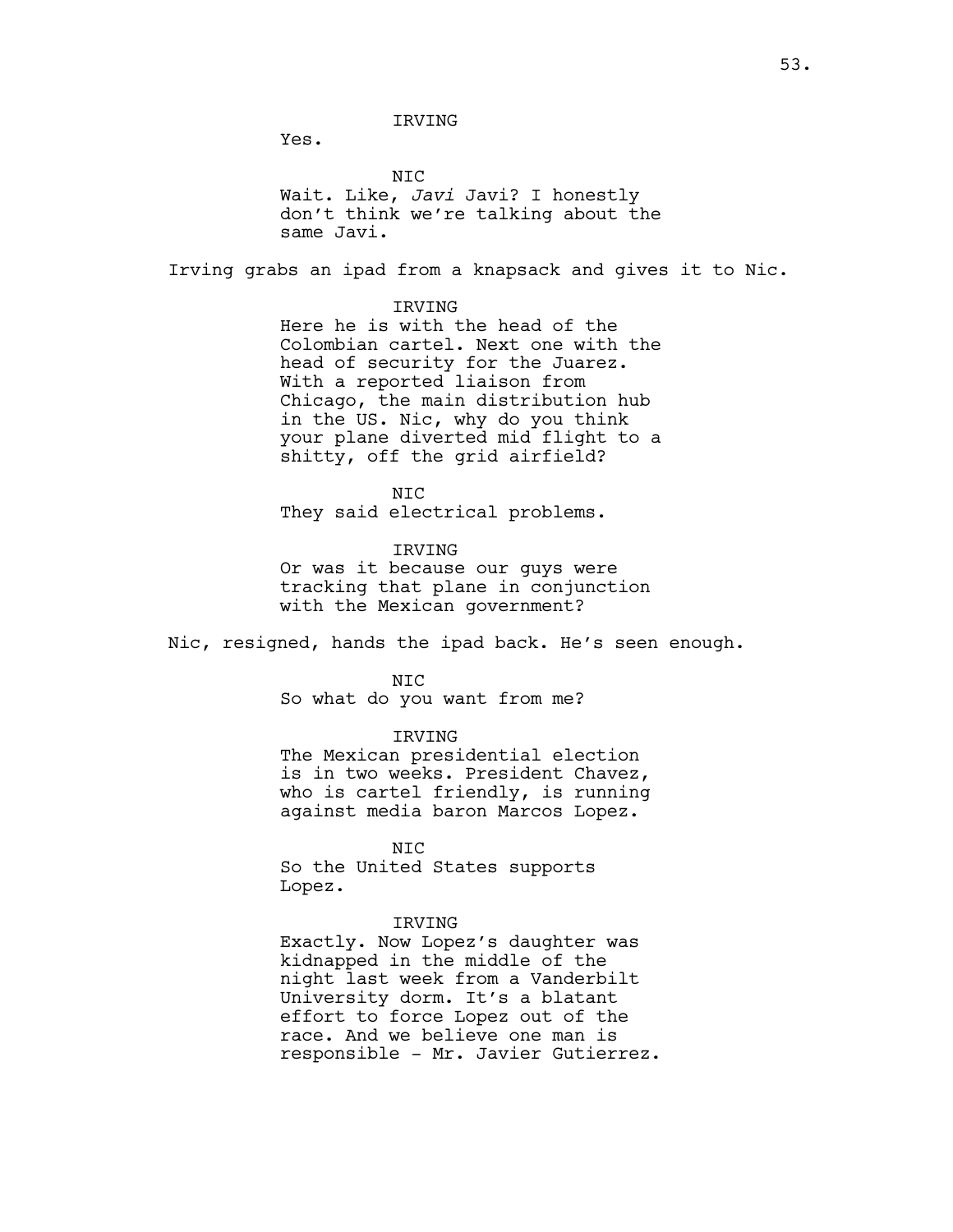N<sub>TC</sub> And you guys at the CIA think I'm the only chance you have to get the daughter back?

#### IRVING

Well, no. Of course not. We're working this from a million different angles, but you are uniquely positioned to gather intel from the inside. Intel that is, at this very moment... extremely valuable to the US government.

NIC You want me to spy on Javi? (then) I wouldn't know the first thing about how to do this.

IRVING We'd be there every step of the way to support you. Your safety is of great concern to us.

NIC I'm sorry, Irving. But I can't do it. I have a family-

Irving takes the ipad and pulls up a video. There's a girl in a small, dirty room, sobbing.

> IRVING They sent this to us yesterday as proof she's alive.

This hits Nic hard.

IRVING (CONT'D) You've got a daughter about that age right?

NIC Yeah, but... I don't know that--

(MORE) IRVING How do you think it's gonna feel, huh? Knowing you could have helped, but selfishly chose not to? You want to carry that around the rest of your life? That kind of guilt?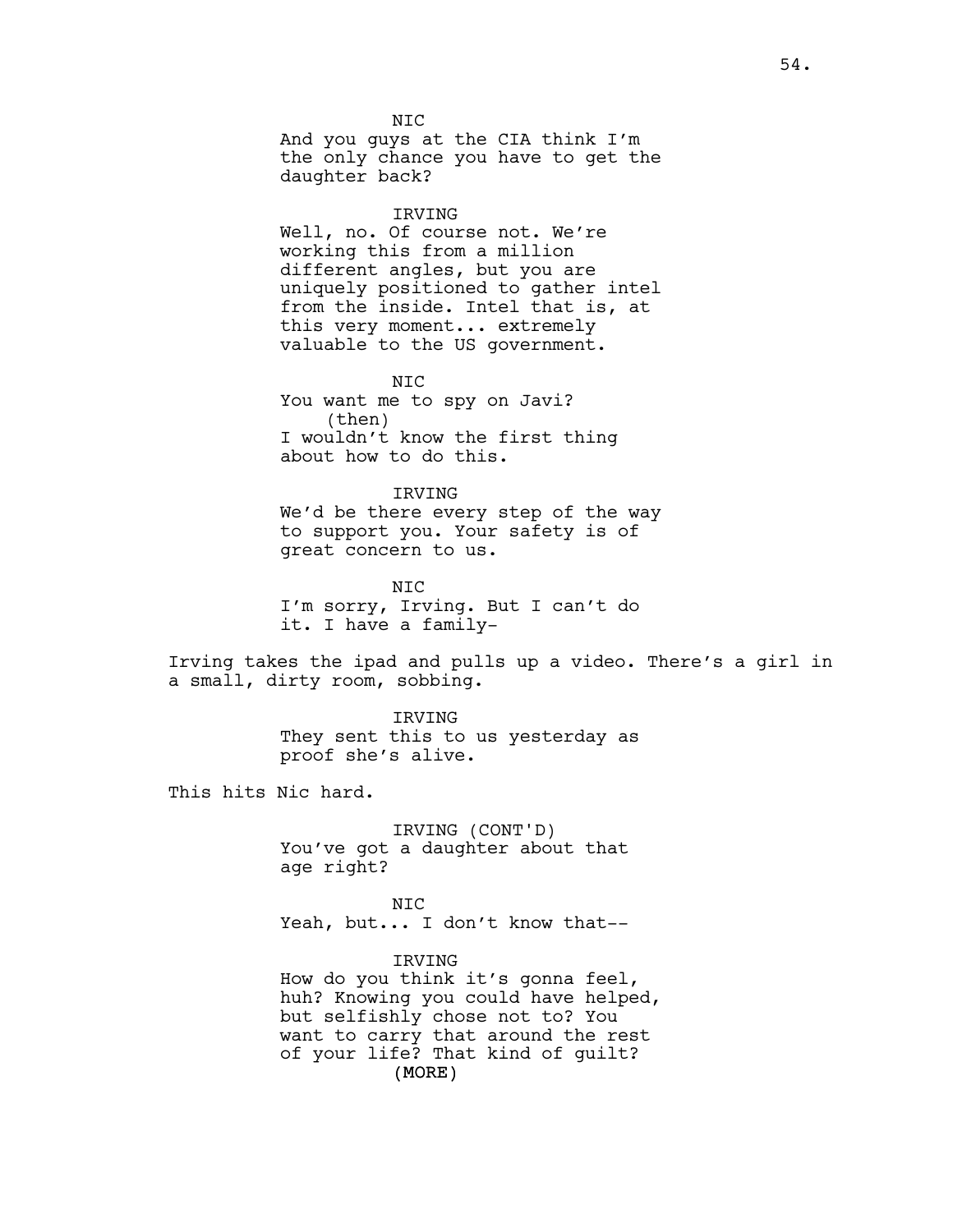# IRVING (CONT'D)

Because I promise you, every time you see your daughter, you'll think about this little girl buried in a ditch somewhere. And it will fucking haunt you to the day you die.

A long beat.

N<sub>TC</sub> Jesus Christ, Irv.

Irving just stares at him. Nic takes a deep breath.

NIC (CONT'D) Okay. Fine. (then) Just tell me the plan.

Irving knocks on the cab window twice. The pickup truck slows down, and begins to make a U-turn.

# **EXT. JAVI'S COMPOUND - NIGHT**

Party in full swing. People begin to sit down at an elaborate dinner table. Waiters in tuxedos buzz around...

> IRVING (V.O.) During his birthday party, your best window to get away will be at dinner. The moment it's served...

# **EXT. JAVI'S MANSION**

As plates are put onto the tables, Nic stands up. Mouths "excuse me."

> IRVING (V.O.) ...you excuse yourself. Say you're headed to the bathroom.

# **EXT. JAVI'S COMPOUND WALL - NIGHT**

Nic watches the people at the party in the distance, then makes his move to the back of Javi's mansion.

> IRVING (V.O.) Once you're in, we believe there's a secure computer system in his personal office.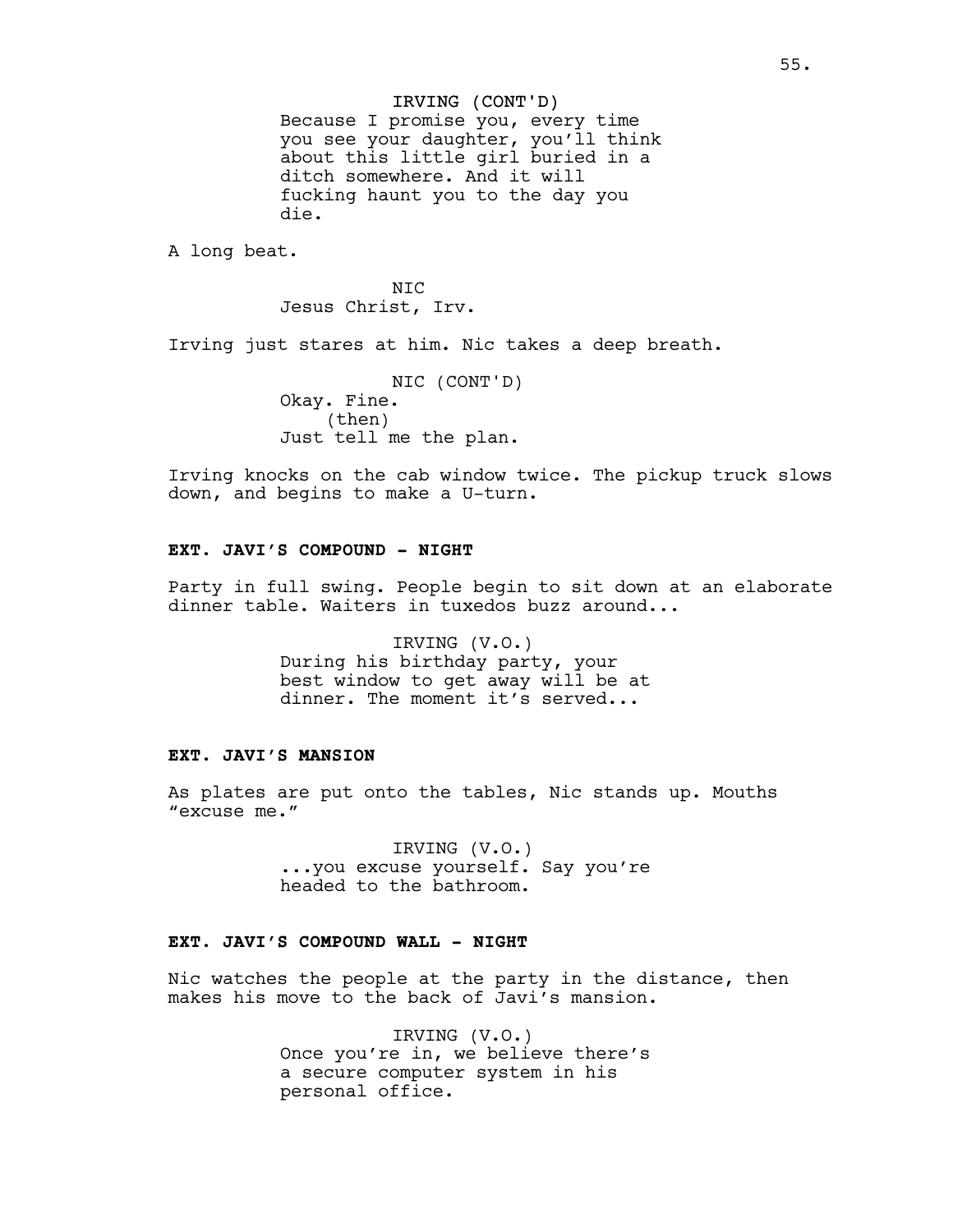Nic pulls out a gadget and attaches it to his phone. A high tech gadget analyzes the lock on a back door, then picks it. Nic slips inside.

## **EXT. JAVI'S MANSION**

At the dinner table, Javi calls Carlos over.

JAVI Carlos. My eyes are going. I can't read my speech off my phone. Print a copy off the computer in my bedroom. Thank you.

Carlos nods, heads off...

#### **INT. JAVI'S MANSION - NIGHT**

Nic creeps into the master bedroom. Through an open door, he sees a book lined office with a computer...

> IRVING (V.O.) A computer technician we were monitoring installed a computer in an office just off the master bedroom.

## **INT. JAVI'S OFFICE - SAME**

Nic crouches in front of the computer on the desk.

IRVING (V.O.) We'll need you to insert a drive into the machine, and run an operation to download its entire contents.

Nic struggles trying to fit the drive in the computer. Finally gets it in. Hitting keys. Not working. Tries again.

> NIC Come on... one more time.

**OUTSIDE THE HOUSE** Carlos walks toward the front door.

**IN JAVI'S OFFICE** Nic holds his breath. Starting to sweat.

ON SCREEN: The contents of Javi's computer start downloading. A progress report shows up. 1%...5%... Nic exhales.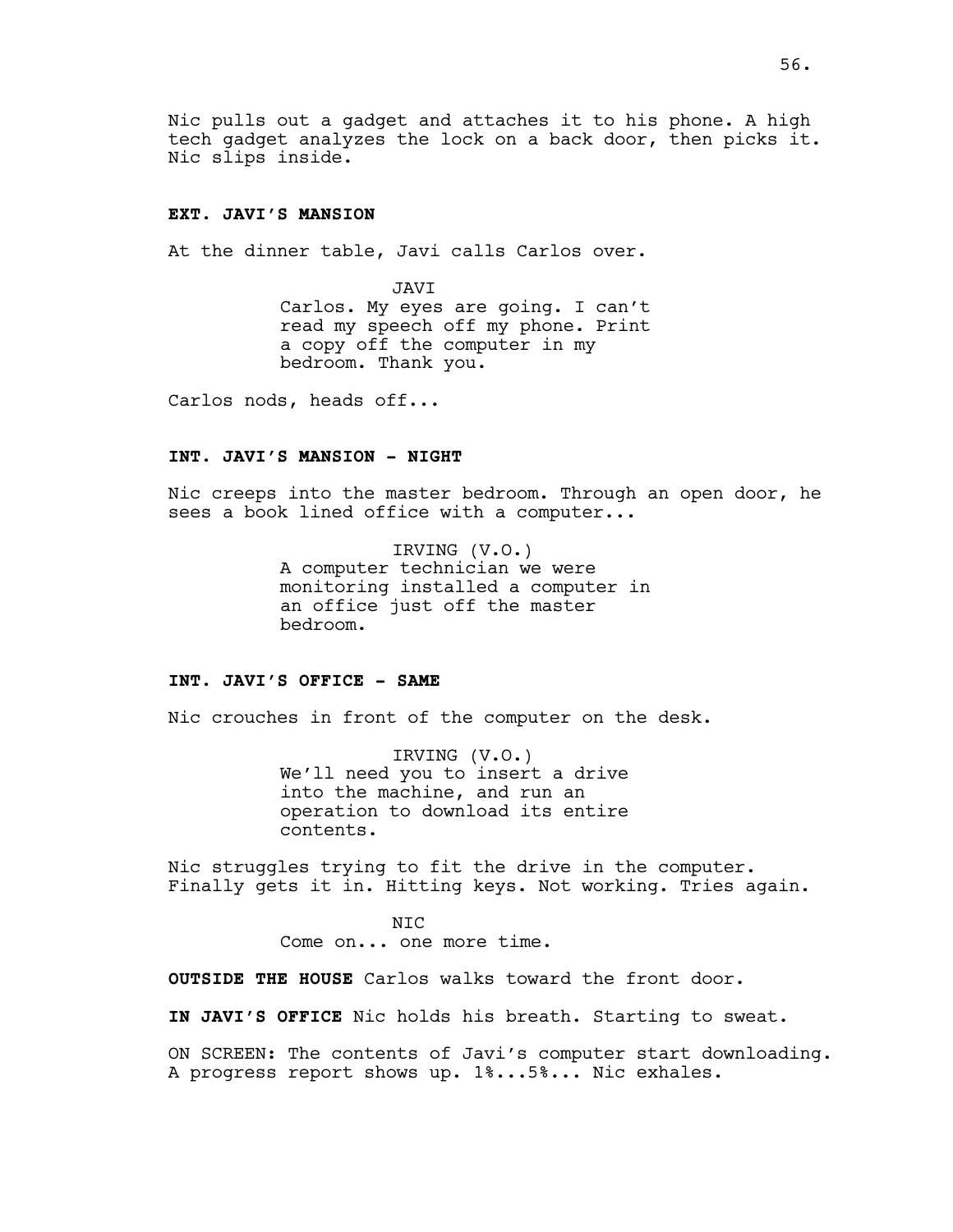**OUTSIDE THE HOUSE** Carlos opens the front door. As the door SLAMS.

**IN JAVI'S OFFICE** Nic's ears perk up.

NIC (CONT'D)

Fuck.

Nic hears footsteps on the tile. He immediately runs for the bedroom door - the only entrance to the office. He very quietly shuts the bedroom door. And turns the lock.

Seconds later. The DOORKNOB jiggles.

CARLOS (O.S.) Hello? Someone in there?

**IN JAVI'S OFFICE** Nic looks at the computer. 60%...65%...

N<sub>TC</sub> (quietly) Hurry up!

Nic opens the window, looking for an alternate way out. It's a long way down. 85%...90%... The doorknob jiggles again.

> NIC (CONT'D) Come on. Come on. Come on.

**ON CARLOS** as he KICKS OPEN THE BEDROOM DOOR.

**ON NIC** in the office, now frantic. ON screen: 100%. Nic silently removes the drive. Puts in his jacket.

**ON CARLOS** as he walks through the bedroom. He enters the office, weapon drawn...

But no one is there. He walks over to the open window.

**OUTSIDE THE WINDOW** Nic drops down from a hanging, vine covered trellis. Pins himself up against the wall. Carlos at the window above him.

CARLOS

Hello?

Nic holds his breath. Finally, the window SHUTS. Nic lets out a sigh of relief, as we CUT TO:

# **EXT. JAVI'S MANSION / PARTY - LATER**

Javi, mid speech...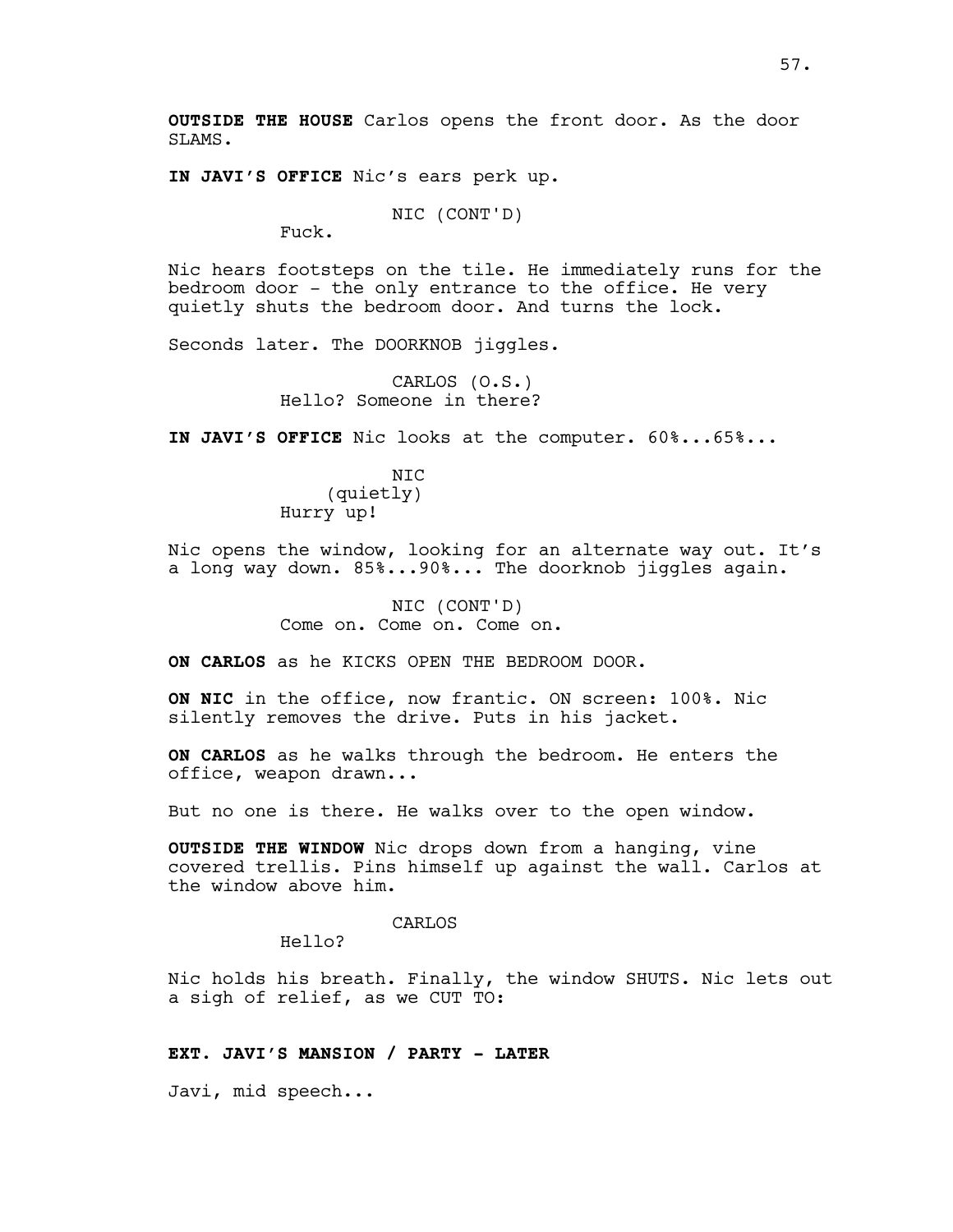JAVI

(in Spanish) So once again, I thank all of you for being here...but before I let you eat that delicious flan...

People laugh.

JAVI (CONT'D) (In English) I'd like to thank someone very special to me - my guest of honor, Mr. Nicolas Cage, say hello Nic...

Nic, guilty look on his face...

NIC Hi. Everyone. Hello.

#### JAVI

Why is he here? Well, he doesn't know this yet, but... (taking a deep breath) A few years ago, my relationship with my father had deteriorated to the point where we were no longer speaking. He could be extremely difficult, and to be fair, maybe I'm not much better.

People laugh.

#### JAVI (CONT'D)

But when he got sick, I realized I couldn't lose him before we repaired our broken relationship. I knew we needed to find some common ground, but I didn't know how. And as my father got sicker and sicker, I got more and more depressed. And then, one day, as he lay dying in the bed next to me, it just happened. It was a miracle. I looked up and saw...

Everyone leans forward.

JAVI (CONT'D) High up on a tiny hospital TV, Showtime was playing Guarding Tess.

People are slightly confused. Nic is not.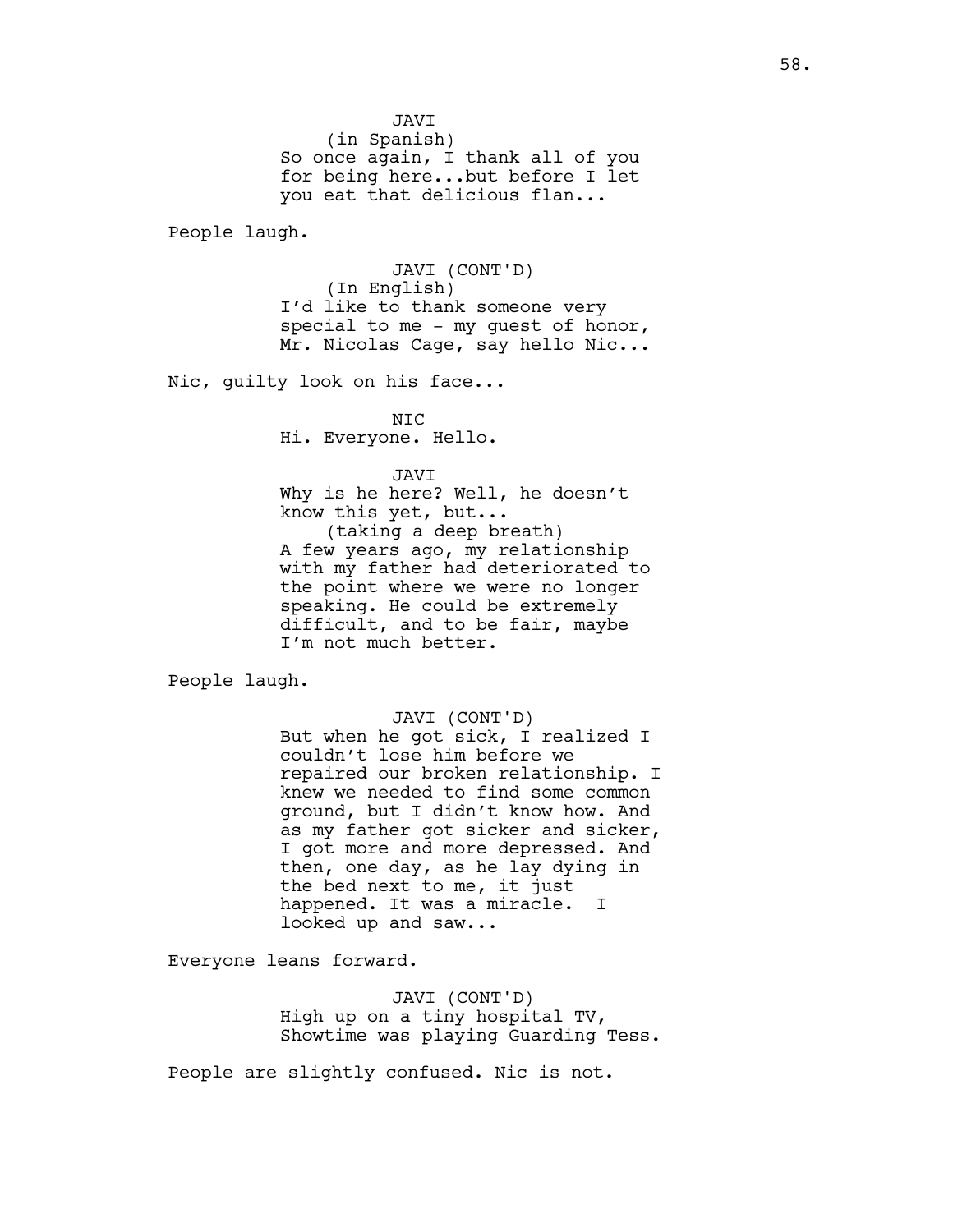JAVI (CONT'D) We disagreed about literally everything when he was alive. Except for that movie. We both loved it. And we'd quote it back and forth all day long after that. Only later, after he passed, did I realize that my father was Tess, and I was Doug Chesnic, the Secret Service agent taking care of him. That's the power of the characters you play, Nic Cage.

(then, sincere.) And for a long time, in front of the people I love most, on behalf of my father and I, I want to thank you.

Nic is moved. Almost to tears...

N<sub>TC</sub> You don't know how much that means to hear you say that.

JAVI Bet you never knew Doug Chesnic could mean so much to someone...

Nic wipes his eyes.

NIC Wellllll, no. I did. (then) I mean, I knew Doug was a great character. I knew that.

JAVI Yeah, yeah. Of course.

NIC But at the same time, I like that you recognized what I brought to the role.

JAVI

Uh huh.

NIC Because it wasn't all on the page, so to speak. A lot of that - most of it - was in the performance. So, that's cool.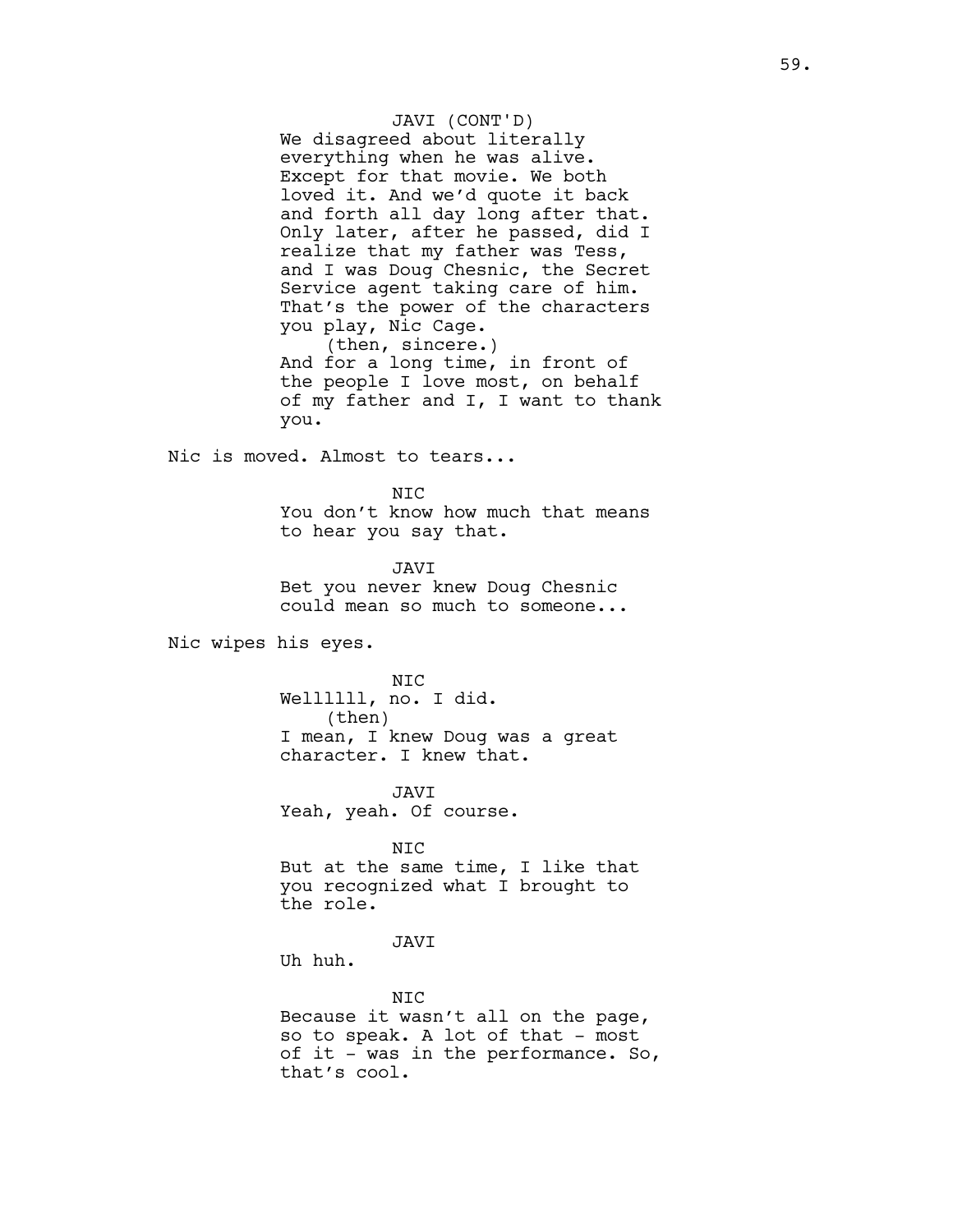JAVI It was extraordinary.

N<sub>TC</sub> I'm so happy it helped you. And your father. May he rest in peace.

Nic picks up a champagne glass. Holds it up, as we CUT TO:

# **INT. OLD SHED - DAY**

Nic sits waiting as the Irving analyzes the data. Nic talks to him, but he's not really listening.

> NIC It just didn't feel great. Betraying Javi like that.

IRVING I know this was hard on you.

NIC

(not really listening) But what's crazy is I could definitely see myself doing more of this. Particularly if the money was right-

IRVING

Well, good. Because we need you to stay at his place for a while longer.

NIC (very scared) What? No, no, no that's...no. Fuck! I mean, this wasn't part of the deal--

IRVING Deal's changed. I need a couple more days to finish analyzing this stuff...

NIC Okay, very cool but I'm supposed to be on a plane home in five hours.

#### IRVING

And you're five million dollars in debt to the US government. You help us, Nic, and the Attorney General is prepared to erase it.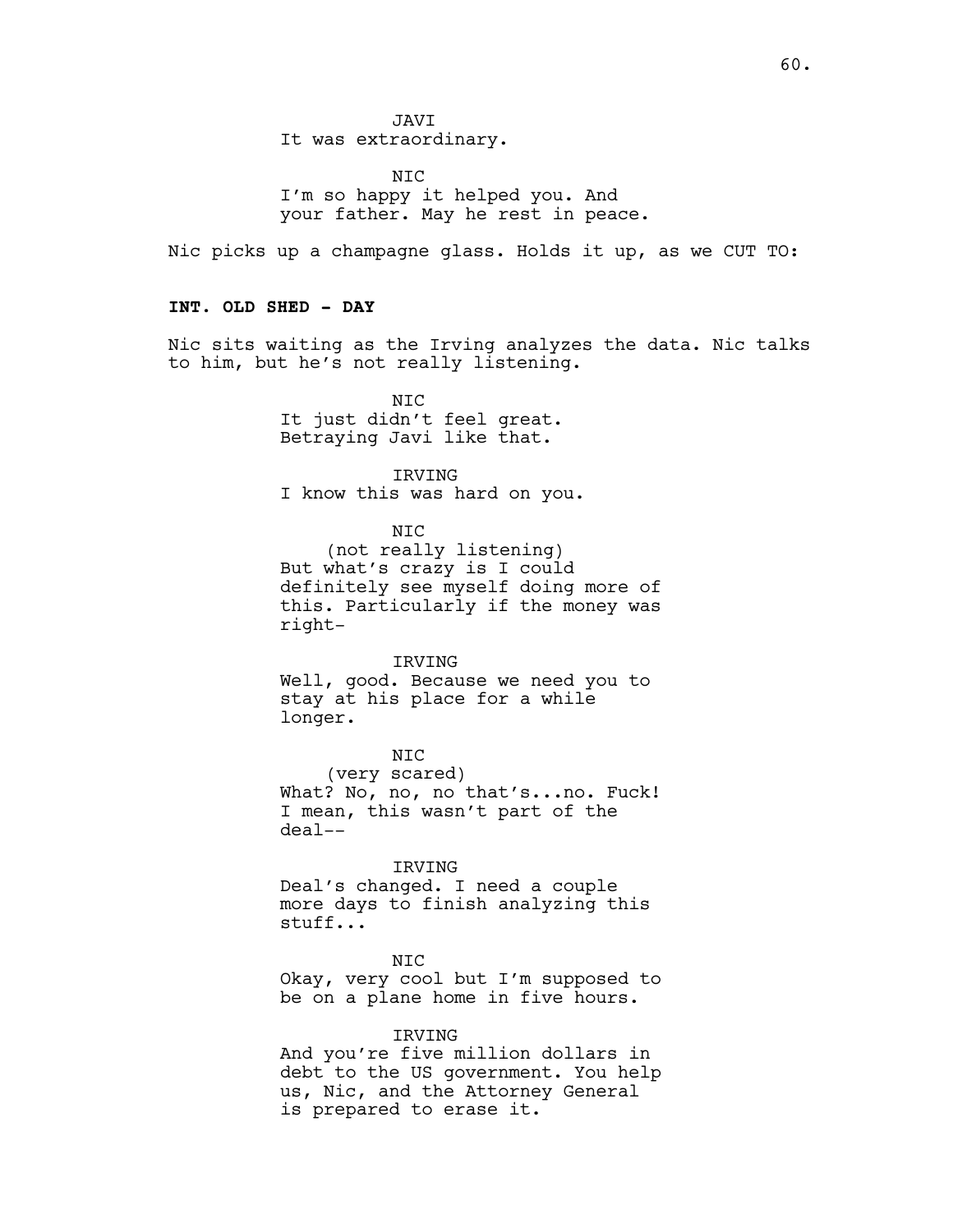# Nic thinks this over.

N<sub>TC</sub> And if I don't?

### IRVING

Then given your current financial situation, you're probably looking at a long stint in a federal penitentiary. I like you Nic. And I didn't want to put you in this position. But the guys upstairs are offering you - and your family - a damn good deal here.

Nic looks up at Irving. He knows what he has to do.

NIC Well we'll have to invent a reason for me to stay, won't we?

Irving nods.

#### **INT. JAVI'S MANSION - NIGHT**

Nic and Javi are having dinner. Javi has a black moleskine notebook.

> NIC ...I just have a feeling we can really knock something out of the park.

JAVI This is... you have no idea how honored I am. Writing a movie with you, it's....

NIC No, it's gonna be great. We'll build this thing from the ground up.

JAVI I love it.

NIC But if we're gonna do it, we should get on the same page.

JAVI Yes. Of course.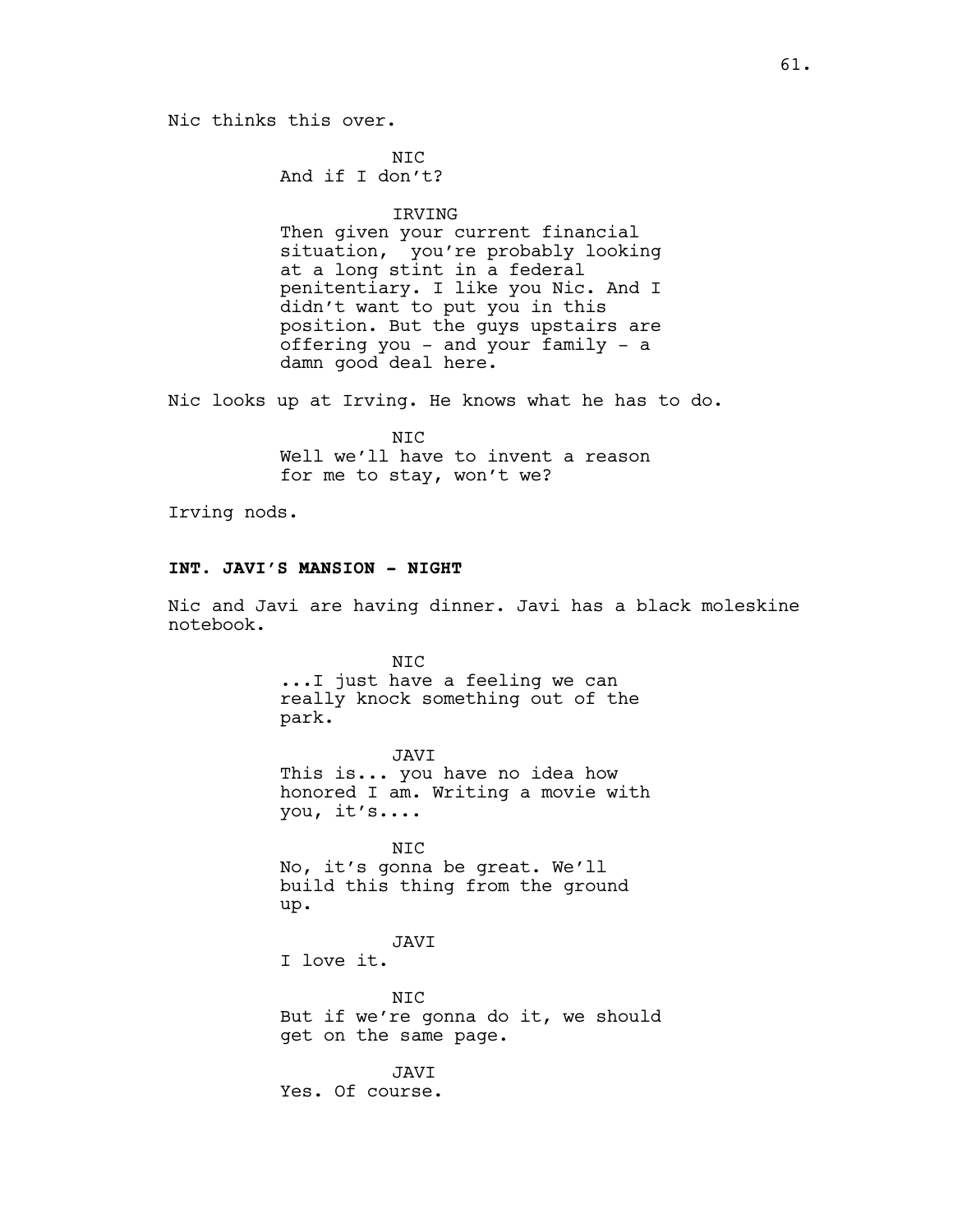**NTC** I think the film should be completely character driven. JAVI Definitely. I agree. NIC Something that doesn't rely on special effects. Or big explosions. JAVI It has to be nuanced. NIC And work on multiple levels. JAVI It should be completely about the performances. NIC Fuck yes. Man, this is gonna be good. A long beat as they both take a sip of wine. NIC (CONT'D) So...what is it? JAVI I don't know. A long beat. They think. JAVI (CONT'D) Maybe it's just about... this. NIC This? JAVI You and I. A movie about us. Our relationship. I mean, you coming down here for my birthday party. Two guys who don't yet realize they need each other. Off Nic, considering. **10 MINUTES LATER**

Nic is pouring some wine. They've started drinking.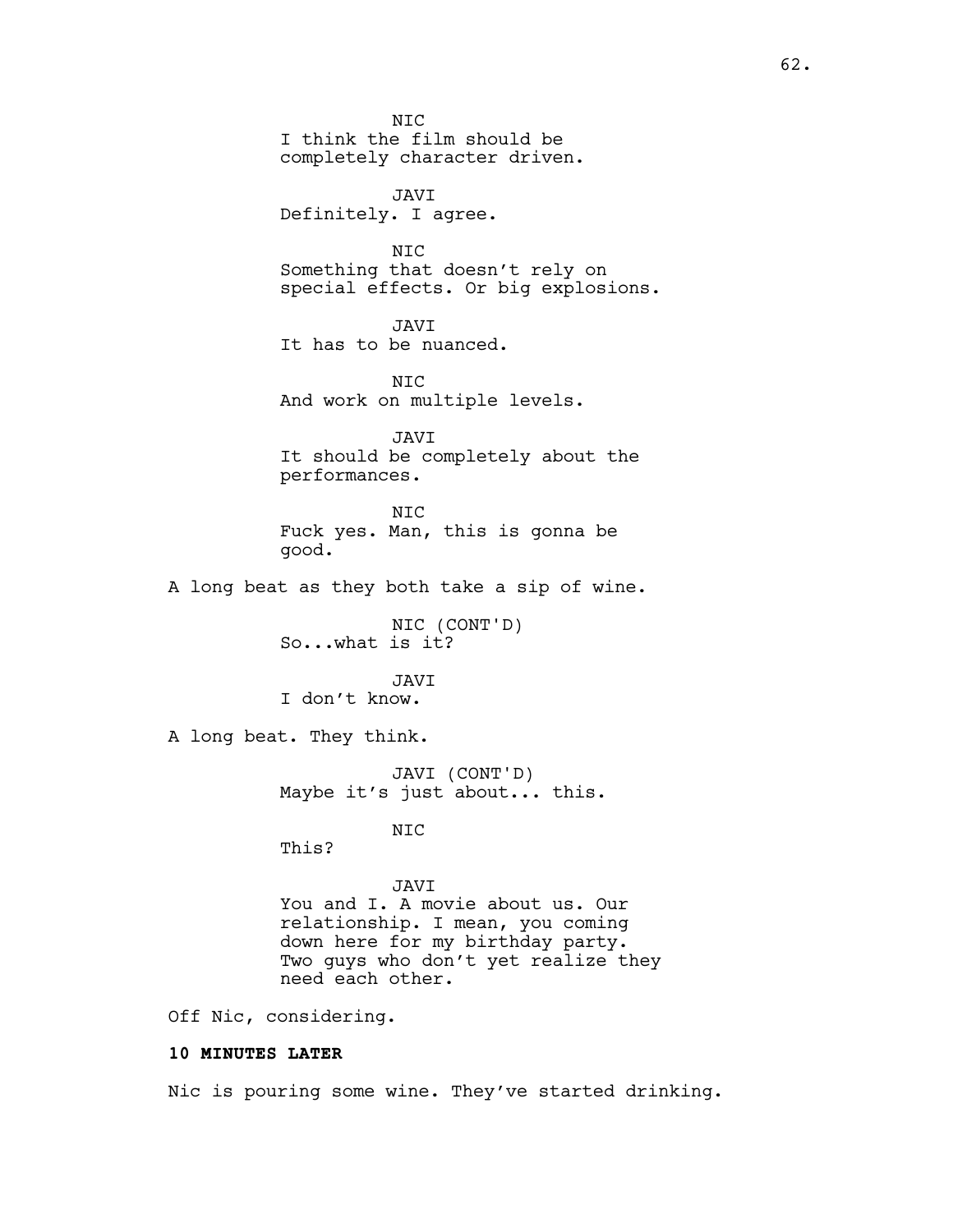NIC

So I guess if you boil it down...it's a story about how your character finally gets to meet his hero, right?

JAVI Maybe, yeah...

NIC And normally they say "Don't meet your heroes." But in this case it's like "Meet your hero and watch him change your life."

JAVI

Right, right...OR maybe we have a thing where my character helps your character change too. Like he helps him awaken as an artist... and as a father.

N<sub>TC</sub> That's interesting.

JAVI See, I think of my character as

this kind of guru, sort of a Christ figure.

NIC Your character is a Christ figure? Hm. I don't love that. Hmmmmmmmmmmmmmmmmmmmm.

Off Nic's "Hmmmmmmmmmmmmm"....

## **10 MINUTES LATER**

JAVI Okay, so they're both Christ figures.

NIC

Dueling Christ figures. That makes sense.

JAVI But, like, who are these guys? Like, on a deep level, you know?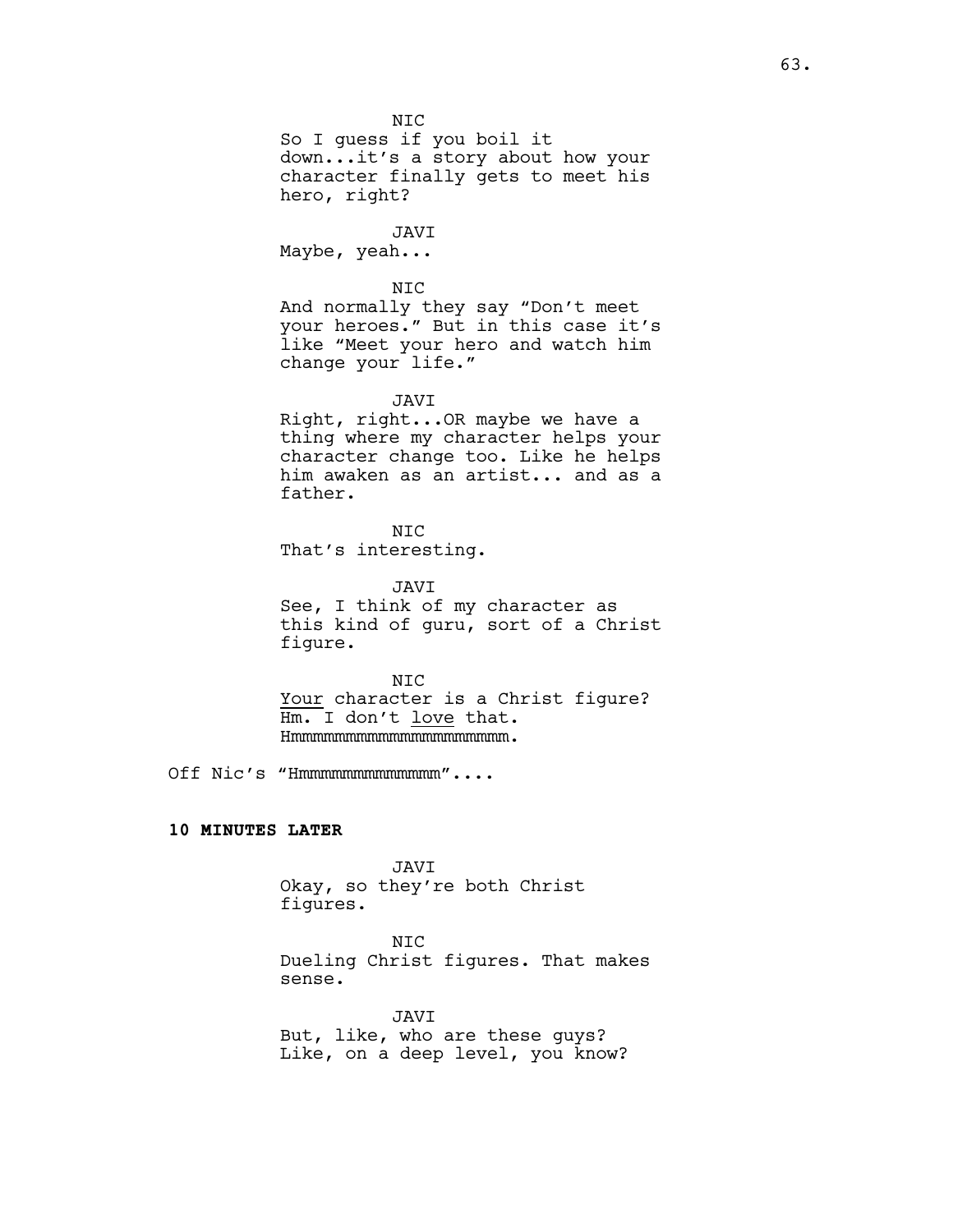NIC

Right, right... (then) The word "genius" gets thrown around a lot, so I'm thinking of my character as more of a misunderstood genius.

JAVI Okay. So still a genius, though?

N<sub>TC</sub> Yeah. Misunderstood one.

JAVI

Got it.

Writing it down.

### NIC

At this point, he's being slightly overlooked by Hollywood. Which sucks because his tools are sharper than ever. Almost too sharp. But he needs the right role. The right opportunity.

#### JAVI

Right, totally... but maybe he also needs to fix his relationship with his daughter. Just to keep the stakes more personal.

NIC

Yes, definitely... but that's not his main problem. His main problem is he's not getting the right chances.

#### JAVI

Yup, love that... but maybe once he fixes his relationship with his family, then the roles start to come because--

NIC

Right, that's perfect. But I think it's actually the other way around. If he just gets the right role, then everything else in his life will get fixed. Right?

Javi can see Nic's not budging on this.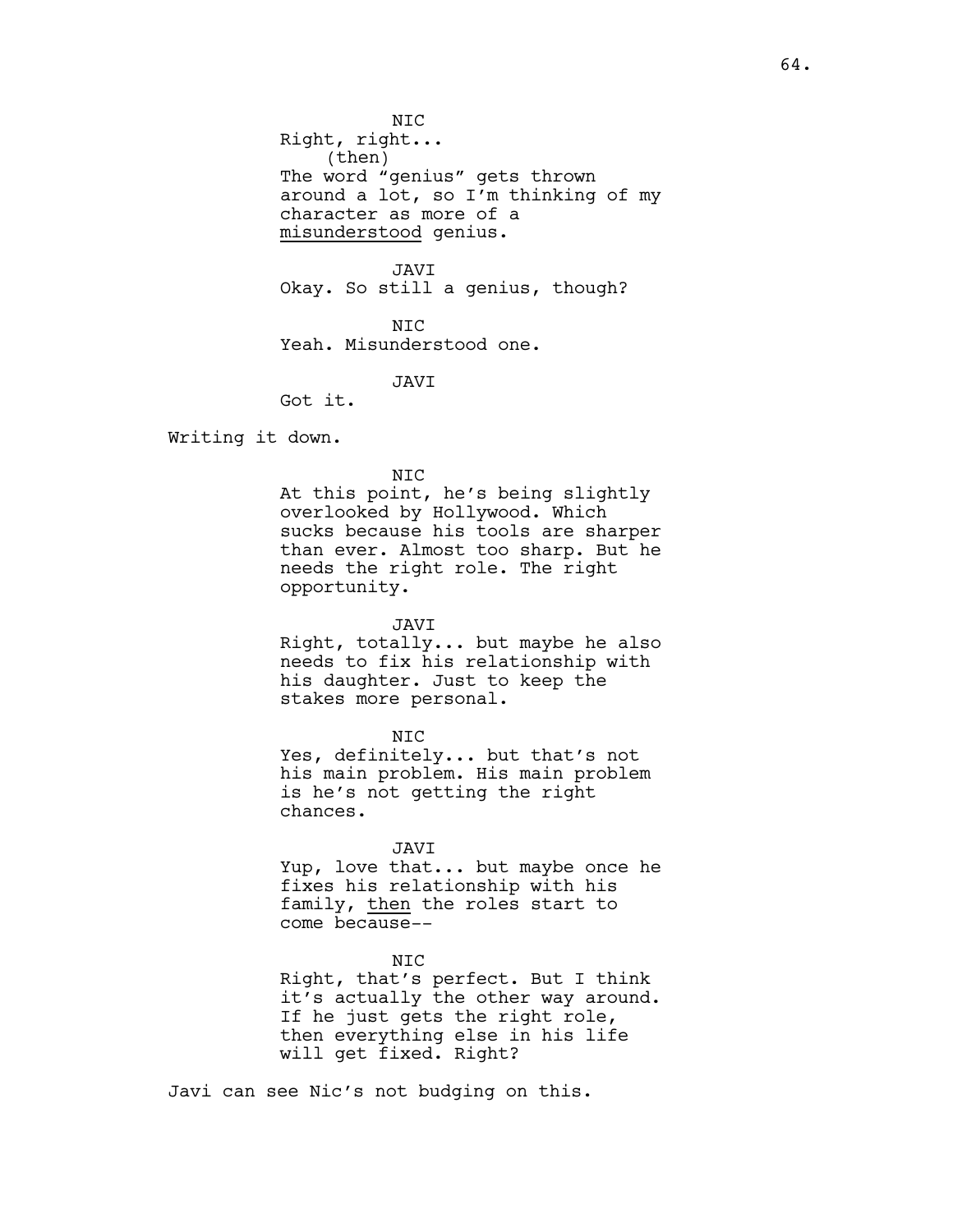JAVI

Okay, okay. So, maybe my character is secretly in love with a coworker, but he can't act on it because--

NIC

I'm sorry. Can we keep going on my character for a bit? I just felt like we were getting on a roll.

### JAVI

Oh, yeah. Of course.

NIC

And he probably speaks a couple languages. Maybe three. Or, if he's a real man of the world, maybe five is better.

### **10 MIN LATER**

NIC (CONT'D)

Actually, I think five IS better. It gives my character pathos. And it's something I can really latch onto.

JAVI

Speaking of, I was thinking... maybe my character has some sort of big painful secret.

NIC

Yeah, maybe.

JAVI

(getting excited) And it torments him. He's lived a life of denial and anguish. He longs for some kind of inner peace. And always has.

#### NIC

That's cool. But I guess if we're doing secrets, then... just for symmetry's sake, maybe both characters should have one?

JAVI Right, right. Yeah. So each character is lying to the other? That kinda what you're thinking?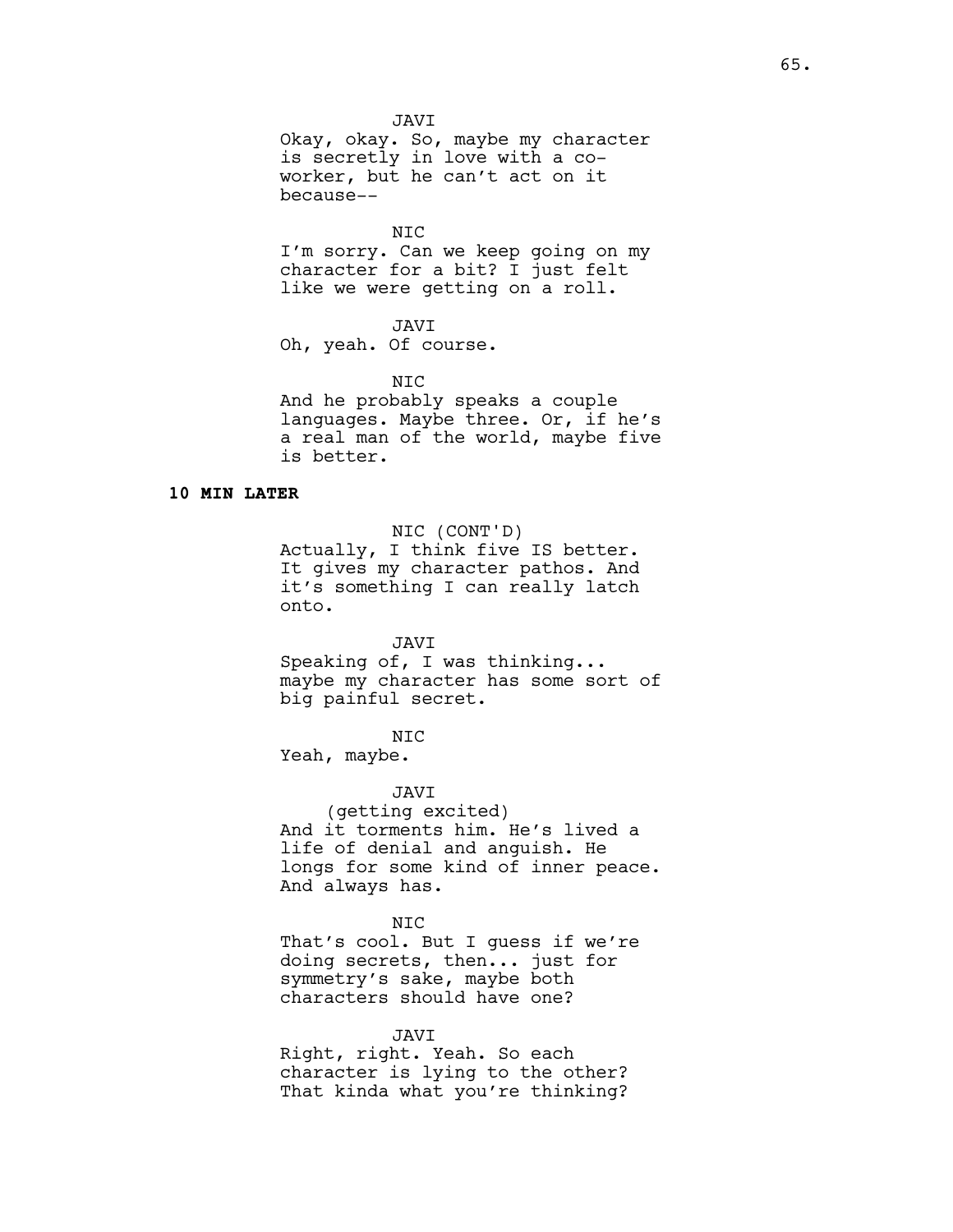NIC

Yeah. But, like, if it ends up being too much or whatever, we could just make it my character. And that would probably work just as well. Maybe even better.

### **INT. NIC'S BEDROOM - LATER**

Nic is sitting next to the running shower in his room. He's on the phone with Irving.

> NIC It's actually been...amazing. I know it wasn't the plan, but, I mean, Irv... this could be a viable project. An awards play.

#### IRVING

Sure, but--

NIC Granted, we still need to figure out act three, but the movie totally works.

### IRVING

Nic--

#### NIC

And I know Javi has his issues, but my god, he has an unbelievably intuitive sense for story--

#### IRVING

He kidnapped a 16 year old girl! And every day that passes, the likelihood goes up that girl is going to be murdered by Javi or one of his men.

NIC Okay. Okay. Jesus. What do you want me to do?

# IRVING

We're figuring out an actionable plan, but in the meantime, you're going to add a plot line to the movie...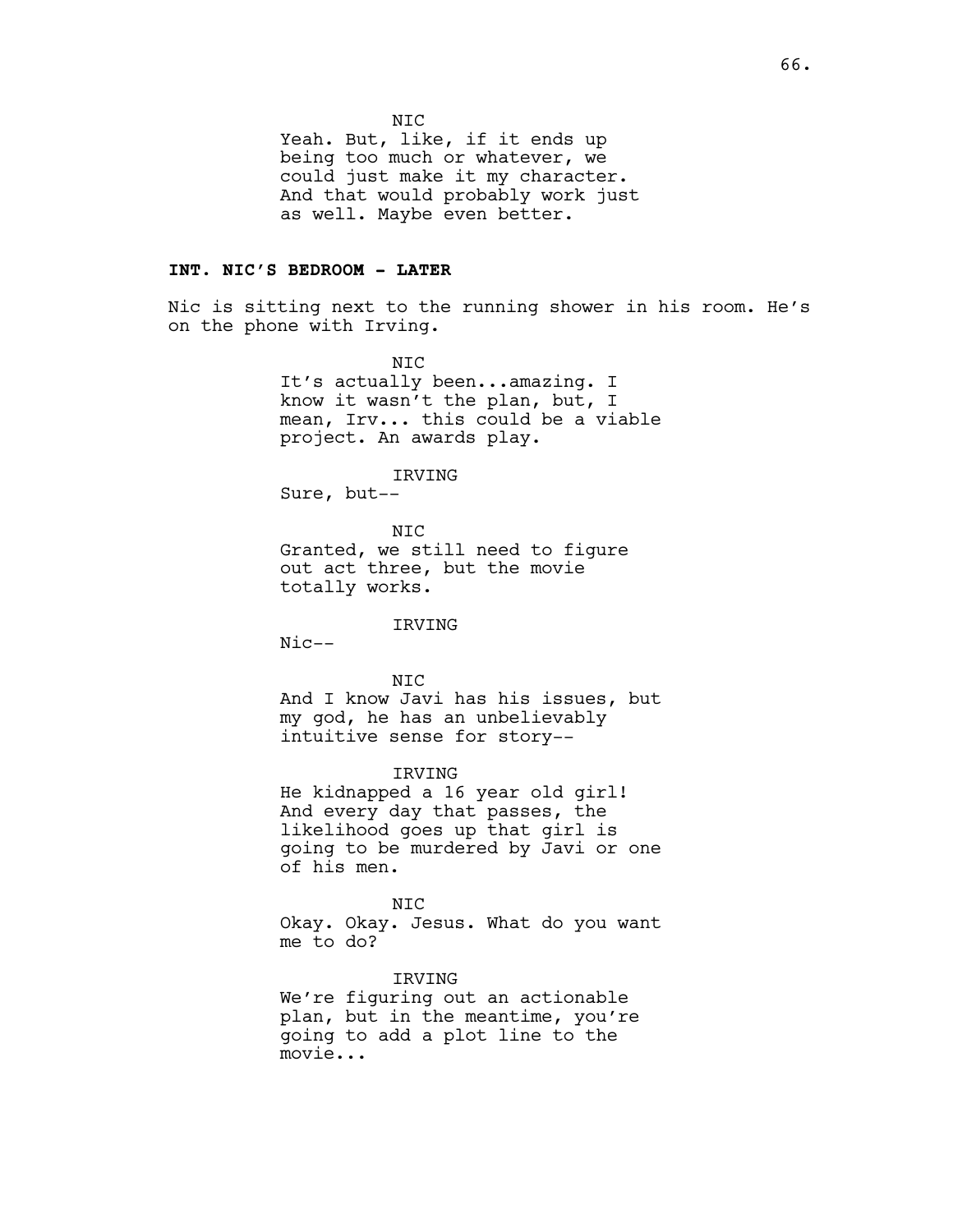N<sub>TC</sub> That could be tough. It's just more of a character study at the moment--

### IRVING

(ignoring)

A plot line where your daughter with whom you have a pretty screwed up relationship - comes to visit you in Mexico, and is immediately kidnapped. That way you can ask Javi where he might "theoretically" hold a hostage.

NIC

I get what you're going for, here. But do really expect that to work?

IRVING

Get him talking. Maybe he slips up. Reveals something. It's worth a shot.

NIC

Irv, this is a small, grounded, adult drama about two tough, beautiful, sensitive men and their unlikely friendship. They're kind of, like, dueling Christ figures. Or maybe just my character is a Christ figure, we still have to figure that out, but we can't have a kidnapping. If I bring this into the mix, he's gonna know something's up. Javi's a real hardliner when it comes to "tone."

Irving starts to lose it.

IRVING Jesus fucking Christ! (then, calming down) You know what, Nic...

Irving thinks for a beat, realizes Nic's weakness...

IRVING (CONT'D) I just think a kidnapping could give the movie a wider appeal. I mean, it's pretty tough to find an audience these days, right?

Nic considers.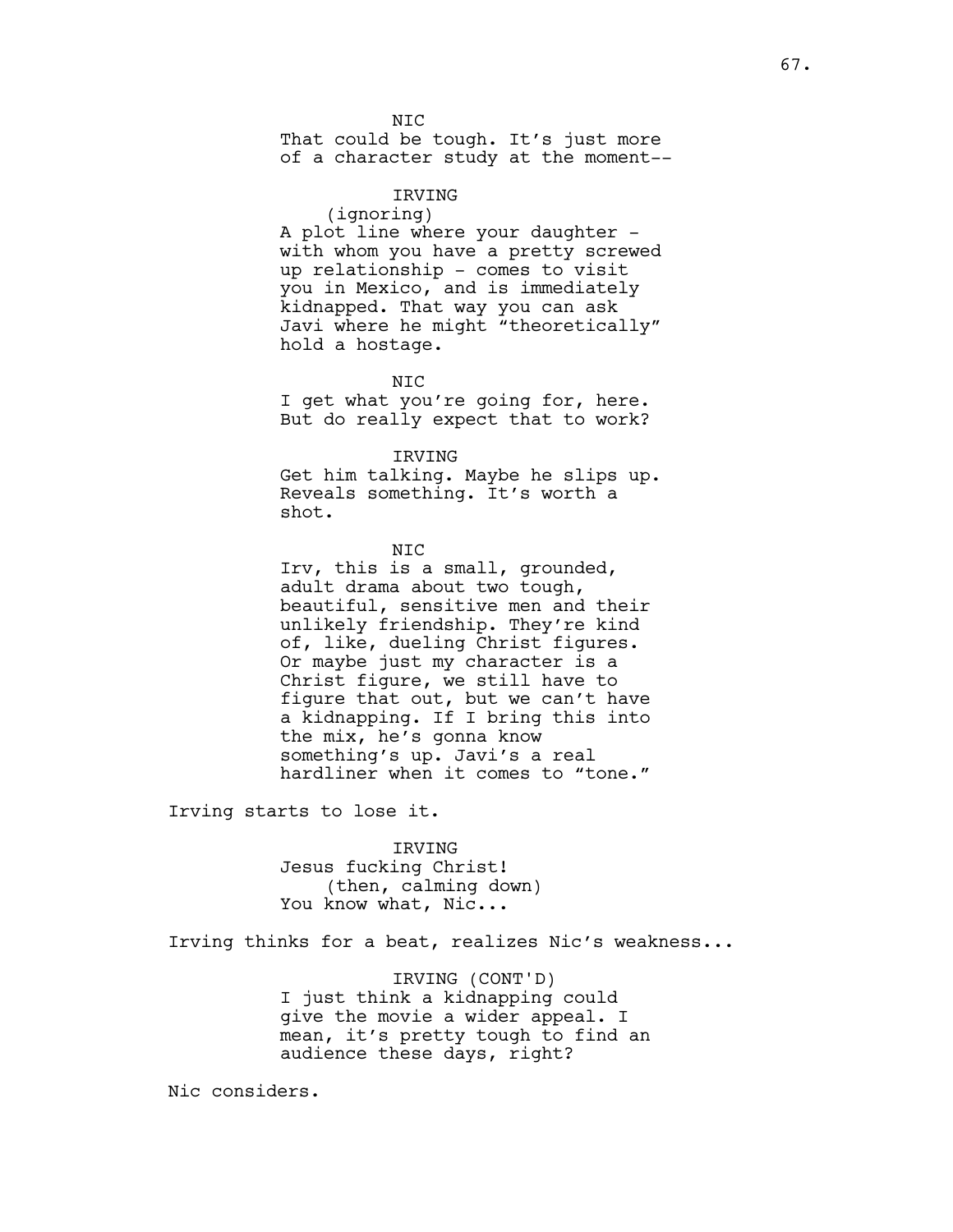NIC Unless you're, like, the Hunger Games or whatever.

IRVING Doesn't sound like this is that.

NIC No. This is an intelligent, mature, film for grown ups.

### IRVING

Now, personally, I want smart, character driven adult dramas about real life. Real people. But, the reality is -- I'm not most people.

NIC You certainly are not.

### IRVING

And I just think most people need a bit of a hook. Just to get them in the theater.

NIC Right. You just need to get them in the theater.

#### IRVING

Gotta get them in the theater. And for that, you need a trailer moment. You know what I'm thinking?

#### **INT. JAVI'S MANSION**

Nic paces, a little nervously, while Javi lays on his back on the floor.

> JAVI Hold on, hold on. Your daughter gets kidnapped?

NIC Uh huh. It's a trailer moment.

JAVI But who kidnaps her?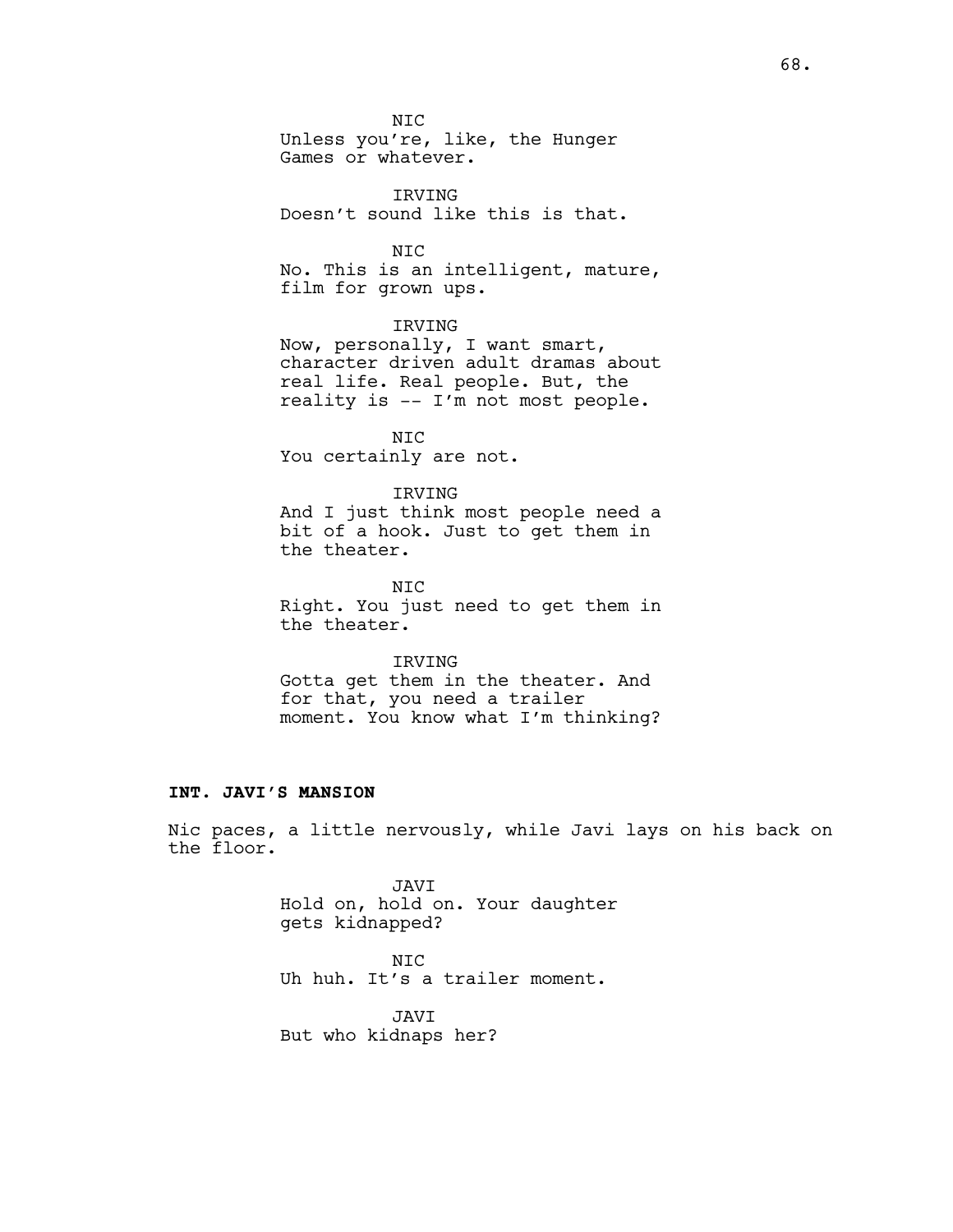I don't know. Bad guys. It'll give our characters something to fight for. They put their lives on the line to save the daughter, and become better men for it. It's classic.

#### JAVI

It feels like a completely different movie.

### NIC

No. It's the same movie. Now it just has a big hook.

#### JAVI

The relationship IS the hook. This is a character piece about a man in turmoil.

#### NIC

This is an adult drama with a mid level budget. And it's tough to find an audience for that kind of film. Just walk down the road with me on this.

#### JAVI

Oh, okay. You wanna walk down this road? Fine. So what is it? A cartel kidnaps the girl?

### NIC

That's good. But where would they even take her?

JAVI

I don't know. Does it matter? A warehouse they control by the port city.

NIC Ohh, yeah. A warehouse. I love that.

JAVI And then what? Act three is all about saving her?

#### NIC

Solves our act three problems. And what's more primal that a man trying to save his daughter?!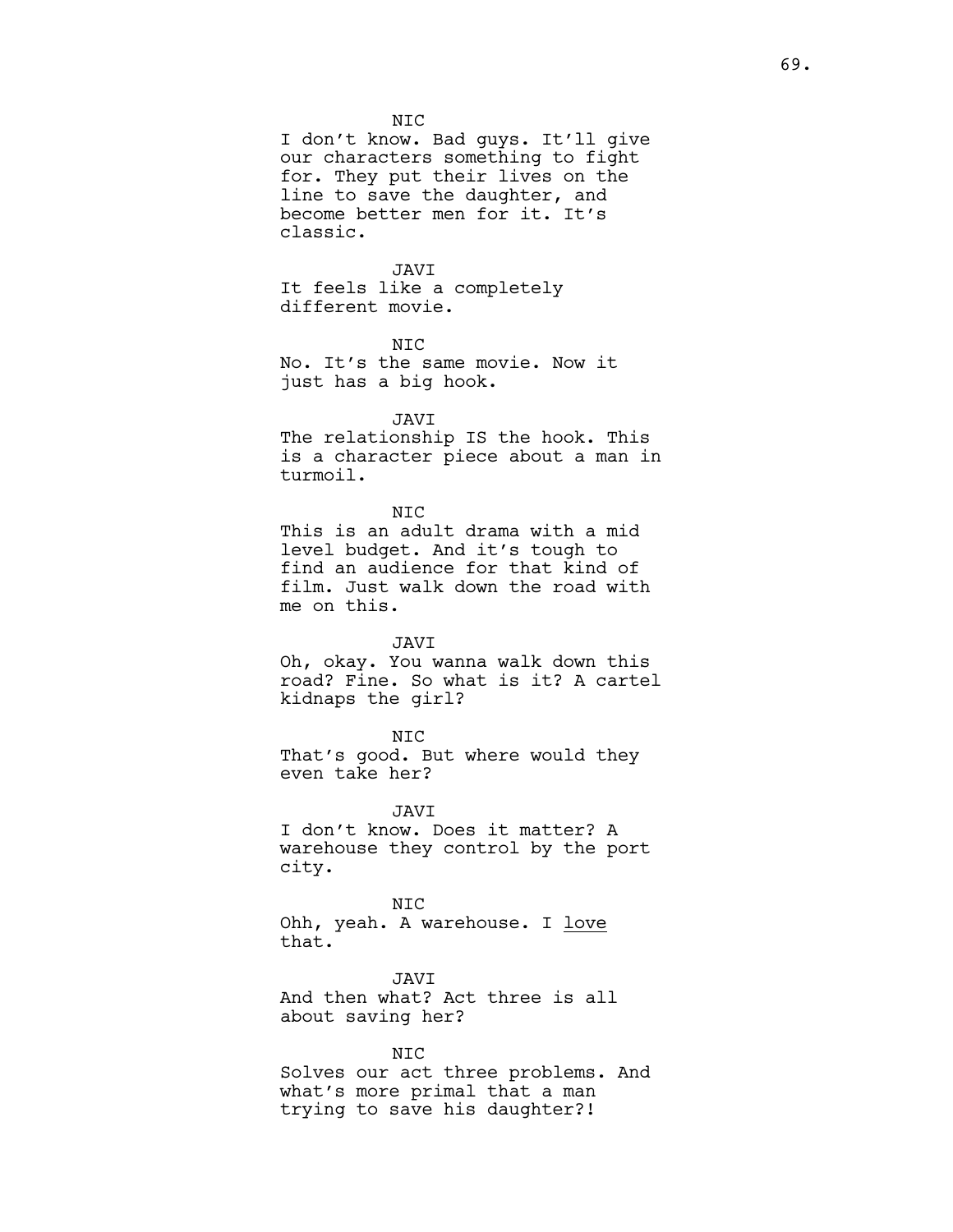(MORE) JAVI I don't know. Maybe a movie I haven't seen a thousand times before?! Javi comes very close to Nic. JAVI (CONT'D) Enough of this bullshit. Time for you to come clean, Nic. Tell me why you're really pitching this. NIC What? I, I told you why. JAVI This time you're the liar, Nic Cage. Nic, backing away. Javi follows, aggressive. JAVI (CONT'D) And you can't lie to me anymore. NIC (terrified) I'm, I'm not... JAVI DON'T FUCKING LIE TO ME! I know the real reason you keep talking about the kidnapped girl... NIC Oh, fuck. (then, pleading) Javi, look. I'm not sure-- JAVI You feel guilty about your relationship with your own daughter. Color comes back into Nic's face... NIC Oh my god. Yes. A thousand times yes. JAVI You feel guilty about how much you've been there. About what kind of father you've been.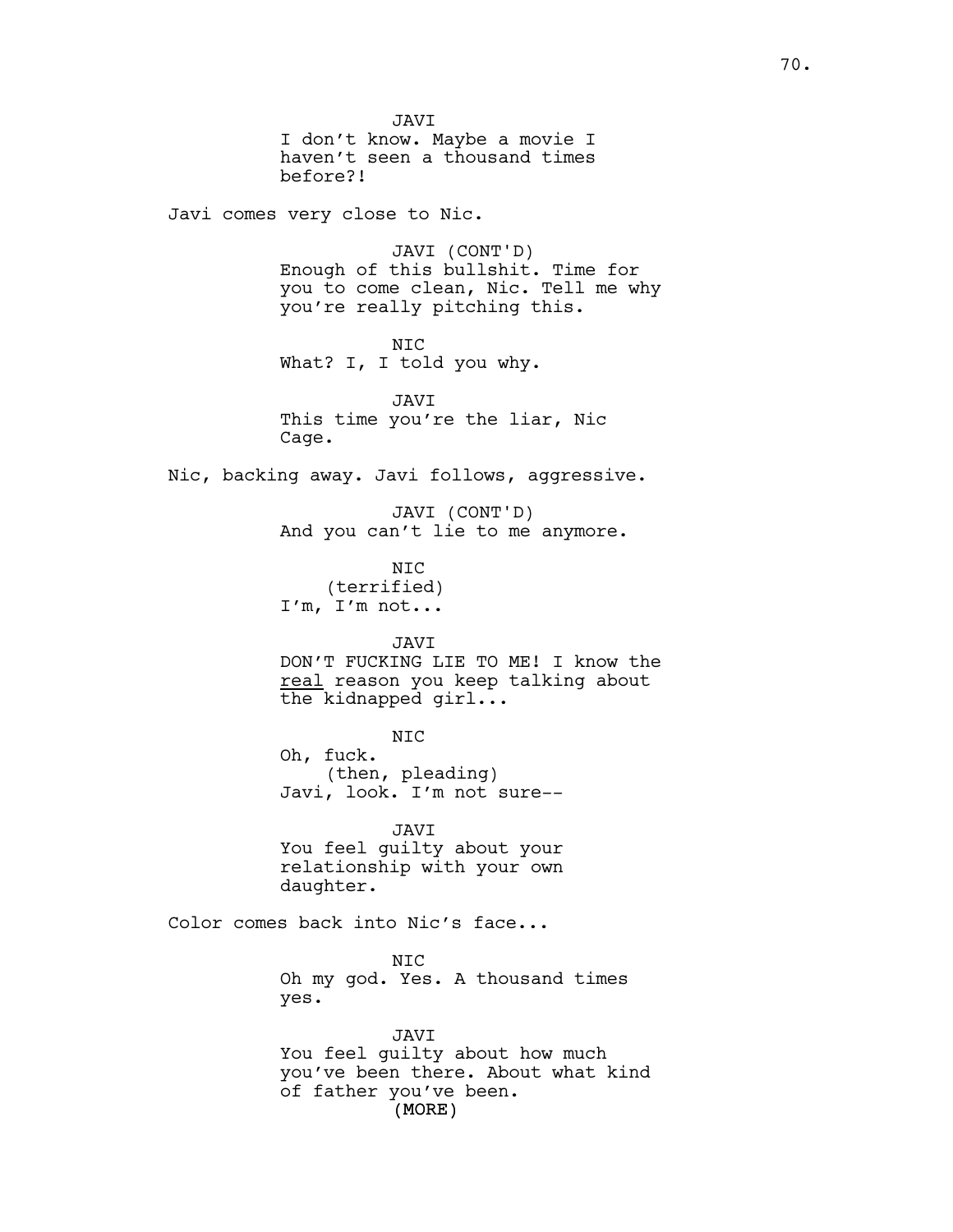JAVI (CONT'D) And you want to write about those feelings. That's normal for an artist.

NIC I struggle with it daily.

#### JAVI

You're blocked. Creatively. And if we don't figure out a way to deal with this, with your family... then I truly fear that you will keep pitching this sickening Hollywood bullshit.

N<sub>TC</sub> You're right. You're one hundred percent right.

#### JAVI

This is a story about a man learning to become a better man. A transformation. That's the Nic Cage I want to know. And that's the movie I want to see.

Off Nic's face, we CUT TO:

### **INT. JAVI'S COMPOUND / NIC'S ROOM**

Nic is on the phone Irving...

NIC Javi HATED the kidnapping idea.

#### IRVING

Oh yeah?

#### NIC

Like really hated it. End of the day, he's right. It doesn't work. The movie is a full on character piece. Like a tour de force awards grab for an actor, and--

## IRVING

There is no FUCKING movie! There is a young girl named Maria in the custody of the goddamned cartel! (composing himself) You have a daughter right?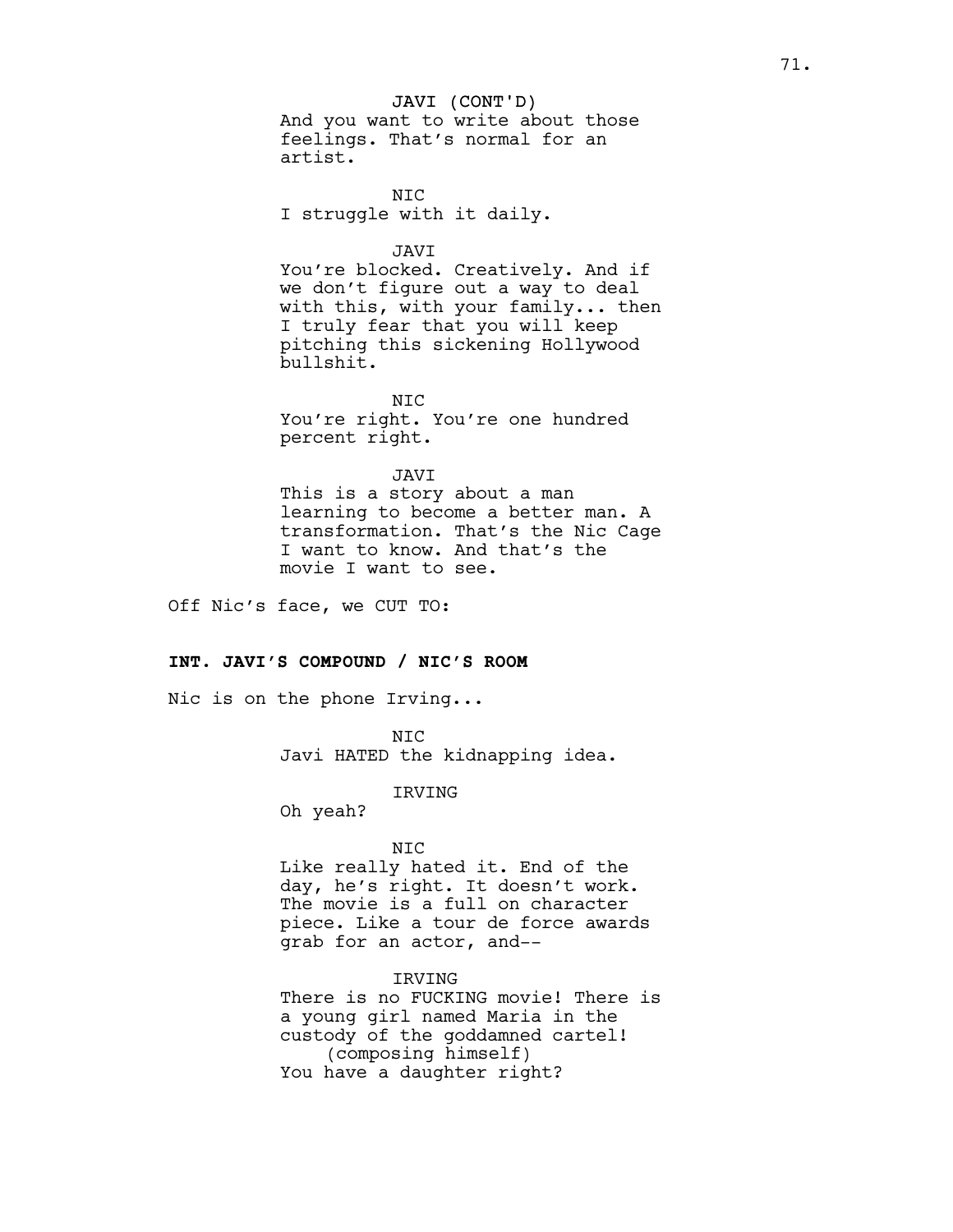NIC Yeah, but listen...

IRVING Well let's just pretend for a second that it was her in there. Scared for her life.

NIC First of all, I'd never let that happen. Second of all, Javi told me he'd keep the girl in a warehouse by the port.

IRVING What? Why didn't you tell me that up front?

NIC Because I think secretly you know this could be a good movie. There could be a real win for both of us here.

IRVING I have to go.

NIC Okay, fine. Whatever. But we're not doing the change in the script-

CLICK. Irving's gone.

# **INT. JAVI'S OFFICE - NIGHT**

Javi is on the phone. He looks pained.

JAVI Uh huh. Uh huh. Fuel up the jet. (then) As much as I hate to say it. Nic Cage is...he's a dead man.

Javi rubs his forehead, and off his conflicted look...

# **INT. JAVI'S COMPOUND / NIC'S ROOM - NEXT MORNING**

Nic casually wakes up. He fishes around under his pillow and finds the CIA phone. 28 missed calls. It's RINGING.

> NIC Irv- What's going on?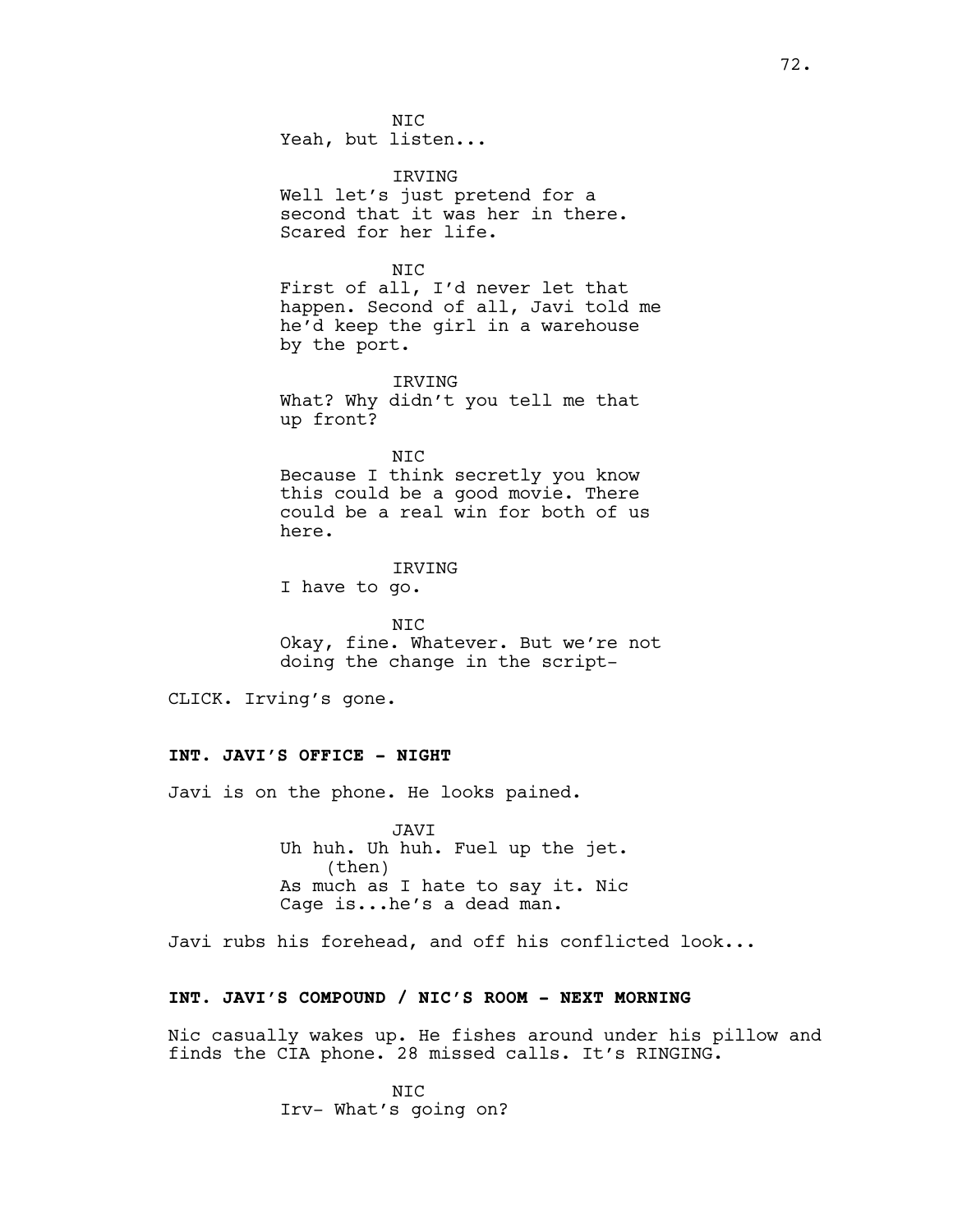**TRVTNG** Nic. I was checking out a location from your intel. And I picked up a tail.

# NIC

A tail?

# IRVING

But if they've made me...they've likely made you. Nic, we can no longer guarantee your safety and the faster you get out of there--

Nic jumps out of bed, starts throwing on clothes. He shoves some of his things in his pockets.

> NIC Shit. Okay, okay.

IRVING Have you spoken to your family?

NIC My family? No? Why?

IRVING The cartels have been know to move on family members. We have our people on the way to safeguard your wife and daughter.

NIC Fuck, Irving?! Addy and Olivia? You better make sure--

IRVING Nic. Stay calm and meet me at the safe location. Sending to you now. (then) You'll get through this.

Nic hangs up, freaking out. Takes a breath. Composing himself. Then, ready to go, he swings open the door, and runs right into Javi.

> N<sub>TC</sub> Jesus Christ! You scared the shit out of me.

> JAVI I'm sorry. But I need you to come with me. It will be quick. I promise.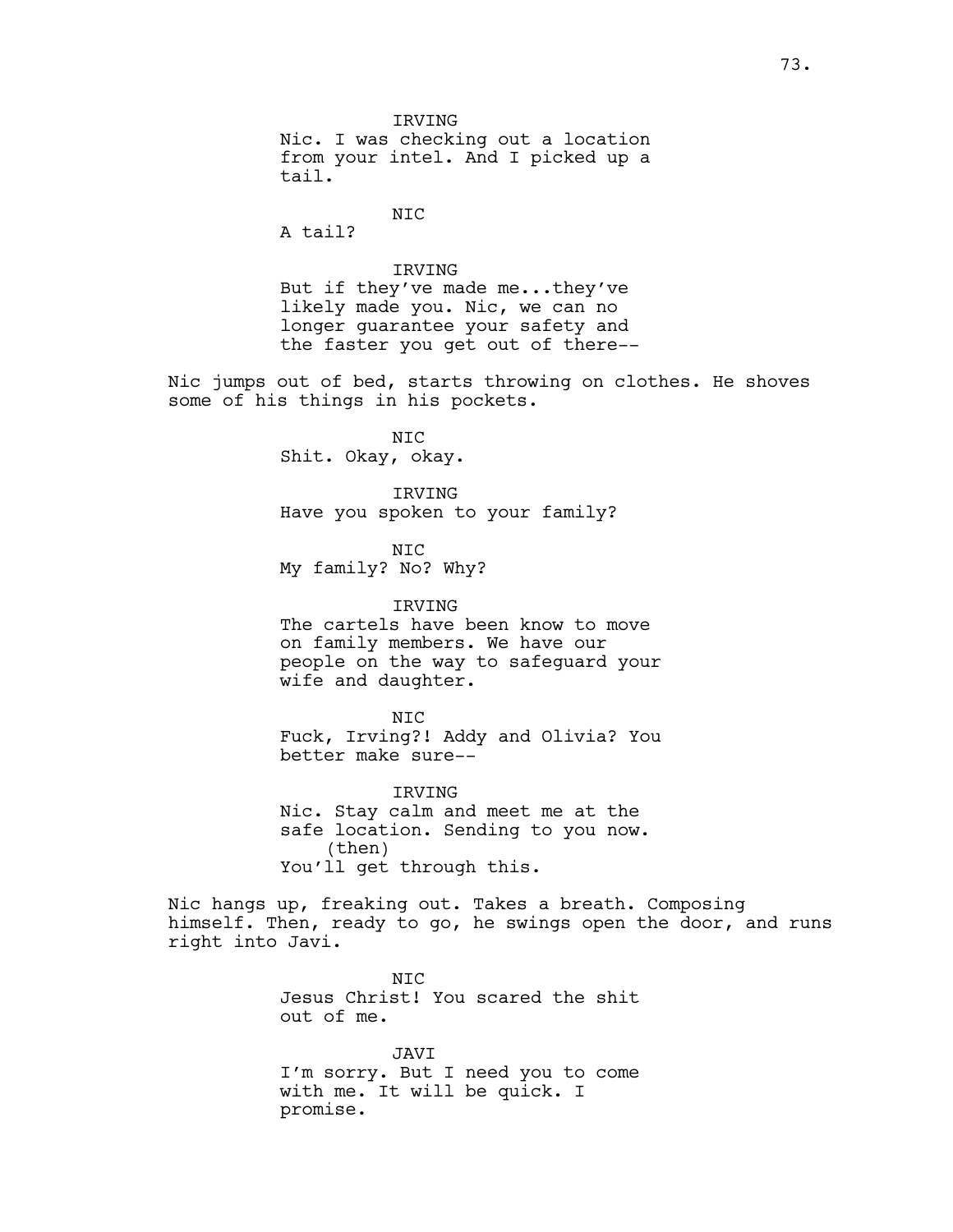NIC

Like, right now? You know, because-

SLAM CUT TO:

## **INT. JAVI'S MANSION / HALLWAY**

Nic and Javi walk side by side, not saying a word. At the double doors leading to the living room, Javi stops Nic.

> NIC Please, please, can we just talk about this--

JAVI Nic, I'm sorry I have to take this step.

NIC You don't though. You really don't.

JAVI No. This is the only option.

NIC Then can you just send a message to my family? Tell them that I love them.

Javi nods, pushes the door open. Addy and Olivia are standing there. Carlos looms in the background, carrying his rifle.

> JAVI Tell them yourself.

ADDY Dad! Are you okay?

OLIVIA

Nic! What's going on? Your friend called us last night. Said you were in such bad shape that you couldn't talk.

NIC

He did?

Nic looks at Javi, who shrugs.

NIC (CONT'D) One sec, Liv.

Nic pulls Javi aside.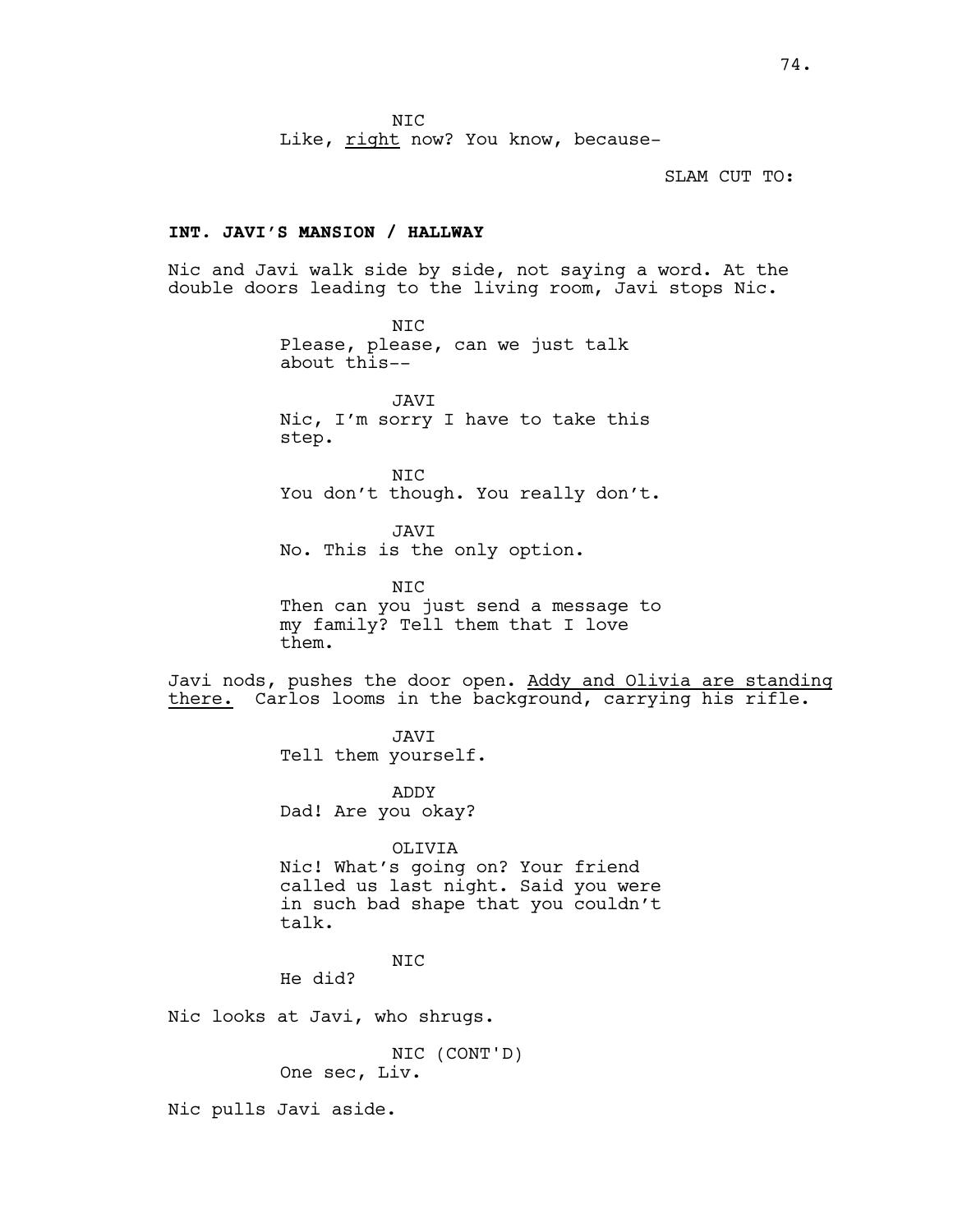NIC (CONT'D) (whispering) You want to deal with me, Javi, you deal with me. But please, I'm begging you, just keep my family out of it.

JAVI Unfortunately I can't do that. You've left me no choice.

They stare each other down as Addy chimes in.

ADDY Are you dying, Dad?

JAVI He is. Creatively. (beat) Now physically, he's tremendous. Probably outlive us all.

ADDY Wait. So you're not dying?

NIC No, no, of course not. I'm fine. Everything's fine.

OLIVIA

(re: Javi) So he lied to us? I want on the next goddamn plane out of here.

#### JAVI

Look, I'm sorry for misleading you. But I have come to care deeply for your ex-husband. We're working on a project together - a beautiful character driven adult drama - but he has so many unresolved issues with the two of you that it's beginning to bleed into our work. In a negative way.

A beat.

OLIVIA Have you guys lost your fucking minds?

(MORE) JAVI He has a lot of regrets. About the type of father he's been.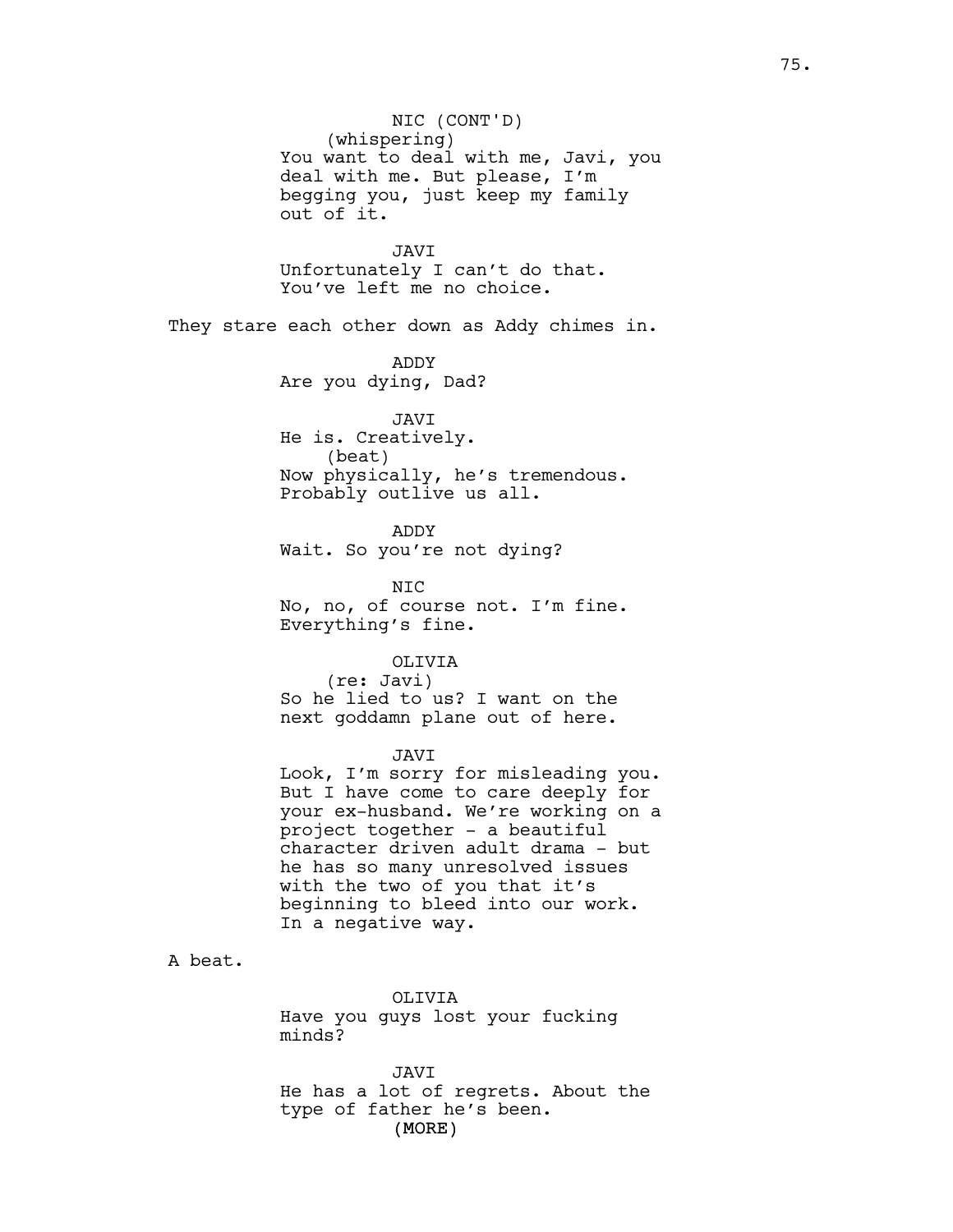JAVI (CONT'D) About the type of husband he was. Just have lunch with us and let him say what he needs to say. (then) Don't you think that's a great idea, Nic?

Nic doesn't break eye contact with Javi.

N<sub>TC</sub> Lunch is a wonderful idea. And then afterwards, they can get on the plane back to Los Angeles, right Jav?

JAVI As long as you're open and honest with them. I don't see any reason why not.

Nic, satisfied, turns to Olivia and Addy.

NIC

Come on, guys. Have a little food. Let me say my piece, and then we'll get you out of here. What do you say?

Off Nic's forced smile...

CUT TO:

# **INT. JAVI'S MANSION - DINING ROOM**

Nic, Olivia, Javi and Addy all eat. Silence, then...

JAVI So, Nic, is there something you want to say?

NIC Ummm, yeah. There is. I want to apologize. To both of you. (to Addy and Olivia) I mean, from the beginning I never felt prepared to be a father. It just never came easy to me, you know, the way it did for you, Liv. I mean, maybe I could have tried harder. Maybe I could have been home more. Like for dinner once in a while. Maybe I could have taken more jobs in LA.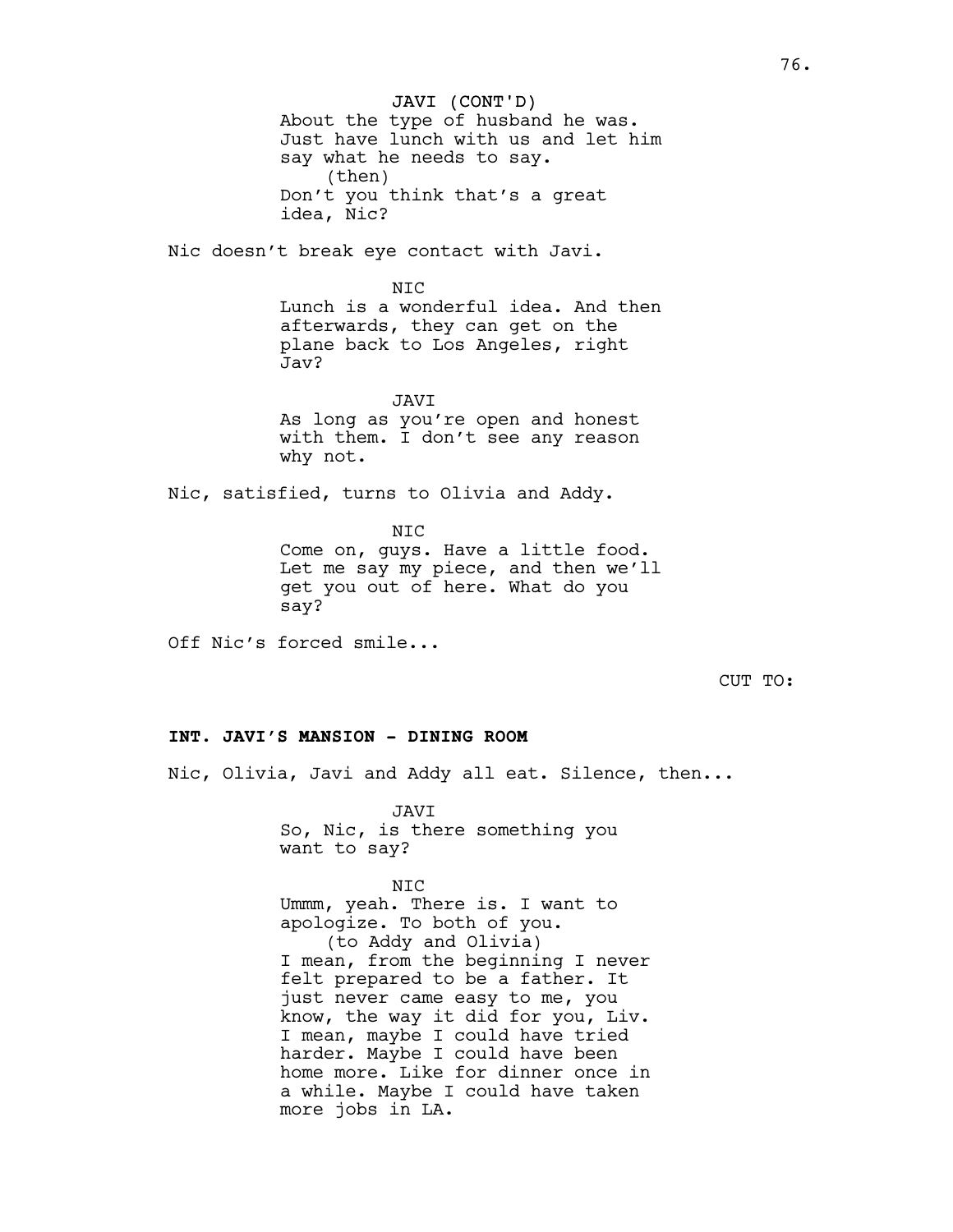Olivia and Addy are listening, intently.

NIC (CONT'D) But here's what I always come back to. Would either of you have really wanted me to hold myself back? As an actor? As an artist? I could never ask you to do that. It's not who you are.

A long beat.

JAVI Wow. That was fucking pathetic.

Addy starts laughing.

ADDY Nice, man. That's all time.

JAVI Honestly, I'm speechless.

OLIVIA Oh, you're just not used to him yet.

ADDY That's pretty much par for the course.

Nic is not loving this. Interjects--

NIC

Look, maybe we just focus on the good times we did have, okay? Build on that moving forward. Addy, that trip we took across the desert? When we stayed in those cabins out there? I think about that all the time. It was one of the best moments we ever shared.

Nic takes out his wallet.

NIC (CONT'D) And I didn't tell you this on your birthday, but I keep this polaroid in my wallet. Just to remind me...

Nic hands it to Addy. The photo is of Nic and her sitting on the steps of a house in the desert.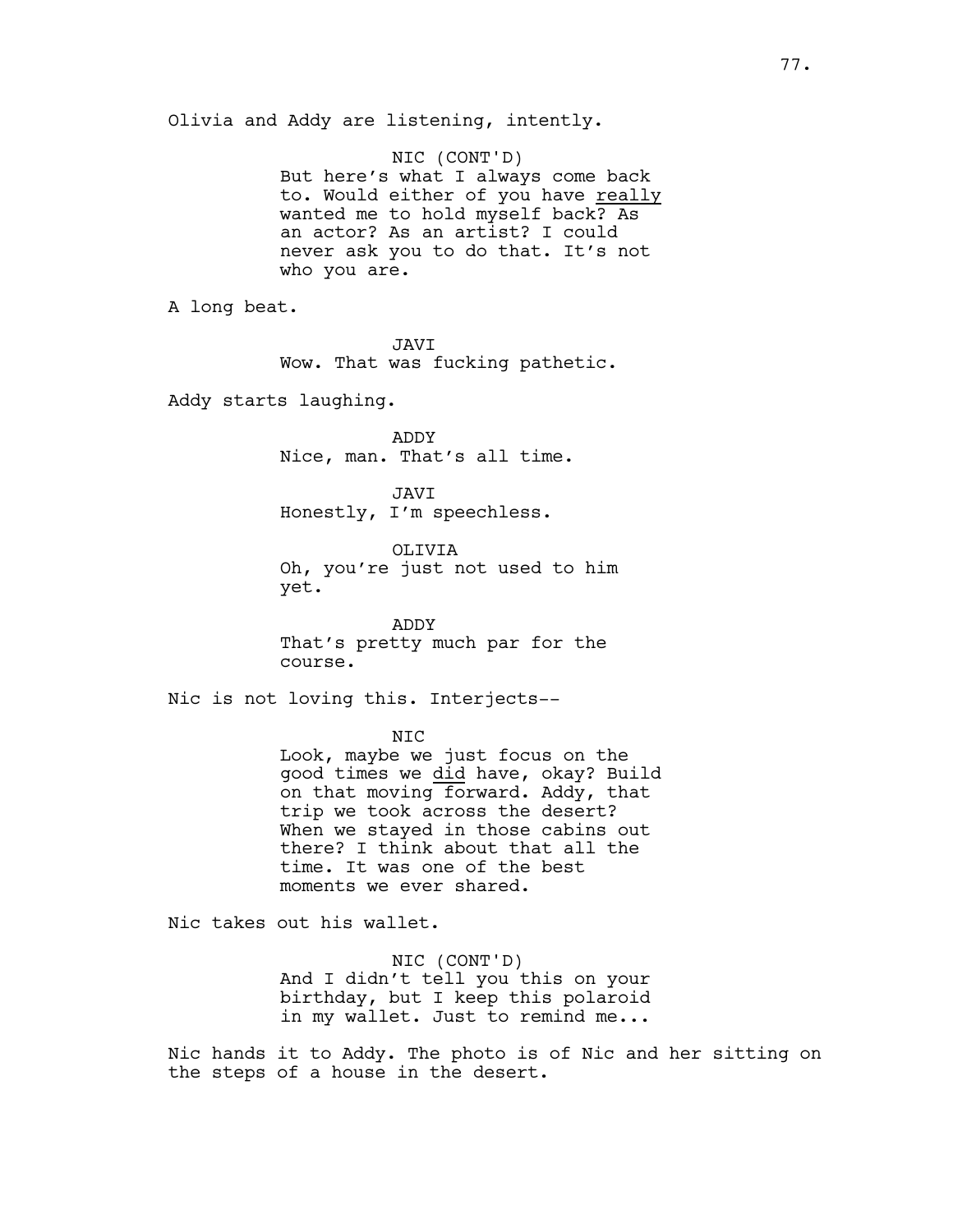ADDY The polaroid is a nice touch. It must help make you feel better.

NIC

What?

ADDY Proof of the one time you were actually there.

NIC

Addy--

ADDY

(ignores him) The thing is, I was so young I barely even remember it. I don't remember sitting by the side of the road. I don't remember sitting on your lap and watching the sun rise. And I definitely don't remember that stupid song that was playing on the radio.

(getting emotional) You know some dads go on trips with their daughters every year? Crazy right? I mean, we've taken one trip in ten years, and you want me to sit here and talk about a three day trip from a decade ago like you're father of the fucking year.

NIC

I... I always had to shoot.

ADDY

No. You didn't have to. You had a choice. And you chose your job over me.

Beat. Nic looks devastated.

JAVI Jesus. Wow. Okay yeah, we may have more work than I realized. (then) But this is good. A good first step.

Javi's phone buzzes. He looks at it. Stands up.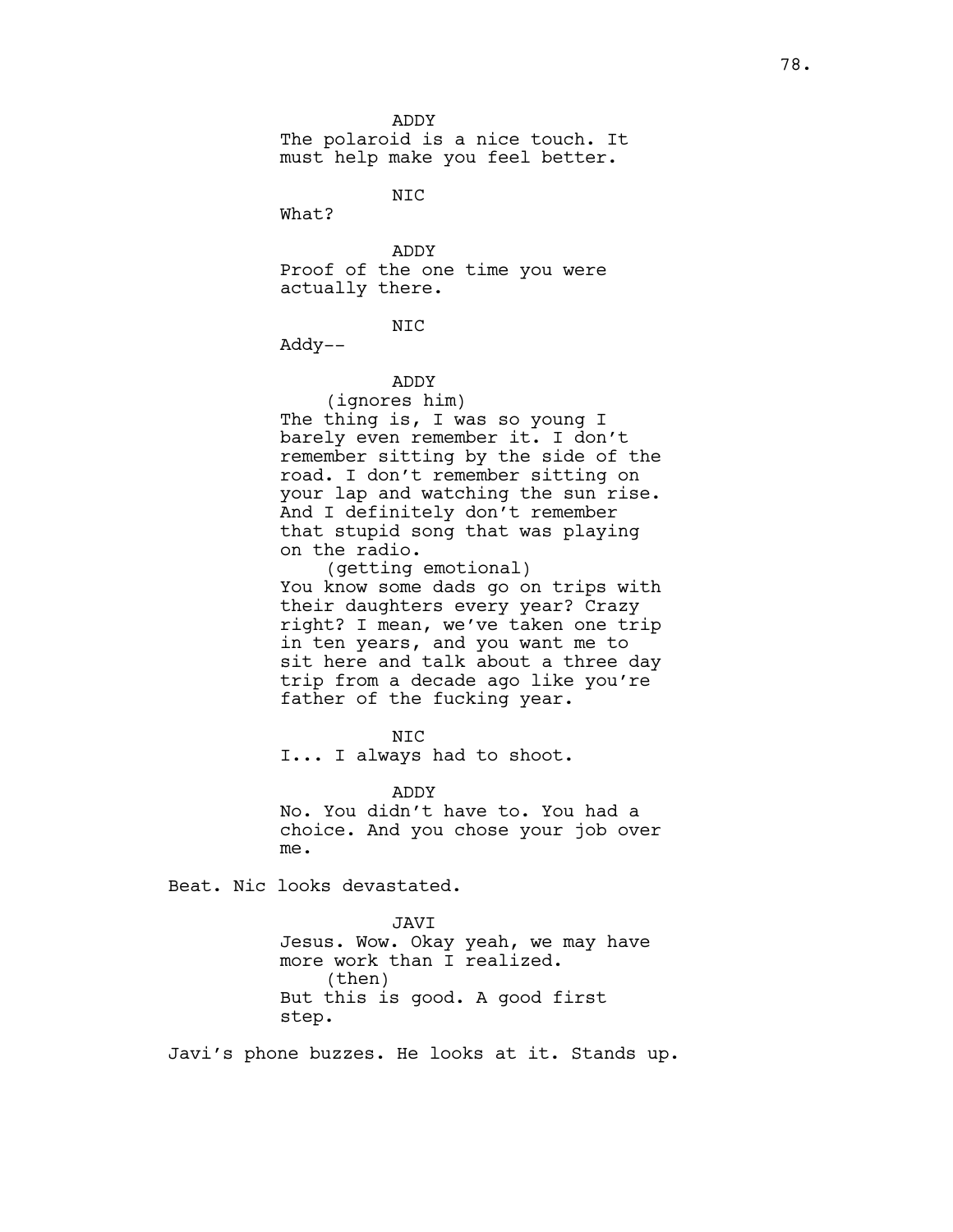JAVI (CONT'D) Now if you'll excuse me, I have to take care of something but I'll be back shortly. This was good.

As Javi leaves he gives Nic a pat on the back. Nic watches him go, then:

> NIC (manic) Okay, Addy, I'm sorry that you feel that way, and I will do everything I can to make it up to you, but right now, I need you guys to just sit tight and we're gonna get you back to LA. Everything's gonna be fine.

Nic takes out his phone and begins to dial.

NIC (CONT'D) Everything. Is gonna. Be fine.

OLIVIA Umm, what's going on, Nic? You seem a little on edge.

NIC What? No. I'm good. Just need to make a quick call. Gimme a sec okay?

Nic puts the phone to his ear, and turns away, running his hand through his hair.

> NIC (CONT'D) (to himself) Come on, Irving. Pick up.

### **INT. JAVI'S COMPOUND / JAVI'S HOUSE**

Javi walks in to find Lucas standing there. Carlos is standing nearby. Javi nods to him. He doesn't nod back.

> JAVI Lucas. What was so urgent that you came all the way down here?

LUCAS I had some news that I couldn't say over the phone... I'm going to execute a deal with Hector Selada.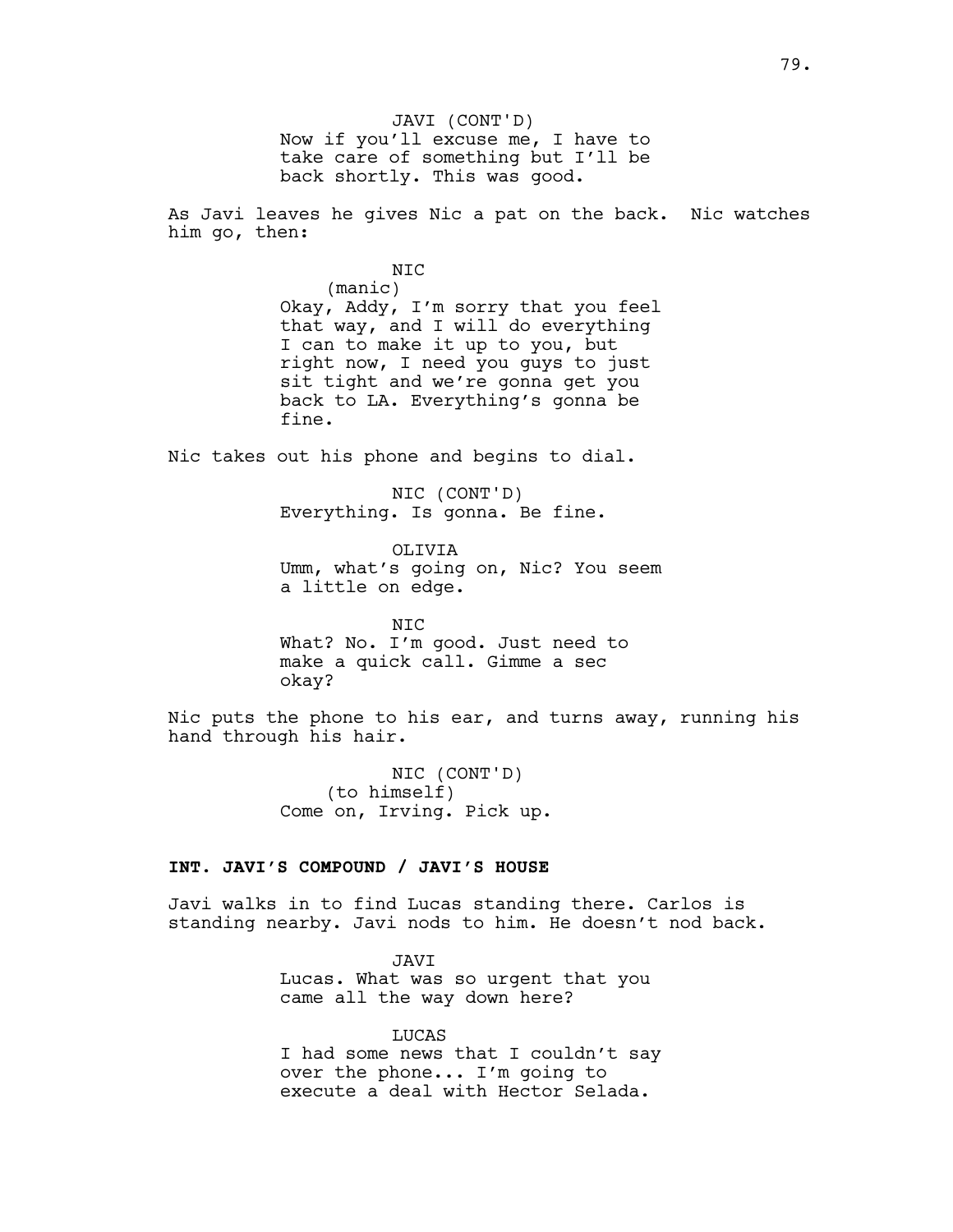JAVI The head of the Sinaloa Cartel? I thought he was dead.

LUCAS No one's seen him in years, but apparently he's still calling the shots. It's in our best interests to merge our operations when Ramirez is re-elected.

JAVI You're the boss. It's your call. (then, realizing) Oh my god. You took Marcos Lopez's daughter.

Lucas ignores him, comes over very close to Javi.

LUCAS But I can't do a deal with a rival cartel if I'm being betrayed.

JAVI What? Who's betraying you?

Off Lucas' face, dead serious...

## **INT. JAVI'S DINING ROOM**

Nic is on his CIA phone. Olivia and Addy wait nearby, out of earshot. Olivia's watching him intently.

> NIC (whisper yelling) Irving! Where are you?

IRVING Stay calm, Nic. We're working on an extraction plan.

NIC He brought my wife and daughter down to the *fucking* house. My family!

IRVING

Shit.

NIC Don't say "shit." Just get us out of here!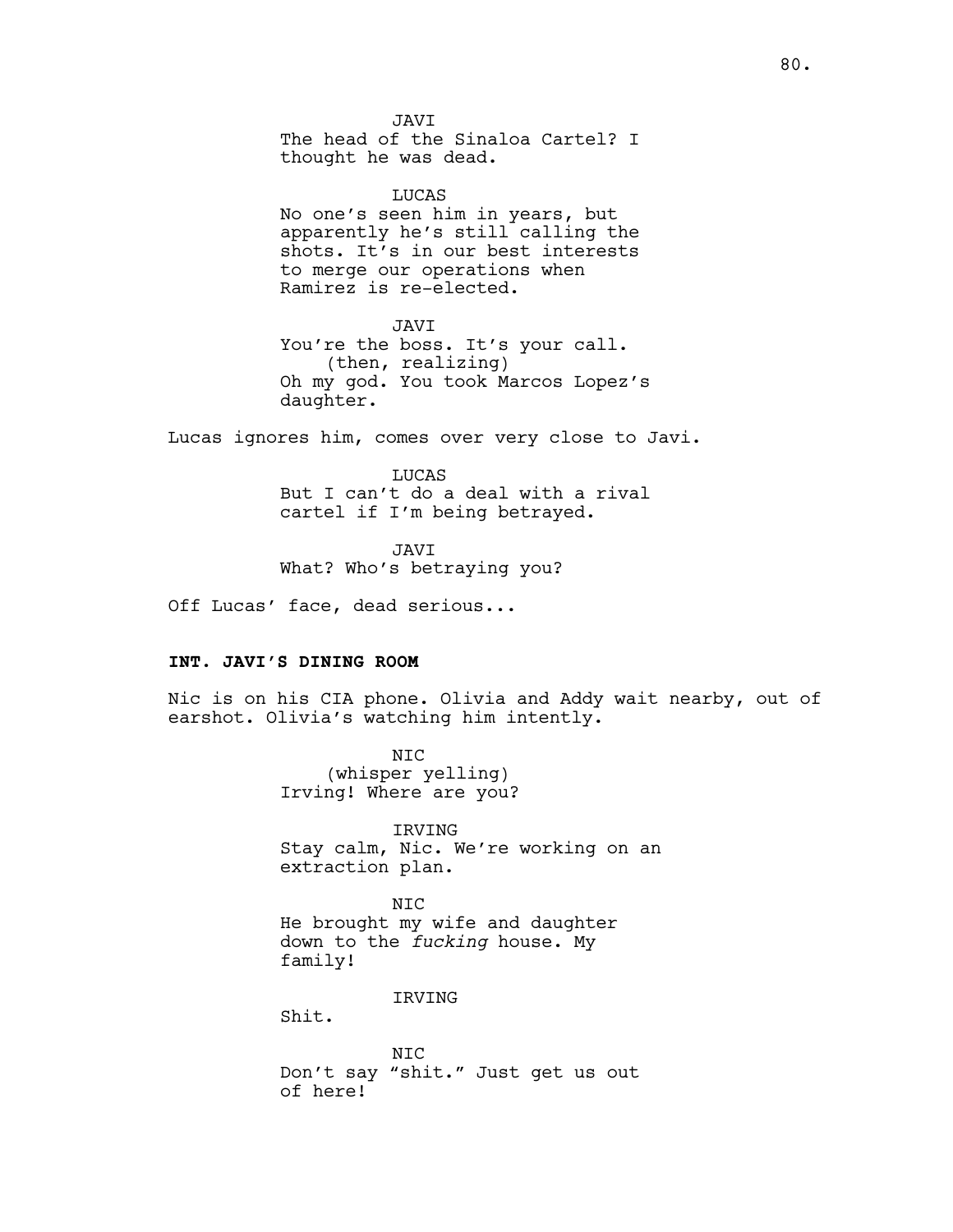IRVING We can't mobilize an operation in time.

N<sub>TC</sub> Then what do I do? What am I supposed to do?

Irving takes a deep breath.

IRVING

I would never ask you to do this ordinarily, Nic. And I know you don't have the necessary training. But there is one other option we have to safeguard your family. Do you have access to a weapon?

NIC You want me to... kill Javi?

IRVING It's the safest way out. For all of you.

Nic nods and hangs up the phone just as Olivia comes over.

NIC Good news. We'll get you out of here within the hour.

OLIVIA Nic. Can I talk to you for a second?

Olivia takes him aside.

OLIVIA (CONT'D) I've known you for fifteen years. I know when you're nervous. And I know when you're lying. And right now, you're both.

NIC Okay, I'm gonna tell you something, but you can't freak out. (deep breath) I'm working for the CIA.

Long beat.

OLIVIA Are you having a nervous breakdown?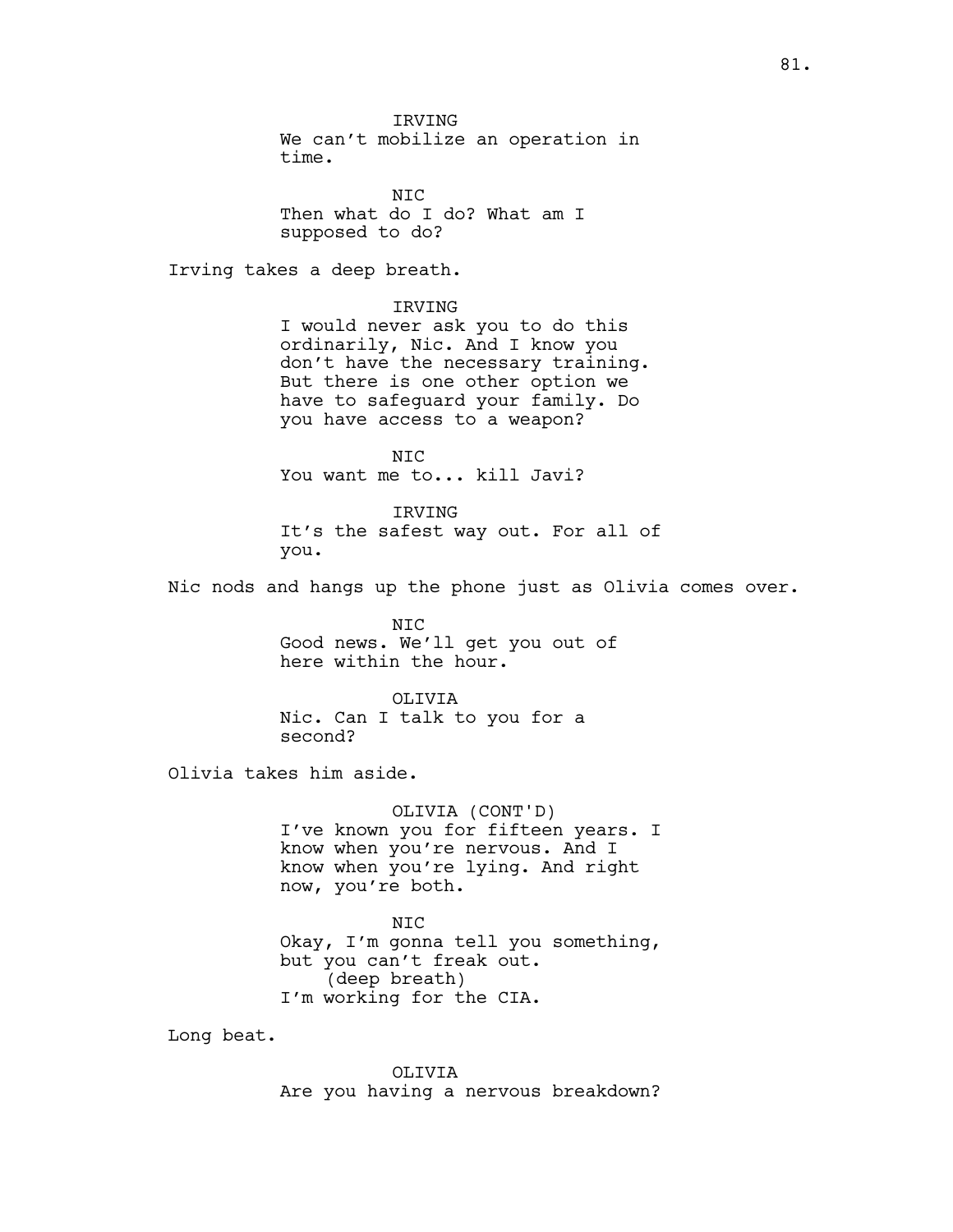I promise you, I'm not. They wanted some information on some of Javi's business dealings. So I've been helping them because they were like, impressed with some of my previous training or whatever. Point is, I need an hour to get the final piece of information, and when I get back, all of us will go back to Los Angeles. Together. Okay?

OLIVIA

(stunned) Wow. Um, okay. I don't even know what to say.

NIC Don't say anything. Just take Addy back to my room. Don't talk to anyone. And don't go anywhere. One hour. I promise.

Off Nic's look...

# **INT. JAVI'S HOUSE / LIVING ROOM**

Lucas continues talking with Javi.

LUCAS You've very smart, Javi. Incredibly charming. You always were. But you also like to see the good in people. And that can leave you vulnerable.

JAVI Who is betraying us?!

LUCAS Your friend Mr. Cage is working for the US government.

JAVI

Bullshit.

Lucas throws the folder down in Javi's lap. Javi looks at the pictures of Nic meeting with Irving.

> LUCAS I had Carlos trail him.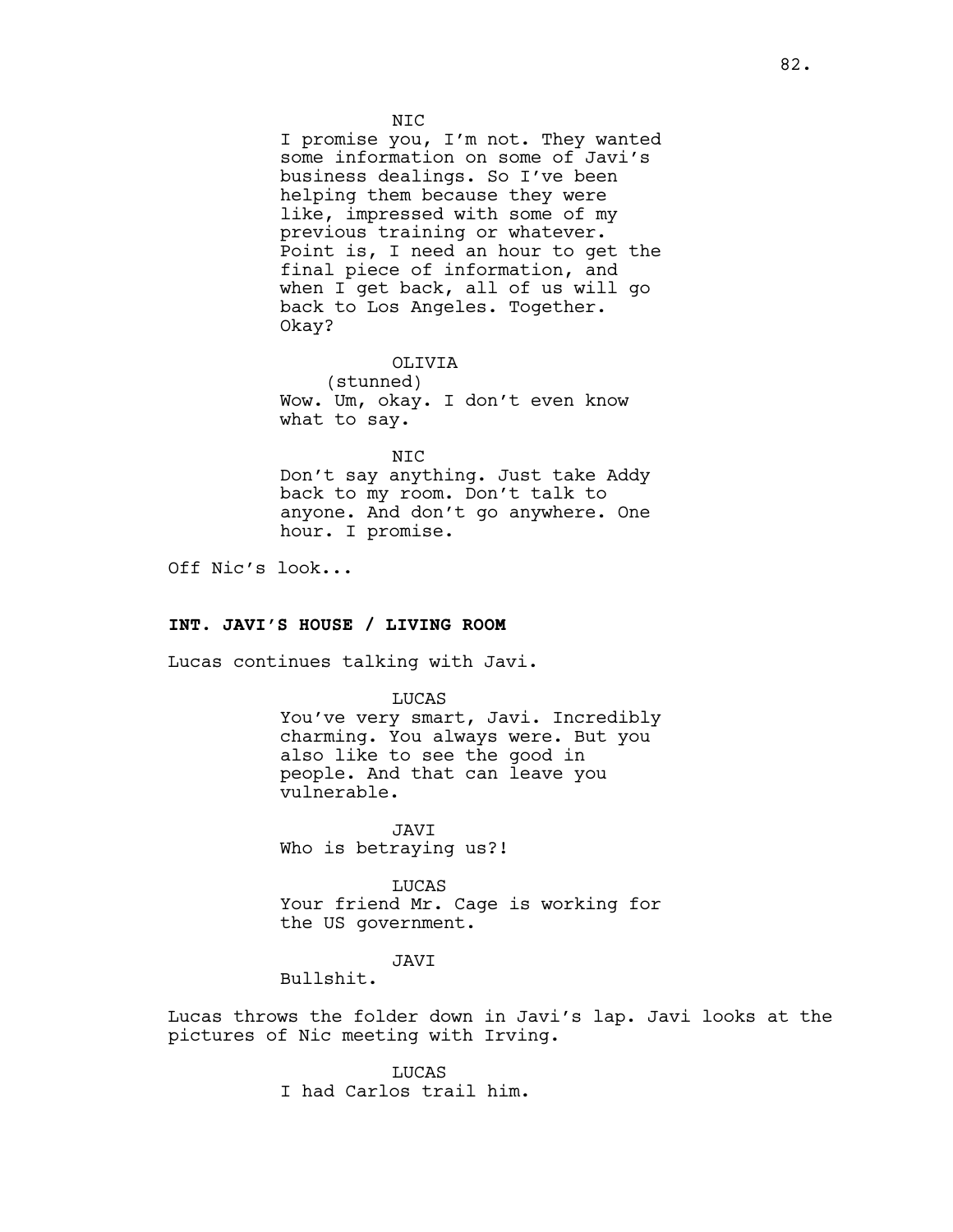Javi looks over at Carlos. He can't look at Javi.

JAVI You work for Lucas?

LUCAS Everyone down here works for me. Except for your friend Mr. Cage.

Lucas pulls out a pistol. Points it at Javi's head.

LUCAS (CONT'D) And I think you knew about it.

JAVI What? Lucas, please. I had no idea.

Lucas SLAPS him. Hard. Javi takes it.

LUCAS Get on your knees. Face the wall.

JAVI

Lucas-

LUCAS

NOW!

Javi gets on his knees.

LUCAS (CONT'D) I know you think I'm disgusting. You think I'm a monster. But you take my money, cousin. You take this house. You take, take, take, while I do all the FUCKING work.

JAVI Please! DON'T DO THIS, LUCAS!! I DIDN'T KNOW!

Javi closes his eyes. Lucas cocks the gun. A LONG MOMENT. Lucas lowers the gun. Kneels down in front of Javi.

> LUCAS I believe you, cousin.

Lucas hands Javi the gun.

LUCAS (CONT'D) But you know what you have to do.

Off Javi's face... BADASS MUSIC KICKS IN...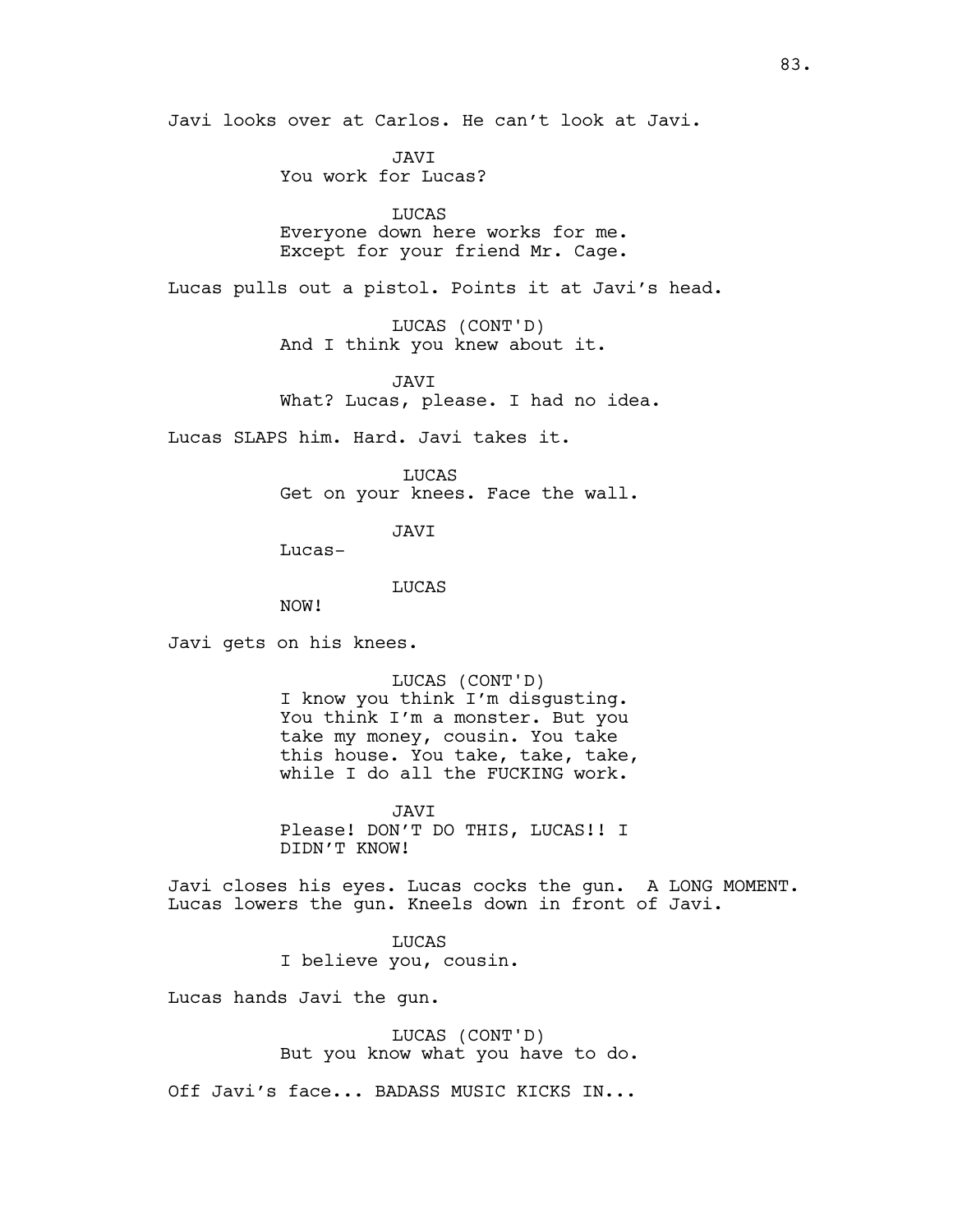In glorious SLOW MOTION... Nic walks across the driveway, jacket flowing in the wind. Javi, equally badass, adjusts the PISTOL tucked in his back waistband. They meet in the middle.

NIC

Hey.

JAVI (awkwardly) Hello.

A long beat. They feel each other out.

NIC

So, I'm sorry about lunch.

### JAVI

No, I should have asked you before bringing them down. And I've been thinking about it. Maybe the kidnapping can work. Our movie would start out as a beautiful character piece, and slowly change into a more thrilling, action driven--

NIC Hollywood blockbuster. (realizing) Then there's something for everyone.

JAVI Wanna go for a drive out to the cliffs? Clear our heads and think through the third act...

NIC That's perfect.

# **INT. JAVI'S JEEP - DAY**

Nic and Javi drive in silence. They look at each other. There's an overwhelming sadness.

> JAVI So... how does it end? How does it all end?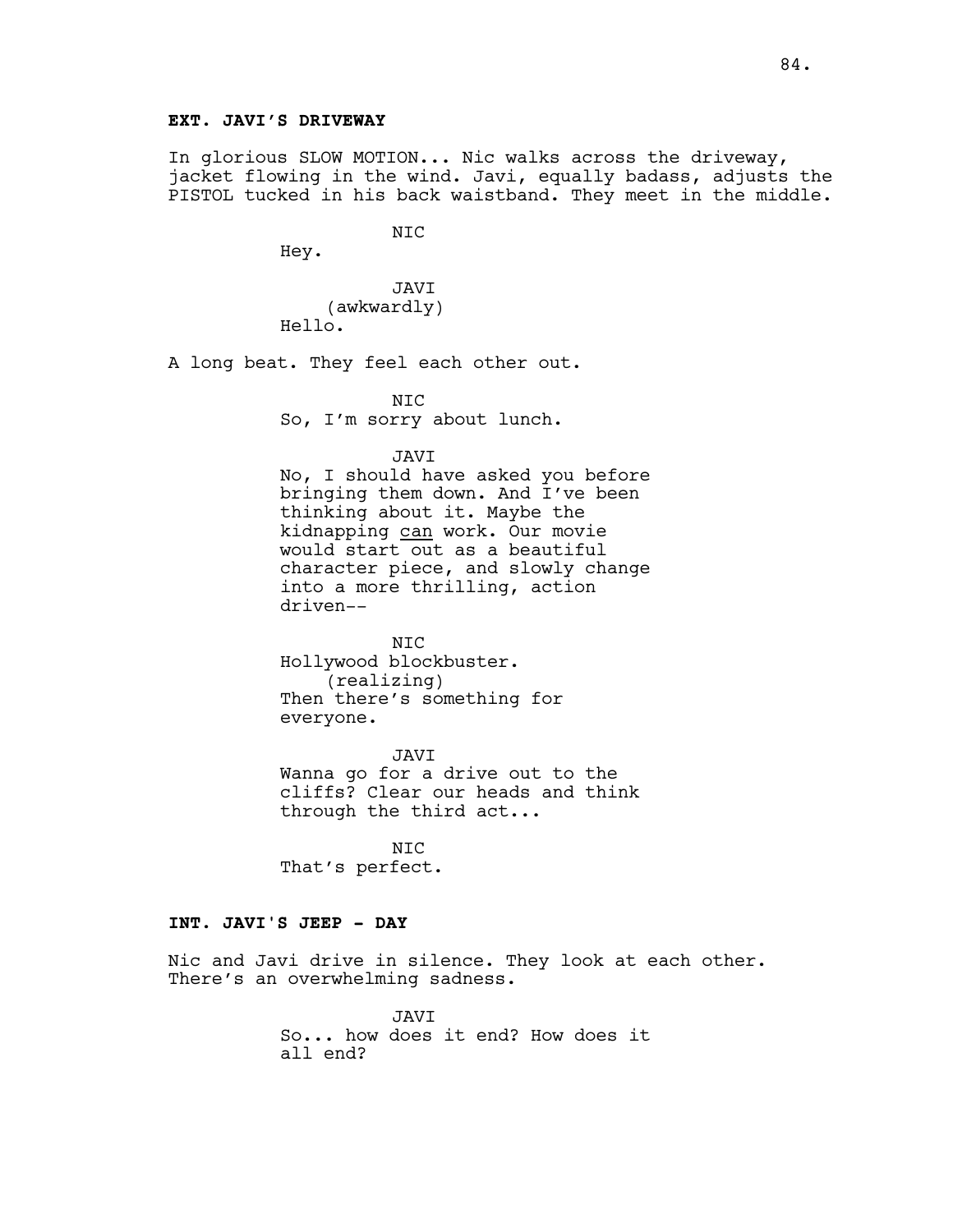NIC I don't know. I guess I just want everyone to... be okay. JAVI Yeah. Me too. But that doesn't feel real does it? They arrive at the trail leading to the cliffs. Javi parks the Jeep. They sit there. Neither of them wants to get out. NIC Guess we should go. JAVI Yeah. A long moment. NIC You don't have any weed, do you? TIME CUT TO: **INT. JAVI'S JEEP - MOMENTS LATER** They're finishing smoking a joint. NIC I'm glad we did this. JAVI

Me too.

They sit there for a beat, then...

NIC You don't have any food do you?

TIME CUT TO:

Nic and Javi pass an apple back and forth.

NIC (CONT'D) Mackintosh?

JAVI Honey crisp.

NIC

*Really?*

TIME CUT TO: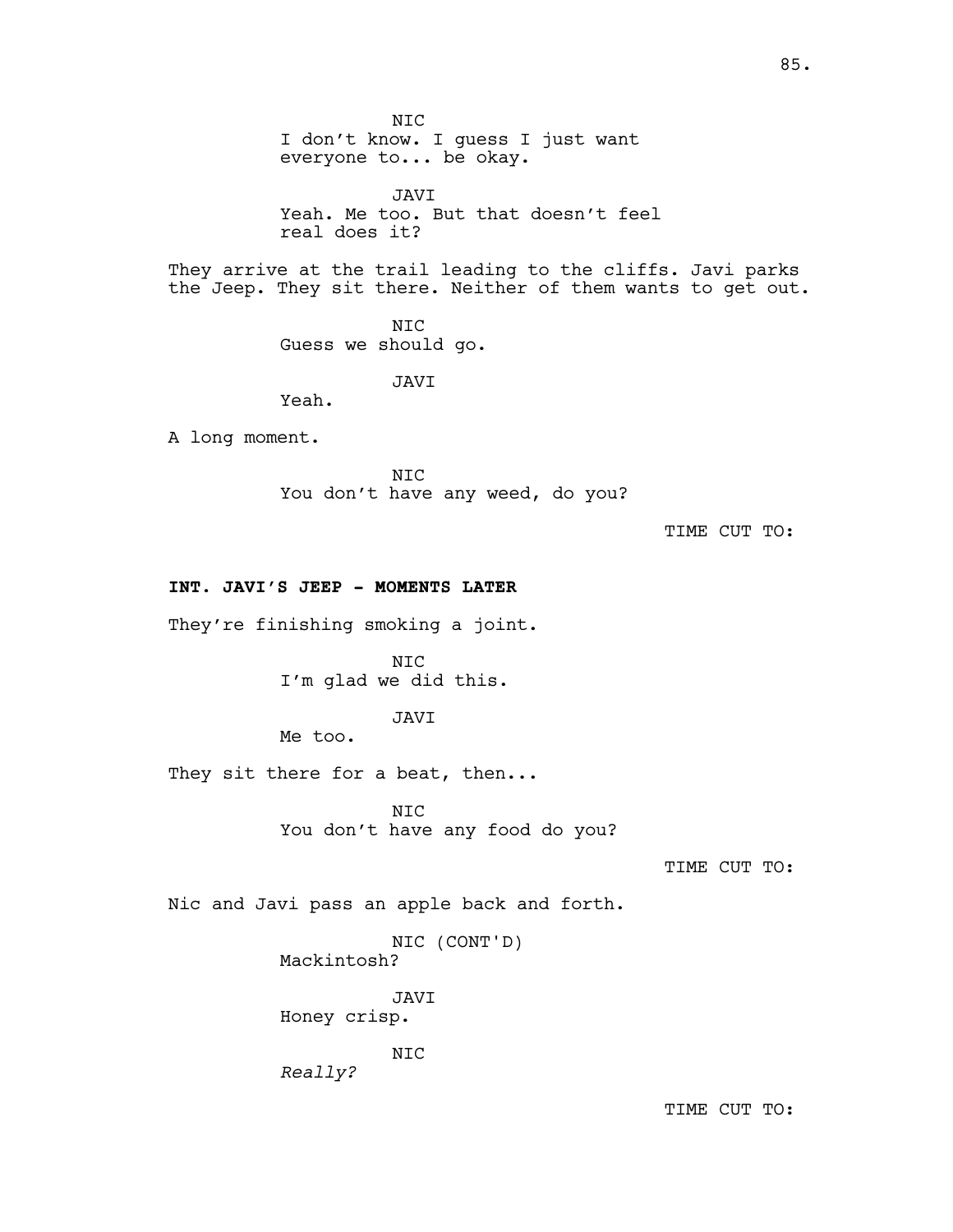Nic and Javi, still sitting in the Jeep, looking out at the forest. Neither wants to get out. Stalling.

> JAVI Guess we should go.

> > NIC

Yeah.

Nic slowly looks down, looking for something, anything...

NIC (CONT'D) Are those new shoes?

JAVI These? No, I've had these.

NIC Hmmm. I guess I just haven't seen 'em before.

JAVI I don't wear them that much. I'm not sure they're really "me."

NIC What? I think they look great. They're totally you. I love them.

JAVI You wanna try them on? I think they might look better on you.

Nic and Javi AWKWARDLY exchange shoes in the JEEP.

JAVI (CONT'D) Oh wow. Those look incredible on you.

NIC You think? (then) Because I like how those look on you.

JAVI They fit really well.

NIC Do you want to trade?

JAVI Like permanently?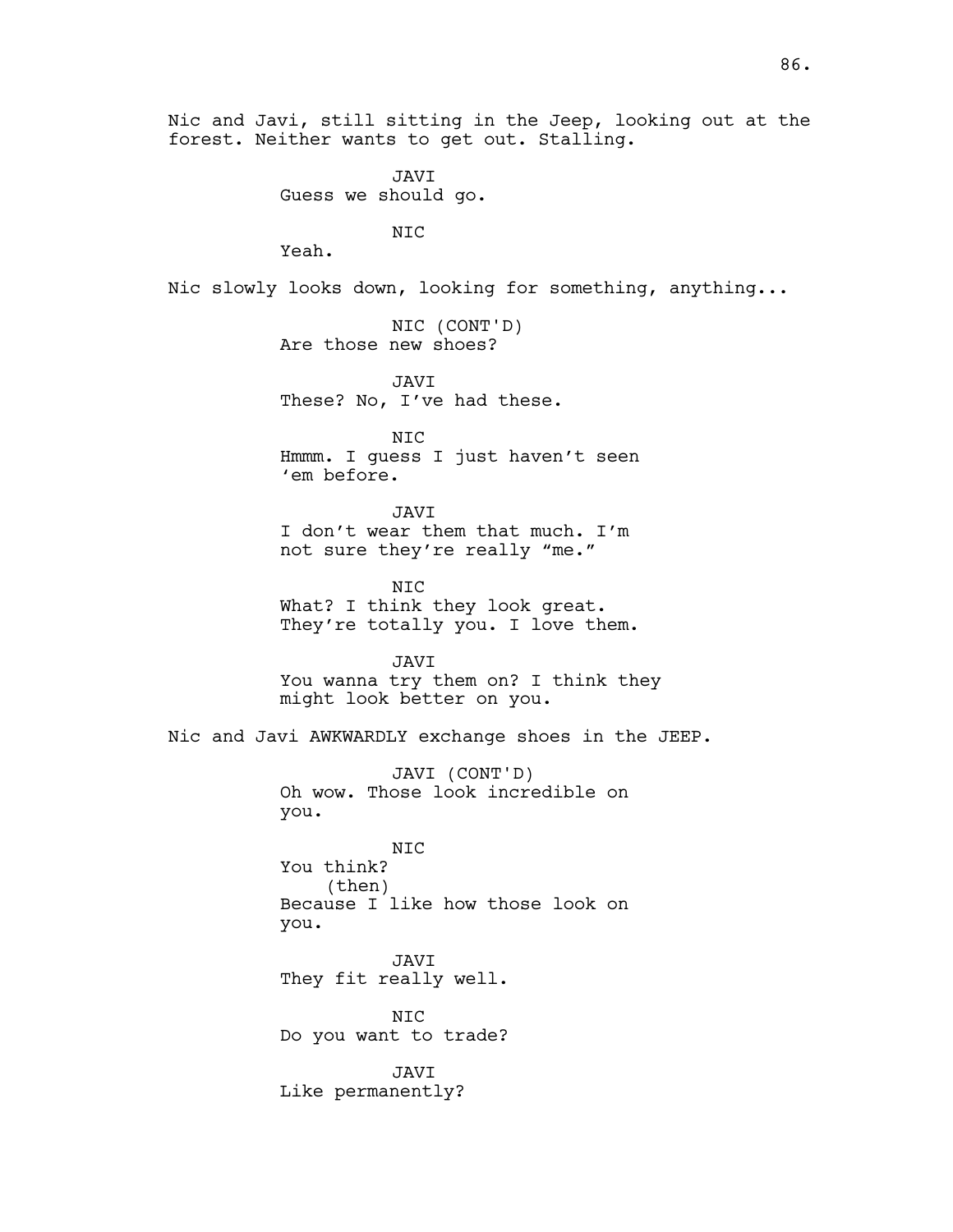Nic nods, excitedly.

JAVI (CONT'D)

Okay.

NIC

Cool.

A beat.

NIC (CONT'D) I just wanted to say, that I'm, like, really glad I got to meet you. You're the kind of friend I could not for like five years, not really even talk, and then pick right up where we left off.

JAVI I totally agree. It's just...

JAVI (CONT'D)

NIC

Easy.

JAVI (CONT'D) It's time to figure out how this ends.

Easy.

NIC Let's do it.

Nic takes a deep breath, and OPENS HIS DOOR.

# **EXT. FOREST - MOMENTS LATER**

They're walking along. Silently. Palpably tense. Nic is in front of Javi.

> JAVI Nic, I meant what I said back there.

NIC Oh man. Me too.

JAVI Which is why this really hurts.

NIC

What?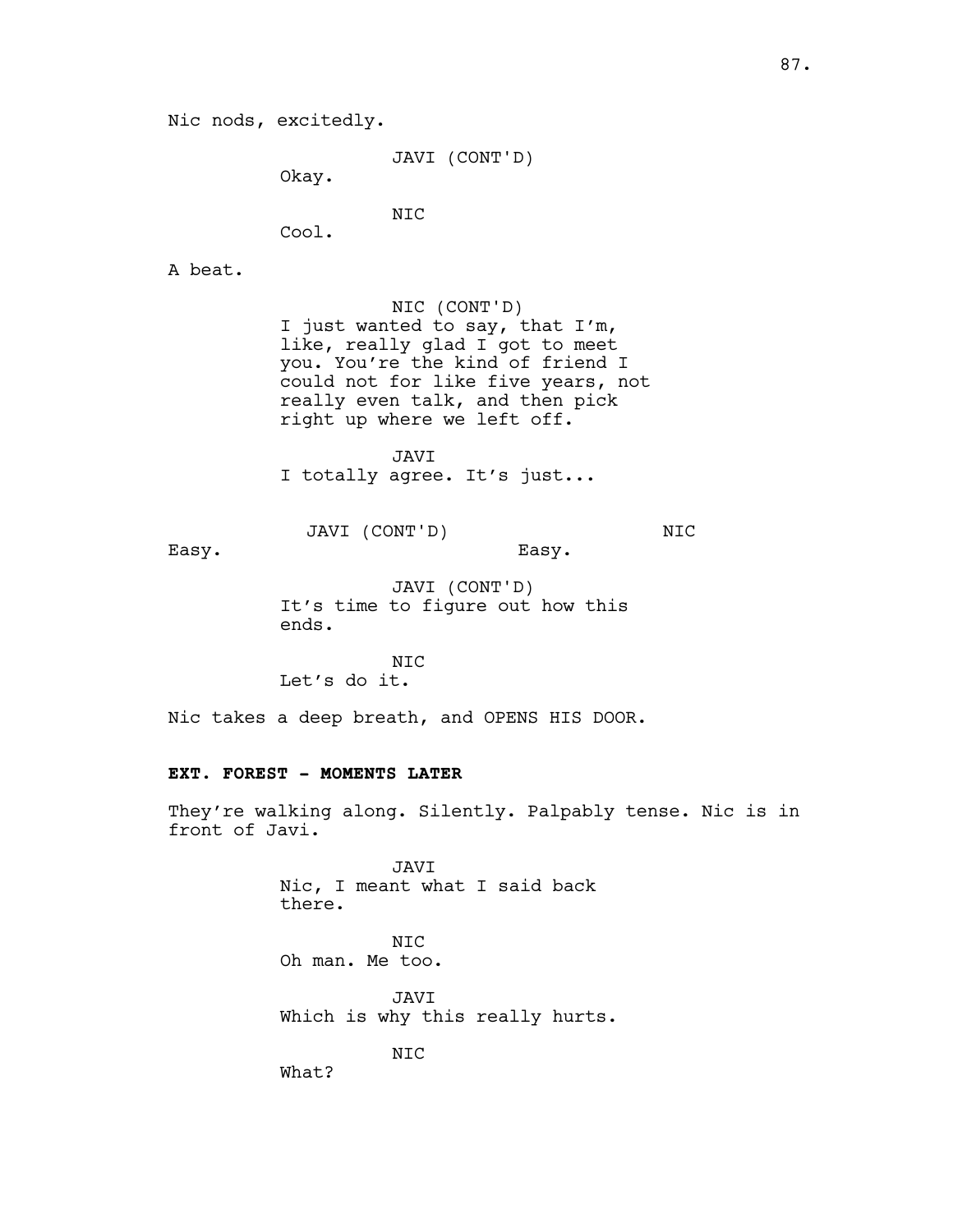Nic turns around and is looking straight down the barrel of Javi's gun.

> NIC (CONT'D) Whoa. Okay. Okay. Fucking Javi. You brought me out here to kill me?

> > JAVI

I'm sorry, Nic.

NIC I'm sorry too. But you pull that trigger...and we both die.

REVEAL Nic has the two golden guns from Face/Off at his waist, pointed at up at Javi's head.

JAVI

Wait you were gonna kill me? And are those my golden guns?!

NIC

Looks like we both had a little secret.

JAVI Why the fuck would you kill me?

NIC What? You're the head of the cartel, and-

JAVI

My cousin Lucas is the head of the cartel! He's the boss.

NIC But the CIA said you ran it.

#### JAVI

The whole world thinks I run it! When my father died, Lucas took over the cartel. He forced me to act as the figurehead. I'm just a puppet.

NIC But you take his money!

JAVI

You don't leave the cartel, Nic. You and anyone you care about is in constant danger. Why do you think I can't be with Gabriela?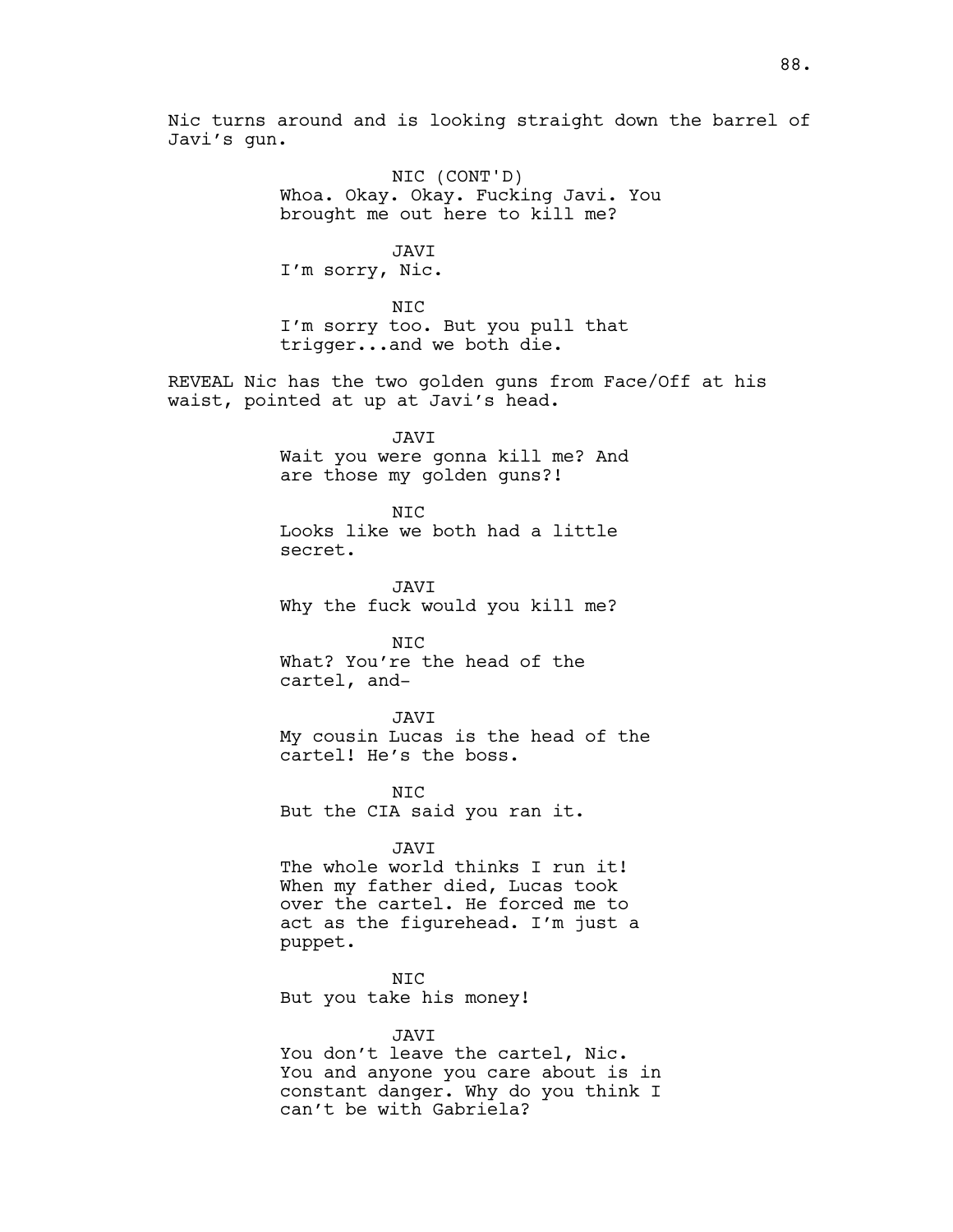Wait. You're into Gabriela?

#### JAVI

Are you fucking kidding me? We can't be together because that would put a target on her back! Did you seriously not realize that we liked each other? You're in the CIA!

#### NIC

I'm not in the CIA! I was forced to help them out. For money. I'm an actor, Javi. You know that! The only organization I'm a part of is the Screen Actors Guild of America. (then) And AFTRA. But fuck AFTRA. It's more of a theater thing. Whatever. Just put your fucking gun down!

They have their guns pointed at one another. It starts to rain.

> JAVI No WAY. You go first!

NIC No way I'm going first! This is so fucked!

JAVI I don't want to kill you!

NIC You're like the last person I want to kill!

JAVI I FUCKING LOVE YOU!

## NIC

I LOVE YOU!

BANG! BANG! Shots ring out, one barely grazing Nic's shoulder. Javi ducks down.

> NIC (CONT'D) Who is that?

JAVI The Cartel. My cousin must have assumed I wouldn't kill you.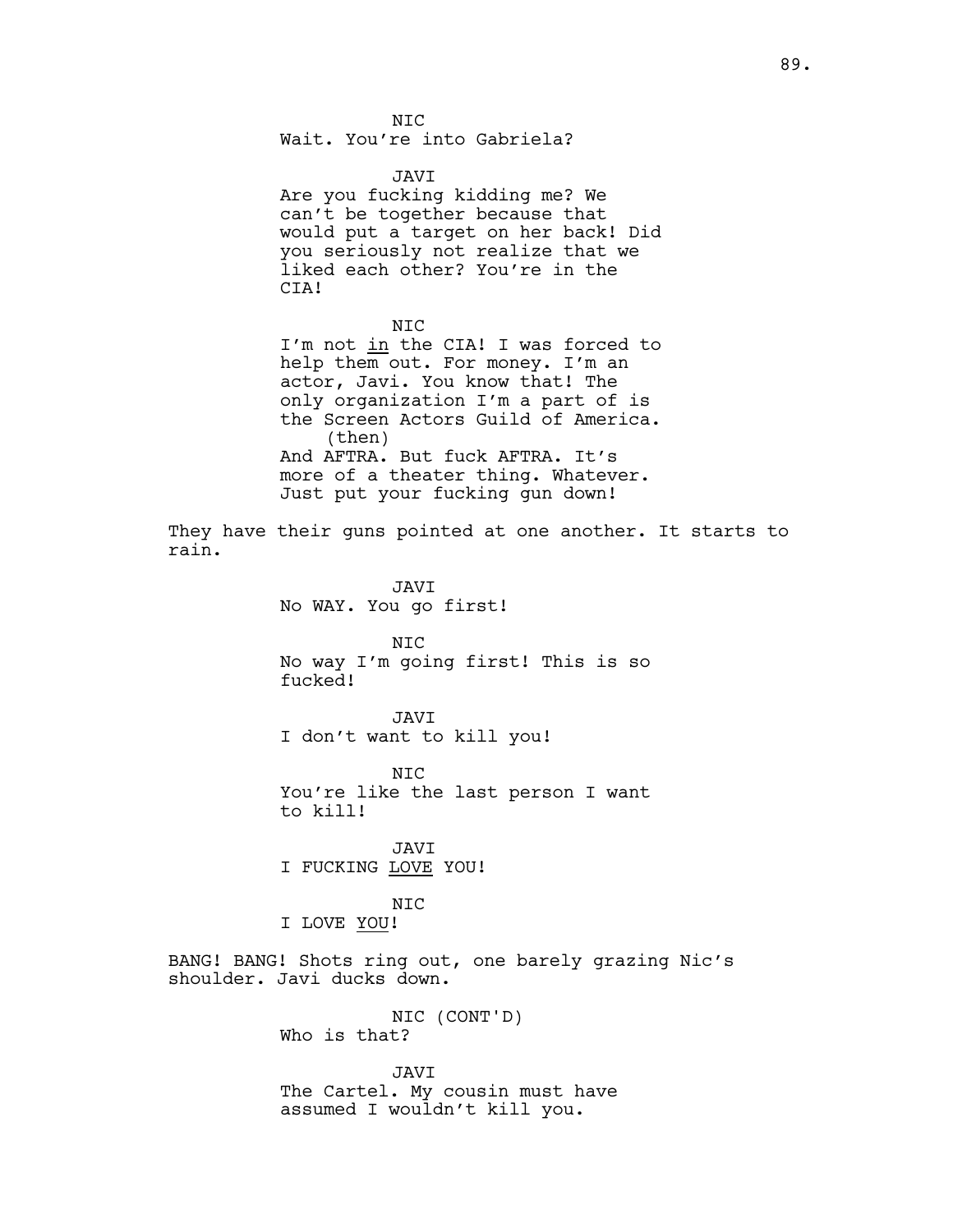N<sub>TC</sub> What do we do?

#### **EXT. MEXICAN JUNGLE - DAY**

Nic and Javi run through the woods. It's now a torrential downpour.

> JAVI Faster, Nic! They're coming.

NIC I'm trying. Your shoes aren't good for running! There's no ankle support!

They burst through the clearing and are at the edge of the cliff. They hesitate for a second. They hear MEN'S VOICES coming closer...

> NIC (CONT'D) We have to get to Olivia and Addy.

> JAVI I've got another Jeep hidden about a mile down the shore.

N<sub>TC</sub> Let's do this.

And they run and jump off the cliff, just like at the beginning. And as they hit the water, we CUT TO:

#### **EXT. SMALL JUNGLE SHED - DAY**

Javi pulls open the camouflaged door. They get in. Nic, in the driver's seat, starts it up.

#### **EXT. JUNGLE ROAD**

Javi and Nic speed along the road back to Javi's compound. As they crest a hill, Javi slams on the brakes. It skids to a halt right before it hits Olivia, who is with Gabriela, tears streaming down her face.

NIC

Liv?

OLIVIA THEY TOOK HER, NIC. THEY TOOK ADDY!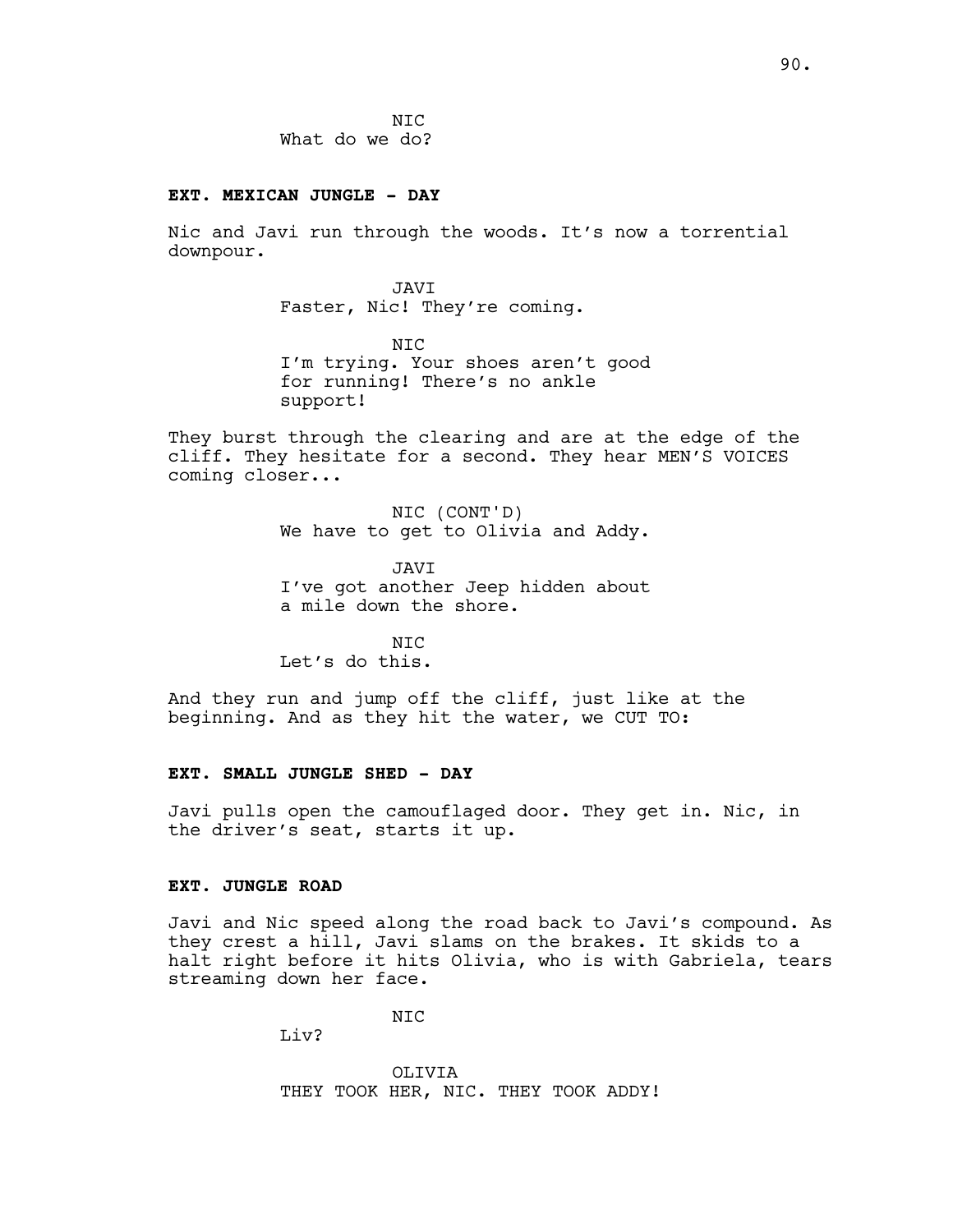Motorcycles can be heard in the distance.

NIC What? Oh my god.

JAVI We need to go now! There are more soldiers coming!

OLIVIA I'm not getting in the car with you! Either of you!

N<sub>TC</sub> Please, Olivia! Just get in the car. We'll find Addy!

Gabriela turns to Olivia.

GABRIELA They have your daughter Olivia, and there's nothing we can do about it if you don't get in the car. Trust me.

#### **INT. JAVI'S JEEP**

As it speeds away from the site. Olivia is shotgun. Nic grabs her hand.

> OLIVIA We have to go to the police. We need help.

JAVI The police are in Lucas' pocket. We can't do that.

OLIVIA The US Embassy? The army? Someone. (starting to lose it) We can't do this alone! We need help here!

Nic fumbles with his phone... dials.

NIC Irving, my CIA contact. If anyone can help us in this situation, it's Irving. He'll know what to do.

Nic is calling on SPEAKER. Irving picks up.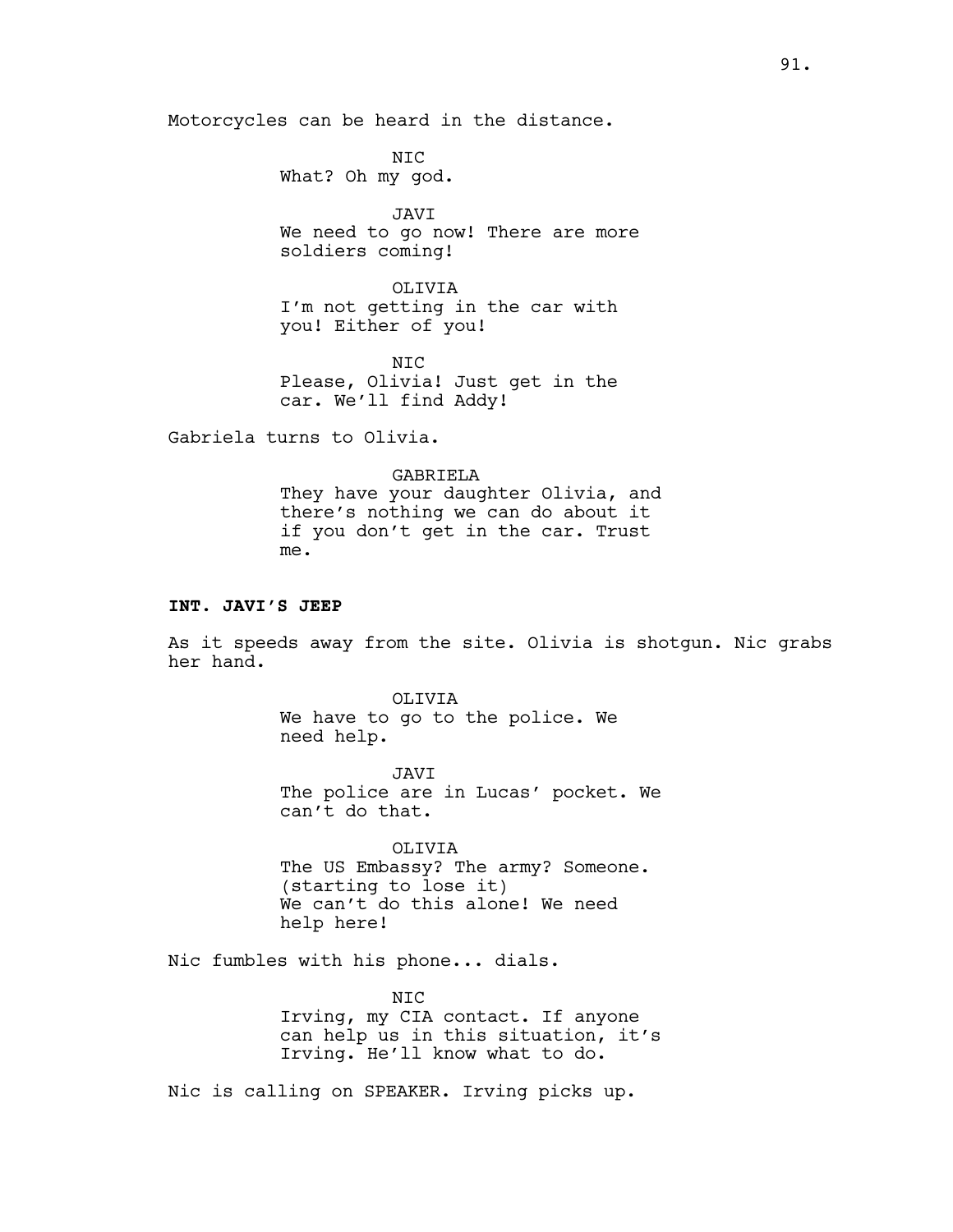IRVING

Nic.

NIC They have my daughter!

IRVING (V.O.) I know. I know. I'm sending an address. Get here as soon as you can.

NIC What do they want with Addy?

#### IRVING

She's being used to put pressure on the US government. The Cartel told Mexican and US authorities that unless Marcos Lopez drops out of the election, at exactly 12:30pm tomorrow... they'll execute both girls on a live stream.

Nic looks at Olivia, who covers her mouth...

NIC Oh my god. You have to get him to drop out, right? You're gonna get him to drop out?!

IRVING Just get here as soon as you can.

CLICK. Irving hangs up.

## **EXT. MEXICAN TOWN / ALLEY - NIGHT**

They creep along side of a building on the edge of a jungle.

NIC

Shhhh.

Nic pulls out his gun and he pushes the door open.

Irving is slumped on the floor. A BULLET HOLE in his forehead.

The reality of the situation hits Nic. Starting to unravel...

NIC (CONT'D) Irv... I thought. I thought he'd be able to help. I don't...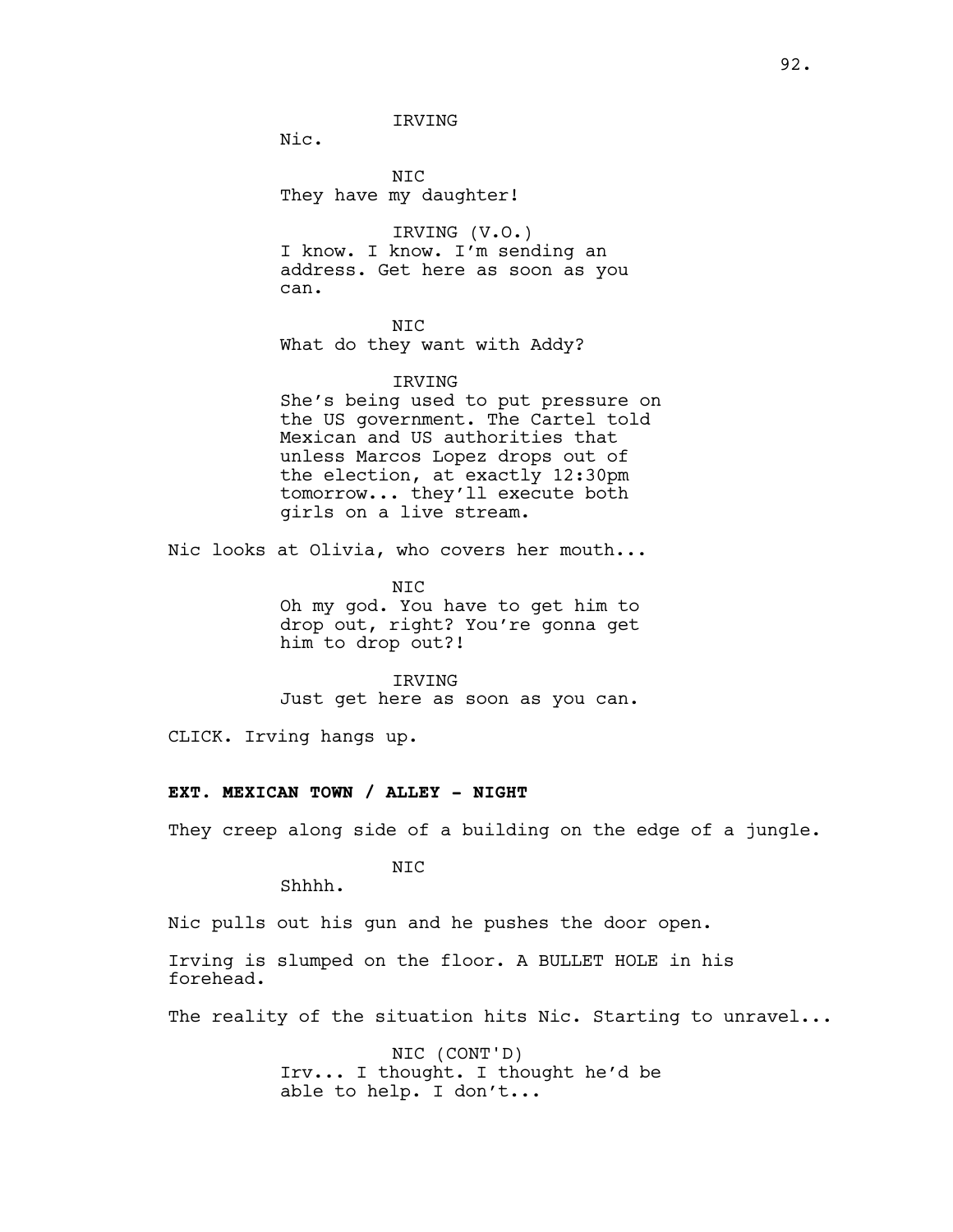JAVI We have to go. Now. They could still be in the area.

OLIVIA Where? What do we do? Who're we supposed to call?!

GABRIELA There's no one to call. But we have to move.

NIC There's got to be someone! I mean, Javi you have to help us here. You got us into this!

JAVI

What do you want me to say? Huh? That I fucked up?! I fucked up, okay?! But we will get your daughter back. But right now, we have to go.

This sinks in...

JAVI (CONT'D) Come on. I've got a place...

#### **EXT. SAFEHOUSE - NIGHT**

The Jeep pulls into a small, rundown, jungle house...

## **INT. SAFEHOUSE - NIGHT**

Sparsely furnished. A balcony off the back. Nic is pacing while Javi, Gabriela and Olivia sit on the couch, watching.

> JAVI The compound's a fortress. If there's a way in, my cousin has thought of it.

NIC But you said there were tunnels?

JAVI There are. But they have a series of metal doors that only open from the inside. Even if there weren't armed guards, it would take weeks to get through them.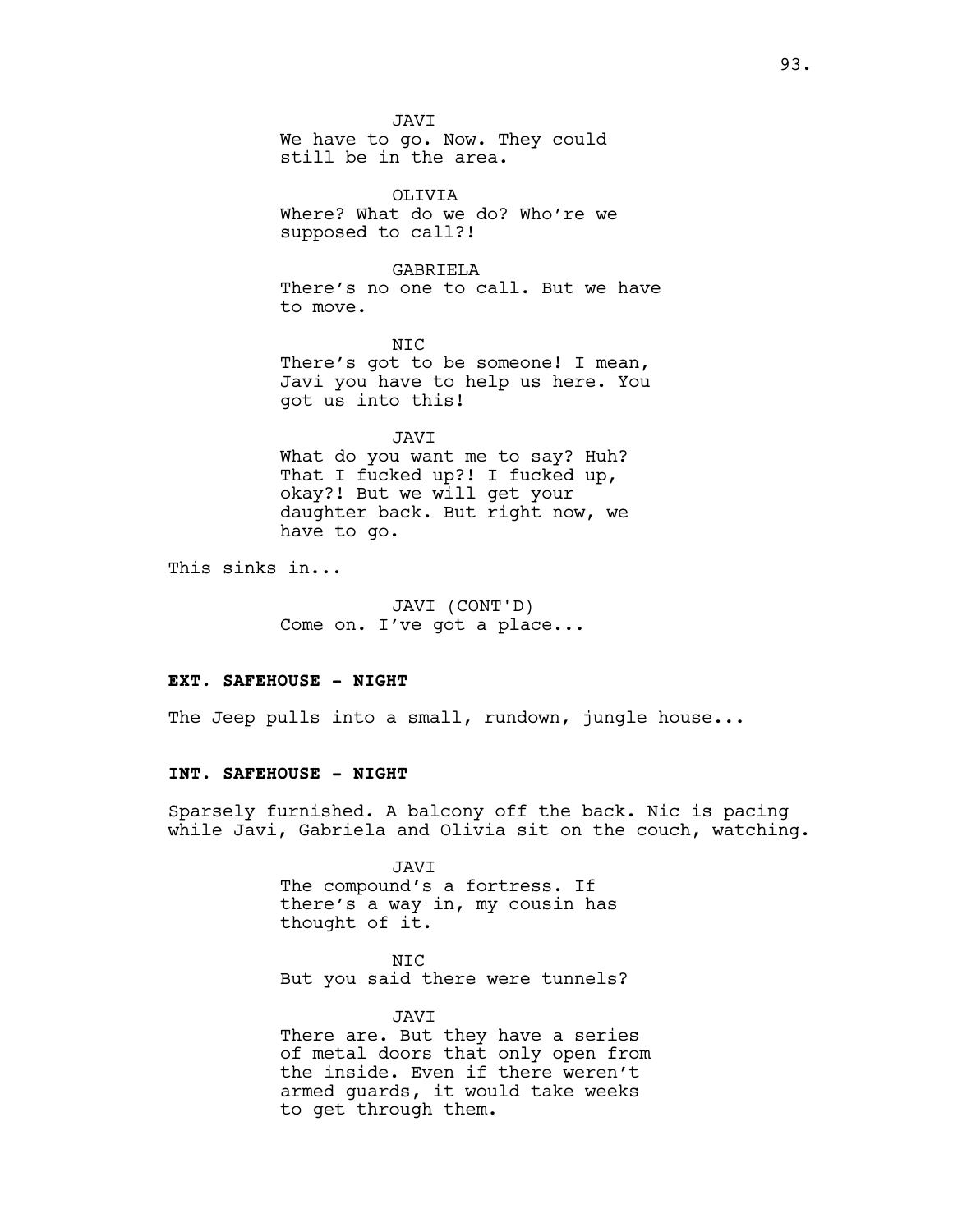OLIVIA

Well, what're we supposed to do, then? Huh? This psychopath is going to kill our daughter in twelve hours, so don't tell me it's impossible. Okay? Just think a little fucking harder about how we're gonna get in there and stop them.

A moment.

JAVI

We're gonna walk right in through the front gate.

NIC

Okay, cool. Very, like, dramatic answer, but how's that going to work?

#### JAVI

My cousin is trying to cut a deal with Hector Selada - the head of the rival Sinaloa Cartel.

GABRIELA Hector Selada? No one's seen him in

15 years.

JAVI

Exactly. And since no one's seen him, no one knows exactly what he looks like. I'm thinking that with a little prosthetic and some makeup...

He looks at Nic.

NIC That I could play Hector.

JAVI You were looking for the role of a lifetime...

Nic nods.

JAVI (CONT'D) Olivia, Nic said you were a make up artist when you met. Here's a picture of Hector Selada.

Javi holds out an old picture on her phone.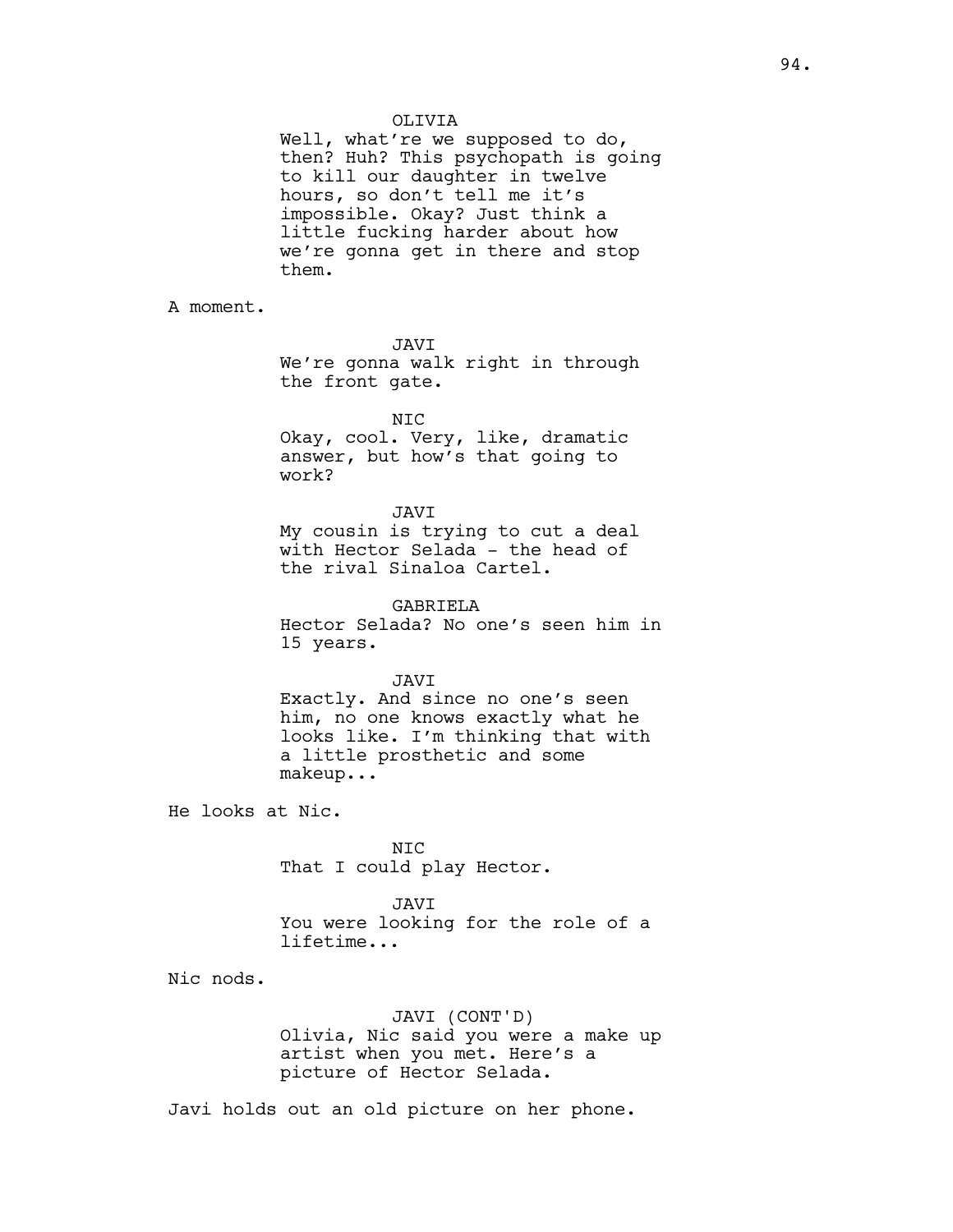OLIVIA Oh wow. That wouldn't be easy. But I guess we could mix up a homemade latex...

MUSIC KICKS IN:

**\*IN A MAKEUP CHAIR** - Time lapse. Olivia is mixing a solution in a bowl. It's goopy as she starts to apply it to Nic's face...

> OLIVIA (V.O.) We'll adjust the cheekbones and nose. And then I'll need as much foundation as we can get our hands on...

**\*SITTING ACROSS FROM JAVI** - In chairs, facing each other. Nic speaks Spanish with Javi. It's not bad.

> JAVI (V.O.) We can help you get the accent down.

**\*IN A MAKEUP CHAIR** - Time lapse. Nic is starting to look like a different person.

**\*IN THE ROOM** - Nic walks with a slight gait. Comes over and looks at a video on Javi's phone of Hector Selada.

> NIC (V.O.) I'll need to study his little quirks. His mannerisms. They way he carries himself. His gait.

**IN THE MAKEUP CHAIR** - Nic is really transforming...

**ON THE KITCHEN TABLE** - Gabriella lays out a drawing she's made with Javi.

> GABRIELA (V.O.) I can walk you through the floor plan of the main structure within the compound. Establish where Addy might be. And how to get out.

Javi points to a X marked "Tunnel."

**\*IN THE MAKEUP CHAIR** - Olivia finishes Nic's makeup. Nic is transformed. We hang on his face for a beat. Then the chair swings around. The transformation is remarkable. Javi and Gabriela are on the bed.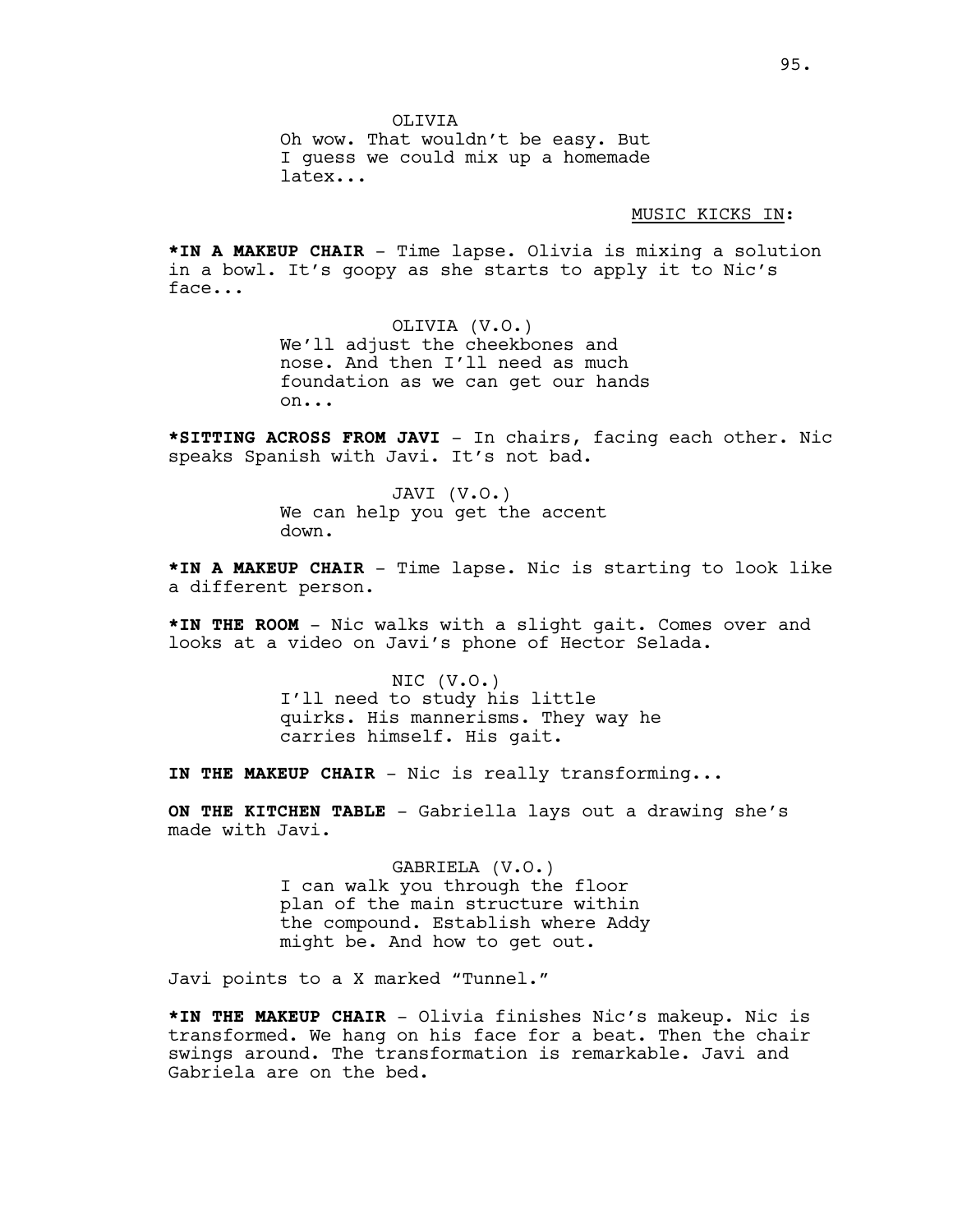N<sub>TC</sub> How do I look?

GABRIELA Wow, that's amazing...

JAVI It could actually work.

OLIVIA The only problem is, it's not gonna hold up too long in the heat before it starts breaking down...

## **INT. AIRBNB - LATER**

Javi is sitting on the bed staring at a picture on his phone of himself and Lucas. Gabriela comes in and sits next to him.

> GABRIELA You think this is gonna work?

Javi shrugs, "Best we got."

GABRIELA (CONT'D)

Yeah.

Beat.

JAVI I'm such a fucking coward.

GABRIELA

Javi--

JAVI

No. I never stood up to him. I just looked away and took his money while he killed people, and--

GABRIELA

He's an evil man, Javi. And you had the misfortune of being born into his family.

JAVI But I didn't do anything. Okay? I could have stopped him. We could have been together if-

GABRIELA

If what?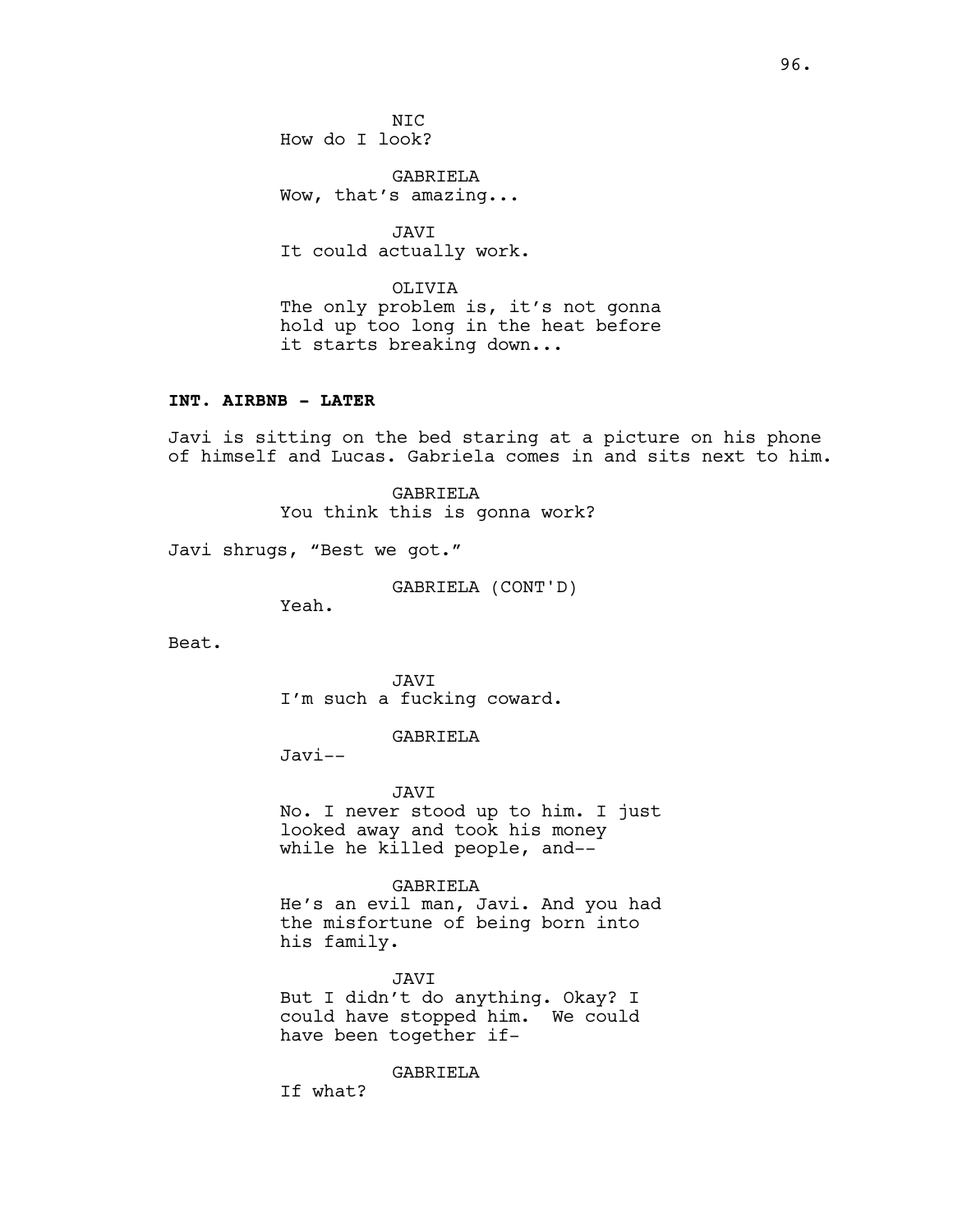JAVI

If I walked in there and put a bullet in his head. I don't know. There were things I could have done. And I did nothing.

They stare at each other...

GABRIELA

You did what most people would do.

...Javi knows that's true. And it kills him...

## **EXT. AIRBNB / BALCONY - NIGHT**

Olivia is outside on the balcony. Nic comes out...

NIC Hey, I was looking at this picture of Hector, and I think we need a little more in the cheek--

OLIVIA I'm coming with you.

N<sub>TC</sub> What? No, Liv...I got us into this.

OLIVIA And I'm gonna help get her out.

NIC I'm sorry, Olivia. I'm sorry.

He goes to hug her.

OLIVIA Don't touch me. This has nothing to do with you. I'm doing this for her.

Olivia walks back inside and slams the door. Nic turns and looks out into the dark jungle. The lights that illuminate the deck suddenly die. Blackness all around.

Two floodlights click on, as if on a black box stage. Nic sits on a crate, while Young Nic stands next to him. Both illuminated.

> YOUNG NIC Wow. This is pretty fucked up. How you holding up?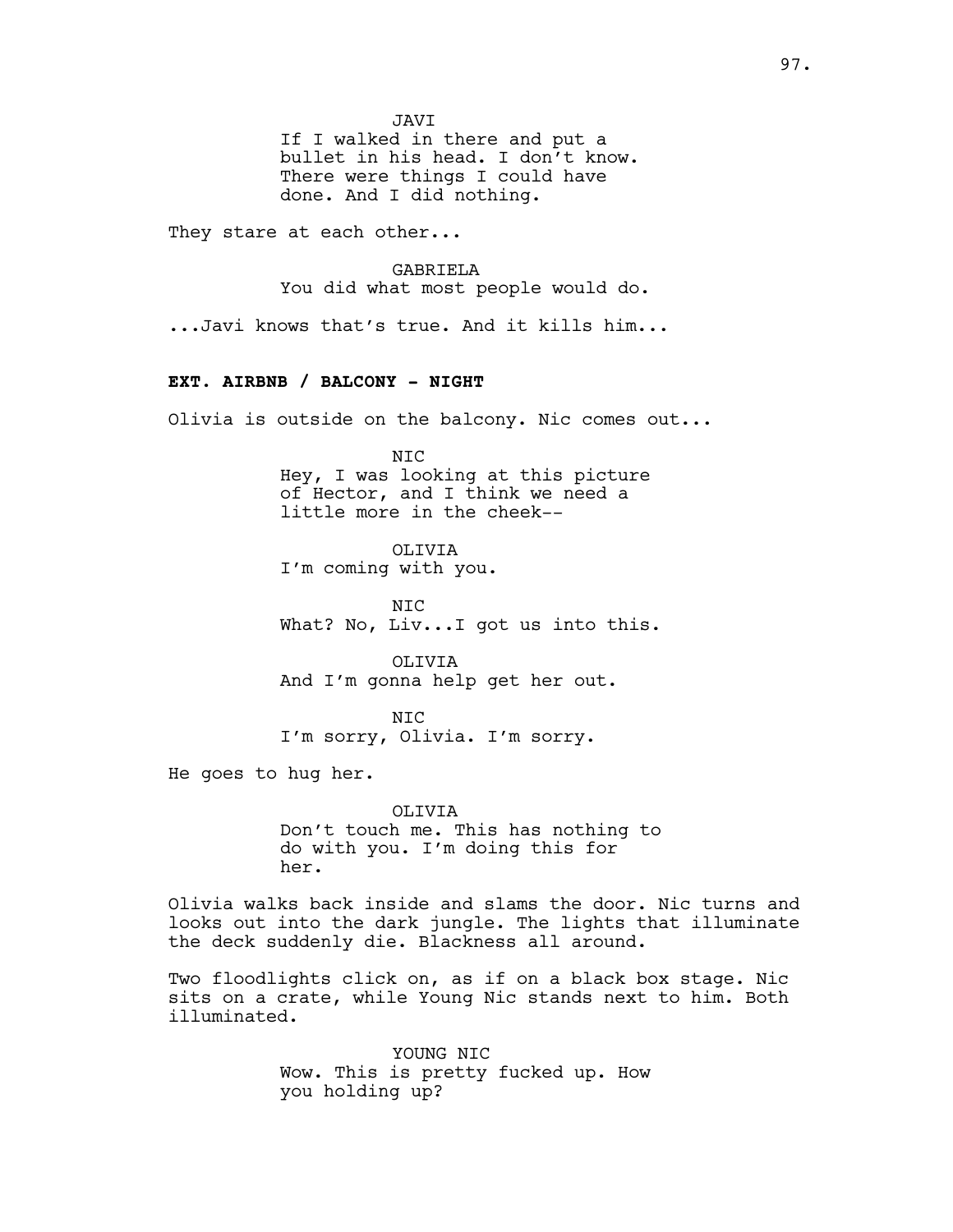(MORE) NIC I'm a goddamn wreck. How do you think I am? (then) But I know that every thing I've done in my life has led to this moment. And-YOUNG NIC You don't have to do this. Nic looks up at Young Nic. NIC What? YOUNG NIC You don't have to do this. Young Nic pulls Nic into a hug. NIC But there's no one else-YOUNG NIC You don't have to do this. Nic pushes him away. NIC Stop saying that. I have to! YOUNG NIC He's a lunatic-- NIC He's just a guy-YOUNG NIC And a killer. NIC I HAVE TO DO THIS! YOUNG NIC HOW DOES YOU BEING DEAD HELP YOUR DAUGHTER?! A long beat as this sinks in. YOUNG NIC (CONT'D) I love you, dude. And I've ALWAYS looked out for you... (definitively)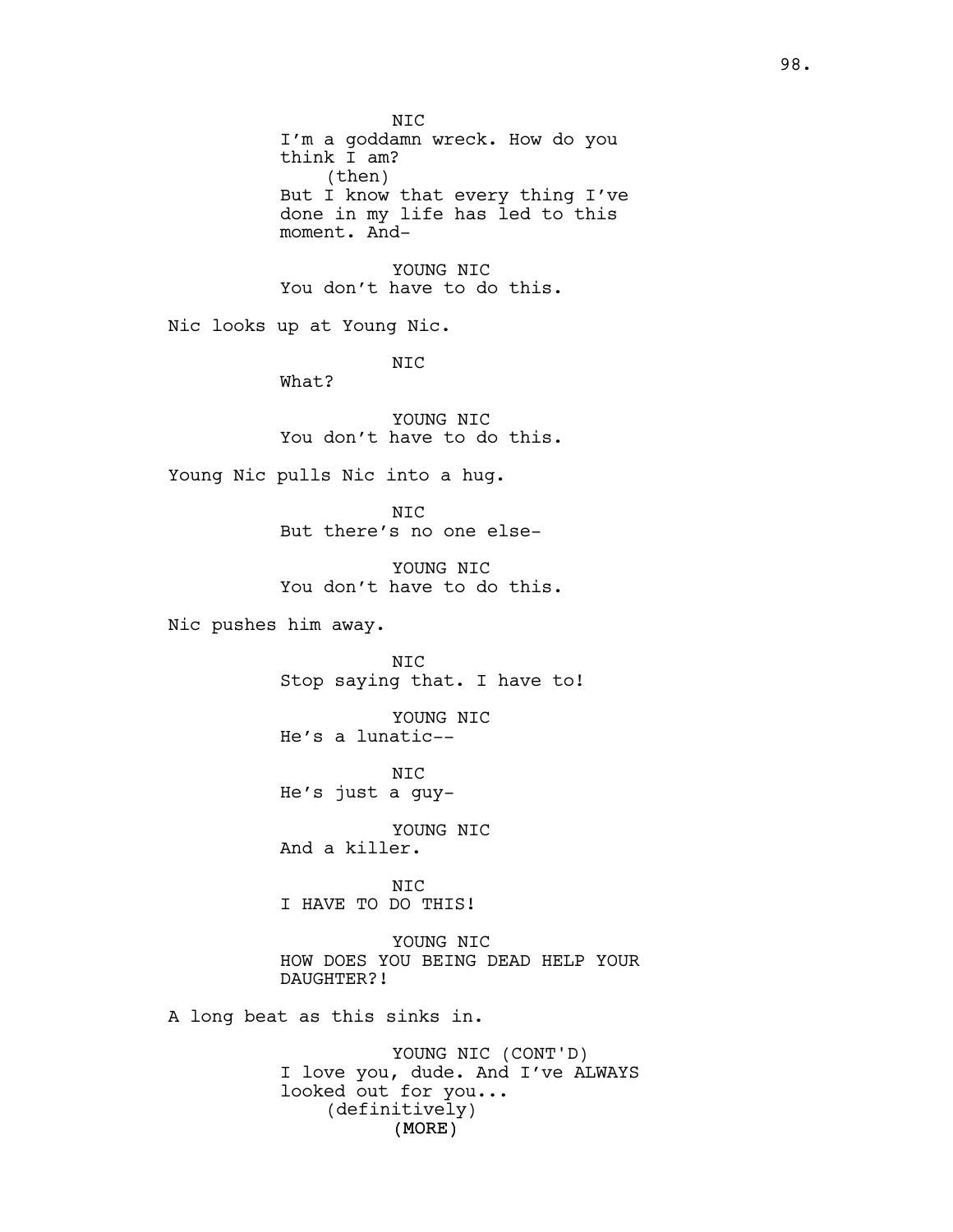# YOUNG NIC (CONT'D)

But this isn't a role. And you're not a hero. You're a guy who's about to get us killed.

This lands with Nic. Young Nic walks away.

NIC Wait. Don't walk away. We need to figure this out. HEY!

But Young Nic is gone. The lights click off and Nic is back on the deck. Off his uncertainty, we CUT TO:

## **EXT. JUAREZ CARTEL COMPOUND - DAY**

Lucas watches as two pickup trucks acting as a makeshift gate part, revealing Nic and his wife who are being patted down by guards. Nic steps inside the gate.

*(Following scene is spoken entirely in Spanish...)*

NIC AS HECTOR Lucas Gutierrez. How are you my friend?

We're following Lucas as he moves quickly down a dusty road toward Nic. A switchblade flicks open in his hand.

> NIC AS HECTOR (CONT'D) I'd like to introduce my wife. She's from Santa Barbara.

Lucas doesn't stop moving, just kicks Nic's leg dropping him to his knees, grabs Nic around the head and starts to CUT OFF HIS EAR.

> NIC AS HECTOR (CONT'D) WHAT THE FUCK???

> > LUCAS

You think I'm fucking stupid? Huh, Hector? Huh? You think you're just gonna walk in here after 15 years and kill me you motherfucker??

NIC AS HECTOR HE'S CUTTING MY FUCKING EAR OFF.

Olivia is STUNNED. Frozen.

LUCAS Who are you working for? Three seconds.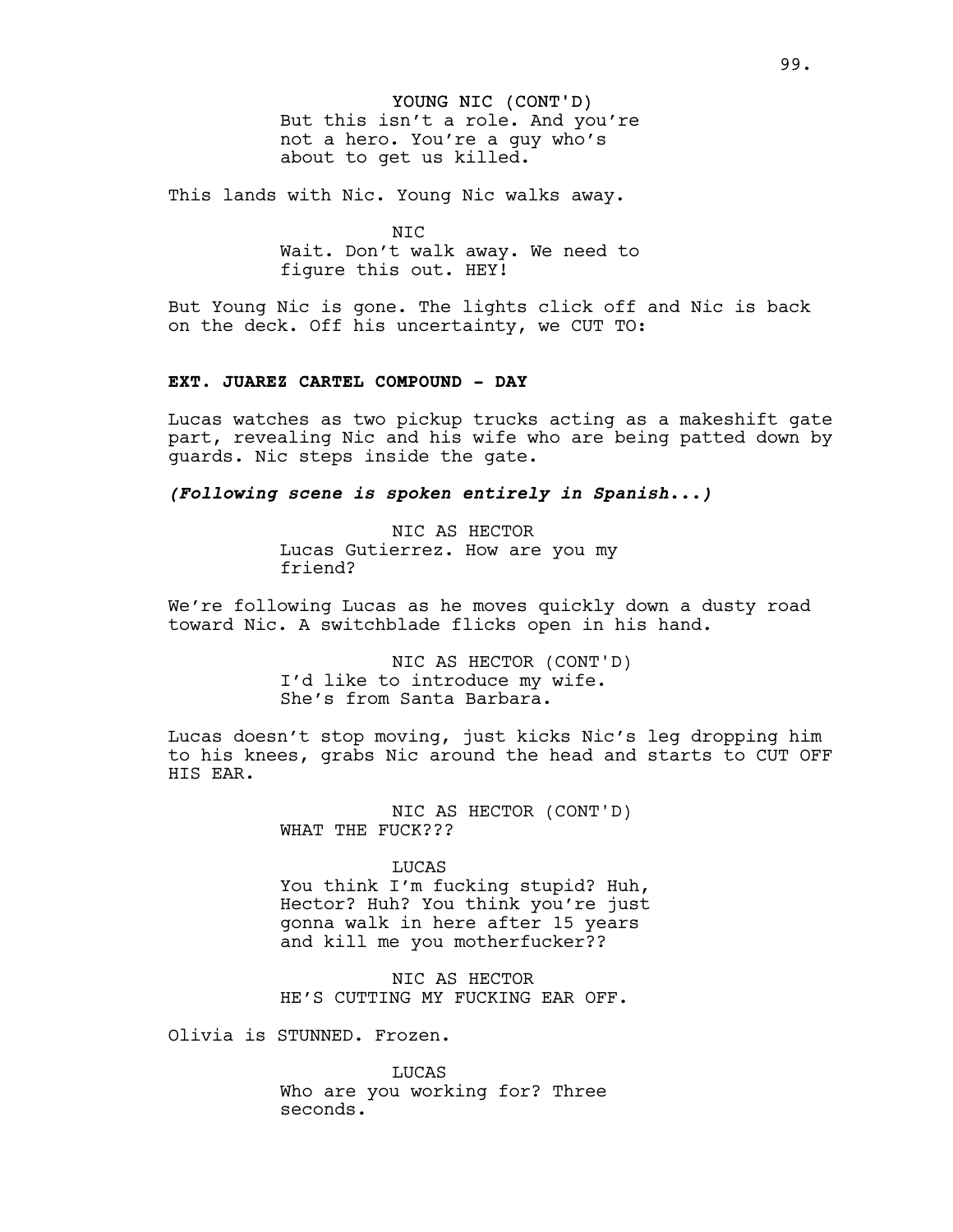NIC AS HECTOR IT'S JUST ME!

LUCAS

Two.

NIC AS HECTOR I PROMISE YOU! HELP!

Lucas pivots, moves the knife to Nic's throat. Looks directly at Olivia.

> **LUCAS** YOU THINK SHE CAN HELP YOU, HECTOR?

Olivia, panic in her eyes, then...

OLIVIA

(calmly) Go ahead.

A long beat.

OLIVIA (CONT'D) We call the shots. Both of us. You kill him, our business proposition still stands. You kill me, you're only hurting yourself.

LUCAS You don't think I'll kill him?!

Lucas moves the knife, drawing blood. Olivia crouches down and looks Lucas directly in the eye.

OLIVIA

A real man wouldn't sit here talking about it. It would already be done. So no, I don't think you'll do it. But I am wondering why the FUCK you think you can intimidate me.

Lucas suddenly pulls the knife back, and Nic slumps forward. Lucas smiles.

> LUCAS Show them to a room. And it is good to see you, Hector. Been far too long.

Lucas puts the knife in his cargo pocket, and walks away as we CUT TO: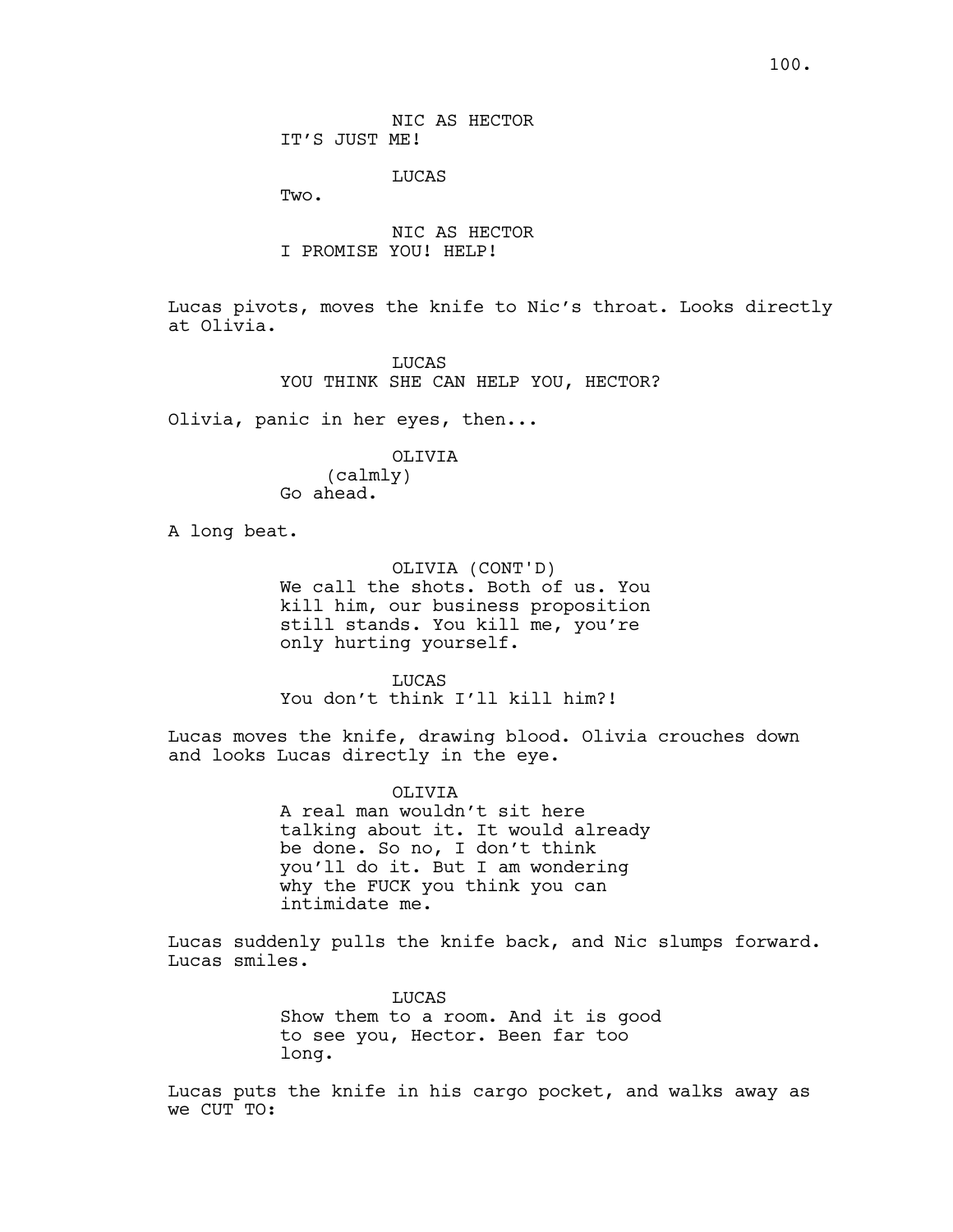## **INT. JUAREZ CARTEL COMPOUND / GUEST ROOM**

Nic and Olivia's bags are dropped off in a nicely furnished guest room. They shut the door...

> NIC AS HECTOR Oh my god. How does my ear look? He almost cut off my ear!

OLIVIA It's 12:15 Nic. We have to go.

NIC AS HECTOR I know. But it hurts. Does it need stitches? Just take a look.

Olivia is looking at the map and out the window.

OLIVIA I think that's the building over there.

NIC AS HECTOR Oh fuck, I think I've lost the hearing in that ear. I can't hear shit. Say something in my ear.

She leans over to Nic's ear.

OLIVIA Let's fucking go.

A beat.

NIC AS HECTOR My ear's actually fine.

#### **EXT. JUAREZ CARTEL COMPOUND BUILDING - DAY**

Nic as Hector and Olivia wait until two cartel guys exit a door. As the door is closing, Nic runs out and grabs it. Olivia follows as they slip inside.

## **INT. BASEMENT HALLWAY**

Nic and Olivia come down to a long hallway with lots of doors. They whisper to each other. Nic is studying his map.

OLIVIA

Come on.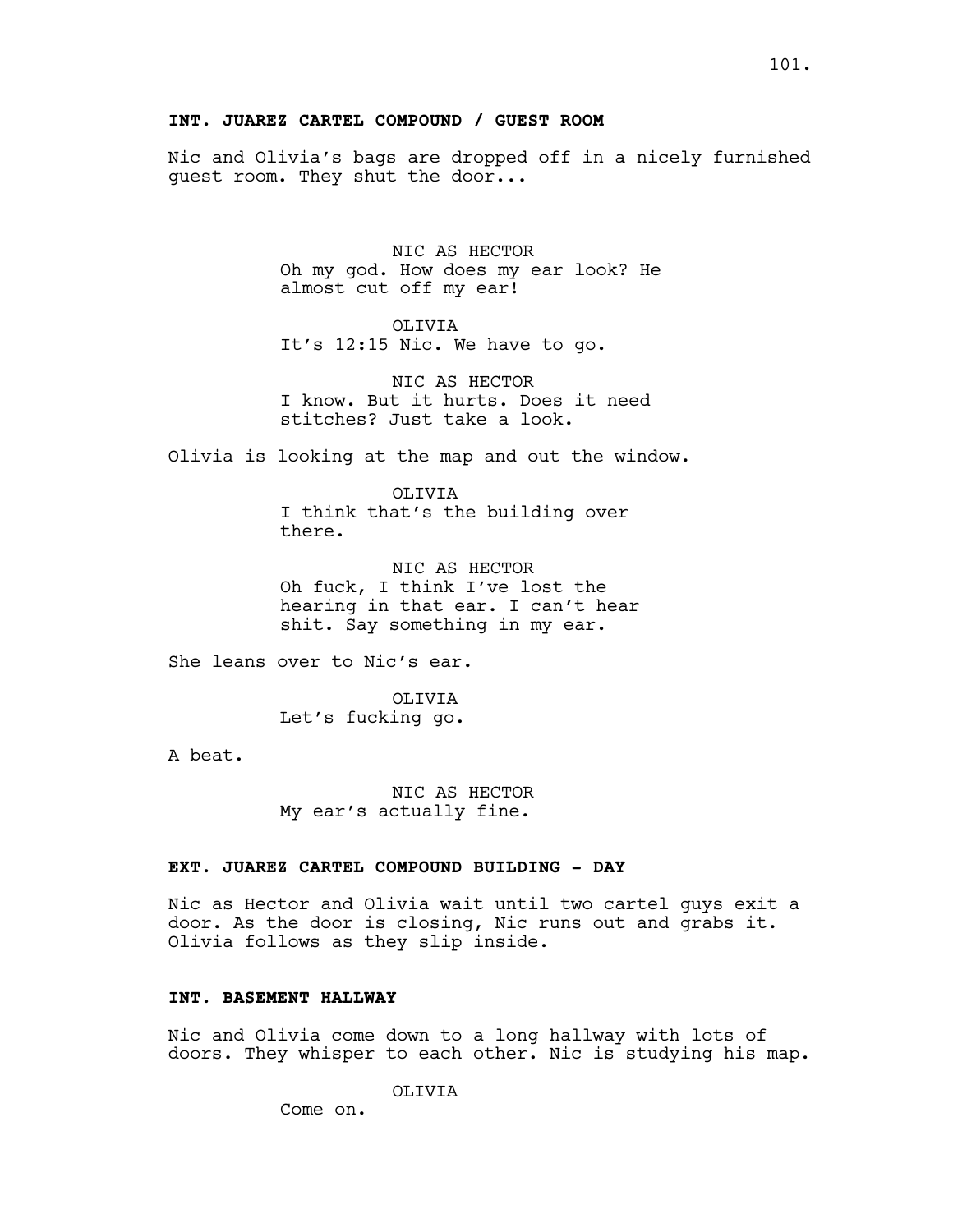NIC AS HECTOR There's supposed to be a door here. Where's the door?

She grabs the map.

OLIVIA Shit. It's one floor down.

# **INT. STAIRWELL**

Nic and Olivia race down the stairs. As they reach the bottom a Cartel Soldier opens the door. He sees them and Nic, without missing a beat, LEVELS the guy with a right cross. He's knocked out. Nic shakes his hand. Stifles a yell.

Olivia grabs the guy's gun and chucks it to Nic. And they move through the door.

#### **INT. HALLWAY**

They look down the hallway. No one coming. A closed door...

NIC AS HECTOR That's the door.

They run down the hallway, take a deep breath, and move through the door, Nic first, holding up the gun.

# **INT. ROOM**

Total blackness...

NIC (whispering) Get the light.

Olivia finds the switch and turns it on... AND THERE'S NOTHING THERE.

They look at each other. Oh shit.

CARLOS Don't fucking move, Hector. Drop the gun.

Carlos, gun trained on Nic. Nic closes his eyes. And drops the gun on the floor.

> CARLOS (CONT'D) Come with me.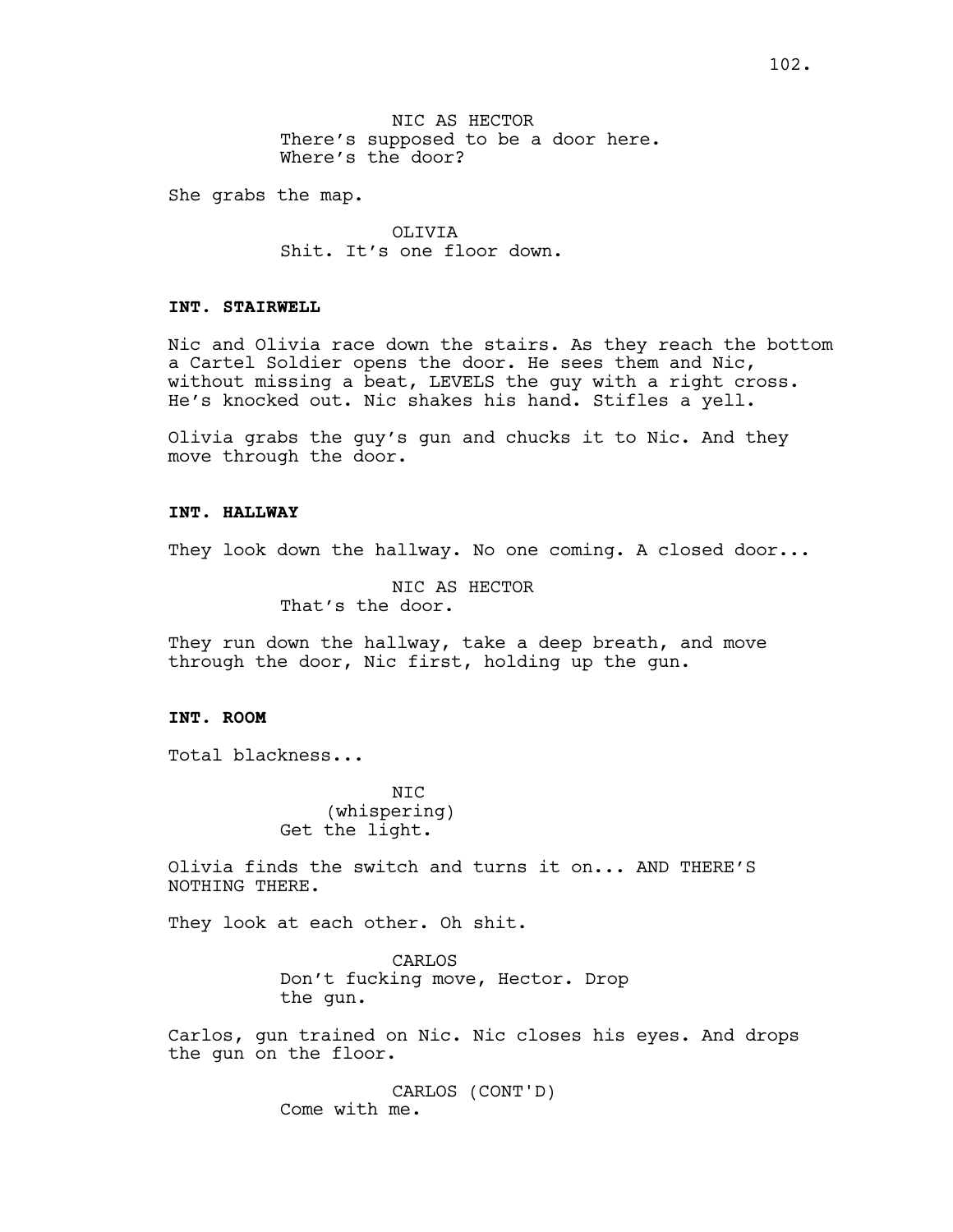# **INT. DIFFERENT HALLWAY**

Carlos knocks on a door, and is let inside by a Cartel Soldier. He ushers Nic as Hector and Olivia in.

# **INT. BASEMENT HOLDING CELL**

Nic and Olivia walk in to Lucas holding a gun. Addy and MARIA LOPEZ, the Presidential Candidate's daughter, are bound and gagged, on their knees in front of him. There are bright, hot lights and a video setup for the execution.

> CARLOS I found them down the hall. He had a gun. Something isn't right.

> LUCAS A gun? Okay, Hector. What's the deal, my man? You got a fucking problem you like to tell me about?

Nic is starting to sweat under the lights. Olivia sees his face starting to run.

> NIC AS HECTOR I was beginning to think you didn't have the girl. And since our deal is based on Lopez dropping out...

LUCAS He'll drop out.

NIC AS HECTOR Well he hasn't done it yet! So how are you gonna guarantee it?

CARLOS Fuck this guy!

LUCAS

Carlos!

CARLOS I'm telling you, something isn't right.

LUCAS Then go check the perimeter.

Carlos, in a huff, walks off... Lucas turns to Nic.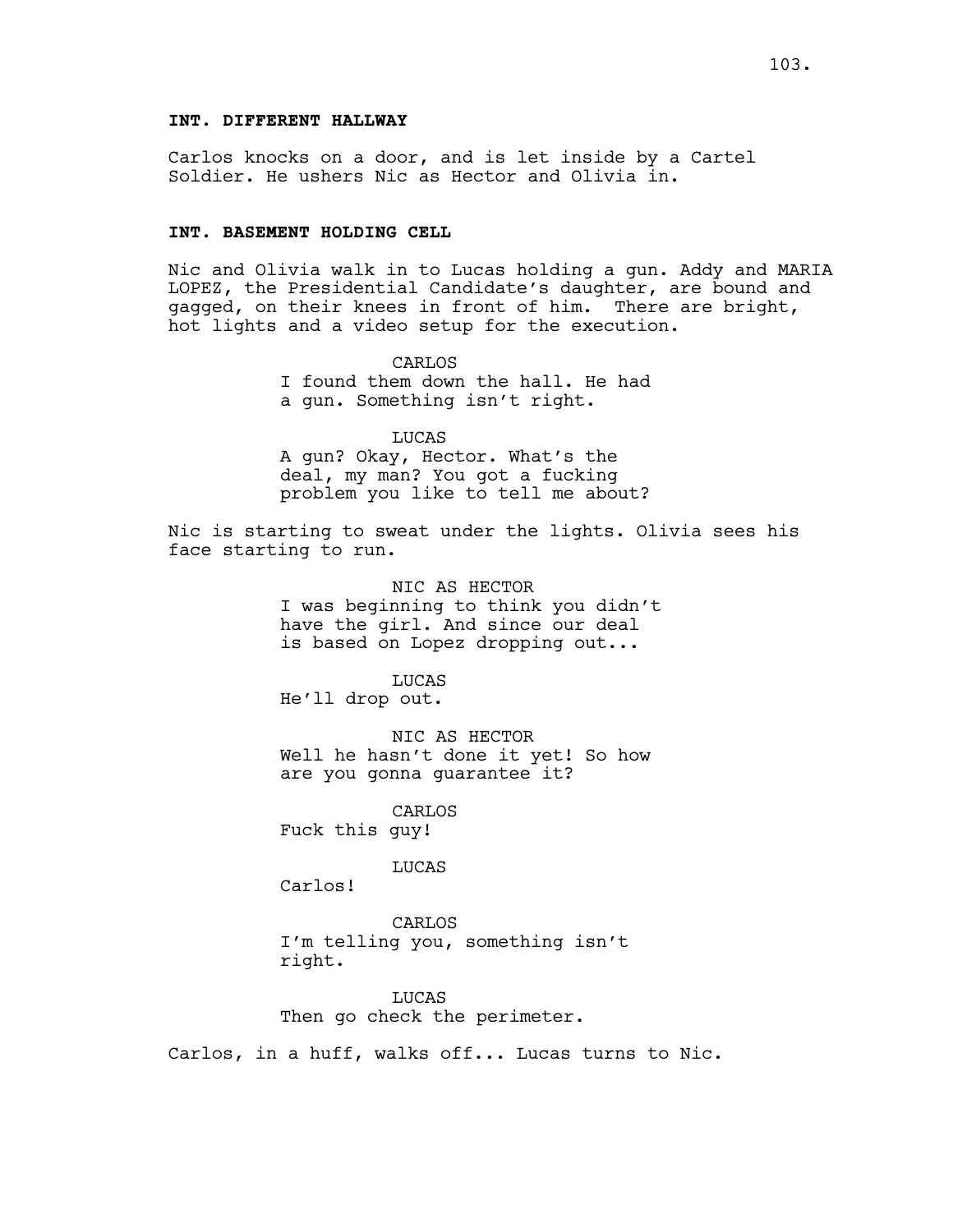LUCAS (CONT'D) You know if we're gonna be in business together, Hector, you're gonna need to trust me.

He comes over closer to Nic. He sees Nic's face coming off.

LUCAS (CONT'D) What the fuck-

NIC AS HECTOR What the fuck what?

## **LUCAS**

Your face...

He reaches over to grab a bit of Nic's face and Nic immediately grabs Lucas' gun, wraps him around the neck, and points the gun at Lucas' head in front of Olivia and the girls. All the Soldiers immediately draw their weapons.

> NIC AS HECTOR (in English) ANYBODY MOVES, AND I BLOW HIS HEAD OFF. DON'T. FUCKING. MOVE. (then, to Olivia) Liv, take the girls and go.

Nic rips the rest of the prosthetics off his own face.

## LUCAS Oh my god... Nic Fucking Cage.

Olivia and the girls move out of the doorway behind Nic. Olivia stops...

> OLIVIA What's your plan here, Nic?

NIC AS HECTOR My plan is you and the girls get out of here alive.

Addy is removing her gag as Olivia is pulling her away.

OLIVIA Let's go, Ads. We have to go.

ADDY We can't. Not without Dad!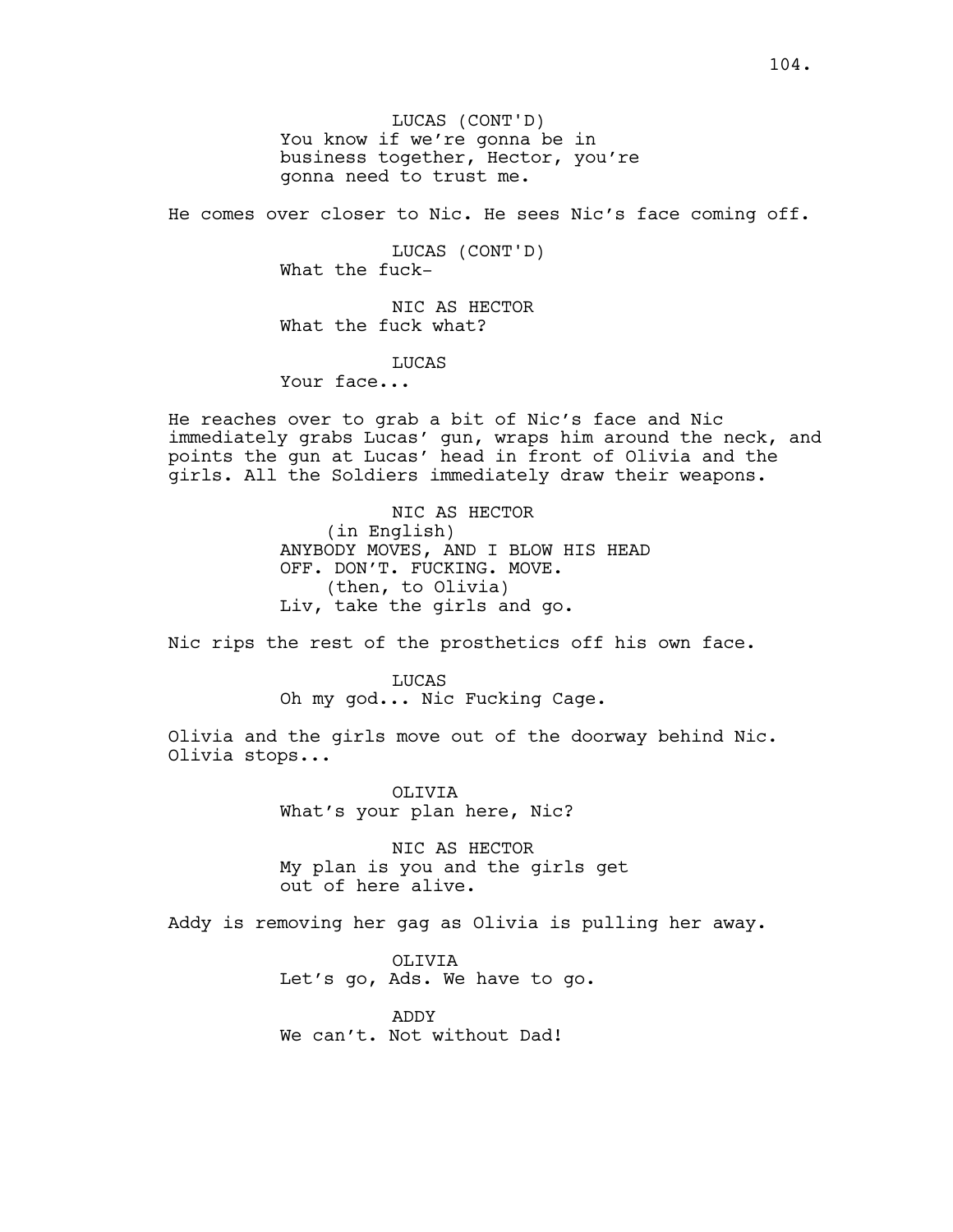NIC AS HECTOR I'll be okay, honey! I love you very much. Now go with your mother. NOW!

A Cartel Soldier moves. Nic cocks the gun.

NIC AS HECTOR (CONT'D) Don't even think about it.

# **EXT. CARTEL COMPOUND**

Carlos is exiting the compound, automatic rifle around his shoulder. He's pissed off...

## **INT. CARTEL TUNNEL**

Olivia, Addy and Maria are climbing down into a drug tunnel. They hit the ground.

# OLIVIA

This way.

They both help Maria, who is very weak.

## **EXT. JUAREZ CARTEL COMPOUND / TUNNEL EXIT**

Olivia opens the gate from the inside. Javi helps pull open a large metal gate as Olivia, Addy and Maria exit the tunnel.

> JAVI Let's get you two in the Jeep. Where's Nic?

OLIVIA (out of breath) He's got a gun on Lucas... bought us some time. But there's others. About seven others.

JAVI He'll never make it out of there alive.

Olivia looks at Javi. He realizes what Nic did...

# **INT. JUAREZ CARTEL COMPOUND / HOLDING CELL**

Nic still has the gun on Lucas.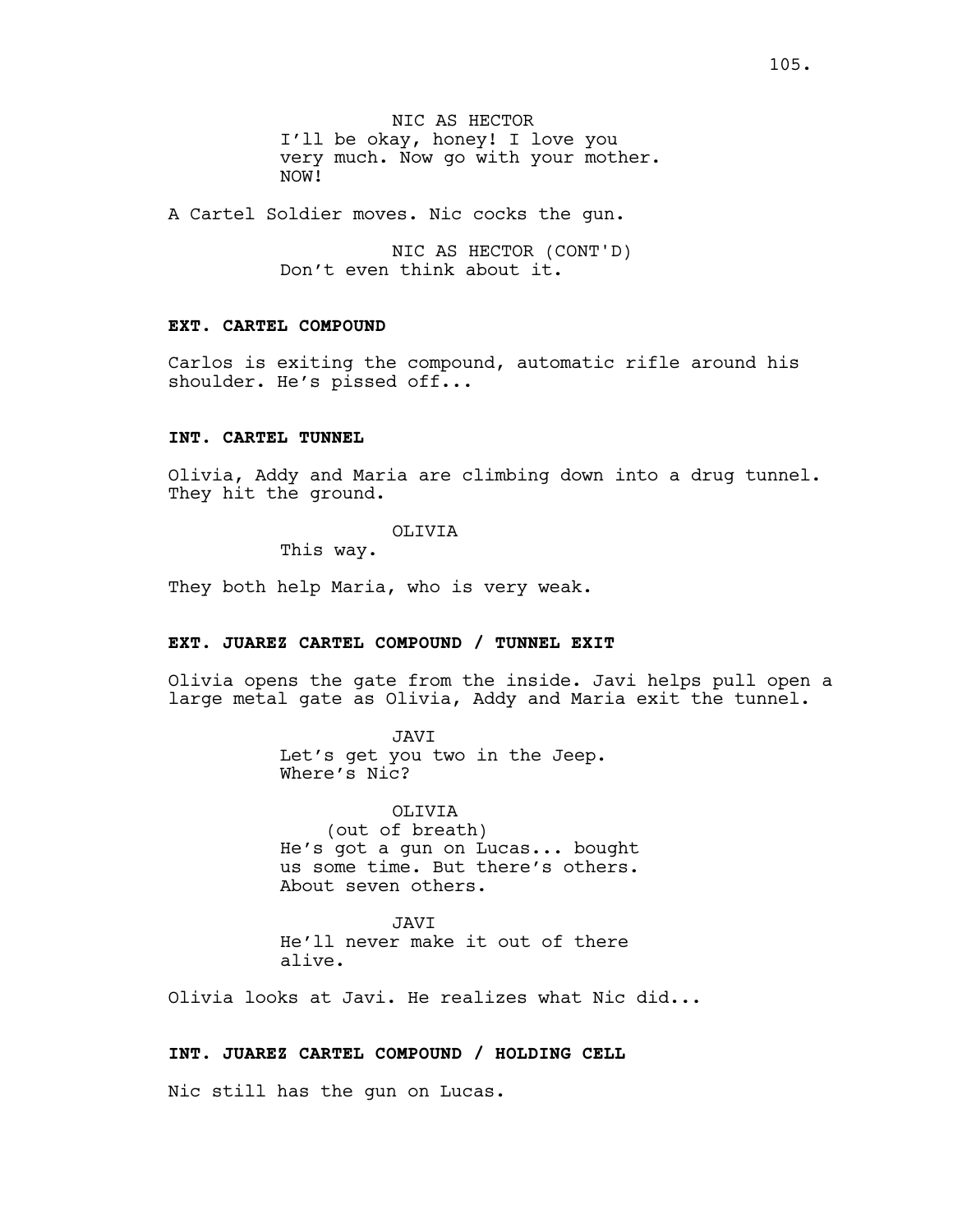#### **LUCAS**

Here's what I know, Nic Cage. I've got seven guys with guns pointed directly at your head, and that means you're not getting out of here alive.

NIC AS HECTOR And here's what I know, Lucas. (takes a beat, centers) It takes thirteen milliseconds for the human brain to send a message to the body. So by the time your bullets hit me, my cerebral cortex will have transmitted a signal to the seventeen healthy muscles that operate my trigger finger.

Lucas' hand creeps down to the pocket where he put his knife. Nic doesn't notice, because he's deep in the speech.

> NIC AS HECTOR (CONT'D) And before your asshole has had a chance to pucker up, your medulla oblongata will be splattered on the fucking wall behind you. And if that's the last thing I accomplish on this beautiful green earth, well, then... WHAT A WAY TO FUCKING GO.

Lucas suddenly grabs his knife, flicks it open and SLAMS it into Nic's leg. Nic goes down.

> NIC AS HECTOR (CONT'D) Ahhhhhh. Shit.

Lucas grabs the gun, and jumps on top of Nic, the gun to Nic's forehead.

> LUCAS There he is! There he fucking is! American Hero. Nicolas Cage!

As Lucas is about to pull the trigger, Nic turns to the side, and sees Young Nic on the floor staring back at him.

> YOUNG NIC Well... you did it.

NIC I did what I came to do. I got my daughter out.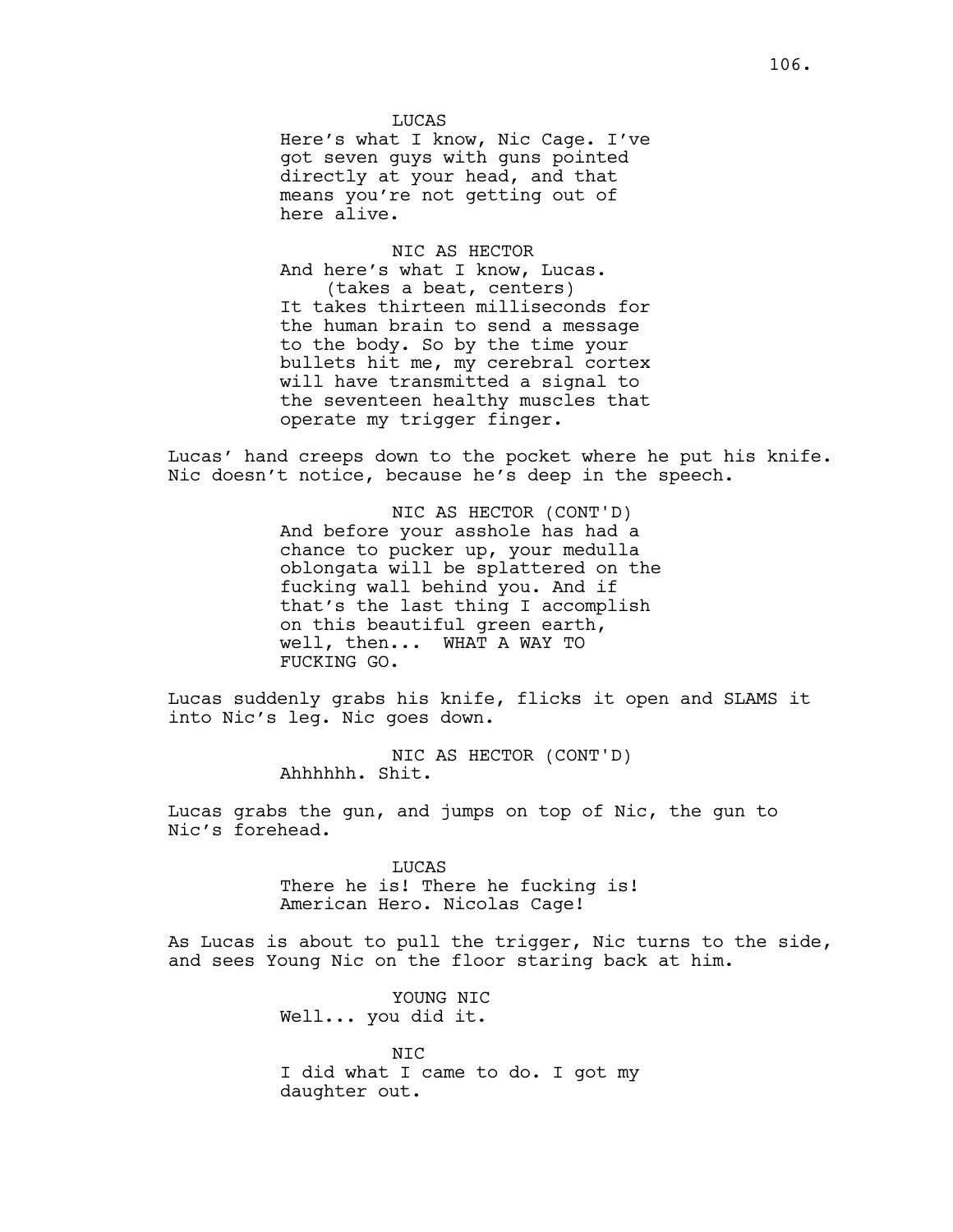YOUNG NIC You got us killed you fucking idiot! I tried to help you, but you wouldn't listen. Now get up!

Suddenly the POV swings around and Nic and Young Nic are standing, facing each other in a fantasy sequence inside NIc's head--

# **INT. FACE/OFF - HALL OF MIRRORS**

But a German Expressionist version of the Face/Off mirror scene. It's the angular, tilted, Cabinet of Dr. Caligari meets 90's action version. Visceral, but not quite real...

Nic draws a gun from his belt. Almost surprised he has it...

NIC You're not here to help me.

YOUNG NIC What're you doing?! Put the gun down.

Nic starts following Young Nic. An intensity we haven't seen.

NIC You were never here to help me.

YOUNG NIC I've always looked out for you. Always.

NIC No. NO NO NO NO NO.

YOUNG NIC Yes. We can get you out of this. We just need a plan. You have the training...

Nic wavers. Young Nic sees this and comes out from behind a mirror. He slowly approaches Nic, arms out.

> YOUNG NIC (CONT'D) I'm not gonna hurt you. And you're not gonna hurt me. Just put the gun down, and we focus on getting you out of here.

Nic nods.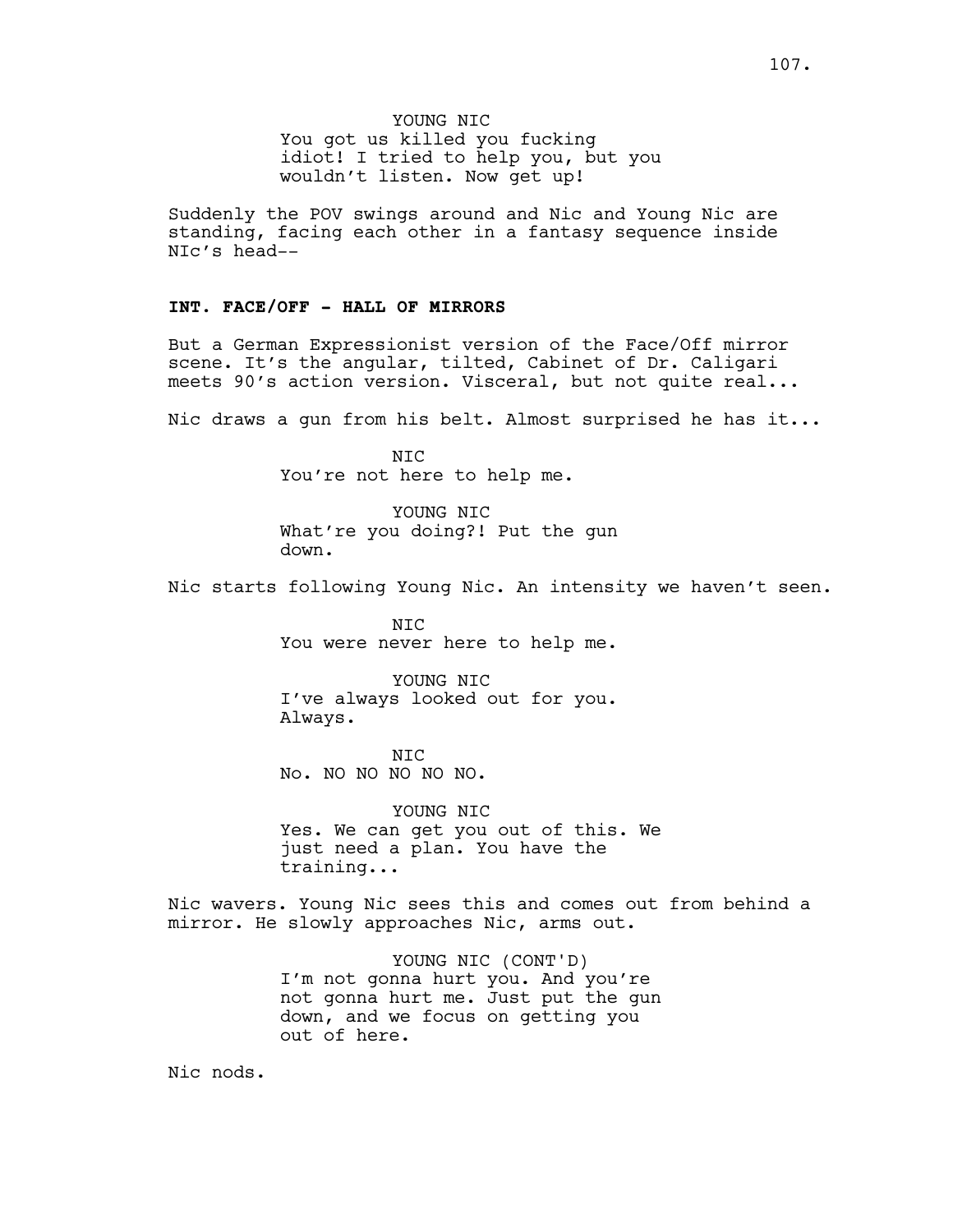YOUNG NIC (CONT'D) I love you. You know I love you.

Young Nic suddenly lunges forward, punches Nic in the face. The gun falls, skidding across the floor. They fight and wrestle in a brutal fashion. Both clamoring for the gun.

> $NTC$ You're a liar. You don't care about me. You only care about you. You're selfish and arrogant and just, like, a total fucking dick.

YOUNG NIC What? I'm a dick? I'm the only thing that's keeping you alive!

Nic slams a fist into Young Nic, who falls back. Nic grabs the gun, turns and shoots. Young Nic dives behind a mirror. Nic follows, shooting. Mirrors shatter.

Young Nic runs directly THROUGH A MIRROR. On the other side, there's a warehouse district. He jumps on a (strangely) idling Ducati motorcycle. Nic runs through sees a waiting grey Mustang Fastback. He jumps in, jams the gas and we're...

# **EXT. GONE IN 60 SECONDS SEAPORT - DAY**

Still in the Caligari-esque, expressionistic sets... But this time, a car chase, Gone in 60 Seconds style. Nic is gaining on Young Nic in traffic. Suddenly next to each other.

> YOUNG NIC You're hysterical right now! You're not thinking clearly!

They weave and dodge oncoming traffic. Then back together...

 $NTC$ This is the clearest I've ever been!

Nic swerves into Young Nic, dropping the motorcycle on it's side. Young Nic skids and SLAMS into a wall.

Nic skids the Mustang to a stop, grabs his gun, and exits. Young Nic is limping away. Nic shoots, but Young Nic has disappeared around a corner. Nic runs to catch up. He sees a LONE HOTEL ROOM DOOR.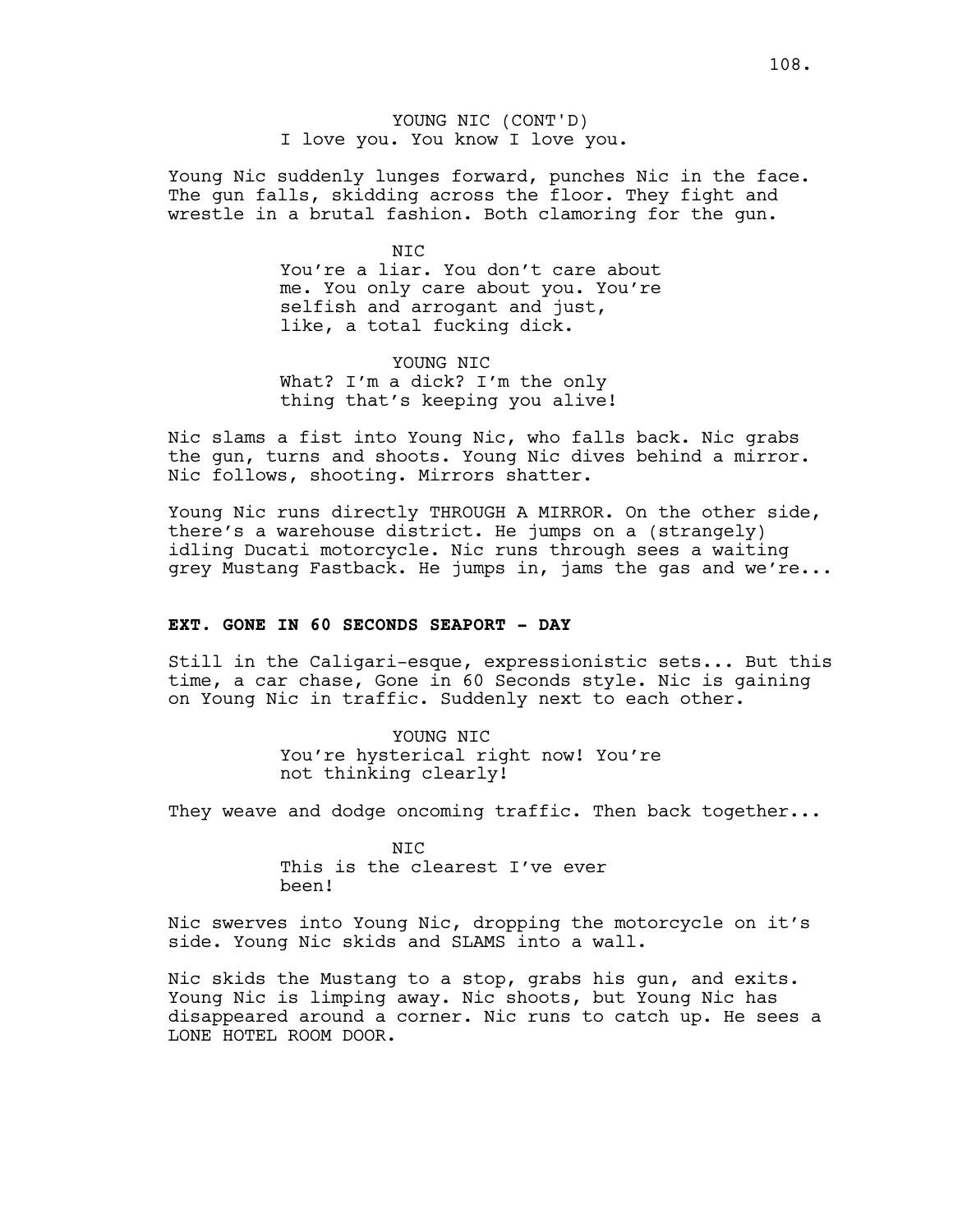# **INT. LEAVING LAS VEGAS HOTEL ROOM**

Nic enters the fun house version of the hotel room from Leaving Las Vegas. Alcohol strewn about everywhere. Young Nic sits on the bed, nursing his leg.

> YOUNG NIC Don't do this. I'm the only friend you've got in this world.

> > NIC

Friend?

YOUNG NIC

I always--

NIC Shut the fuck up. (then) For the past twenty years, you made me think the most important thing in the world was... being you. With your cool hair. Your cool jacket. And that cool fucking attitude.

Nic paces...

NIC (CONT'D) But here's what I've come to realize: I don't like you. In fact, I think you might be mentally ill. You're a small man ruled by fear. And that fear has turned you into the biggest, most selfish coward I've ever met. You're chasing a moment in time, man. But the chase is over...

Nic cocks the gun.

YOUNG NIC So this is it, huh? This is where it ends for you?

#### NIC

No. This is where it ends for you.

Nic fires off a couple rounds. But they DO NOTHING to Young Nic. Young Nic laughs maniacally.

> (MORE) YOUNG NIC You can't let me go, you fucking coward! Because you're too scared to be alone.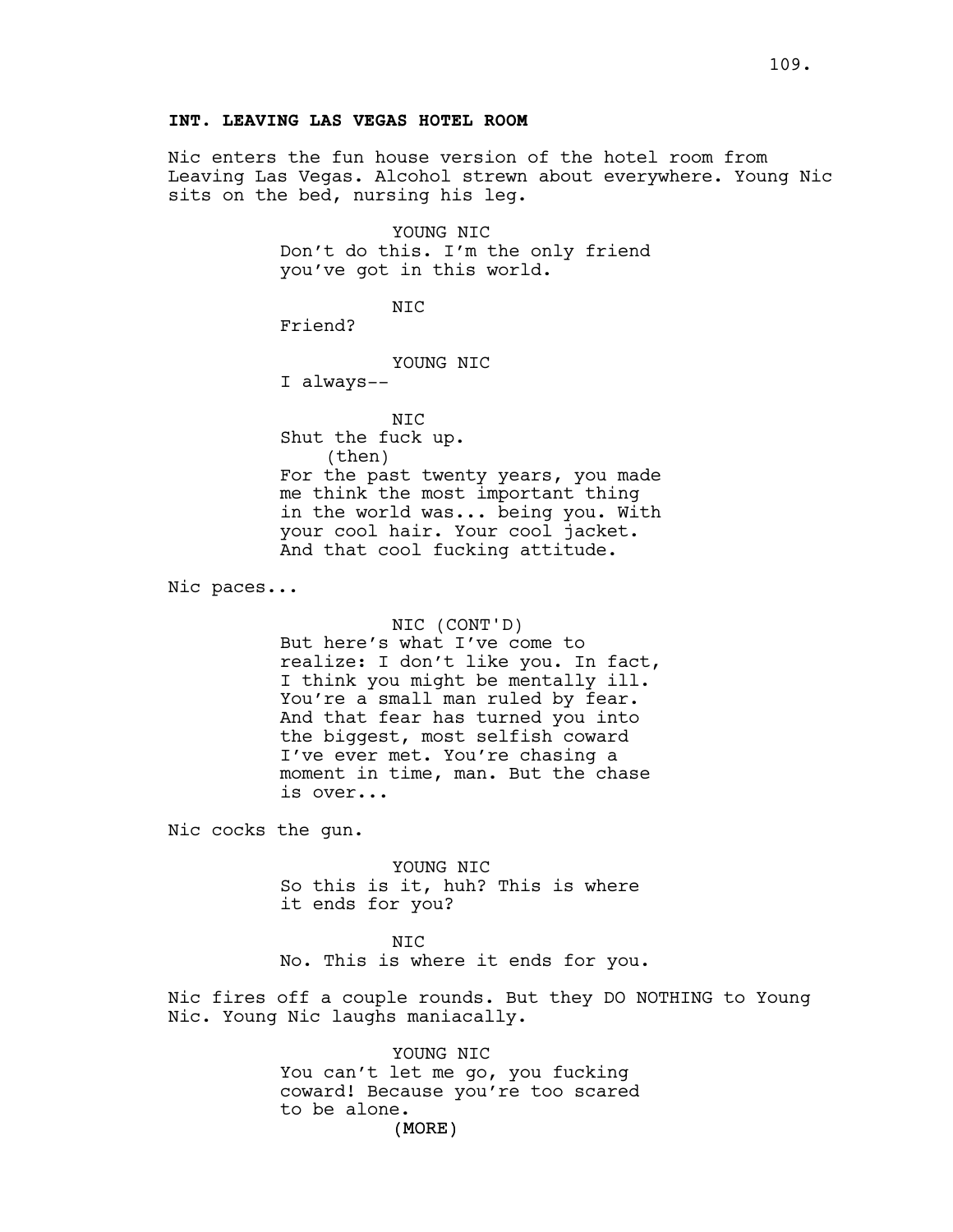YOUNG NIC (CONT'D) To do this on your own. Because the greatest trick I've ever pulled... is that I'm you.

Nic's distress turns to... a smile.

And he TURNS THE GUN ON HIMSELF.

YOUNG NIC (CONT'D) No!!!!!!!!

Nic pulls the trigger. AND WE'RE BACK IN....

#### **EXT. JUAREZ CARTEL COMPOUND - DAY**

Nic's eyes SLAM open as he EXECUTES A PERFECT GUN DISARM, shooting Lucas in the shoulder. Nic jumps up. Cartel Soldiers aim, Nic in their sights.

Nic's face: PANIC. About to be gunned down when...

Javi comes racing around the corner, gun drawn. Bullets flying. A couple Soldiers go down or dive for cover.

JAVI

Nic! Let's go!

Javi grabs Nic and pulls him to his feet. He catches Lucas's eye. Rage

> **LUCAS** You motherfuc--

# **INT. JUAREZ CARTEL COMPOUND BASEMENT / HALLWAY**

Javi and Nic speed down the hallway. Soldiers come into the hallway, firing. They turn the corner just in time.

# **EXT. JUAREZ CARTEL COMPOUND - DAY**

Addy, Gabriela, Olivia, Maria - who is lying down on the floor in the back seat - are in the Jeep. Gabriela starts it, then checks her watch.

> GABRIELA We have to go now.

ADDY We're not going without my dad.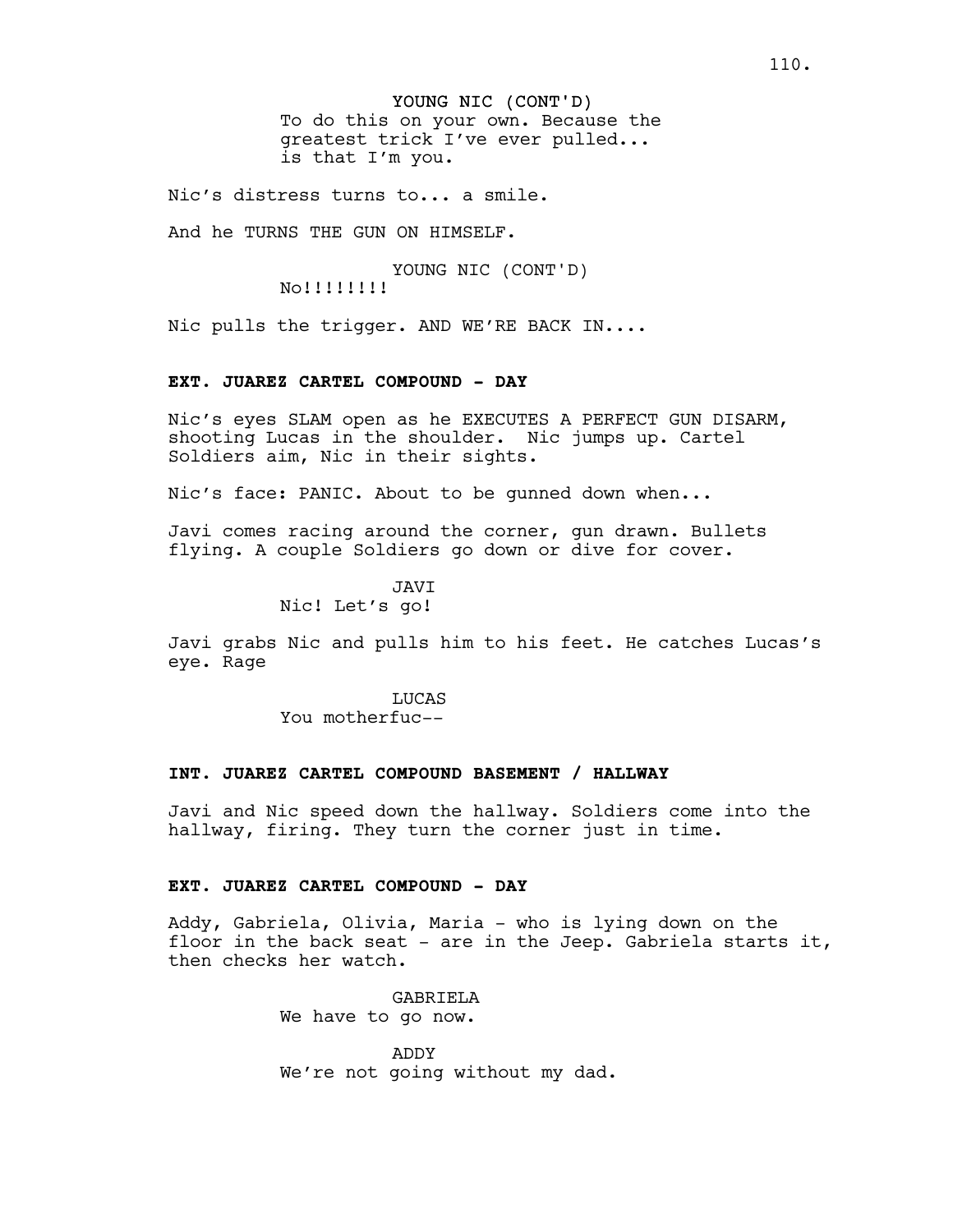GABRIELA I don't want to leave Javi either. But the cartel finds us...

OLIVIA

One more minute.

They all stare at the tunnel exit. We're pushing on their hopeful faces, when-

> CARLOS Hands in the air. All of you.

It's Carlos. Slowly approaching, gun aimed at the women. They all slowly raise their hands.

> GABRIELA Carlos, please. You do not want to do this. Javi has been nothing but nice to you. And your family.

Carlos slowly approaches the back of the Jeep.

CARLOS Javi is nothing. He's weak... (into walkie talkie) I've got them. By the tunnel.

Maria stirs in the back seat. Gabriela catches her eye. Glances at the shifter. Maria grabs the stick shift. Gabriela jams the gas.

The Jeep slams into the Carlos, knocking him off his feet.

GABRIELA Where is he?

ADDY Behind us!

GABRIELA

Where?

Carlos pops up. His arm is broken.

CARLOS (dazed) You fucking... bitches. You're dead. All of you!!

He goes to fire his automatic rifle. BOOM. Carlos drops. Shot in the back. As he falls, we see Nic aiming his gun. Javi at his side. Zoom in on Nic...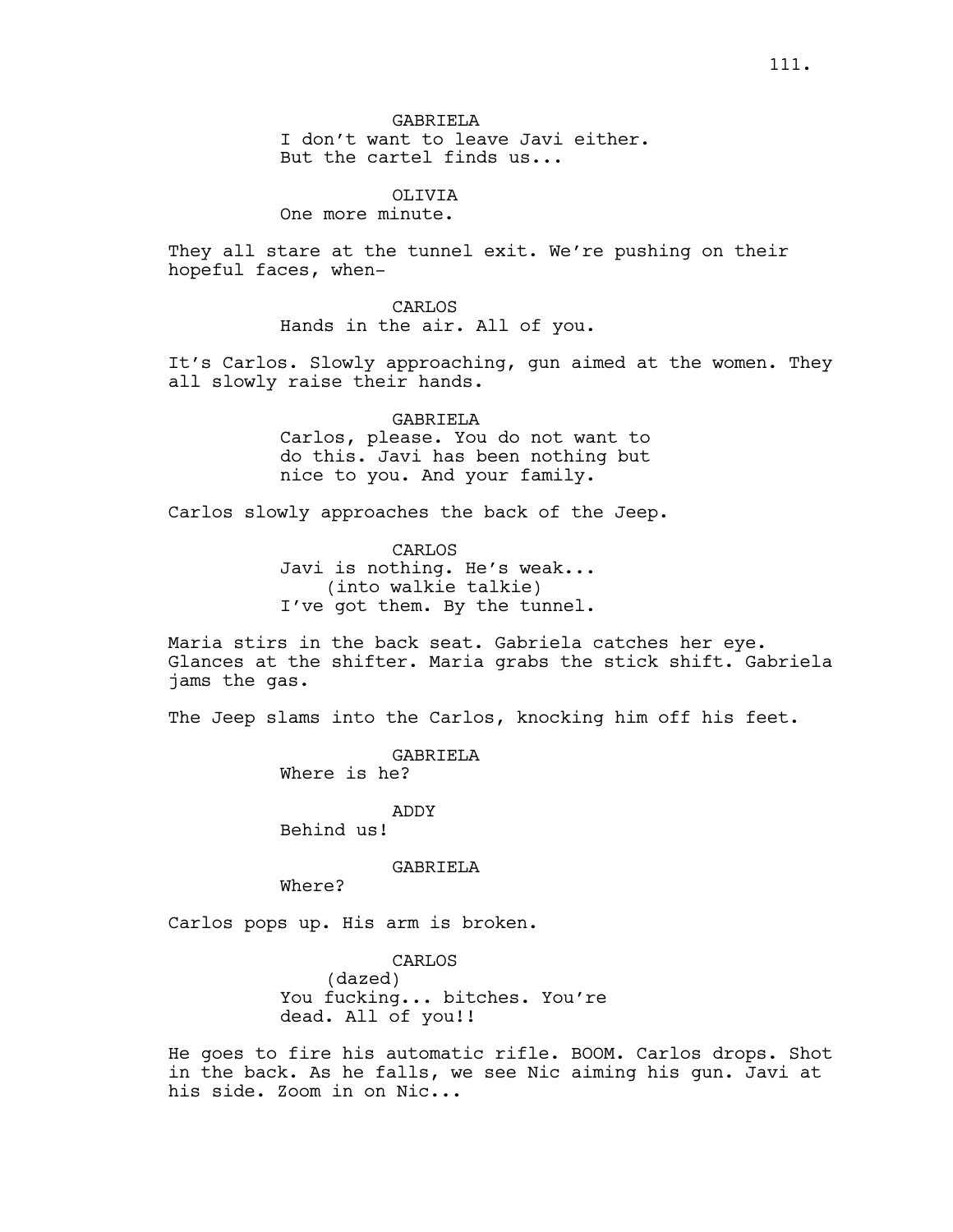NIC Sorry I'm late. Now let's get the fuck out of Mexico.

#### **EXT. MEXICAN DESERT - DAY**

Hot sun. A hill of dirt and sand. An engine howls. A cloud of dust. Then, the Jeep sails into the air, landing in a plume of sand. Tires screaming and clawing for traction as Nic wails on the accelerator as we find...

About TEN OTHER CARTEL PICKUPS giving chase. Men with guns dangling like evil ornaments.

### **INT. JAVI'S JEEP**

Nic drives. Olivia's shotgun. Javi is in the back with Addy and Maria and Gabriela. Flying down little jungle roads...

> NIC Everybody okay?! (looking back at Addy) It's just really really great to have you back. That's all. I missed you. I missed the shit out of you.

ADDY Just watch the road, dad!

N<sub>TC</sub> Okay, honey. No problem.

Addy SMILES as bullet rips through the glass windshield. Nic pushes the windscreen down flat. Gabriela is using a pocket knife and a lighter to cauterize the wound.

JAVI

Ahhhgggh.

GABRIELA Stop screaming you baby.

OLIVIA They're getting closer...

NIC This thing doesn't go any faster!

Javi grabs the Cartel Soldier's automatic rifle.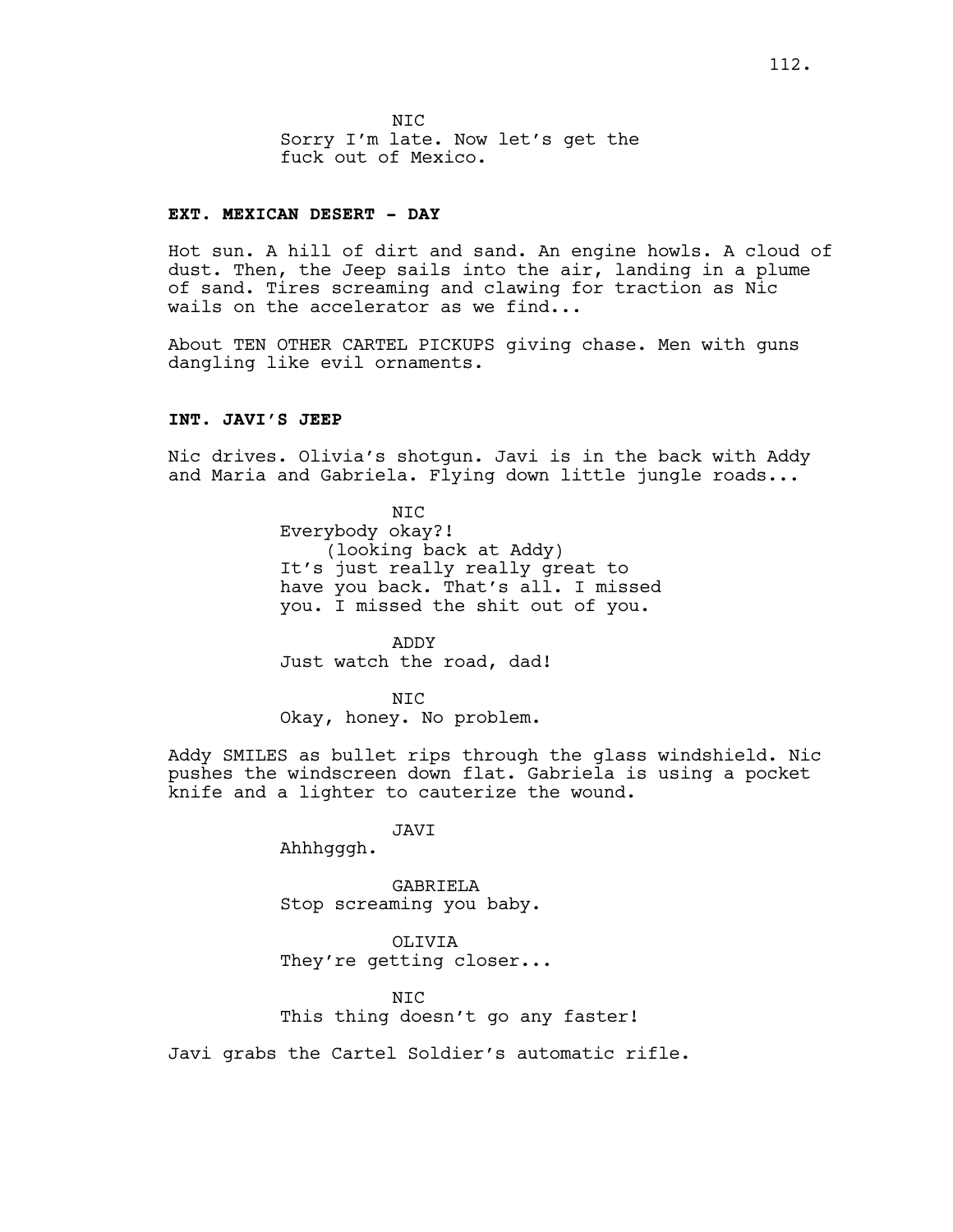NIC No fucking way!

JAVI We're two kilometers from the border. We only have two guns. If I slow them down, you can make it.

NIC Javi, I can get us there, and then we'll get you to a real doctor. Like at Cedars. I can see if Cohen is available. You'll love him. Actually, he goes to Italy in the summers. Whatever.

Javi jumps out of the moving jeep, slamming into the dirt, rolling.

NIC (CONT'D)

Javi!!!

Nic STOMPS on the brakes. The Jeep comes to a stop.

JAVI

I won't have any kind of real life if I don't stand up to my cousin. I need this, Nic. Now go.

NIC

Javi-

JAVI

GO!!

Nic jams the gas. The Jeep speeds off. And as clears frame, Gabriela is standing there holding the remaining pistol. Her dress blows in the wind. Dust swirls around. She looks beautiful.

> JAVI (CONT'D) You stayed.

GABRIELA Of course I stayed.

She runs over and KISSES JAVI. And as the WAILING guitar solo from NOVEMBER RAIN hits...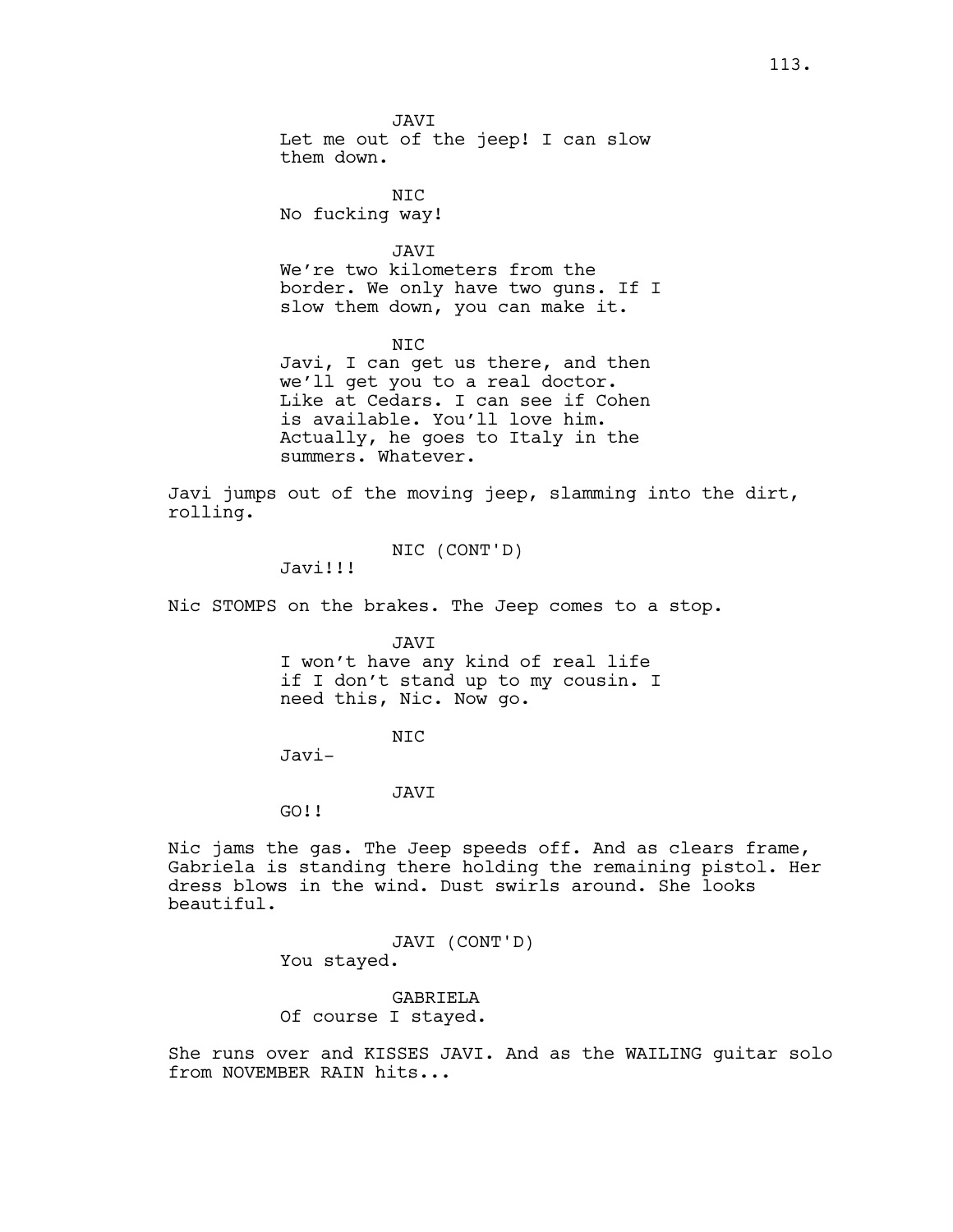Javi and Gabriela face the approaching convoy, and start firing round after round in glorious slow motion. A couple cartel trucks veer off the road and crash.

**IN A CARTEL TRUCK** Lucas is shooting back. JAVI IS HIT. He crumples to the ground and rolls off the side of the road as the remaining trucks roar past. Gabriela runs to his side...

**IN NIC'S JEEP** Nic slams the Jeep into fifth and jams the accelerator.

> NIC Get down! Everyone down! They might fire on us...

### **EXT. UNITED STATES BORDER**

An BORDER PATROL GUARD with a gun stands in front of a wooden barrier. He waves at Nic to slow down. His waving gets more and more frantic.

Lucas' truck is the only one left. Gaining on the Jeep.

Finally, the Border Patrol Guard dives out of the way as Nic's truck barrels through the wooden divider, blowing out a tire and slamming into an embankment on the other side.

We're tight on Nic. Hunched over the wheel. Bleeding. Barely conscious. Suddenly, Lucas, heavily bleeding himself, grabs Nic around the neck and drags him out of the Jeep.

The Border Patrol have drawn their weapons. Lucas puts his back against the Jeep, uses Nic as a shield.

> **LUCAS** Come near me and I'll shoot him. I'm going to make my way back across the border.

Addy grabs the blade Gabriela was using to get the bullet out of Javi's shoulder, stands up in the back of the Jeep, and slams it into Lucas' back. Lucas falls and lands hard on the ground. Nic looks back at Addy and Olivia.

Except it's NOT OLIVIA AND ADDY. It's Naomi Watts. And a young actress. "Addy" hugs her dad.

> OLIVIA We made it.

NIC All of us.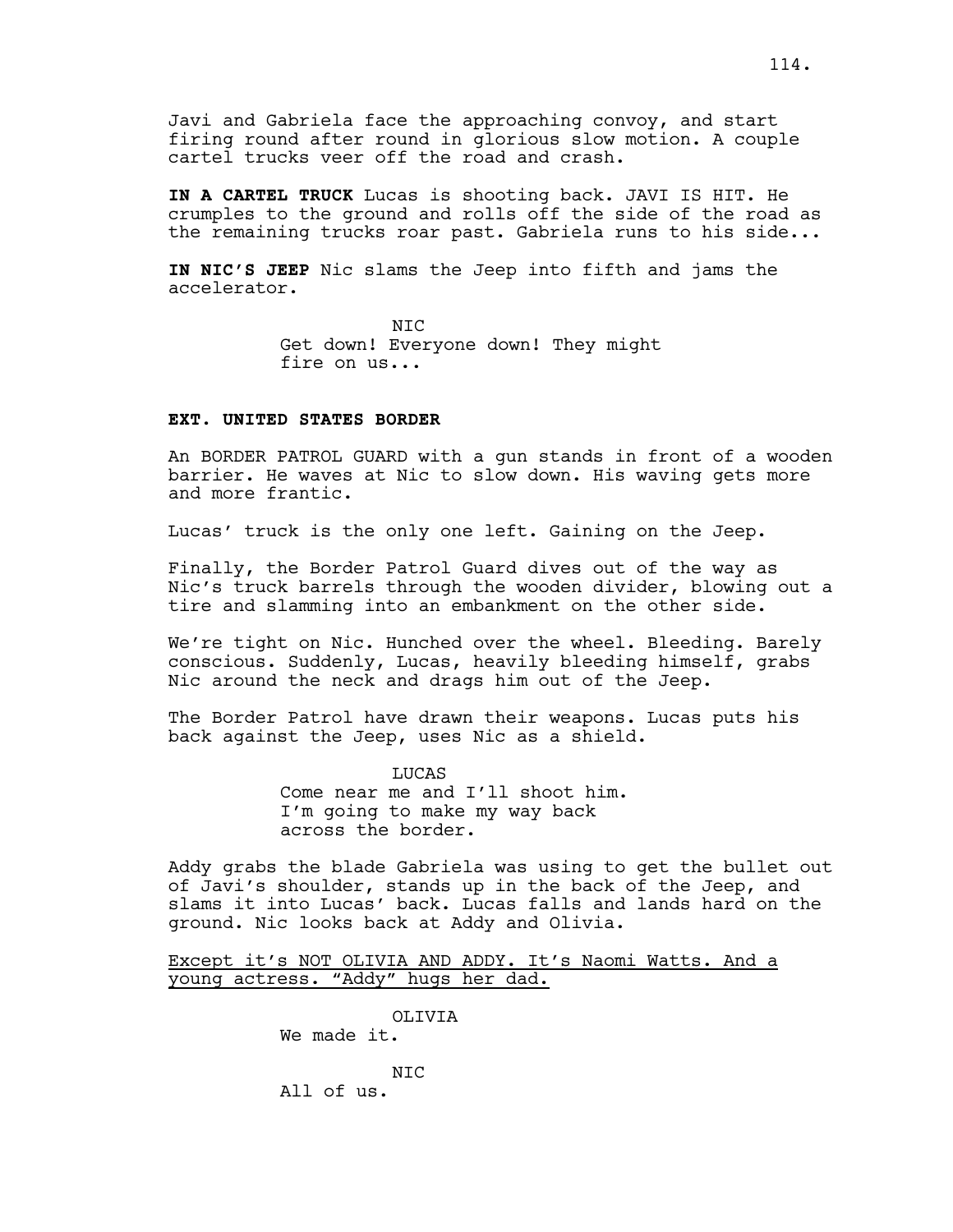ADDY I love you, daddy.

We realize we're watching the movie version of their adventure. Credits begin to roll.

### **ON SCREEN: A FILM BY: QUENTIN TARANTINO**

And we PULL OUT we find Nic in the audience, wearing a suit. Handsome. Put together. Back in the fucking saddle. He looks over at real Addy and Olivia.

> ADDY (CONT'D) (mocking) I love you daddy??

Nic shrugs.

NIC (mouthing) I don't know. Javi wrote it.

# **EXT. PREMIERE - NIGHT**

Nic is swarmed by reporters.

#### REPORTER

Your performance was extraordinary. How much of this was based on your real experience? What actually happened down there?

#### NIC

Well, you know, sometimes you get an opportunity to be a real life hero---

Nic sees Olivia and Addy waving at him.

NIC (CONT'D) You get the, uhhh..

OLIVIA (mouthing) Stay. Have fun.

And they leave.

NIC You get the opportunity to be a real life hero. And you know what, excuse me...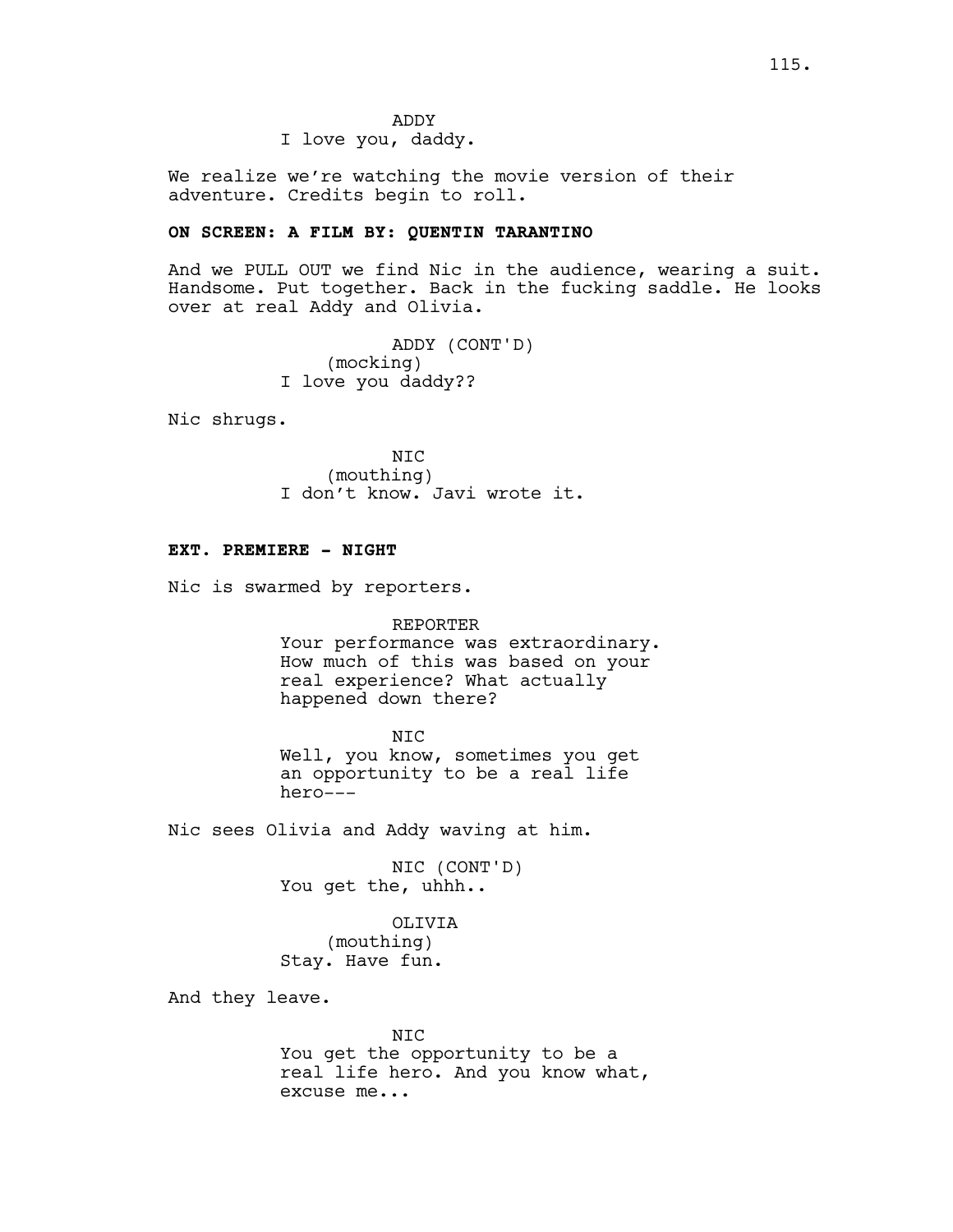And Nic heads for the door after his family.

# **INT. OLIVIA'S HOUSE / LIVING ROOM**

Nic, Olivia and Addy are lying on the living room floor. A fire burns in the background....

OLIVIA

You sure you didn't want to stay?

NIC

I never liked doing press. You know that. Those people are vultures.

ADDY Who chose Naomi Watts to play mom?

NIC

I don't know. Doesn't really do your mother justice, though. Do you think?

OLIVIA Oh come on. She's Naomi Watts. She's one of the most beautiful women in the world.

NIC So are you, Liv.

ADDY Eww. Dad, stop hitting on mom.

NIC I'm not "hitting on" her. It's just, as an actor, I'm always searching for the truth. And that's the truth.

ADDY Gross. I can't watch this.

Addy gets up and leaves as Nic sits up. Olivia sits up too. They face each other.

> NIC I should get going.

> > OLIVIA

Yeah. (then) Tonight was nice.